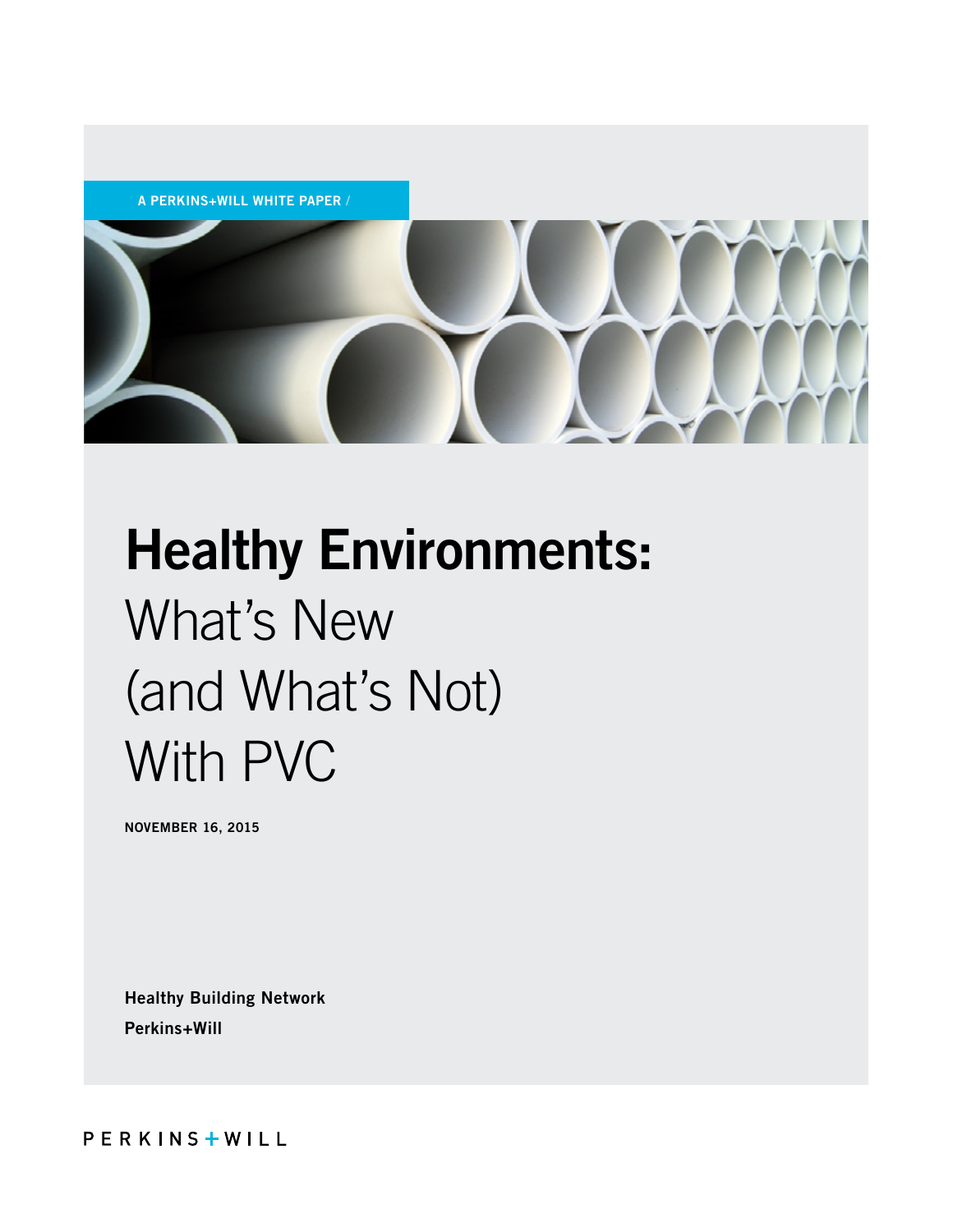## What's New (and What's Not) With PVC

**Melissa Coffin**, Operations Manager, Healthy Building Network **Tom Lent**, Policy Director, Healthy Building Network **Susan Sabella**, Operations Director, Healthy Building Network **Jim Vallette**, Research Director, Healthy Building Network **Bill Walsh**, Executive Director, Healthy Building Network **Mary Dickinson**, Regional Sustainable Design Leader, Perkins+Will **Suzanne Drake**, Senior Interior Designer, Senior Associate, Perkins+Will **Robin Guenther**, Principal, Perkins+Will **Max Richter**, Associate, Perkins+Will **Kathy Wardle**, Director of Research, Perkins+Will **Brodie Stephens**, General Counsel, Perkins+Will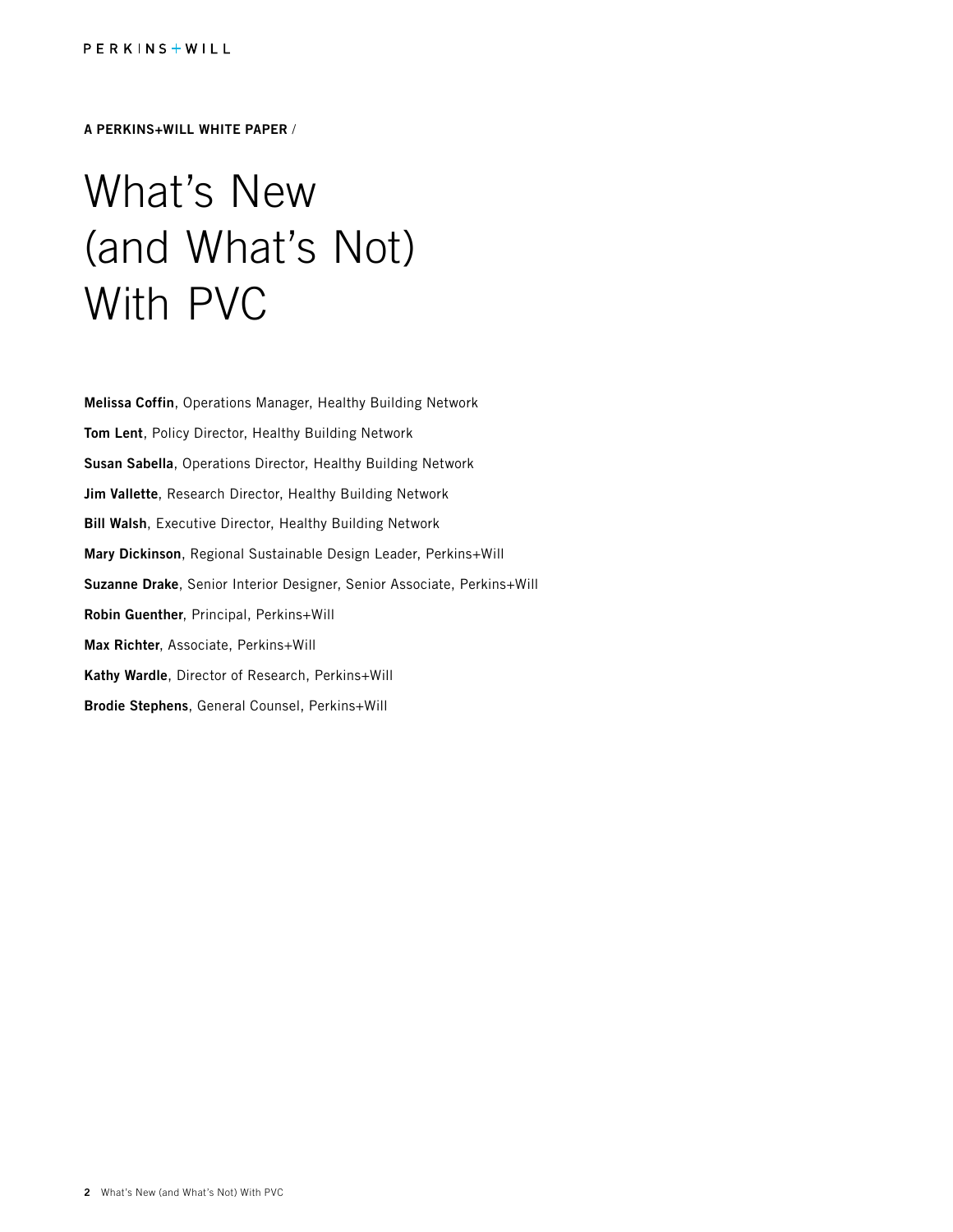#### **ABOUT THE AUTHORS**

As a research-driven architecture firm, Perkins+Will has created a practice where design, technology, and research converge to create places that improve how we live and work. To help keep us at the forefront of innovative design, we believe that it is essential to make focused investments in thought leadership in order to solve our clients' increasingly complex challenges and advance our profession. Toward that end, the Perkins+Will Science Fellow program was initiated in 2014. In 2015, in lieu of awarding an individual researcher the fellowship, the Healthy Building Network was engaged to aid our efforts to better understand the impacts our buildings have on human and environmental health.

The Healthy Building Network is a research-based not-for-profit organization focused on identifying chemical ingredients in the products that make up our built environment. The Pharos Project (a web-based building material evaluation system) and the Healthy Building News (since 2002) are just two means by which they have achieved deep respect within the design and construction industry. Perkins+Will and the Healthy Building Network possess many complementary synergies between our organizations, including core values around the Precautionary Principle, transparency, and optimism around the power of design to make positive change. The Science Fellowship program provided our organizations the perfect opportunity to see where those synergies could lead.

#### **SPECIAL THANKS TO OUR PEER REVIEWERS**

**Sally Edwards,** Sc.D., Senior Research Associate, Lowell Center for Sustainable Production, University of Massachusetts Lowell

**Mark Rossi**, Ph.D., Interim Executive Director, Clean Production Action

**John Haymaker**, Director of Research, Perkins+Will

**Breeze Glazer**, Sustainable Design Leader, Perkins+Will

**Bill Schmaltz**, Technical Director, Perkins+Will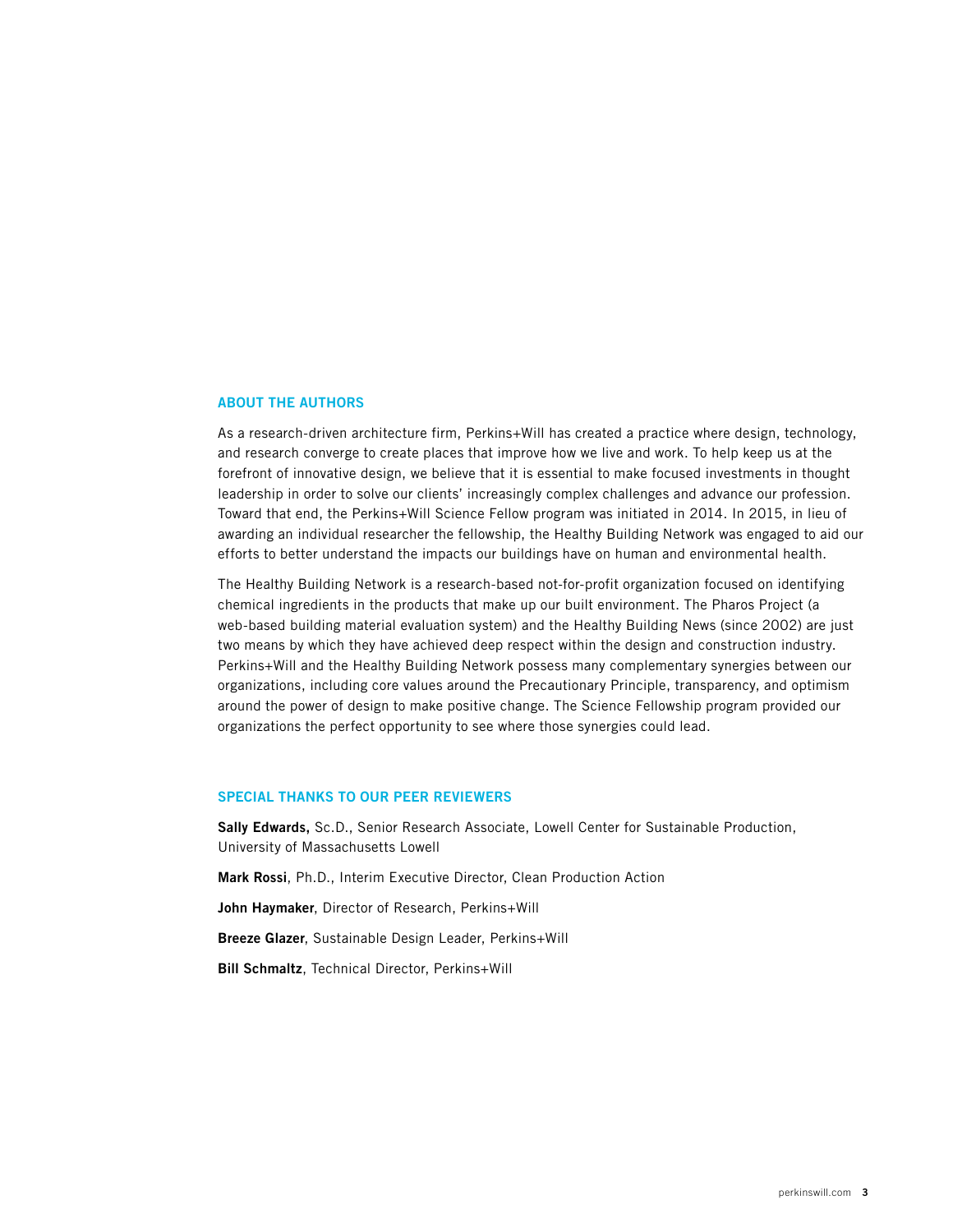PERKINS + WILL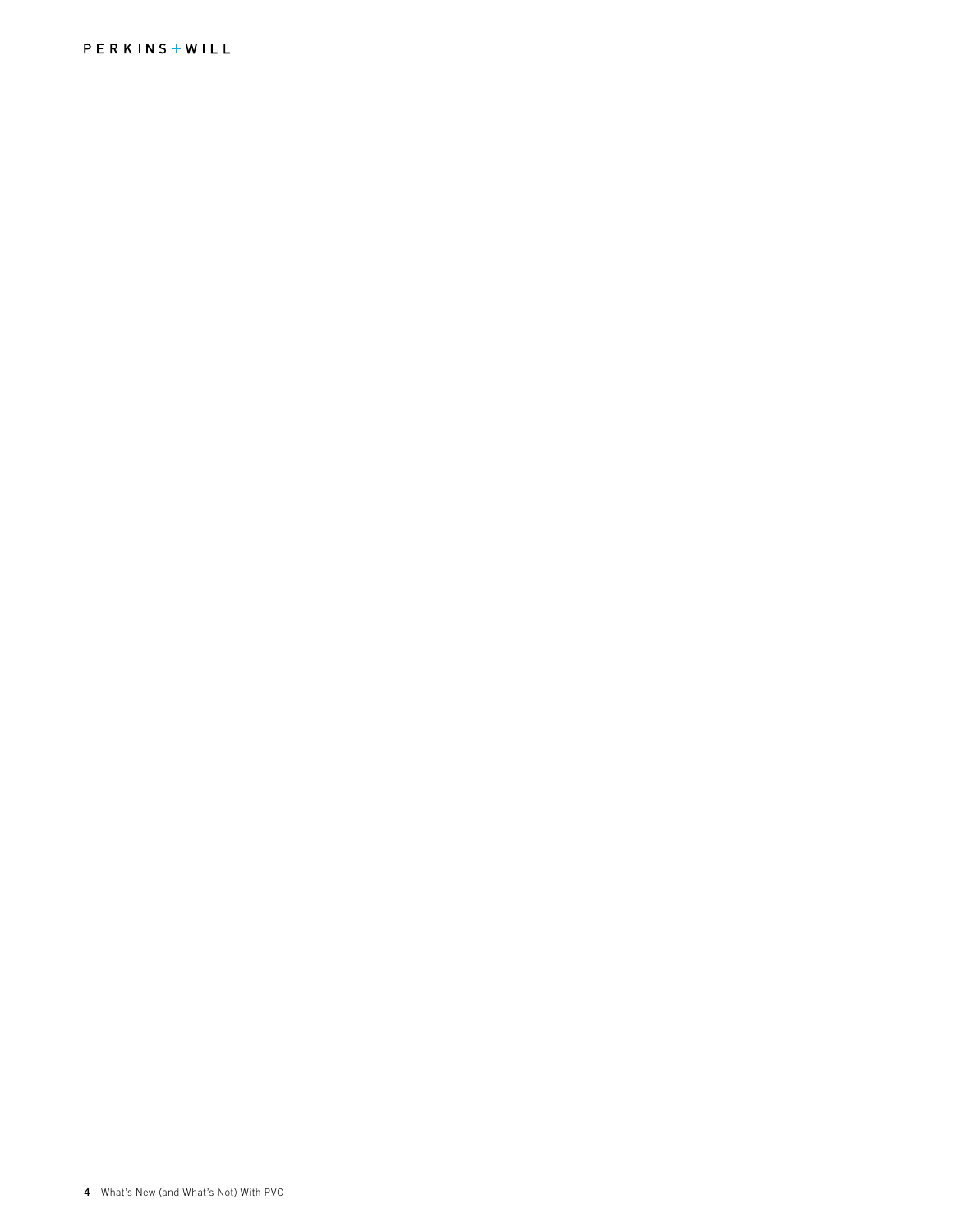## Table of Contents

| Foreword                                                                                   | 6  |
|--------------------------------------------------------------------------------------------|----|
| <b>Purpose Statement</b>                                                                   | 8  |
| <b>Executive Summary</b>                                                                   | 9  |
| Introduction                                                                               | 10 |
| What Are The Health Hazards Associated With PVC?                                           | 13 |
| a. Hazards During Synthesis                                                                | 13 |
| b. Hazards From Performance Additives                                                      | 19 |
| c. Hazards from Recycled Content                                                           | 22 |
| d. Hazards During Disposal/Recycling                                                       | 24 |
| <b>Market Advancement</b>                                                                  | 26 |
| a. Retailers Take Notice                                                                   | 26 |
| b. Putting New PVC Formulations Into Context                                               | 28 |
| c. Avoiding Hazards Through Material Selection                                             | 30 |
| <b>Conclusion</b>                                                                          | 32 |
| <b>Endnotes</b>                                                                            | 34 |
| <b>Appendices</b>                                                                          | 44 |
| Appendix A: Additional Resources for Further Reading                                       | 44 |
| Appendix B: Substances of Concern in Recycled PVC Feedstock                                | 46 |
| Appendix C: TRI Data: PVC Facilities Reporting Dioxin Releases (2000-2014)                 | 50 |
| Appendix D: TRI Data: PVC Facilities Reporting TEQ Releases (2008-2014)                    | 53 |
| Appendix E: TRI Data: PVC Facilities Reporting Vinyl Chloride Monomer Releases (2000-2014) | 56 |
|                                                                                            |    |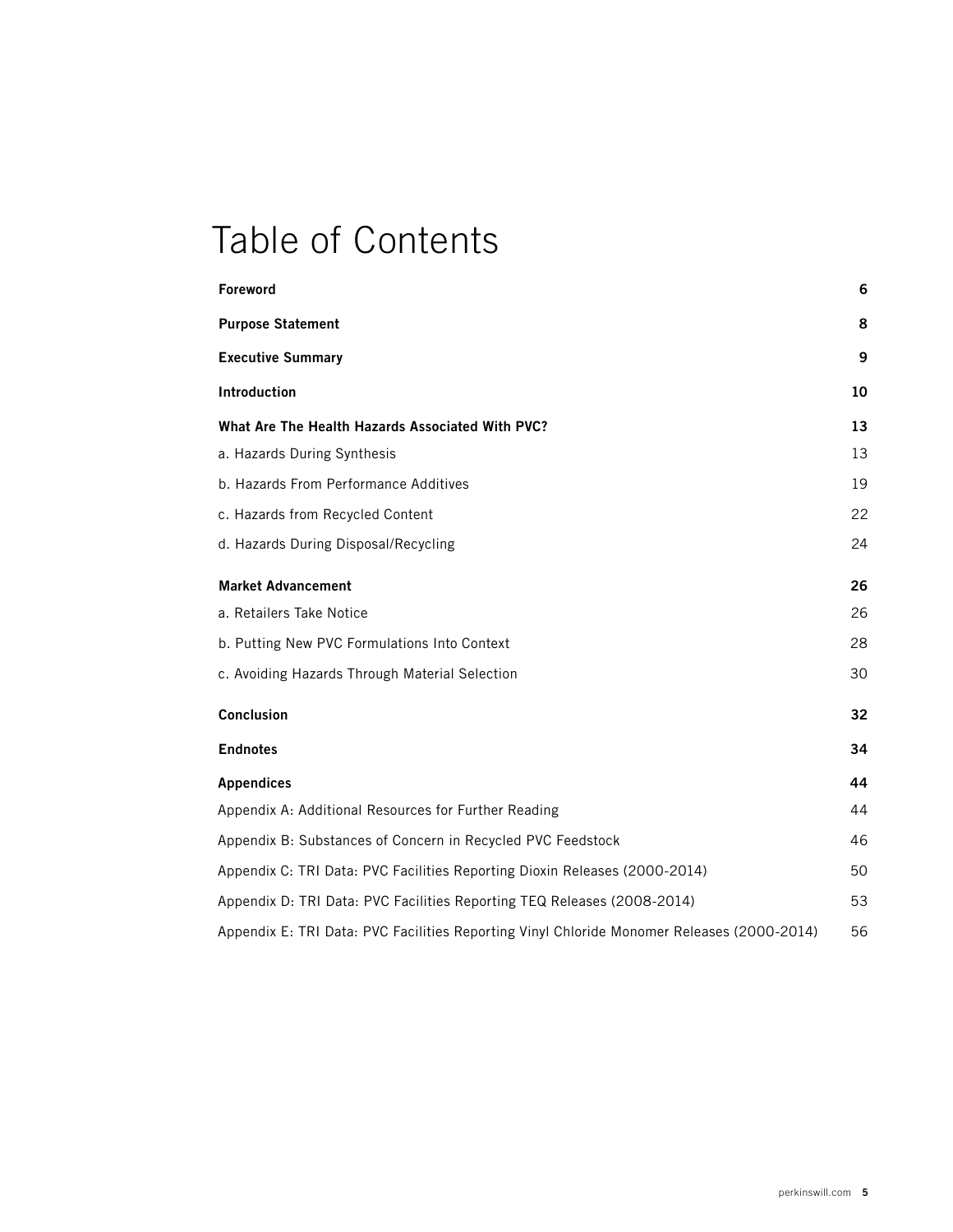### <span id="page-5-0"></span>Foreword

The health and environmental concerns associated with polyvinyl chloride plastic (PVC; commonly known as vinyl) have been the subject of many publications over the past twenty years, including several extensive reviews by the Healthy Building Network (an abbreviated list of publications is provided in Appendix A: Additional Resources for Further Reading as a resource for readers seeking further information). Given the weight of this evidence, Perkins+Will has included PVC on its Precautionary List<sup>a</sup> since 2008.

This does not mean that Perkins+Will has eliminated the specification of all PVC-based products. Instead, in keeping with the precautionary principle,**b** when evidence indicates a relevant adverse finding as it relates to human health or negative environmental impact, Perkins+Will seeks to, where possible and appropriate, present alternatives to building owners for their consideration. The goal is to empower design teams to make informed decisions, recognizing that this is an issue where scientific certainty is elusive.

Perkins+Will includes PVC on the Precautionary List because it presents hazards to people and the environment, beginning with its synthesis and continuing through its manufacture into products, use, and additional significant hazards during its disposal or recycling. In a review of 55 polymers**<sup>c</sup>** used in global production, researchers found that while other plastics vary in their use of hazardous substances, any of the highest production volume polymers reviewed were preferable to PVC from an environmental health perspective. This same study noted that, "of the polymers ranked most hazardous, PVC is by far the most used one."**<sup>1</sup>**

a The Precautionary List is a list of 25 substances identified by Perkins+Will as chemicals of concern. The intent of the List is to focus on those hazards likely to be found in building products; the substances were compiled from various authoritative lists. Available<http://transparency.perkinswill.com/>

b "The precautionary principle states that, in cases of serious or irreversible threats to the health of humans or ecosystems, acknowledged scientific uncertainty should not be used as a reason to postpone preventive measures. The principle originated as a tool to bridge uncertain scientific information and a political responsibility to act to prevent damage to human health and to ecosystems." [Excerpted from The precautionary principle: protecting public health, the environment and the future of our children, World Health Organization, http://www.euro.who.int/ data/assets/pdf\_file/0003/91173/E83079.pdf.]

c In 2011, a team of Swedish scientists examined the environmental hazards and risks associated with 55 thermoplastic and thermosetting polymers, including the monomers released during the production, use and disposal of these products. Only polyurethane and polyacrylonitrile polymer types fared worse than PVC in their hazard rankings. [See Delilah Lithner, Ake Larsson and Goran Dave, "Environmental and Health Hazard Ranking and Assessment of Plastic Polymers Based on Chemical Composition," Science of the Total Environment 409, no. 18 (August 2011), [http://www.sciencedirect.com/science/article/pii/S0048969711004268\]](http://www.sciencedirect.com/science/article/pii/S0048969711004268)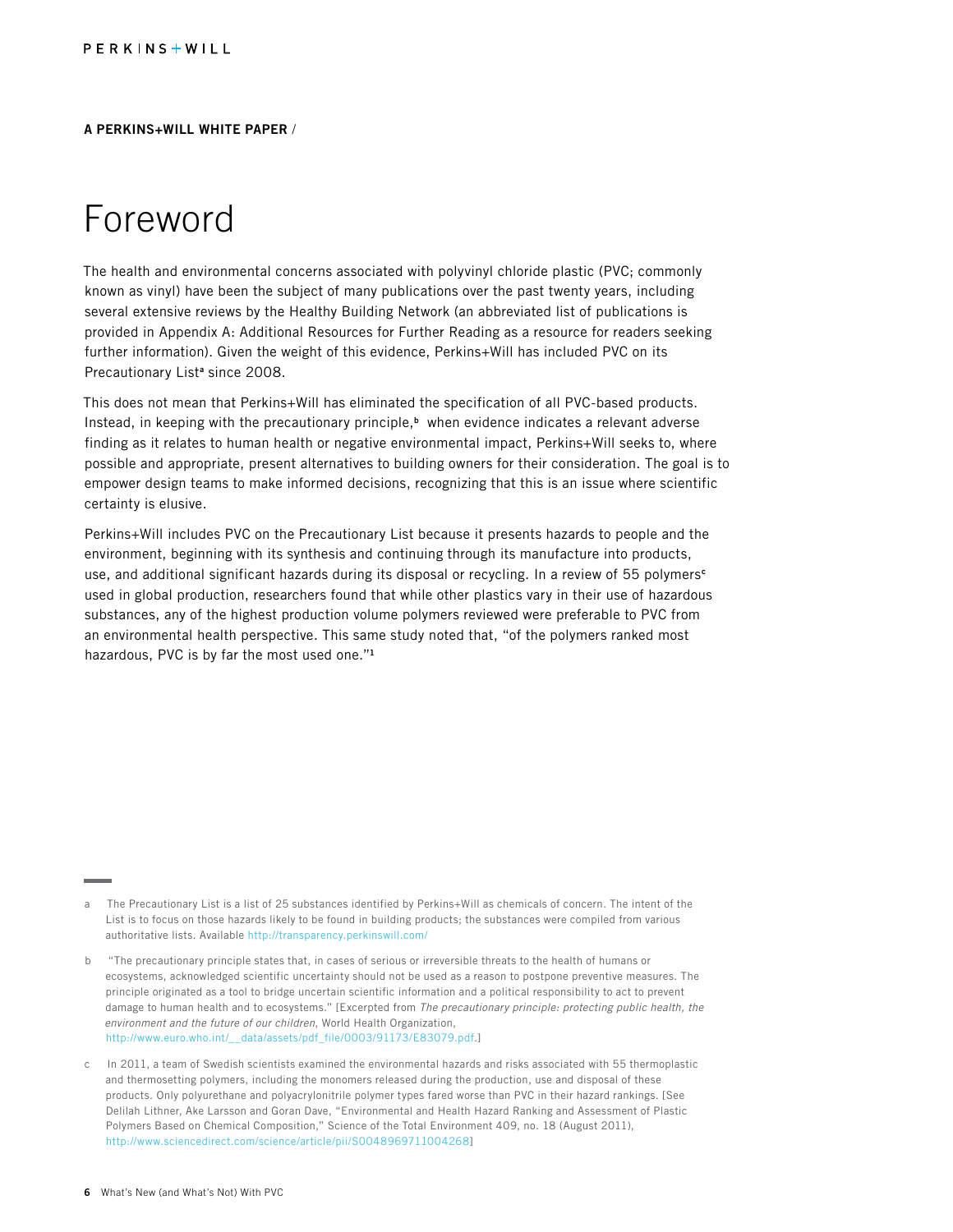Chlorine is one of five elements on the periodic table known as halogens, including chlorine, fluorine, and bromine (iodine and astatine are also halogens<sup>2</sup>, but uncommon in building products). Halogenbased compounds have been the source of many of the most difficult chemical contamination problems society has dealt with since World War II: for example, the herbicide "Agent Orange,"**3** and DDT,**4** dioxin,**5** PCBs,**6** and CFCs.**<sup>7</sup>**

PVC is not singled out within the Precautionary List. As a halogen-based chemistry, it joins numerous other halogen-based compounds on the List, including bromine-based flame-retardants and fluorinebased coatings that repel liquids.**8** The Consumer Product Safety Commission has even been petitioned to categorically ban halogenated chemistry, in an effort to avoid significant human and environmental hazards.**<sup>d</sup>**

d In 2015 a petition was submitted to the Consumer Product Safety Commission urging the agency to prohibit categorically the inclusion of flame retardants based on halogenated chemistry from certain products (including furniture). Petitioning organizations include the American Academy of Pediatrics, International Association of Fire Fighters, and the Green Science Policy Institute. The petition is available from regulations.gov at <http://www.regulations.gov/#!documentDetail;D=CPSC-2015-0022-0002>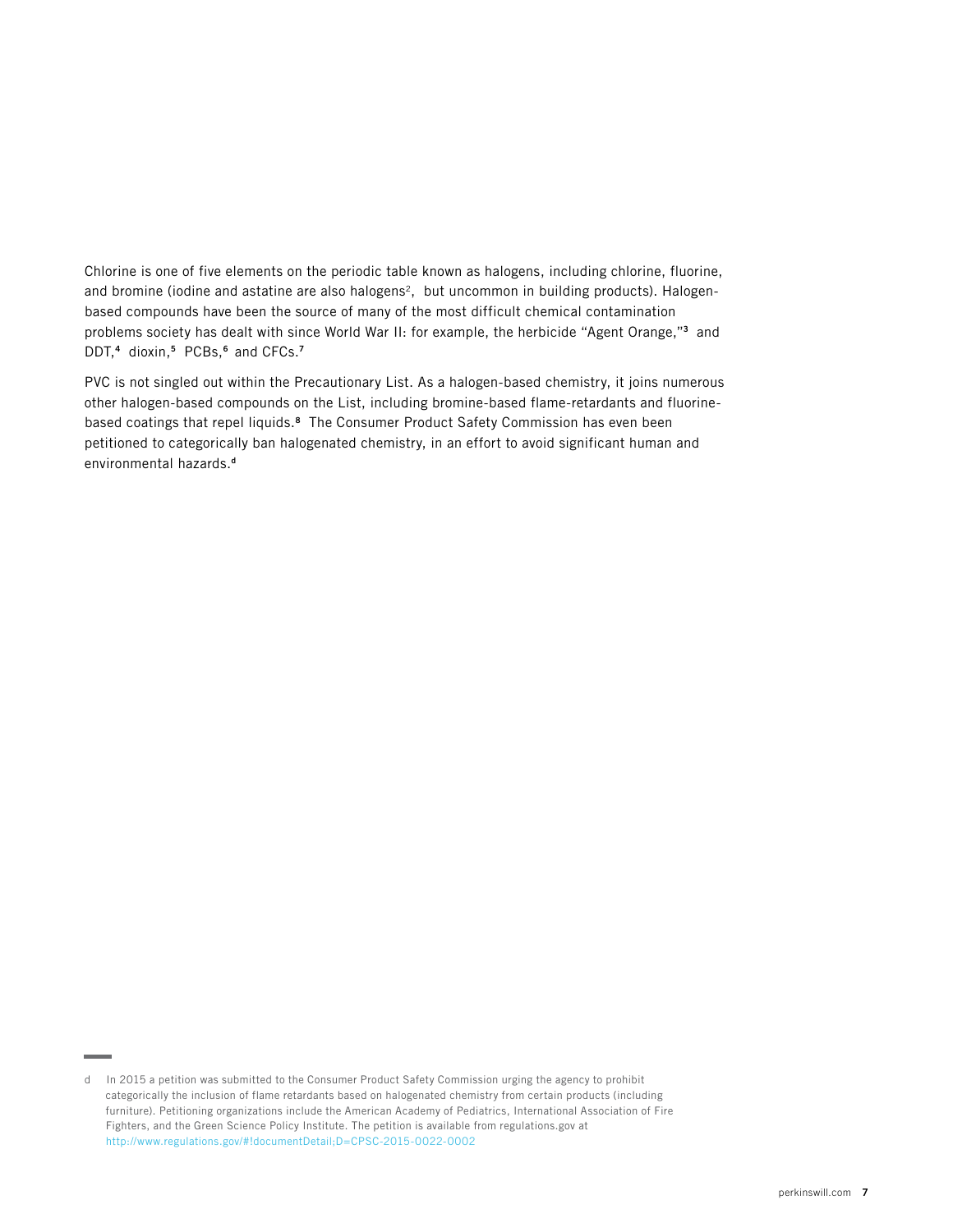### <span id="page-7-0"></span>Purpose Statement

This paper was prepared by Perkins+Will, in partnership with Healthy Building Network (HBN), as part of a larger effort to promote health in the built environment. Indoor environments commonly have higher levels of pollutants, and architects and designers may frequently have the opportunity to help reduce or mitigate exposures.**<sup>9</sup>**

The health and environmental concerns associated with PVC have been the subject of many publications over the past twenty years. The purpose of this report is to present information on the environmental and health hazards of PVC, with an emphasis on information found in government sources. This report is not intended to be a comprehensive analysis of all aspects of the PVC lifecycle, or a comprehensive comparative analysis of polymer lifecycles. Rather, in light of recent claims that PVC formulas have been improved by reducing certain toxic additives, this paper reviews contemporary research and data to determine if hazards are still associated with the lifecycle of PVC. This research has been surveyed from a perspective consistent with the precautionary principle, which, as applied, means that where there is some evidence of environmental or human health impact of PVC that reasonable alternatives should be used where possible. Furthermore, and more generally, this paper is intended to build greater awareness of this common building material.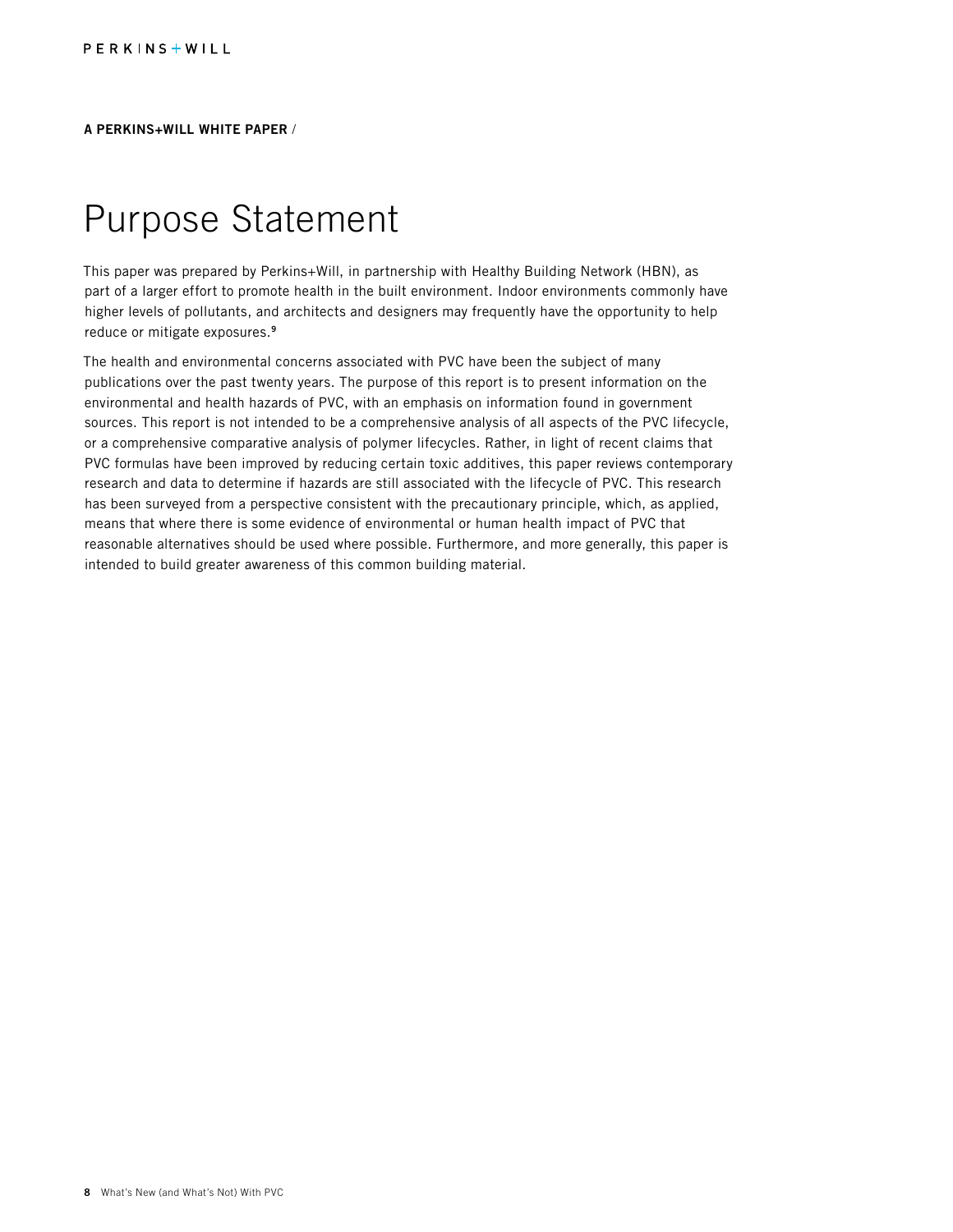### <span id="page-8-0"></span>Executive Summary

PVC is a popular, highly versatile, low-cost, durable material used in a wide variety of building product applications. However, PVC is unique within the broad spectrum of plastics because it is a chlorinated plastic. Its chlorinated chemistry is responsible for a range of environmental and human health hazards: from the beginning of its lifecycle where the vinyl chloride monomer is a known human carcinogen;**10** to the release of dioxin, another human carcinogen,**11** when PVC is manufactured;**12** and when PVC burns in accidental building and landfill fires,**<sup>e</sup>** in jobsite burn barrels, as well as in incinerators.**13** PVCrelated wastes constitute four of the first 12 substances targeted for international action by the 2001 Stockholm Convention on Persistent Organic Pollutants (POPs).**<sup>14</sup>**

An extensive range of additives is needed to improve vinyl's versatility and offset the limitations of the plastic. These include leadbased stabilizers and toxic plasticizers, called phthalates,**<sup>f</sup>** to make it suitable for flexible applications such as flooring, wall covering, and membrane roofing. Additives are not chemically bound to the plastic, and have been documented to migrate out of vinyl products and into household dust, exposing occupants.**15,16**

In recent years, as data on potential health hazards have emerged and the market has moved to alternative products, PVC product manufacturers have been replacing many of the toxic additives.**17** The reformulated products are the subject of a new rebranding campaign in the vinyl industry; "clean-vinyl" and "bio-vinyl" are two examples of the trade names at the forefront of this campaign to position vinyl as a breakthrough and advanced green product.**18,19** While improved by excluding problematic additives, these reformulations have not—and cannot—address the lifecycle hazards tied to PVC's intrinsic chlorinated chemistry.

Further, recycling rates for PVC are very low, but when it does get recycled, workers and the communities surrounding recycling facilities can be exposed to its additives.**20** Once incorporated into the manufacture of new vinyl products, the use of recycled PVC becomes a pathway for the introduction of serious legacy contaminants from prior vinyl formulations into these new vinyl products—including many of the very additives the new formulations have been designed to avoid.

Influential materials rating systems, including the Living Building Challenge building certification and Cradle to Cradle product certifications recommend avoiding PVC. Influential building owners such as Kaiser Permanente and Google have adopted PVC avoidance policies. Perkins+Will, an international architecture practice with about 1,000 architects, included PVC in its Precautionary List as a substance for which to seek alternatives.

Consideration of the current state of PVC manufacturing practices and use of recycled content supports the position that PVC continues to pose hazards to human health. Avoiding PVC in building material choices is nearly always preferable from an overall human health and environmental perspective, recognizing that there may (or may not) be tradeoffs with other environmental attributes depending upon which material is selected.**21** For example, wood flooring or siding may have deforestation impacts that PVC would not.

e The vinyl industry concedes that uncontrolled burning from accidental building fires and burn barrels are a significant source of dioxins in the environment. [The Vinyl Institute, "Dioxin Levels in the United States", vinylindesign.com, accessed October 13, 2015, [http://www.vinylindesign.com/mainmenu/Learn/](http://www.vinylindesign.com/mainmenu/Learn/VinyltheEnvironment/DioxinSources.html) [VinyltheEnvironment/DioxinSources.html](http://www.vinylindesign.com/mainmenu/Learn/VinyltheEnvironment/DioxinSources.html)]

See Table 3 for a full explanation of health hazards posed by these additives.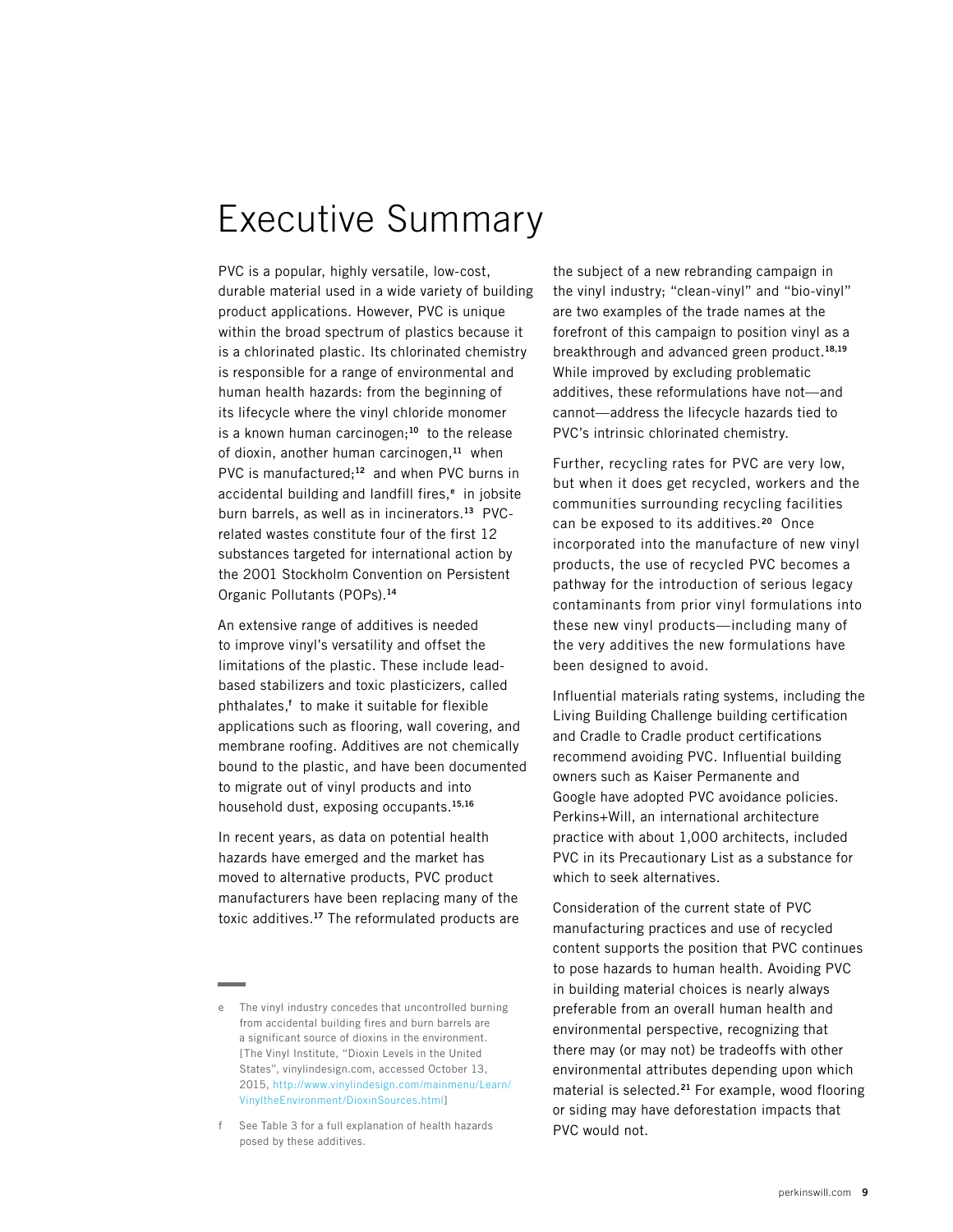### <span id="page-9-0"></span>Introduction

The Vinyl Institute, a U.S. trade association representing manufacturers of PVC and products made from it, proclaims that it is "one material with infinite uses."**22** The amount of PVC used in building and construction appears to be on the decline. While PVC resin production in the US and Canada has been flat (see Figure 2), the share of the resin used in building and construction is falling. The American Chemistry Council's annual reports of resin production in the US and Canada show the building and construction sector consuming 64% of PVC resin made in 2004, and just 47% in 2014.**<sup>23</sup> Table 1** provides an overview of some common examples.

| <b>Product Type</b>                 | <b>Rigid</b> | Flexible     |
|-------------------------------------|--------------|--------------|
| Roofing membrane                    |              | X            |
| Siding                              | $\times$     |              |
| Pipes and plumbing                  | X            |              |
| Window frames                       | X            |              |
| Resilient flooring (sheet and tile) | X            | X            |
| Carpet backings                     |              | X            |
| Wallcoverings                       | X            | X            |
| Wall protection                     |              | $\times$     |
| <b>Electrical wiring</b>            | X            | X            |
| Mini-blinds                         | X            | X            |
| Roller shades                       |              | X            |
| Molding & trim                      | X            | $\mathsf{x}$ |
| Fencing                             | X            | X            |
|                                     |              |              |

#### **Table 1.** Uses of Vinyl in Buildings**<sup>g</sup>**

g Sources for the information presented in this table include the Pharos Project's Building Product Library, Healthy Building Network's research experience, and data provided by the Vinyl Institute [The Vinyl Institute, "Uses of Vinyl," Vinyl Info, last updated 2015,<http://vinylinfo.org/uses-of-vinyl/>.]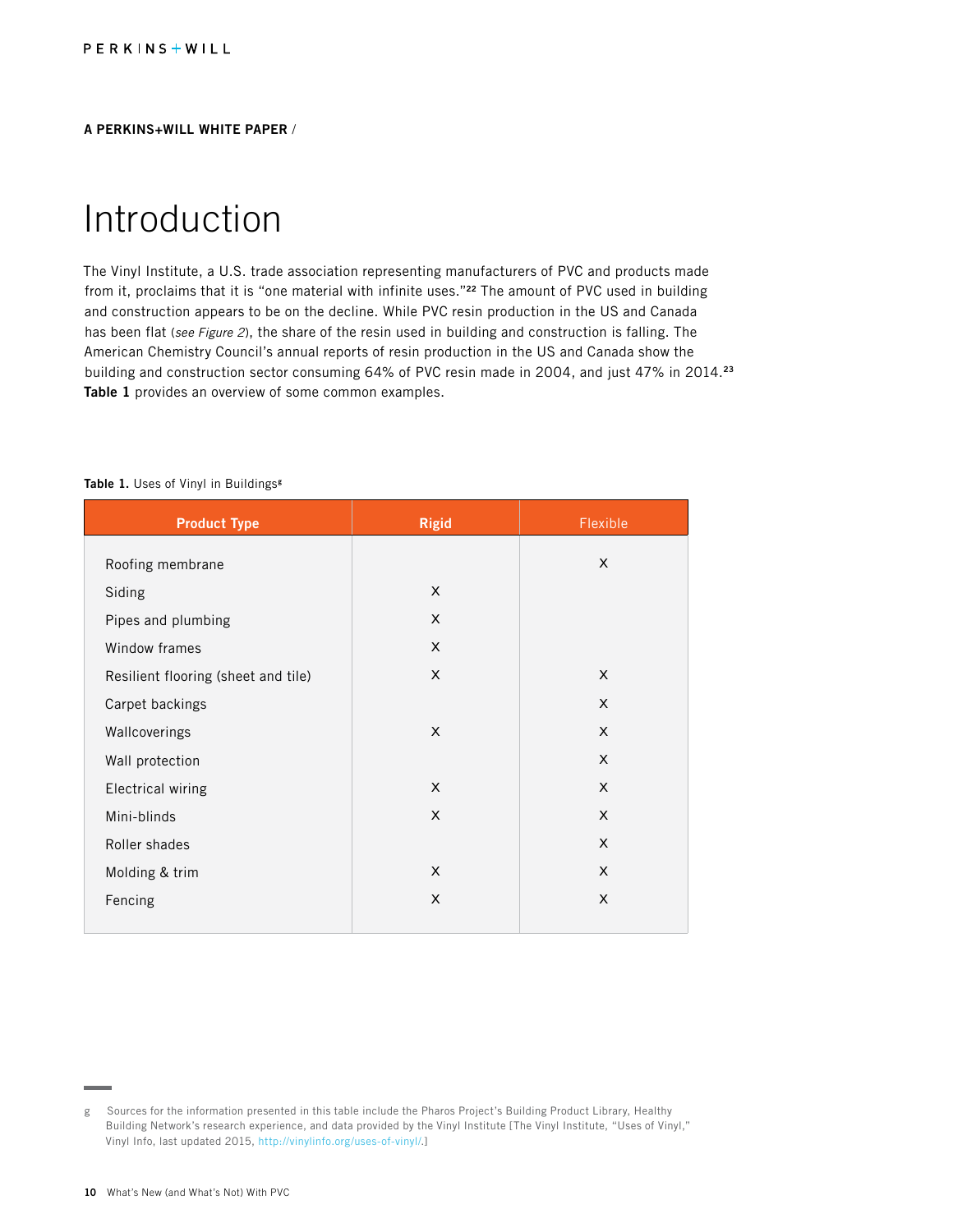Vinyl is made of 57% chlorine.**24** This inclusion of chlorine in PVC necessitates a process for synthesis that is unique among other plastics. **Figure 1** on the next page outlines the steps of this synthesis, which begins by reacting ethylene (derived from fossil fuels) and chlorine gas (derived from salt water) to create ethylene dichloride (EDC).**25** EDC is converted to vinyl chloride monomer (VCM), and the VCM is polymerized into polyvinyl chloride (PVC) resin. Depending on the performance attributes desired in the PVC products being made from the resin, various additives are incorporated into it to form a final PVC compound.**26** For example, one type of additive commonly used in PVC is plasticizer, used to make products flexible that would otherwise be rigid.

The primary critiques of PVC to date have been, 1) the manufacture of PVC emits various chemicals that pose a hazard to workers, surrounding communities, and the planet at large; 2) once PVC products are incorporated into buildings, their additives pose a health hazard to occupants; and 3) there are no good options for disposing of PVC at the end of its life because it is not readily recycled, and creates hazardous pollutants if incinerated. (See Table 3 for a listing of the health concerns associated with PVC.)

In its defense, the vinyl industry has argued that emissions during synthesis are slight, that PVC is in fact recyclable, and that pollution during incineration is largely a problem of the past.**27** In addition, many PVC products have been reformulated to avoid the problematic additives commonly cited as hazardous to occupants.**<sup>28</sup>**

This paper reviews current information on the lifecycle of PVC, changes to its formulation, and the status of recycling and end of life options to determine what is new, and what is not, in PVC.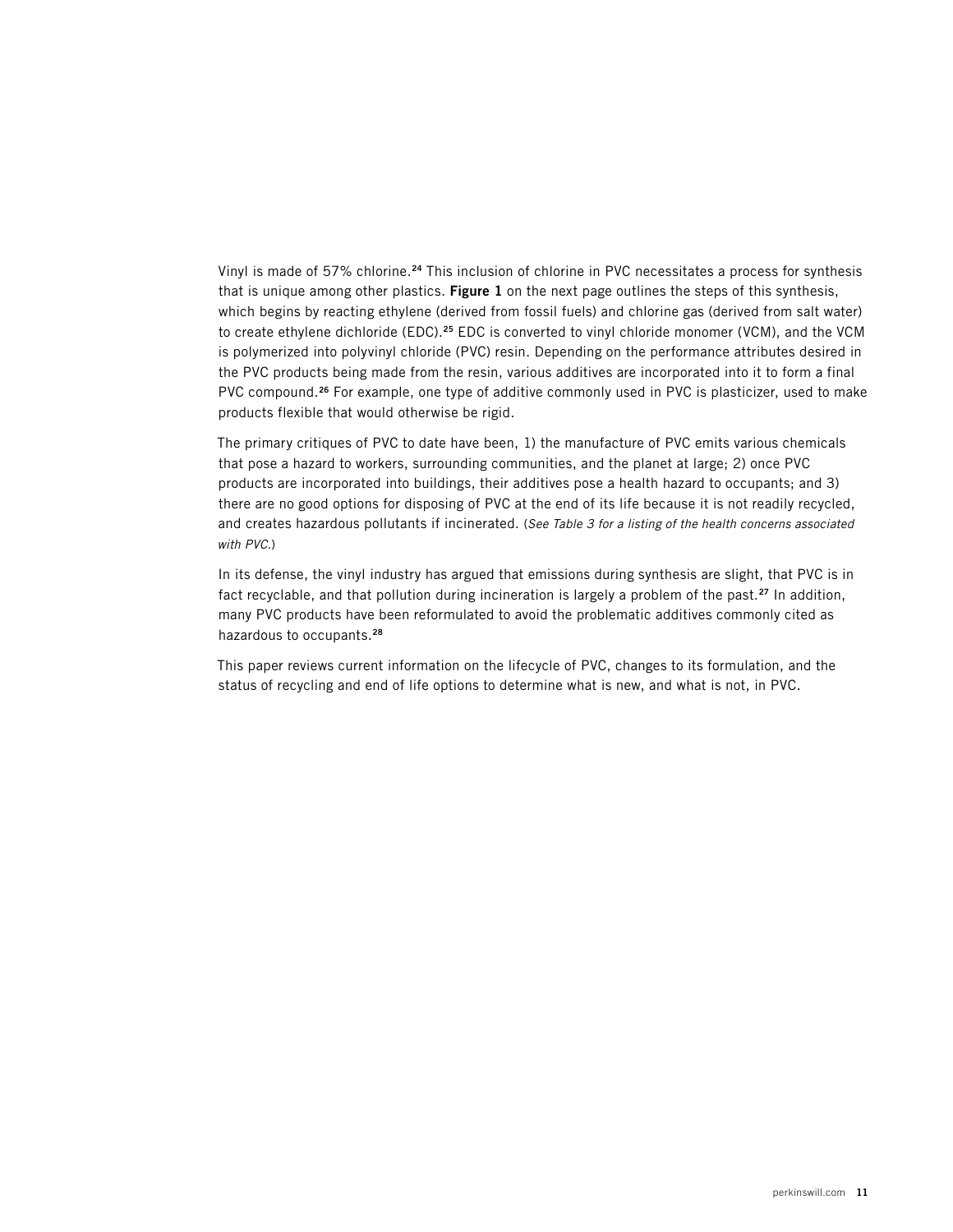**Figure 1.** Lifecycle of PVC**<sup>h</sup>**



h Image courtesy of Perkins+Will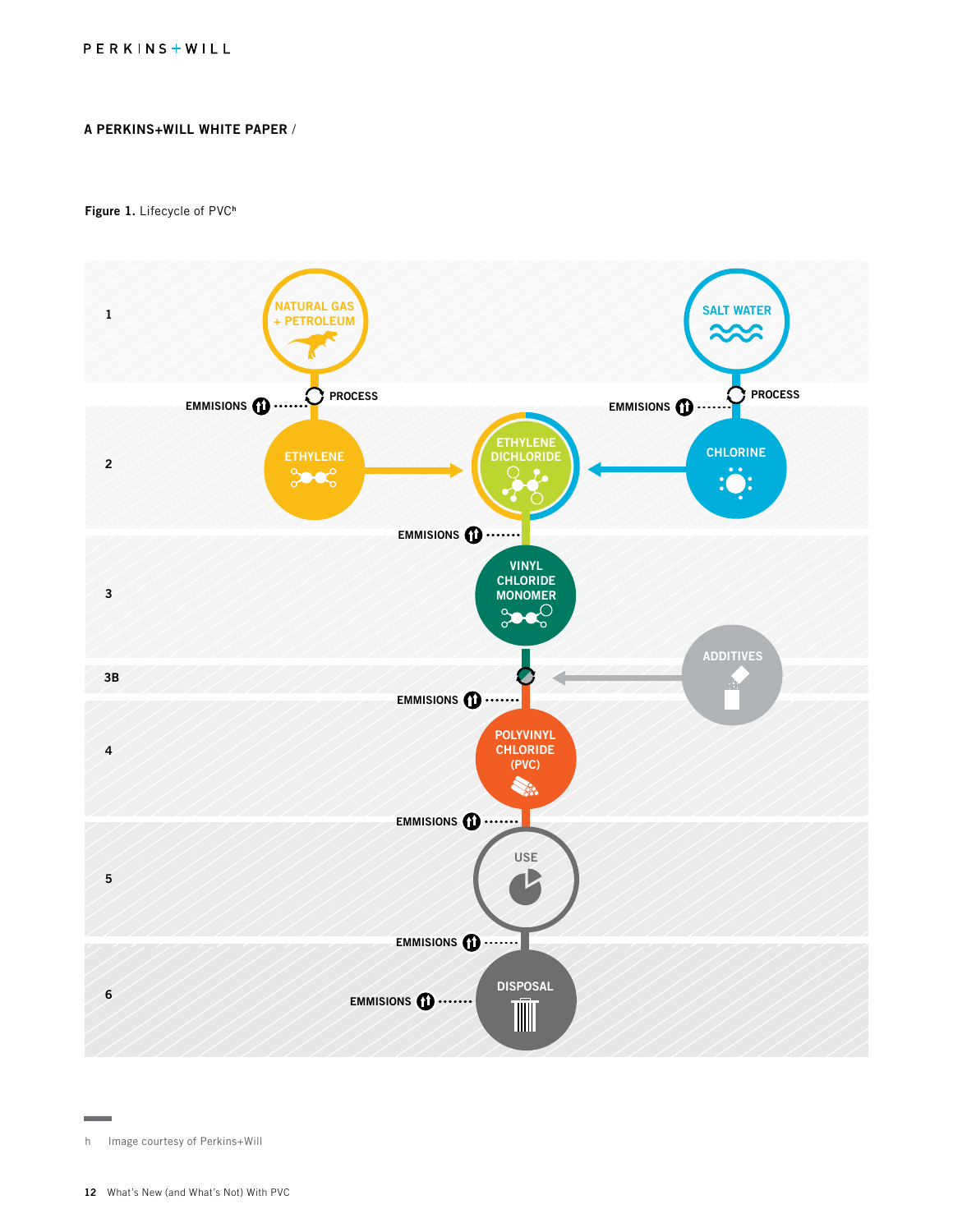## <span id="page-12-0"></span>What Are The Health Hazards Associated With PVC?

The specific human and environmental health issues linked to the production, use, and end of life of PVC are explored in some detail below, and a list of additional resources is provided in **Appendix A**.

#### **A. HAZARDS DURING SYNTHESIS**

As noted in **Figure 1**, PVC synthesis begins with the production of chlorine gas from salt water.**29** One method for accomplishing this is the use of an antiquated process using mercury cells. The United Nations estimates that 100 chemical plants across 44 countries are still using mercury cells,**30** even as this technology is being phased out in other countries due to its heavy mercury emission to the environment.**31** Mercury does not break down, but instead persists and accumulates in living organisms, including people.**32** Mercury is recognized as a reproductive**33** and developmental toxicant,**34** and has been associated with a host of other health hazards, including disruption of the body's hormone systems.**35** China is one country still using mercury cells,**36** and is also the source for many PVC building products on the market today, such as vinyl flooring.**<sup>37</sup>**

The next step in PVC synthesis is to combine the chlorine gas with ethylene to make ethylene dichloride.**38** Ethylene dichloride is then converted to vinyl chloride monomer,**39** a recognized human carcinogen**40** with a documented history of poisoning workers exposed to it.**41** Furthermore, the processes for making ethylene dichloride and vinyl chloride monomer create dioxins**42**—potent carcinogens—that enter the environment and become global pollutants.**43** VCM is polymerized into polyvinyl chloride resin,**44** which then needs to be compounded with various additives to make it suitable for its intended use.**<sup>45</sup>**

These processes and the hazards they pose to workers, surrounding communities (and in the case of dioxins, the planet) have been the basis of the critique of PVC during synthesis.

### Trade Secrets & Worker Safety**<sup>46</sup>**

The manufacture of PVC and its feedstock chemistries have a disturbing history with regard to worker health and safety.

In the 2001 PBS Documentary, Trade Secrets, the respected journalist Bill Moyers presented his investigation of what appears to be a decades-long effort by companies making and using vinyl chloride monomer to obfuscate the very real possibility of chronic disease following occupational exposures to the chemical.

The leading chemical companies of the time—Dow, Shell, and B.F. Goodrich, to name a few—signed agreements to keep newly emerging studies showing causation between even low levels of exposure to VCM and cancer and other ailments confidential from workers and the medical community alike. Workers at the time claim that, in fact, these companies assured them that VCM was harmless.

In the decades since the practices uncovered in this documentary, the Occupational Safety and Health Administration (OSHA) has established thresholds for occupational exposure to VCM, but the risk to workers in these plants is not gone.

In 2012 the Delaware Department of Natural Resources and Environmental Control cited a PVC manufacturing site owned by Formosa for releases of VCM well beyond allowable limits. The citation included nine infractions in total, including neglecting to submit a required report to the State's Division of Air Quality. Inspectors found the concentration of VCM in processing waters was well above established limits, and 55 pounds of VCM was released from the plant to the air after equipment failure.

While it is true that the production processes of many types of plastic involves the use of hazardous chemicals, only PVC is manufactured with this particular human carcinogen: vinyl chloride monomer.

Note: PBS has made the full 90- minute Trade Secrets program available on its website for viewing: <http://billmoyers.com/content/trade-secrets/>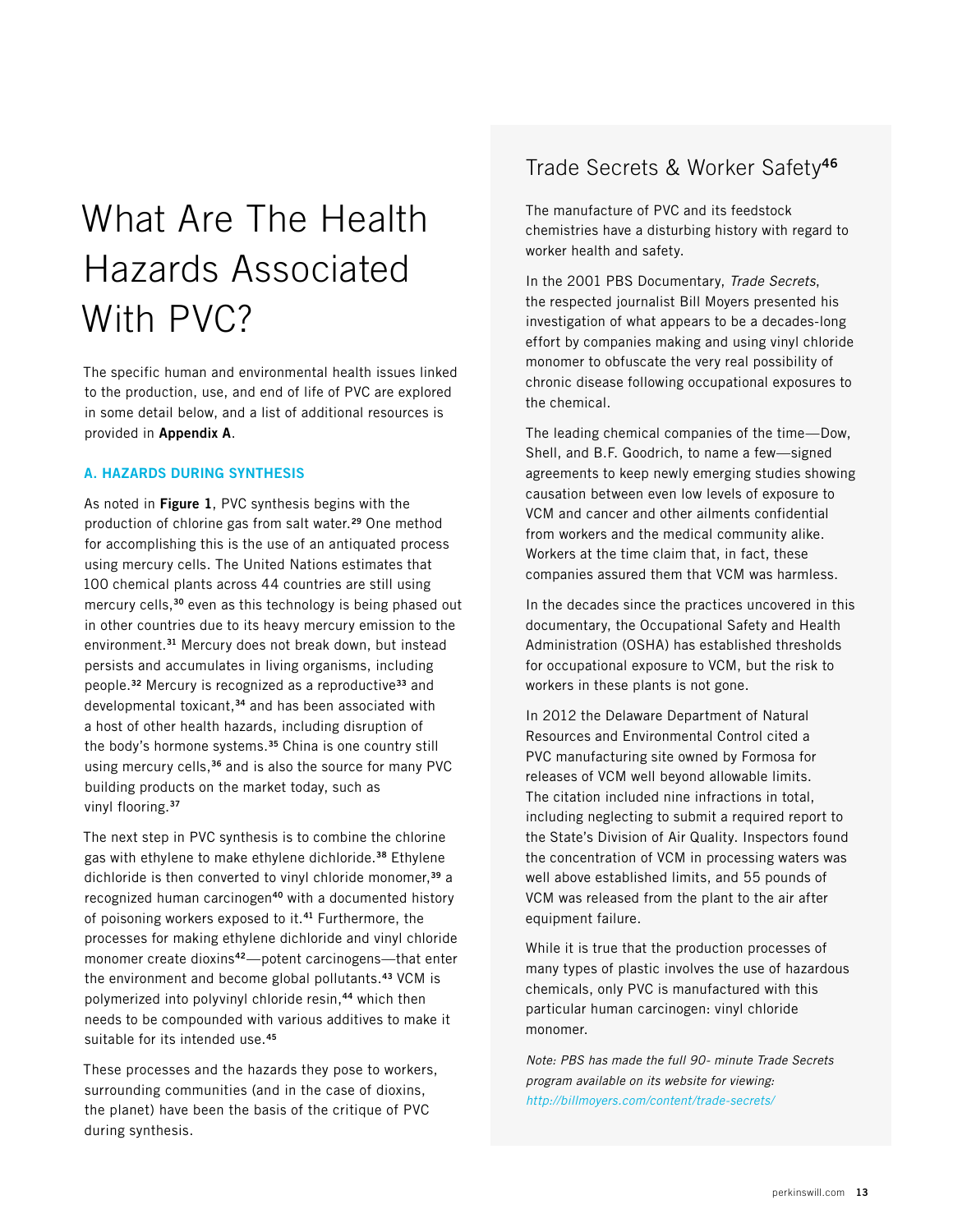#### **WHAT ARE THE HEALTH HAZARDS ASSOCIATED WITH PVC?**  A. HAZARDS DURING SYNTHESIS

In rebuttal, the Vinyl Institute, a PVC industry trade association, has asserted repeatedly that as they relate to PVC production, dioxin emissions are miniscule, and that VCM emissions are largely a problem of the past.**48,49,50** A recent article from the Institute states that the industry has achieved, "an 82% reduction in dioxin emissions since 2000…. To add context to these numbers, the U.S. vinyl industry emits about 6 to 7 grams of dioxin per year, equivalent in weight to about 100 grains of salt."**<sup>51</sup>**



**Figure 2.** North American PVC Production 1997 – 2014**<sup>52</sup> North American PVC Production**

However, an examination of the data reported to the EPA by the PVC industry and its supply chain reveals a different story.**<sup>i</sup>** EPA first required the PVC industry to report any dioxin emissions over 0.1 grams per year beginning in 2000.**53** In the time since, production of PVC in Canada and the United States has been virtually flat (See Figure 2). Despite this, releases of dioxins and dioxin-like compounds

Facilities included in Appendix C and D of this report produce chlorine used in the synthesis of vinyl chloride monomer (VCM), produce vinyl chloride monomer, and/or produce PVC resin. Most facilities were identified in industry submissions to the US EPA in response to the agency's development of National Emission Standards for Hazardous Air Pollutants for Polyvinyl Chloride and Copolymers Production and in EPA reviews of water effluent discharges from facilities that manufacture chlorine, VCM and PVC. [See Environmental Protection Agency, "Chlorine and Chlorinated Hydrocarbon Data Collection and Analysis Summary," February 2012, accessed October 2015,

<http://water.epa.gov/scitech/wastetech/guide/cch/upload/cchreport.pdf> ] Healthy Building Network excluded chlorine plants that primarily supply the pulp and paper industry, rather than PVC.Reported dioxin releases at these facilities were collected for each year beginning in 2000, the first year that EPA required dioxin reporting by these facilities. (Appendix E details vinyl chloride monomer releases, dating back to 1987, the first year of any reporting to the Toxic Release Inventory, or TRI).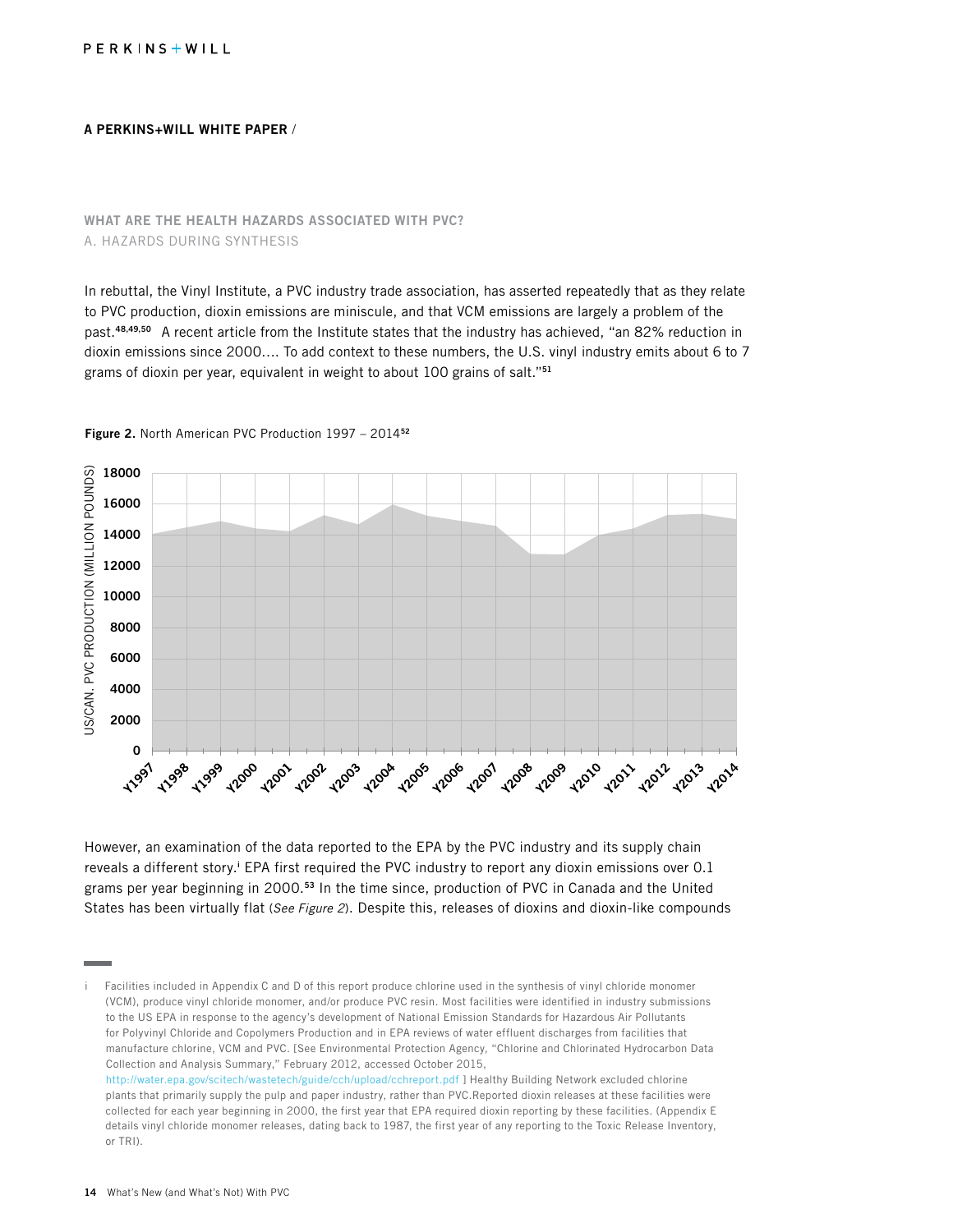from manufacturers of vinyl chloride and PVC, and the chlorine plants that supply the industry, have not declined overall. In the past five years (2010-14), these factories released on average, 1,212 grams of dioxin and dioxin-like compounds annually into the air and water—more than the 1,146 grams released in 2000 (See Figure 3, Appendix C). This is far higher than the "6 to 7 grams of dioxin per year" asserted by the Vinyl Institute.**<sup>j</sup>**



Figure 3. Total Dioxin Releases to Air & Water by PVC Manufacturers and Supply Chain (grams/yr)

In addition to air and water, the PVC industry disposes of dioxin wastes in underground wells and off-site landfills. These disposal methods have increased considerably since 2000. In the last five years, on average, the PVC production chain disposed of 33,152 grams (or 33 kilograms) of dioxin and dioxin-like wastes through these methods, more than twice the amounts reported in 2000 (12,040 grams).**<sup>k</sup>**

j The Vinyl Institute does not provide an explanation of how it calculated 6-7 grams of dioxin released each year, beyond that it was derived from TRI data. The Vinyl Institute declined to provide HBN with a list of facilities they researched within the TRI. (Personal communication, Richard Krock, Technical Director, Vinyl Institute, October 6, 2015)

k See Appendix C for data.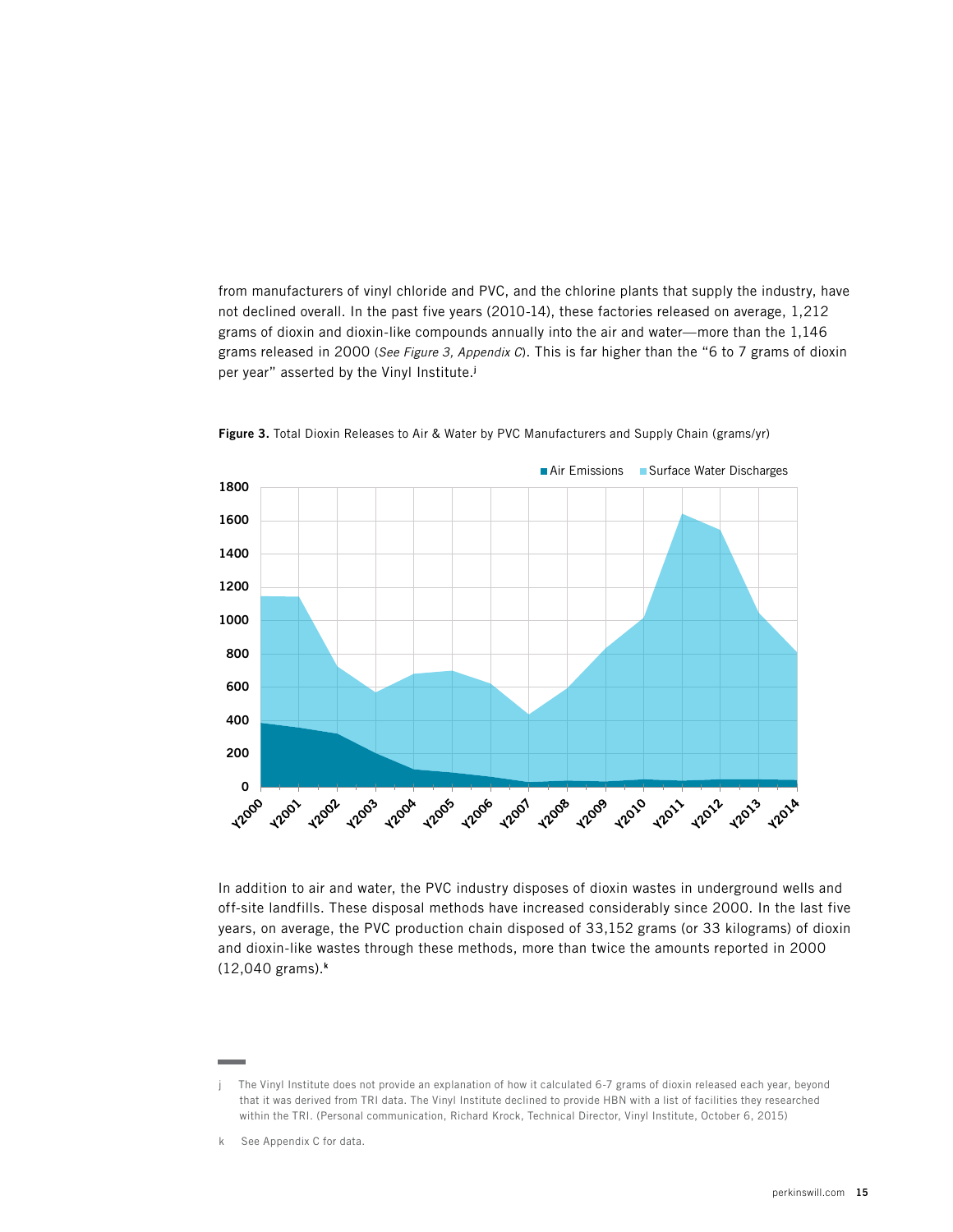#### **WHAT ARE THE HEALTH HAZARDS ASSOCIATED WITH PVC?**  A. HAZARDS DURING SYNTHESIS

To ensure that this discrepancy was not biased by the potency of different dioxins, a comparison was also made of the PVC trade association's claims against data reported to the EPA by actual PVC factories using grams TEQ, a measure that factors in potency.**<sup>l</sup>** While a 2013 paper authored by the Vinyl Institute states that the industry released between 6.8 and 7.9 grams TEQ of dioxin to air and water, between 2007 and 2011,**54** an examination of US EPA Toxic Release Inventory (TRI) data submitted by facilities producing PVC and its feedstocks again reveals much higher figures (See Figure 4). In on-site releases to air and water, alone, the industry has been releasing between 12 and 19 grams TEQ of dioxin annually. In addition, the industry has been disposing of increasing amounts of dioxin offsite ranging between 21 and 75 grams TEQ of dioxin per year. In 2013, total on- and off-site releases spiked at 91.7 grams TEQ—or more than 1,000% higher than the Vinyl Institute claims.



### **Figure 4.** Dioxin Emissions in TEQ at PVC and Feedstock Facilities**<sup>m</sup> Dioxin releases (grams toxicity equivalent)**

l TEQ - Toxic Equivalency - All dioxins and furans (dioxin-like compounds) are toxic in very small quantities, but the different types have widely ranging toxicity factors varying by several orders of magnitude. The 2,3,7,8-TCDD molecule is the most potent of all the dioxins measured to date and is used as the baseline for comparison. Measurements of the varying mixtures of dioxin-like compounds released by different facilities are made comparable by use of a factor called Toxic Equivalency which compensates for the differences in relative potency.

m Total dioxin releases, in TEQ grams, per year. See Appendix D for data.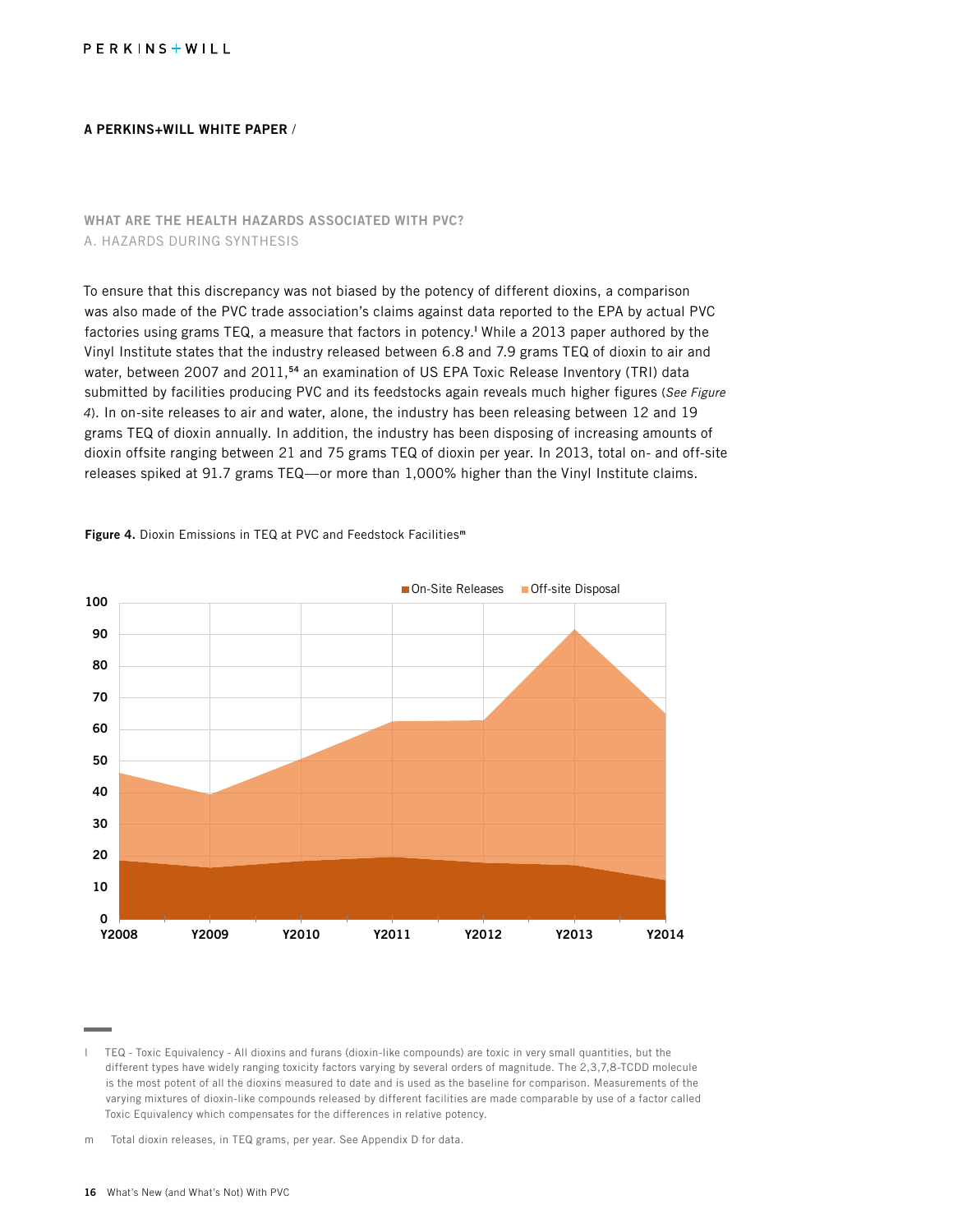Until 2015, the US EPA had not restricted the PVC industry's dioxin or dioxin emissions. In 2003, Earthjustice, a nonprofit environmental law organization representing the Sierra Club and Mossville Environmental Action Now, filed a suit demanding that the EPA limit PVC industry emissions. They charged that the US EPA "has failed to require any reduction in current toxic emissions from PVC facilities" and sued the agency for "failing to protect communities and the public from toxic air pollution."**<sup>56</sup>**

#### **According to Earthjustice,**

"The Clean Air Act requires the Environmental Protection Agency to set emission standards for each hazardous air pollutant PVC plants emit. But in 2002, the Bush EPA decided to set standards for just one: vinyl chloride. This left plants' emissions of dioxins, chromium, lead, chlorine, and hydrogen chloride—substances associated with a wide variety of serious adverse health effects including cancer—entirely unchecked."**<sup>57</sup>**

After over a decade of rulemaking,**58** EPA issued a new rule on PVC industry emissions on February 4, 2015.**59** The final rule establishes new air emission limits for dioxins, furans, vinyl chloride, and hydrogen chloride. It also established limits on vinyl chloride monomers in PVC resins.**60** The rule may result in some reductions in emissions, and will not eliminate the problems of dioxin and vinyl chloride releases from this industry. For example, the new limits on dioxin emissions have been set at the rate at which most facilities currently emit dioxin. The agency noted, "We estimate that ten out of 13 sources for which we have data are able to meet the emission limits without additional control."**<sup>61</sup>**

Furthermore, this new rule does not extend to water releases from PVC resin manufacturers, or to VCM or EDC manufacturing operations, which are often co-located with these facilities.**62** As shown in Figure 3 above, the water releases of dioxin are already a much larger contributor to environmental burdens than the air emissions.**63,64**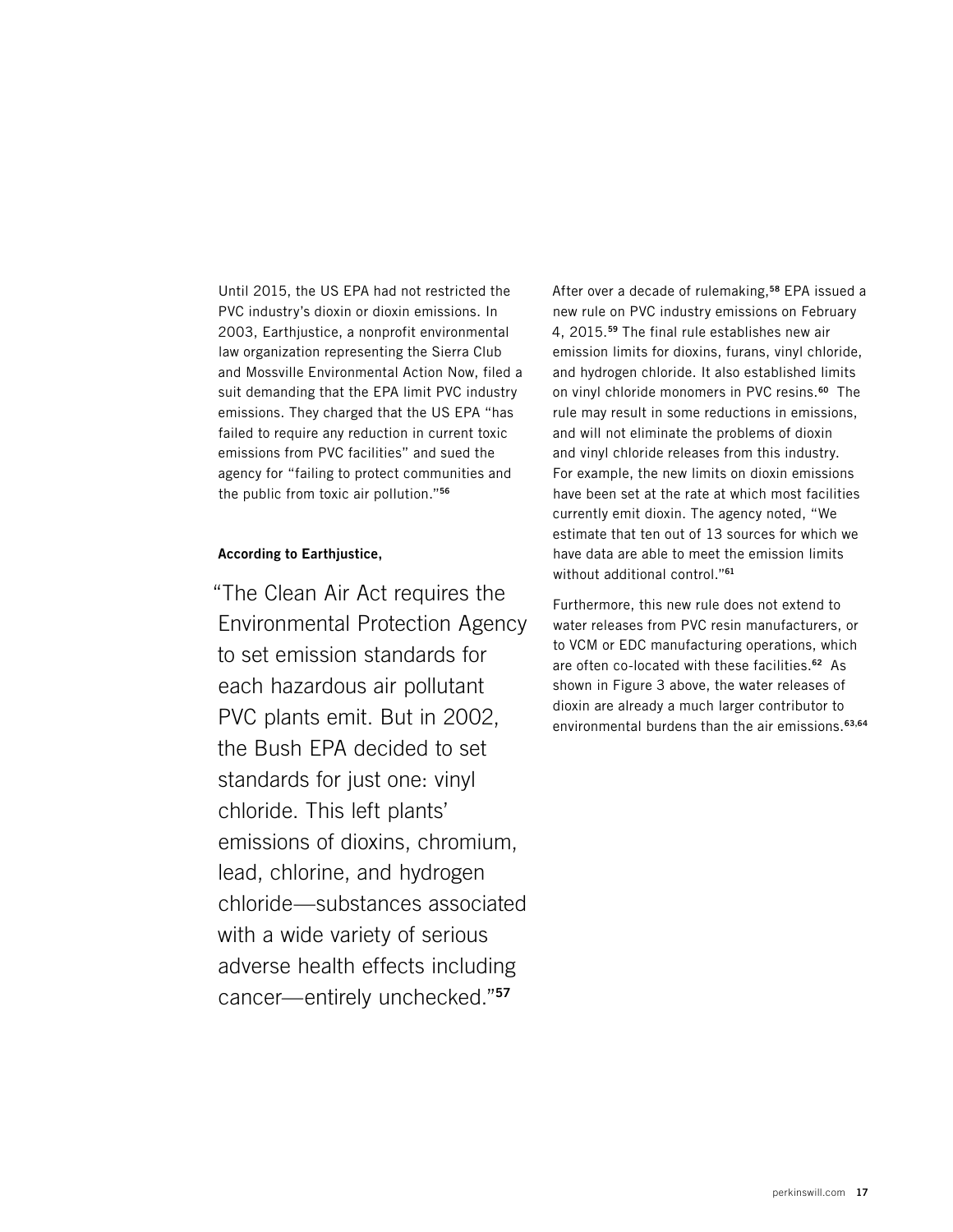### Hazardous Emissions from PVC

As discussed above, the manufacture of PVC results in the emission of vinyl chloride monomer (VCM) and dioxins.

A review of Toxics Release Inventory reports provided to the US EPA by facilities making PVC or its feedstocks (see Appendix D for more detail) found the following:

#### **In 2013 alone, total on- and off-site releases of dioxin equivalent (TEQ) spiked at 91.7 grams—more than 1,000% higher than the amount of dioxins the Vinyl Institute claims the industry is responsible for.**

Dioxins are highly potent carcinogens that persist in the environment for many years.**65** To put these releases in context, EPA advises that children should not have more than one nanogram of the dioxin 2,3,7,8-TCDD per liter of water (ng/L) (parts per trillion) in one day, or more than 0.01 ng/L per day for long-term exposure.**66** A nanogram is equal to one billionth of a gram. Therefore the 91.7 grams of TEQ released in 2013 is enough to pollute 25 billion liters of water daily beyond the EPA established safety limits for long-term exposure.

Dioxins are one of a small set of the most persistent and bioaccumulative toxicants known to humanity that are subject to global treaty: the Stockholm Convention commits all signatory countries, of which the U.S. is one, to reduce activities which produce significant quantities of these dangerous substances.**<sup>n</sup>**

#### **In 2014 alone, vinyl chloride monomer and PVC manufacturers released 531,203 pounds of VCM into the air.**

As discussed previously, vinyl chloride monomer is a human carcinogen, capable of impacting human health even in very small amounts. The Occupational Safety and Health Administration established that workers should not be exposed to VCM at levels exceeding 1 part per million when averaged over an 8 hour work day.**67** By this metric, the 531,203 pounds of VCM released in 2014 could be dispersed in a space more than 30,000 times the volume of the Dallas Cowboys AT&T Stadium, and VCM concentrations in the air would still exceed this OSHA limit.**<sup>o</sup>**

Beyond production emissions, the precursors of PVC are often shipped to and from various industrial sites. In 2012 a freight train carrying four tankers of VCM derailed in Paulsboro, New Jersey. The walls of one of the tankers were ruptured in the incident, "sending thousands of gallons of the carcinogenic vapor into the atmosphere." Twenty-seven blocks around the tanker had to be evacuated in an effort to protect residents from VCM exposure. One week after the leaking tanker had been cleaned up, residents closest to the accident site were still unable to return to their homes.

o Calculated as follows, where  $1 \text{ m}3 = 35 \text{ ft}3$  and  $1 \text{ lb} = 453592 \text{ mg}$ : 531,203 lbs  $VCM = -241$  billion mg) AT&T stadium volume =  $104$  million ft3 (~ 2.9 million m3)  $OSHA$  limit = 1ppm (2.6 mg/m3) Concentration of VCM when released into 1 stadium: 241 billion mg/3 million m3 = ~80,000 mg/m3 Number of stadium spaces required to achieve OSHA limit: 80,000mg/m3 / 2.6 mg/m3 = 30,769 [AT&T specs available at<http://stadium.dallascowboys.com/assets/pdf/mediaArchitectureFactSheet.pdf>]

n The Stockholm Convention on Persistent Organic Pollutants is a global treaty to protect human health and the environment from the most harmful of PBT chemicals. It was adopted by the Conference of Plenipotentiaries on 22 May 2001 in Stockholm, Sweden and entered into force on 17 May 2004. The United States is one of the 152 signatory countries, but Congress has not yet ratified (all but 6 other countries have). See <http://chm.pops.int/>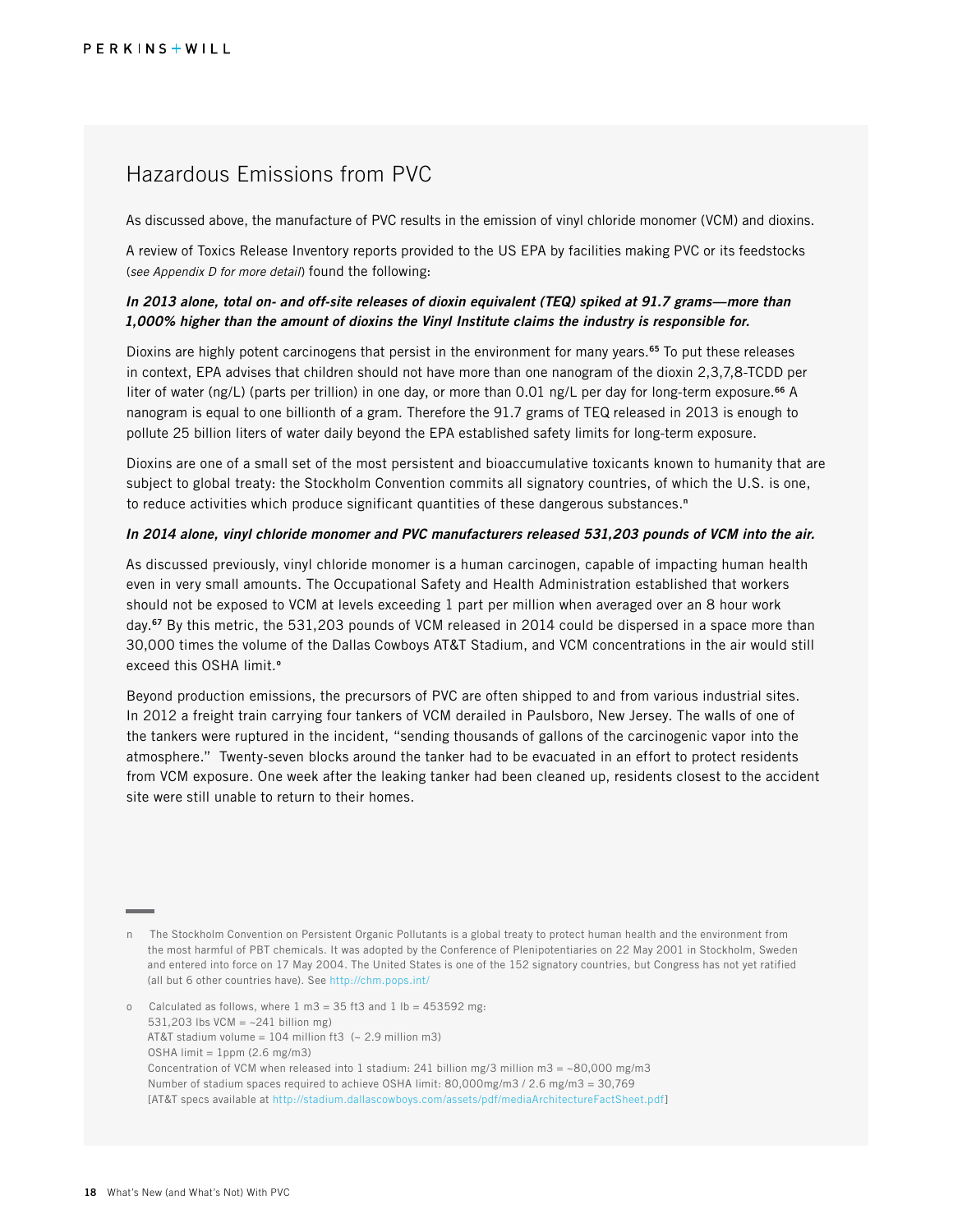#### <span id="page-18-0"></span>**B. HAZARDS FROM PERFORMANCE ADDITIVES**

The primary hazards associated with the use phase of PVC products (risks posed to occupants, installers, or users) come from the additives incorporated into the resin to give it specific performance properties. PVC is thermally unstable and will self-degrade in ultraviolet light**70** (a component of sun light) so both flexible and rigid PVC products must be stabilized with chemical additives at high concentrations (typically 4% by weight).**71** Traditionally these heat stabilizers have been based on known hazardous ingredients**72** (lead or cadmium).**<sup>73</sup>**

Because it is inherently brittle, PVC also requires plasticizers to make it flexible—a necessary attribute for sheet resilient flooring, window roller shades, or roofing membrane, for example.**74** Until recently, virtually all PVC-based flexible building products used plasticizers selected from a family of chemicals called phthalates.**75** As a family, phthalates have also been identified on the Perkins+Will Precautionary List,**76** and individual phthalates may be asthmagens**77** (meaning, they can cause the onset of asthma as opposed to simply triggering an asthmatic response in those who already have the disease). The amount of phthalate added to a PVC formulation varies depending on end use,**78** but can be as high as 50% of the final compounded product.**79** There is a growing trend among PVC product manufacturers to replace phthalates with a number of other plasticizers.**80** A recent Healthy Building Network report has examined these alternatives and determined that all are superior to phthalates from a human health perspective and many from an environmental standpoint as well. However, the level and results of toxicity testing vary among the six non-phthalate formulas found now in use.**<sup>81</sup>** Significantly, plasticizers can be avoided entirely by using many of the non-PVC materials instead.

Certain uses of PVC product applications also require the addition of chemical flame retardants.**98** In the 1970s toxic**99** polychlorinated biphenyls (PCBs) were added to PVC for flame retardancy,**100** but have since been replaced with antimony trioxide or bis(2-ethylhexyl) tetrabromophthalate (TBPH).**<sup>101</sup>**

Antimicrobials can also be present in PVC building product formulations, either intentionally**102** or through the use of recycled PVC content.**<sup>103</sup> Appendix B** provides a list of biocides that may be found in recycled PVC feedstocks.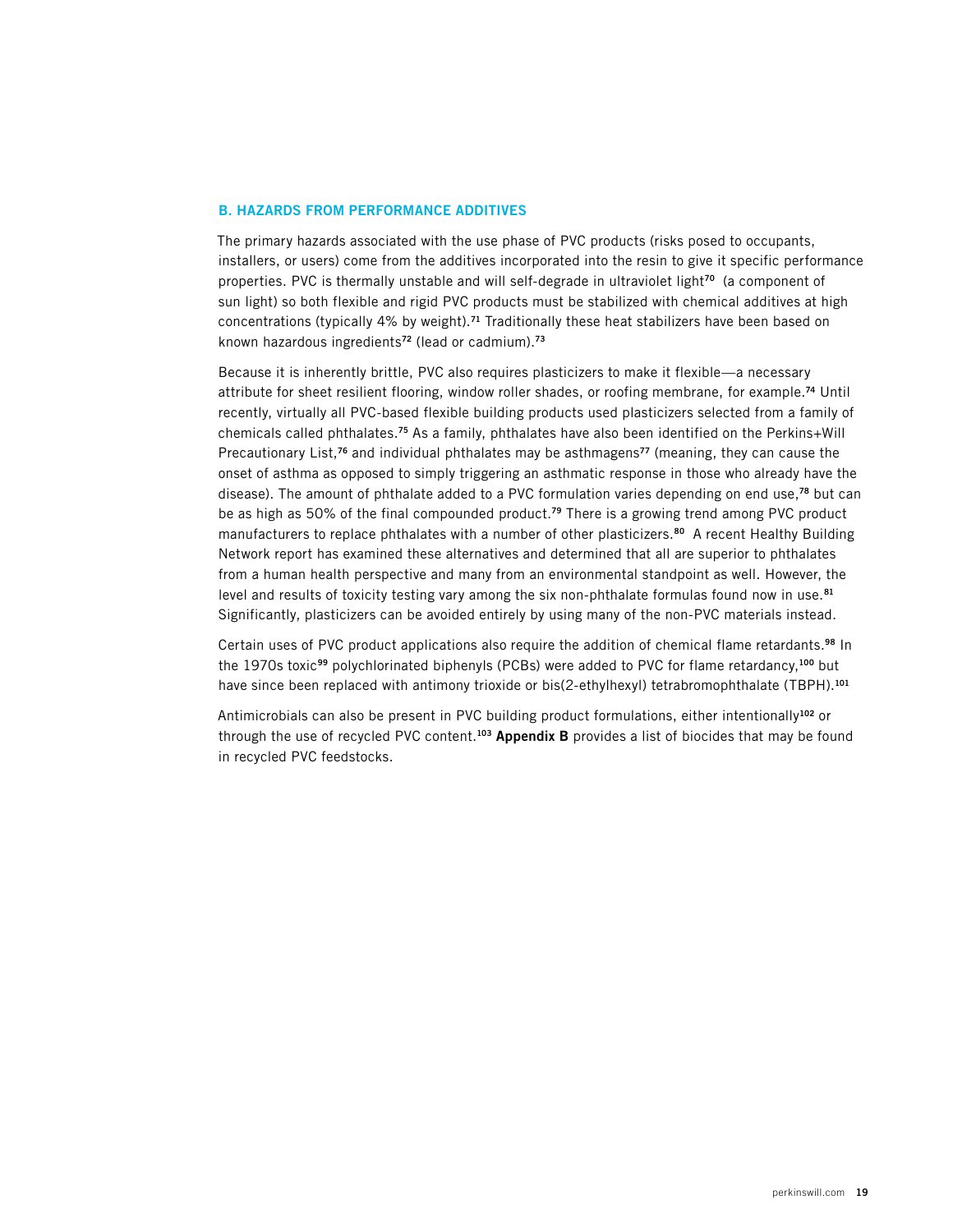### What are Phthalates?

A "phthalate" [\(pronounced "thall-ate"\)](http://media.merriam-webster.com/soundc11/p/phtha01m.wav) is a chemical compound formed by reacting a phthalic acid with an alcohol.**82** Many chemicals fit this description, but generally the term "phthalate" is used to refer to orthophthalates, a subset of chemicals commonly used as plasticizers.**83** Phthalates are generally referred to by shortened abbreviations, and, challengingly, can be known by more than one name and sometimes share the same CAS number**p** or have multiple CAS numbers.**<sup>84</sup>**

DEHP (di-2-ethylhexyl phthalate) was the first commonly used phthalate that raised concerns about human health effects.**85** It is listed as a probable human carcinogen by the US EPA, and is associated with reproductive and developmental hazards by multiple agencies and authoritative bodies.**86** It is also marked for restriction under the European Union's REACH chemical regulation system.**87** Many manufacturers replaced DEHP with a similar compound, DINP (di-isononyl phthalate)—the primary plasticizer used in PVC—but DINP is also listed under California's Proposition 65 as a carcinogen,**88** and evidence is emerging that DINP may impact endocrine systems.**89,90**

In 2009 the President's Cancer Panel reported that,

**"Phthalates inhibit normal binding to estrogen receptors and suppress male androgens. In girls, phthalates may cause early puberty and higher breast cancer risk later in life…. Male fetuses in the first trimester of pregnancy appear to be particularly vulnerable to damage by phthalates, which may cause undescended testicles, hypospadias, and possibly higher testicular cancer risk. In humans, phthalates have been linked to problems with sperm count and sperm quality, and…are a suspected breast carcinogen." <sup>91</sup>**

As discussed in this paper, many manufacturers are moving to replace phthalate plasticizers in PVC formulations with alternative additives. In 2014 Healthy Building Network reviewed six such alternatives used in vinyl building products at the time and concluded that non-phthalate plasticizers presented fewer human health hazards than phthalates.**92** While all plasticizers—phthalate or not—will migrate from PVC products into living spaces,**93** some phthalate-free plasticizers raise fewer concerns than others. Two non-phthalate plasticizers came out on top in the analysis: Acetylated monoglycerides of fully hydrogenated castor oil (abbreviated COMGHA) and isosorbide diesters were deemed to be well studied, and the least toxic of the six substances reviewed.**<sup>94</sup>**

One of the plasticizers reviewed in this 2014 report was a terephthalate rather than an orthophthalate: DEHT (di-(2-ethylhexyl) terephthalate), promoted as an alternative plasticizer for PVC.**95** While data are sparse as to whether terephthalates as a class are an improvement over orthophthalates, a review of this particular substance under the GreenScreen**96** system for chemical assessment rates it as significantly better than orthophthalates reviewed with the same criteria.**<sup>97</sup>**

p A CAS number is an identifying number assigned to many chemicals and materials used in commerce by the Chemical Abstract Service. See the Chemical Abstract Service's FAQs at <https://www.cas.org/content/chemical-substances/faqs> for more information.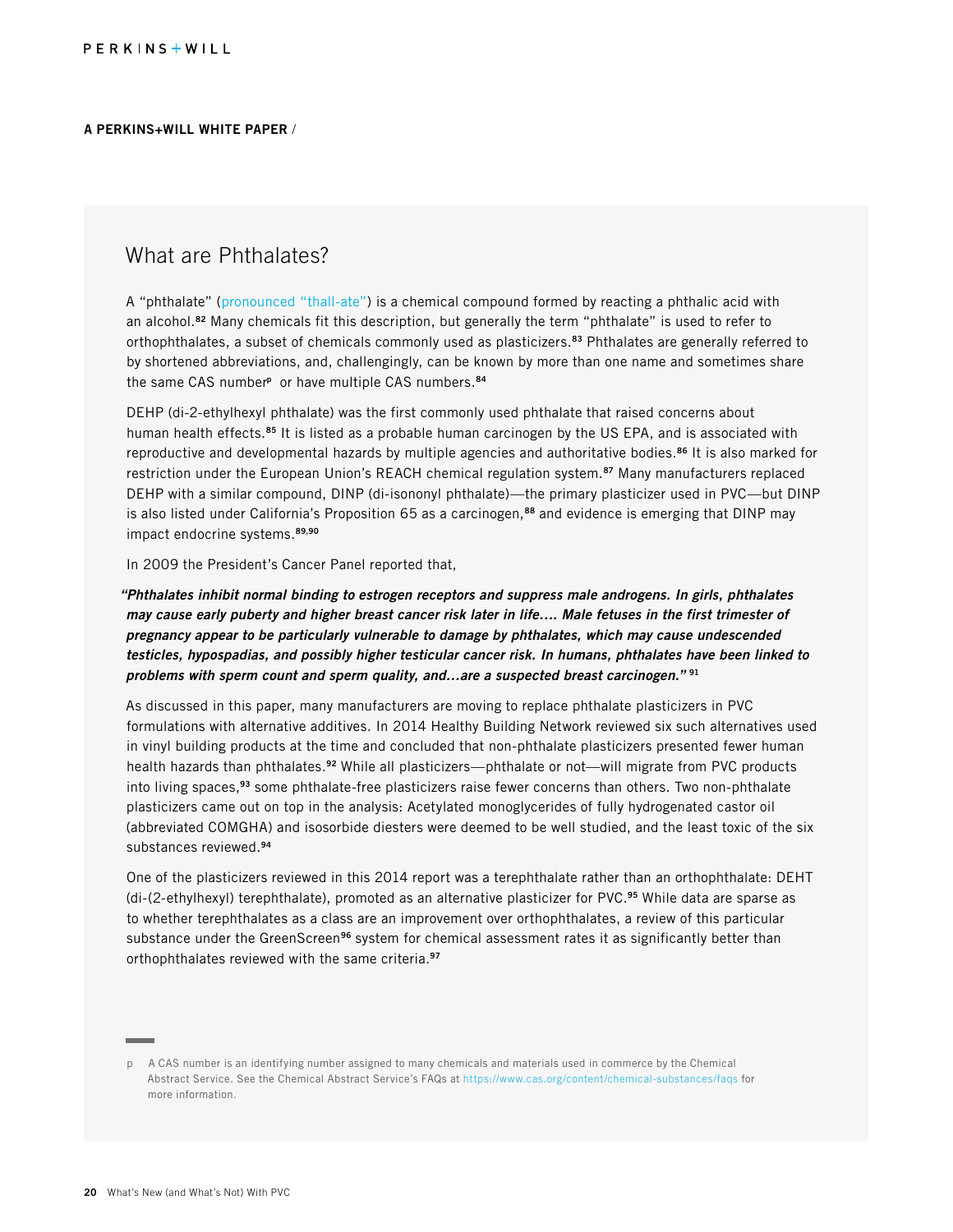Beginning with the derivation of chlorine gas from salt, up until the finished PVC resin is compounded with its particular additives, the processes and direct ingredients required for PVC chemistry present hazards to workers in plants and to nearby residents, especially in the event of a spill or similar release.**104** These "fenceline communities" are often communities of color or low-income**105,106** and are already facing hurdles to health-sustaining conditions.**<sup>q</sup>**

#### **MOSSVILLE, LOUISIANA: A FENCELINE COMMUNITY PROFILE**

Mossville is an historic African American community in southwestern Louisiana surrounded by 14 industrial facilities.**107** The US Agency for Toxic Substances and Disease Registry (ATSDR) has been investigating residents' exposures to dioxins since 1998.**108** In a 2006 follow-up study, it found that most of the older participants in the follow-up exposure investigation had "higher-than-expected blood dioxin concentrations" compared to the general U.S. population. During environmental sampling, the agency also found that many fish samples "exceeded the Food and Drug Administration's action level" for dioxin.**<sup>109</sup>**

The area is in "extreme proximity" to "the largest concentration of vinyl production facilities in the U.S.," notes a 2007 report prepared by Mossville Environmental Action Now, The Subra Company, and Advocates for Environmental Human Rights.**110** The authors noted in particular the similarity between the types of dioxin emissions reported by Georgia Gulf, which produces vinyl chloride monomer, and the types of dioxins found in residents' blood. "Mossville residents have average dioxin levels in their blood that is three times higher than the national comparison group, which ATSDR deems is representative of the U.S. population," according to the authors. "In addition, the dioxin compounds detected in Mossville residents' blood are a unique group that is different from that of the national comparison group."**<sup>111</sup>**

Since 2007, Georgia Gulf (now part of Axiall Corp.) has released, on average, 0.44 grams of dioxin per year into the air, only slightly less than the 0.48 grams the company reported releasing, annually, into the air, from 2000 to 2006.**<sup>112</sup>**

Another source of dioxin and other pollution in the Mossville area**113** is the South African chemical company Sasol. Last year the company offered to purchase the entire town as a buffer zone for a new \$21 billion industrial complex.**<sup>114</sup>**

In 2014, a panel discussion at Greenbuild (the world's largest conference and expo dedicated to green building, according to the US Green Building Council) featured residents of the Mossville community. When asked what the audience of architects and designers could do to address the situation, residents simply suggested that they not buy vinyl products.**115**

q A 1994 Executive Order signed by President Clinton committed federal agencies to the development of a strategy to address Environmental Justice, which it defined as "disproportionately high and adverse human health or environmental effects on minority populations and low-income populations."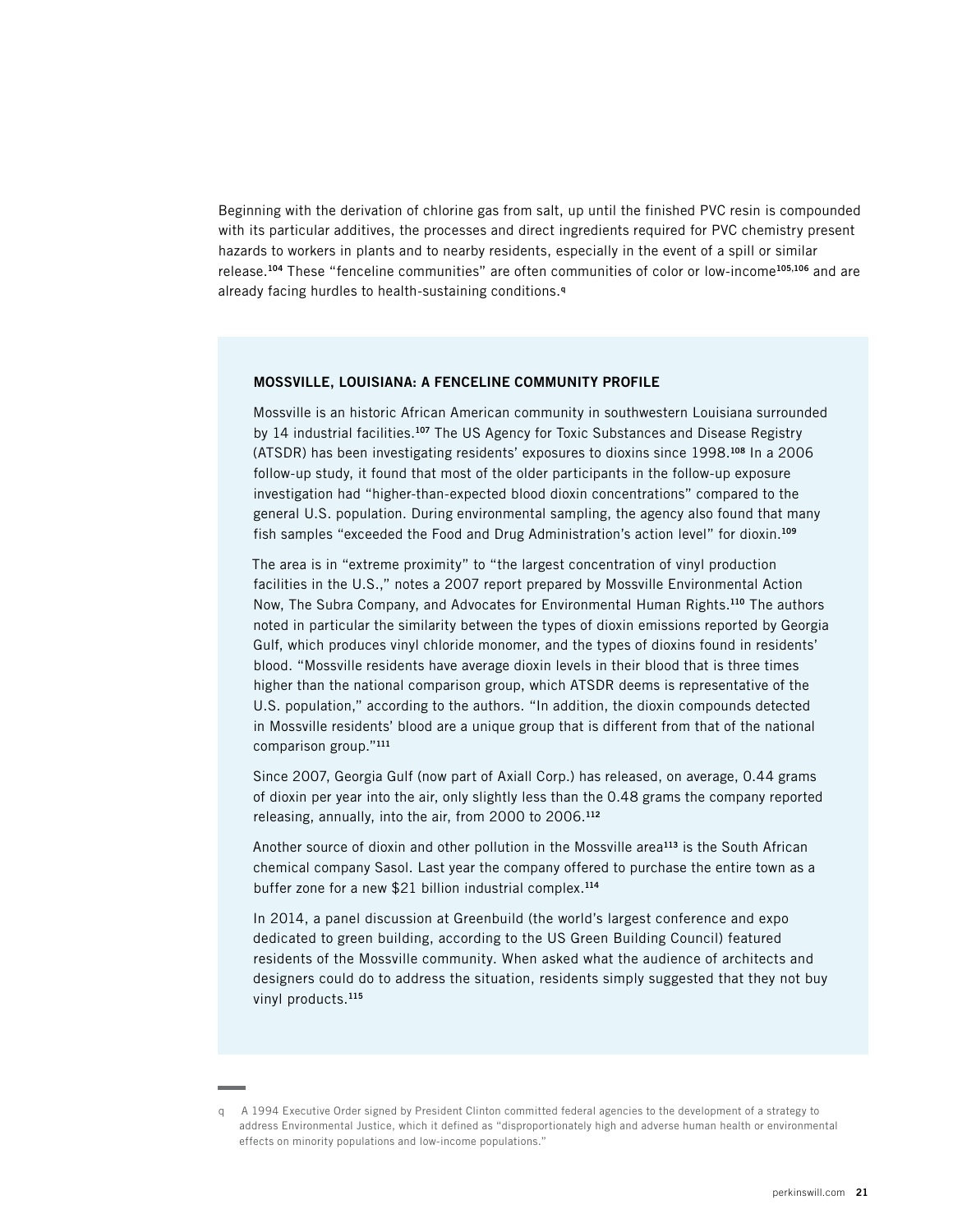#### <span id="page-21-0"></span>**C. HAZARDS FROM RECYCLED CONTENT**

While conventional wisdom suggests that it would be beneficial to replace virgin PVC with recycled content (and some PVC product manufacturers have made considerable investments to do so), in an ironic twist, it is the recycled PVC—the reuse of old vinyl floors, siding, and wiring in new products that is a major pathway for hazardous materials to be incorporated into new products.**116** When postconsumer recycled PVC products were originally compounded with traditional additives (such as lead or cadmium stabilizers, phthalate plasticizers, or PCB flame retardants), those additives now found in the recycled feedstock become a toxic legacy that continues into new vinyl products.**117** PVC products made with post-consumer recycled content may have much higher levels of hazardous ingredients in them—including many ingredients that wouldn't necessarily be in a virgin product today—due to the contaminants found in the recycled feedstock.**<sup>118</sup>**

To underscore this issue, in 2014/2015, the non-profit Ecology Center, Ann Arbor, Michigan, conducted x-ray fluorescence (XRF) tests on 74 vinyl floors made by eight different manufacturers and purchased from six different retail chains. The tests revealed that while the surface layer of the floors contained virgin PVC, with an expected composition of ingredients for a resilient floor, the core of the floors was made with recycled PVC and displayed a very different composition. The Ecology Center found a mix of heavy metals in the recycled PVC that suggested wire and cable scrap had been used to fill the cores. The test also revealed lead levels consistently much higher than those found in the surface layer (virgin material). One sample core**<sup>r</sup>** lead level was more than 220 times higher than the amount of lead found in the virgin PVC layer.**<sup>119</sup>**

**Appendix B** provides a full list of contaminants that may be found in post-consumer PVC. The role of recycling in perpetuating exposures to PVC additives is further discussed in the next section of this paper.

Additives also pose a problem during the use phase of vinyl products. Plasticizers, for example, are not tightly bound to the PVC resin,**120** so over time work their way out of the plastic and collect in household dust that can be ingested,**121** or may be directly absorbed by bare hands and feet. As discussed above, the class of plasticizers typically used in PVC, phthalates, affect the body's hormonal systems and have been associated with infertility,**123** obesity,**124** and birth defects.**125** In August 2015 the publication Consumer Reports recommended that parents err on the side of caution with regard to phthalate exposure, and "wet-mop the floor often and wash children's hands after the little ones have been crawling on a vinyl floor."**<sup>126</sup>**

r No research on potential heavy metal exposures from the degradation of PVC floors containing recycled content in the inner layer specifically has been identified, however a logical concern is that when floors are damaged, the contents of the inner layer become exposed. The inner layer flooring may reach the surfaces upon which children crawl, and in dust that travels through the air. This is particularly of concern in low-income housing where less expensive flooring (with less wear layer thickness) is likely more common.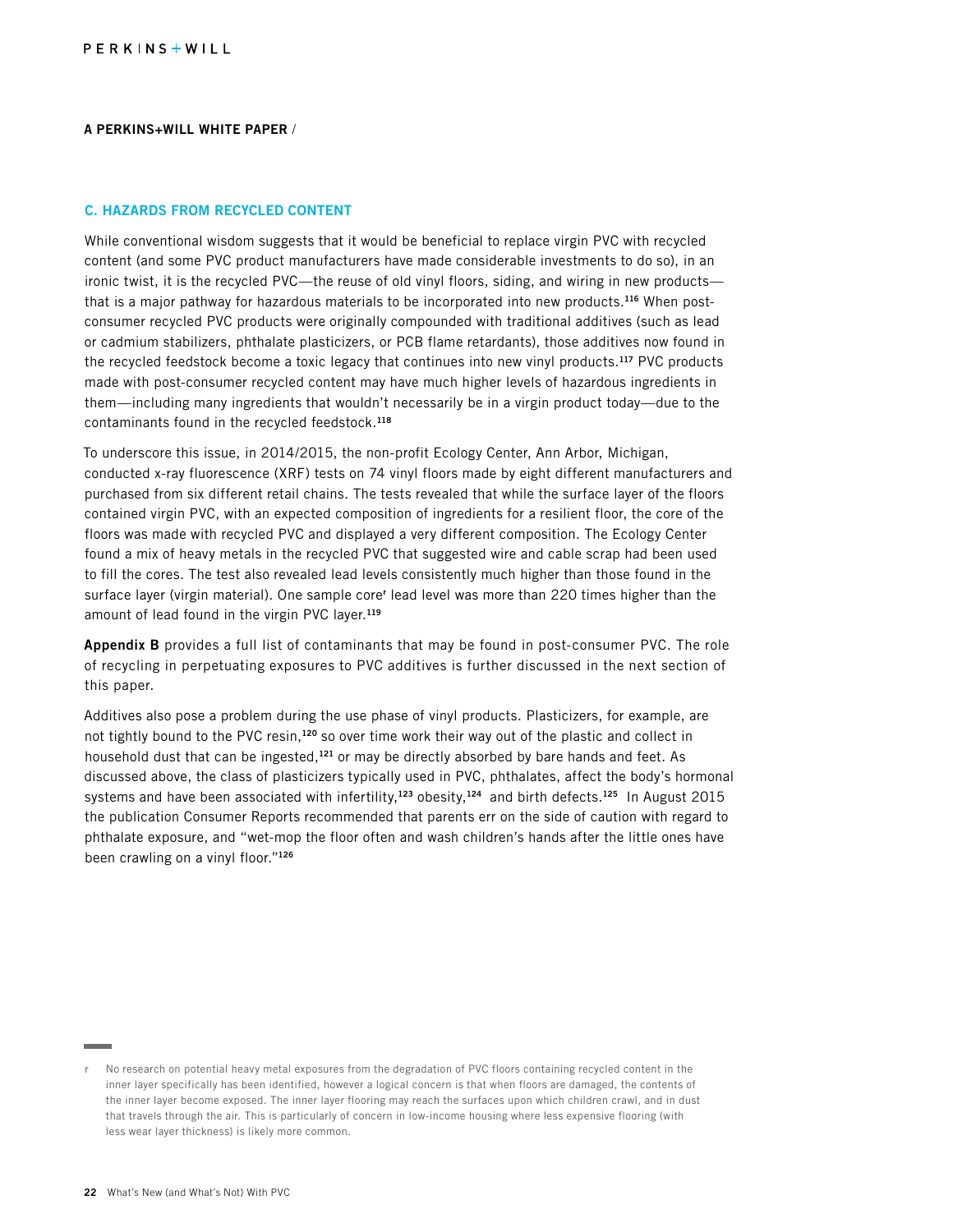In 2015 the Ecology Center conducted an extensive follow-up XRF analysis on the surface layers of resilient flooring. The group analyzed the composition of the surface layers of 65 vinyl floor tiles representing 11 different brands and purchased from five different retailers across seven states.**<sup>127</sup>** The Ecology Center summarized their findings in a press release, stating:

**"Most vinyl tile flooring samples tested contained one or more hazardous chemicals. Fifty-eight percent of vinyl flooring tiles tested contain phthalate plasticizers, which are hazardous and are subject to a pending ban in the European Union. Moreover, almost all (89 percent) of vinyl flooring samples tested contained organic tin-based stabilizers. Over half of the samples tested contained multiple plasticizers." <sup>128</sup>**

Stabilizer additives are also loosely bound to the PVC and leach out of the plastic.**129** In the late 1990s press releases from the North Carolina Department of Environmental Health**130** and Health Canada**<sup>131</sup>** sounded the alarm about the potential for lead poisoning in young children following the installation of PVC mini-blinds that included lead compounds. Health Canada warned that the lead exposure from these mini-blinds, "may result in a daily intake of lead by children which is greater than the World Health Organization's tolerable level."**132** Parents were urged to remove the products from their homes to reduce potential exposure.

PVC products also present additional hazards to occupants, emergency first responders, and community residents during a building fire.**133** Although the vinyl industry often touts the fire-resistant properties of the chlorine content in PVC,**134** the resultant smoldering creates a deadly mixture of toxic gasses.**135** When burned, PVC creates carcinogenic dioxins, a mist of corrosive hydrochloric acid, and thick smoke.**136** For this reason, firefighters have provided testimony at policy hearings where agencies or governments are seeking to restrict the use of PVC,**137,138** citing the unique exposure burden carried by first responders.

"Exposure to a single PVC fire can cause permanent respiratory disease… Due to its intrinsic hazards, we support efforts to identify and use alternative building materials that do not pose as much risk as PVC to fire fighters, building occupants or communities."

**Richard M Duffy,** International Association of Fire Fighters**139**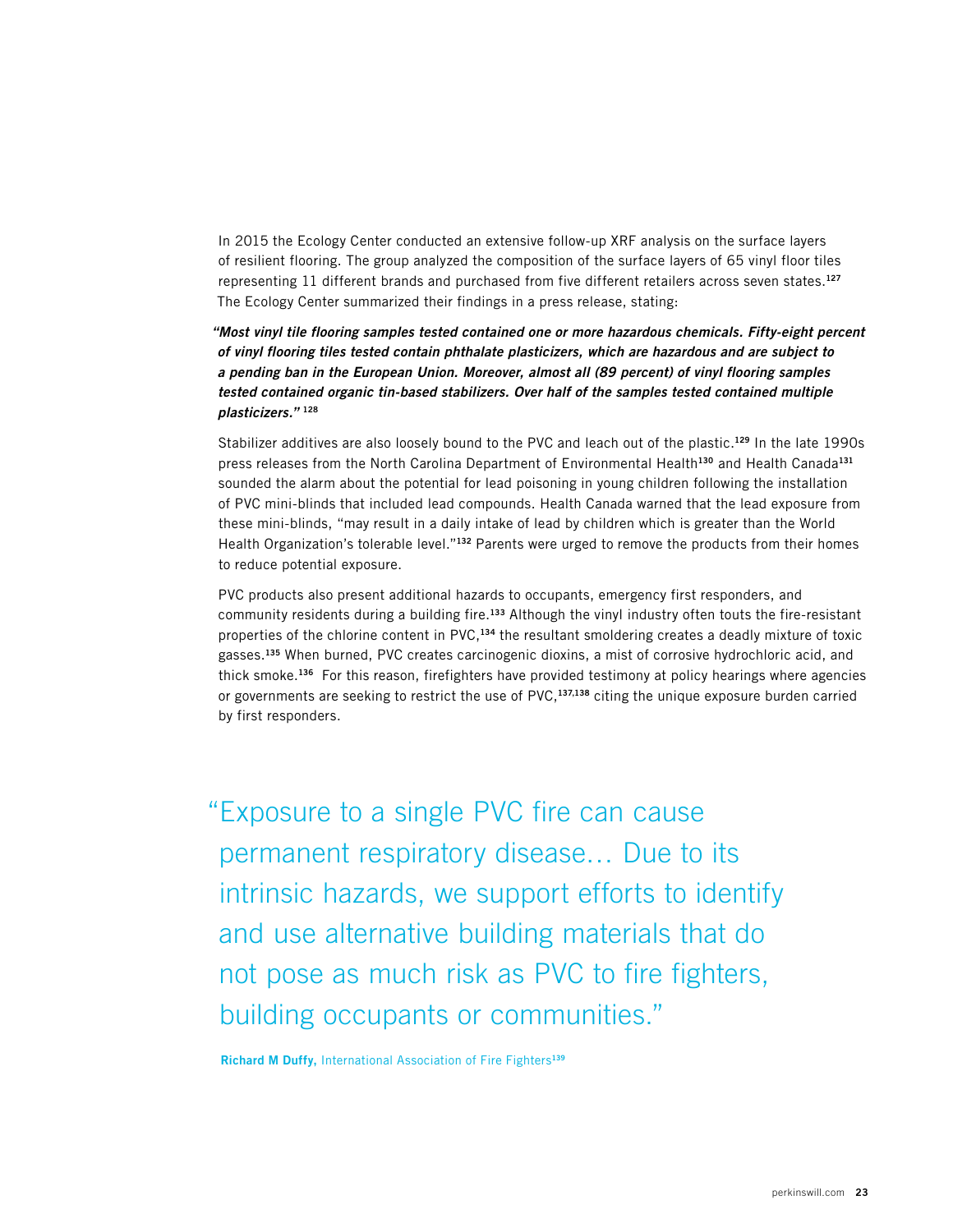#### <span id="page-23-0"></span>**D. HAZARDS DURING DISPOSAL/RECYCLING**

After a vinyl product has reached the end of its useful life and is disposed of, the toxic inputs that presented hazards during the synthesis of PVC again present hazards to workers and fenceline communities.**<sup>140</sup>**

The Worldwatch Institute has estimated that PVC is the source of 80% of the chlorine that flows into municipal waste incinerators.**141** Because PVC is a chlorinated plastic, when incinerated, the chlorine is released to form dioxins**142**—the same potent carcinogens that were also created when PVC precursors were being synthesized.**143** Even the vinyl industry stipulates that:

#### **"Through complete combustion, PVC can be broken down into water, carbon dioxide and hydrogen chloride. However, complete combustion is rarely feasible in reality, and dioxins can be unintentionally generated as by-products according to incineration conditions." <sup>144</sup>**

The disposal alternative to incineration is landfilling. Construction and demolition (C & D) wastes are both the previously installed materials removed from a building following a demolition or renovation, and the scrap materials left over after new products are installed. Exactly what constitutes C & D waste varies by state, but EPA recognizes "vinyl siding, doors, windows, flooring, pipes and packaging" as a typical portion of this waste. These wastes may end up in C & D specific landfills, or in municipal landfills with household trash.**<sup>145</sup>**

However, landfilling PVC doesn't necessarily protect it from incineration. While statistically uncommon compared to other types of fire, a rather large number of landfill fires still do occur. The US Fire Administration estimates that 8,400 fires occur at dumps and landfills each year (an average of 23 fires per day), and acknowledges that this estimate may be low due to fires that go unreported.**<sup>146</sup>** Landfill fires in which PVC is burned exposes people living nearby to dioxins and other pollutants.**<sup>147</sup>**

"Landfill fires threaten the environment through toxic pollutants emitted into the air, water, and soil.... There can be great difficulty in the detection and extinguishment of landfill fires, which is compounded because these fires often smolder for weeks under the surface of the landfill before being discovered."

**US Fire Administration,** May 2002 **<sup>148</sup>**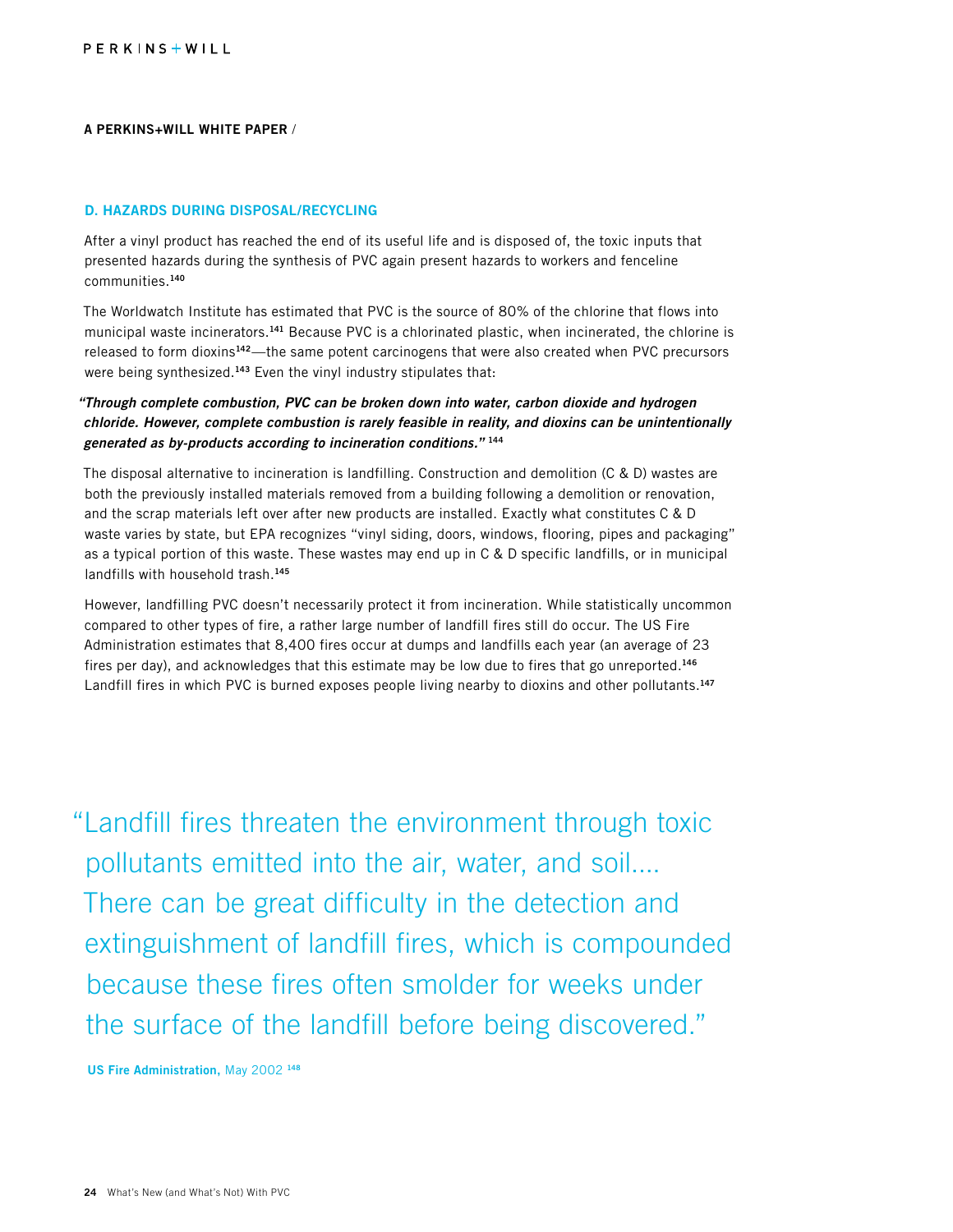This smoldering behavior of the PVC content in landfills makes these fires some of the most potent producers of dioxins of all sources.**149** The EPA Dioxin Inventory estimates that landfill fires may generate more dioxin than any other source.**<sup>150</sup>**

Traditionally, PVC has not been considered a recyclable material, and in fact was identified as a contaminant to plastic bottle recycling efforts.**151** The reality of PVC, until quite recently, was that it could not be recycled, only "down-cycled."**152** Rather than the recycling model most familiar to the public where, for example, an aluminum can is melted down and recast as a new aluminum can multiple times,**153** down-cycling refers to a situation where the material in question cannot be recast with its original qualities. Instead, it will become a less valuable item with each iteration. For example, PVC flooring could be downcycled into a traffic cone, but could not be recast into a new flooring product.**<sup>154</sup>**

The reality today is more nuanced. Only one percent of PVC is recycled,**155** and while its highly variable chemical composition still prevents it from being in a true recycling cycle**156**—such as in the example of the aluminum can—recycled PVC is now making its way into higher quality products in small amounts, and often as filler material rather than as the primary material.**<sup>157</sup>**

The majority of PVC products that do get recycled are sent to China,**<sup>s</sup>** where PVC is collected from a variety of sources and previous uses, and commingled into one waste stream. This is a place where untrained, unprotected, and low-wage workers sift through the scrap by hand.**158** Some PVC products are burned in open pits to remove the plastic and collect any valuable metals that may have been inside.**159** These open pits where PVC is burned also create dioxins.**<sup>t</sup>**

Furthermore, during the recycling process, the toxic stabilizers, phthalates, and other additives compounded into the PVC are released into the ambient air,**160** potentially exposing workers and those living nearby.

s "The leading processor in the world is China, which handles an estimated 82% of the United States' PVC waste scrap exports." See discussion in Jim Vallette et. al. Post-Consumer Polyvinyl Chloride in Building Products, July 2015, <http://healthybuilding.net/uploads/files/post-consumer-polyvinyl-chloride-pvc-report.pdf>

t This type of open uncontrolled burning is the most potent source of dioxins per ton burned, comparable to a primitive low technology incinerator producing dioxins at many orders of magnitude the rate of a higher technology incinerator with a pollution control system. See also [http://toolkit.pops.int/Publish/Main/II\\_01\\_Waste.html](http://toolkit.pops.int/Publish/Main/II_01_Waste.html)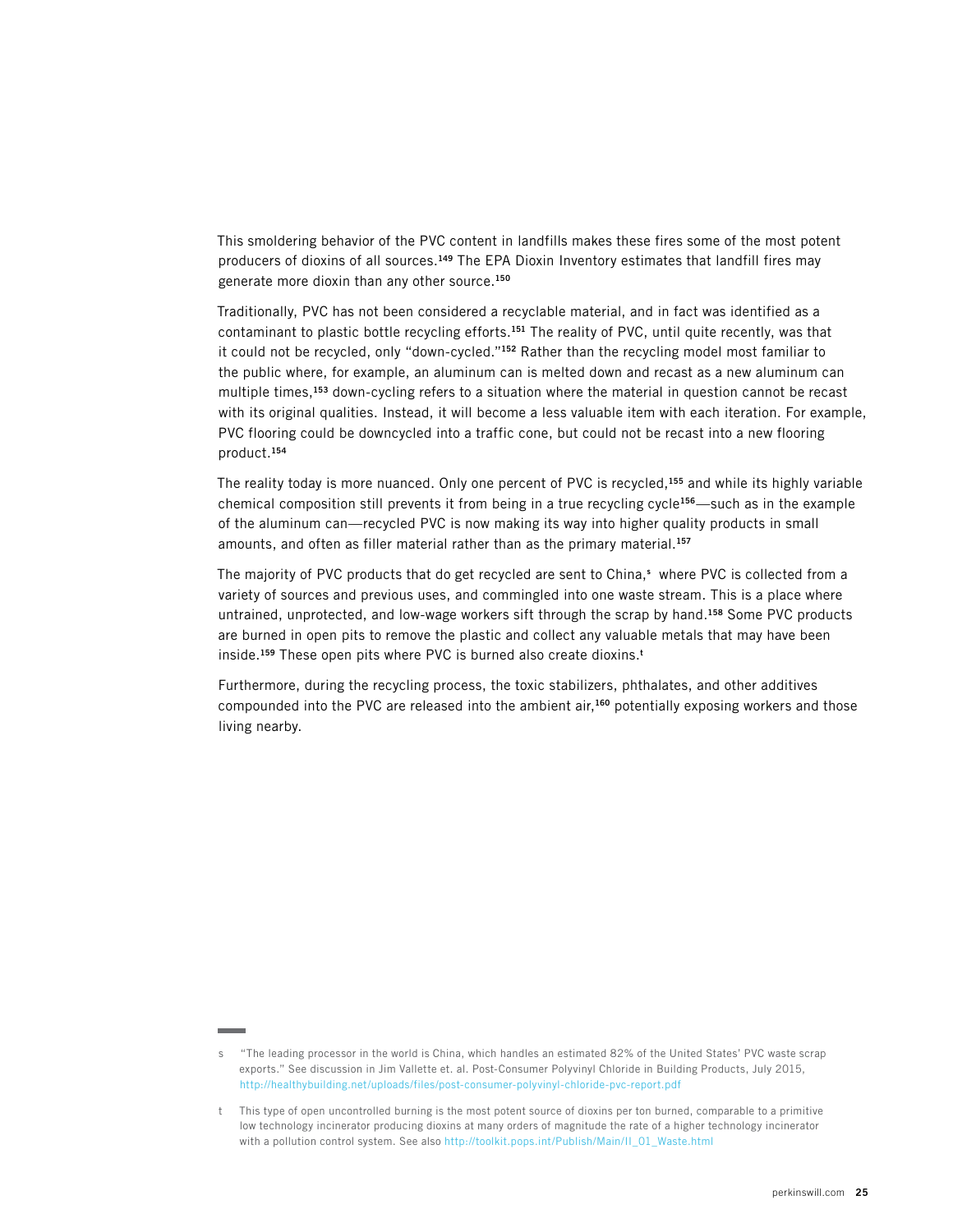### <span id="page-25-0"></span>Market Advancement

**Figure 5.** Global Cycle of PVC Recycling**<sup>161</sup>**



In response to many of these critiques of PVC, the vinyl industry has been working to reformulate many consumer products. European vinyl manufacturers stated in 2013 that more than 80% of lead-based stabilizers had been phased out of their formulations, and that the industry was working toward phasing them out completely "soon."**162** One type of stabilizing compound replacing lead is based on the metal tin.**163** Sometimes referred to as "organotins," this group of substances is noted under the OSPAR convention, the mechanism by which 15 governments and the EU cooperate to protect the marine environment of the North-East Atlantic, as persistent bioaccumulative toxics (PBTs).**<sup>164</sup>**

Similarly, building product manufacturers have begun to offer phthalate-free PVC product lines. In 2014 Healthy Building Network reviewed many of these products to better understand what phthalate alternatives were being used as plasticizers, and how the health and environmental profiles of those substances compared to diisononyl phthalate (DINP), the primary phthalate used to make PVC flexible.**165** HBN found six phthalate alternatives being used in building products currently on the market, two of which were bio-based (derived wholly or in part from plants).**<sup>166</sup>** Many of these alternative plasticizers were found to be improvements over DINP and other phthalates, but gaps in available data, according to the study, make definitively assessing them as "safe" impossible.**<sup>167</sup>**

#### **A. RETAILERS TAKE NOTICE**

Reflecting the new reality that vinyl products can be plasticized in apparently preferable ways, building product retailers have begun enacting purchasing policies that restrict the presence of phthalates in vinyl flooring. In April 2015, Home Depot announced a corporate policy to require all suppliers to phase out the use of ortho-phthalate plasticizers by the end of 2015.**168** Lowes also announced a ban on ortho-phthalates in virgin vinyl products in April 2015,**169** followed by Menards in July 2015. Collectively, these three retailers represent the top three home improvement chains in the U.S.**<sup>170</sup>**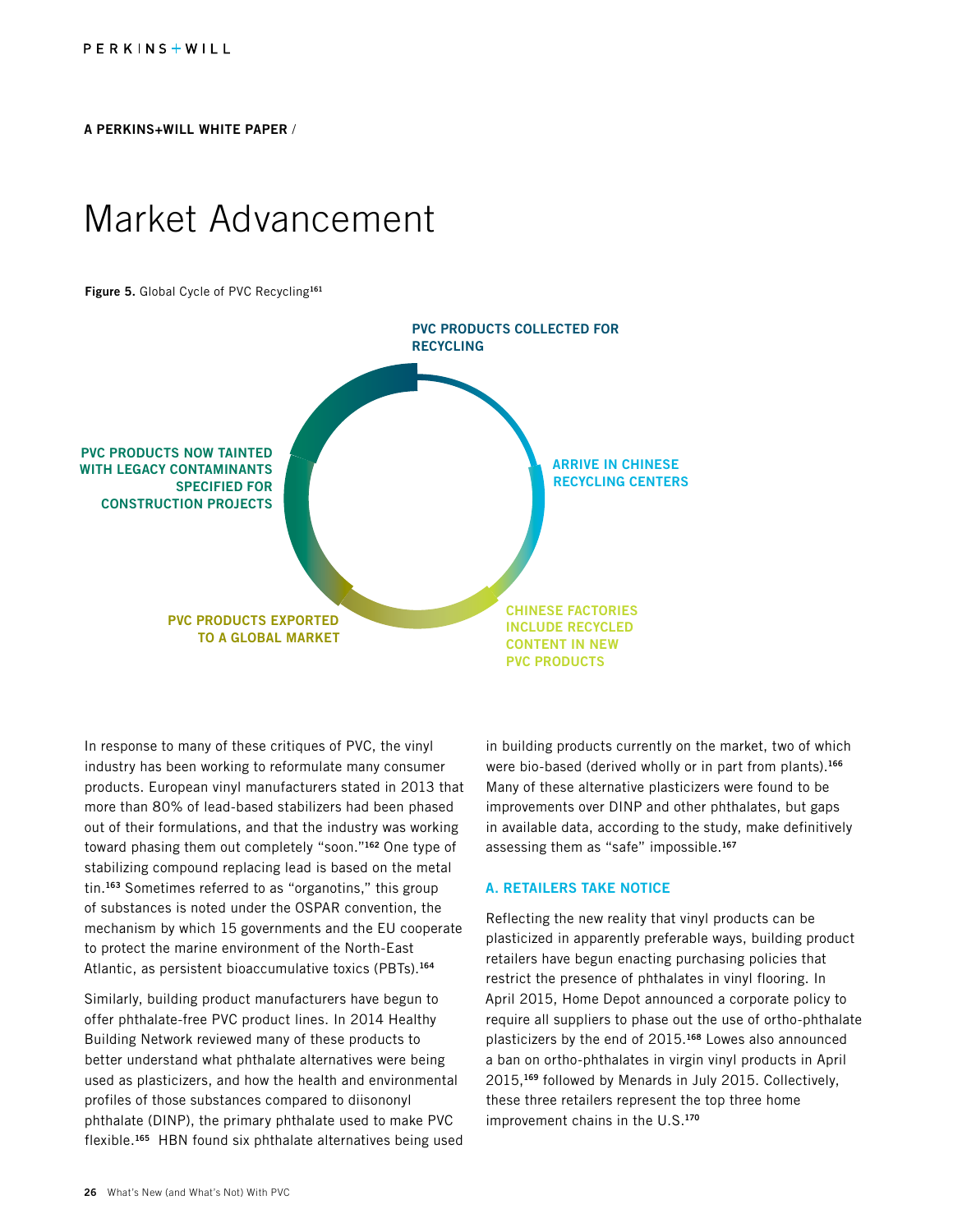|  | Table 2. Recent Policies to Clean up PVC |  |  |
|--|------------------------------------------|--|--|
|  |                                          |  |  |

| <b>Policy Maker</b>       | <b>Takes Effect</b>                                      | <b>Restrictions for Virgin PVC</b> | <b>Restrictions for Recycled PVC</b>                                                       |
|---------------------------|----------------------------------------------------------|------------------------------------|--------------------------------------------------------------------------------------------|
|                           |                                                          | <b>RETAILERS</b>                   |                                                                                            |
| Home Depot <sup>174</sup> | Dec 31, 2015                                             | Phase out of orthophthalates       | <b>None</b>                                                                                |
| Lowes <sup>175</sup>      | Dec 31, 2015                                             | Phase out of orthophthalates       | <b>None</b>                                                                                |
| Menards <sup>176</sup>    | Dec 31, 2015                                             | Phase out of orthophthalates       | None                                                                                       |
|                           |                                                          | <b>MANUFACTURERS</b>               |                                                                                            |
| Tarkett <sup>177</sup>    | 2009 in some product lines;<br>2014 on all product lines | Phase out of orthophthalates       | No post-consumer recyclate used<br>in Europe; only post-consumer VCT<br>accepted in the US |
| Armstrong <sup>178</sup>  | 2009                                                     | None                               | Only accepts post-consumer recyclate<br>from PVC previously used in flooring               |
| Interface <sup>179</sup>  | 2009                                                     | None                               | Only accepts post-consumer recyclate<br>previously used in carpet backing                  |

While none of these retailers directly address phthalates that may be present as legacy contaminants in recycled PVC, manufacturers are apparently concerned about the vulnerability posed by using uncontrolled recycling feedstocks (see Table 2).

As an example, some major manufacturers of PVC resilient flooring are proactively reducing phthalates in their products:

Tarkett, with vinyl flooring production plants in the U.S. and elsewhere, has taken an aggressive position on phthalates in their products: a 0.1% threshold. To achieve this, the company has not only phased out the use of the plasticizers in virgin PVC, but also restricted the use of recycled content in those products that may reintroduce the chemicals through contaminated feedstocks. Tarkett's European plants do not use any post-consumer recycled PVC, and restrict the use of post-consumer recycled PVC from its Asian suppliers. In America, Tarkett does use some post-consumer PVC to make its products, but the scrap comes from vinyl

composite tiles (VCT) rather than vinyl sheet flooring, and therefore includes much less plasticizer.**171** Tarkett's restriction of post-consumer PVC is an acknowledgement that beyond phthalates, recycled PVC is host to unknown contaminants that the company does not want included in its products.**<sup>172</sup>**

Resilient flooring manufacturer Armstrong also uses only post-consumer recycled PVC that was previously used for flooring. Similarly, carpet company Interface uses only PVC that was previously carpet backing to make its new carpet backings.**<sup>173</sup>**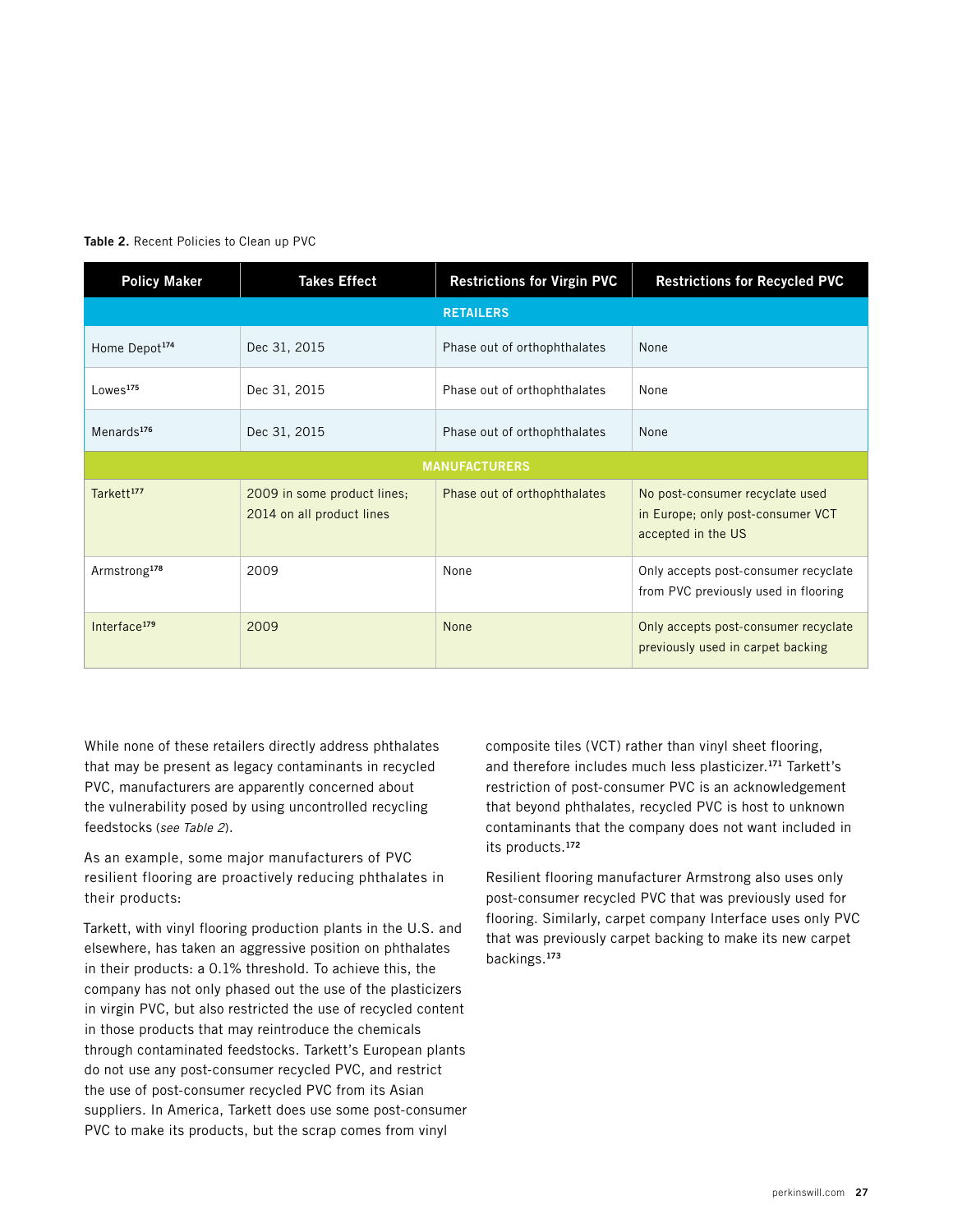#### <span id="page-27-0"></span>**B. PUTTING NEW PVC FORMULATIONS INTO CONTEXT**

Significantly, these new advances remedying the problem of historically toxic additives does not address the previously outlined hazards that PVC poses to workers and fenceline communities during the synthesis of its component parts. Nor does it entirely address the hazards traditionally generated at the end of its life previously discussed. PVC waste streams will continue to include toxic additives for some time. As noted, virtually all of the PVC products manufactured today eventually make their way to be landfilled or incinerated, and incinerating vinyl produces carcinogenic dioxins.

The health and environmental impacts tied to the use of PVC are significant and to some degree product-specific. **Table 3** summarizes the major issues raised in this paper, and identifies which hazards have been avoided through the reformulation of vinyl additives and which have not.

| <b>Hazard (Phase of life)</b>                                           | <b>Effect</b>                                                                                                                                                                                                                               | <b>Impacts</b>                                                 | "Old Vinyl" | "Reformulated Vinyl" |
|-------------------------------------------------------------------------|---------------------------------------------------------------------------------------------------------------------------------------------------------------------------------------------------------------------------------------------|----------------------------------------------------------------|-------------|----------------------|
| <b>Requires chlorine</b>                                                | Very toxic to aquatic systems; listed<br>as developmental toxicant, respiratory<br>sensitizer/asthmagen, mammalian<br>toxicant <sup>180</sup>                                                                                               | Workers, Fencelines<br>communities                             | $\times$    | X                    |
| <b>Requires ethylene</b><br>dichloride<br>(synthesis)                   | Carcinogen; gene mutation;<br>flammable <sup>181</sup>                                                                                                                                                                                      | Workers, Fenceline<br>communities                              | X           | X                    |
| Requires vinyl chloride<br>monomer<br>(synthesis)                       | Carcinogen; mutagen; reproductive<br>toxicant; mammalian toxicant; organ<br>toxicant <sup>182</sup>                                                                                                                                         | Workers, Fenceline<br>communities                              | $\times$    | X                    |
| <b>Releases mercury</b><br>(synthesis)                                  | PBT; developmental toxicant;<br>reproductive toxicant; potential<br>carcinogen; endocrine disruptor;<br>mammalian toxicant; organ toxicant;<br>skin sensitizer; aquatic and terrestrial<br>toxicant <sup>183</sup>                          | Workers, Fenceline<br>communities, Planet                      | X           | X                    |
| <b>Releases dioxins</b><br>(synthesis, accidental fire,<br>end of life) | Dioxins as a category are associated<br>with PBTs, reproductive toxicants,<br>mutagens, mammalian toxicants, and<br>aquatic toxicants. Individual dioxins<br>may have other associated hazards,<br>including carcinogenicity <sup>184</sup> | Workers, Fenceline<br>communities, Planet,<br>First responders | $\times$    | X                    |

**Table 3.** Hazards Associated With Traditional and New Formulations of PVC**<sup>u</sup>**

u Data for the "Effects" of each hazard is based on Healthy Building Network's Chemical and Material Library which cross references more than 37,000 chemicals and materials against 66 restriction and other reputable lists commonly used in chemical assessments. Hazards listed in Table 3 earn an orange flag or higher in the Library, and were accurate at the time of this report. For a full explanation of the Chemical and Material Library, see: [https://pharosproject.net/uploads/files/library/Pharos\\_CML\\_System\\_Description.pdf.](https://pharosproject.net/uploads/files/library/Pharos_CML_System_Description.pdf)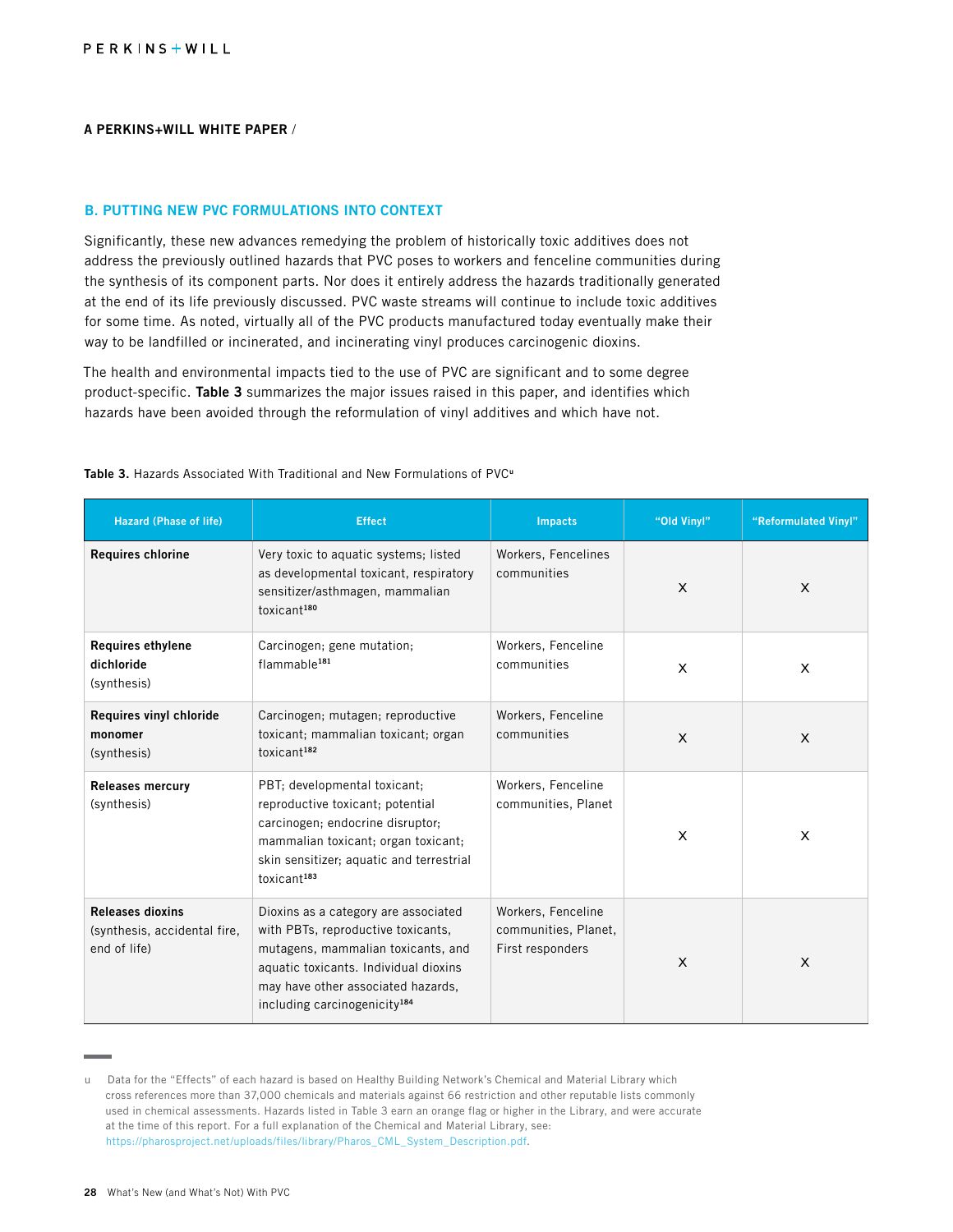#### **Table 3.** Hazards Associated With Traditional and New Formulations of PVC (continued)

| <b>Hazard (Phase of life)</b>                                                  | <b>Effect</b>                                                                                                                                                                      | <b>Impacts</b>                                              | "Old Vinyl" | "Reformulated Vinyl" |
|--------------------------------------------------------------------------------|------------------------------------------------------------------------------------------------------------------------------------------------------------------------------------|-------------------------------------------------------------|-------------|----------------------|
| Creates hydrogen chloride<br>when burned<br>(accidental fires, end of<br>life) | Developmental toxicant; respiratory<br>sensitizer; mammalian toxicant; eye and<br>skin irritation; acute aquatic toxicity <sup>185</sup>                                           | Occupants, First<br>responders,<br>Fenceline<br>communities | X           | Χ                    |
| <b>Uses phthalates</b><br>(during use, end of life)                            | As a family, phthalates are listed as a<br>reproductive toxicant; DINP is listed as<br>a carcinogen, developmental toxicant,<br>and endocrine disruptor <sup>186</sup>             | Workers, Fenceline<br>communities,<br>Occupants             | X           |                      |
| Uses non-phthalate<br>plasticizers<br>(during use, end of life)                | No data available for proprietary<br>plasticizers; health effects still<br>unknown for others <sup>187</sup>                                                                       | Workers, Fenceline<br>communities,<br>Occupants             |             | X                    |
| Uses lead stabilizers<br>(during use, end of life)                             | Lead is a PBT with a well-known impact<br>on development; probable human<br>carcinogen; reproductive toxicant;<br>endocrine disruptor; mutagen; aquatic<br>toxicant <sup>188</sup> | Workers, Fenceline<br>communities, Planet                   | X           |                      |
| Uses cadmium<br>stabilizers<br>(during use, end of life)                       | Cadmium is a PBT; carcinogenic<br>to humans; developmental and<br>reproductive toxicant; mutagen;<br>mammalian toxicant; organ toxicant;<br>aquatic toxicant <sup>189</sup>        | Workers, Fencelines<br>communities, Planet                  | X           |                      |
| Uses organotin<br>stablizers<br>(during use, end of life)                      | Organotins categorically are considered<br>PBTs. Individual substances within the<br>category may have additional health<br>considerations <sup>190</sup>                          | Occupants,<br>Workers, Fenceline<br>communities, Planet     |             | X                    |
| Uses flame retardants<br>(during use, end of life)                             | Health impacts of flame retardants<br>vary significantly by type. Perkins+Will<br>outlines these the hazards of flame<br>retardants extensively in a 2014<br>report <sup>191</sup> | Workers, Occupants,<br>Planet                               | X           | Χ                    |
| Uses antimicrobials<br>(during use, end of life)                               | Health impacts vary by compound<br>used. Triclosan is a common additive<br>- listed as a PBT, endocrine disruptor,<br>and aquatic toxicant. <sup>192</sup>                         | Workers, Occupants                                          | X           | X                    |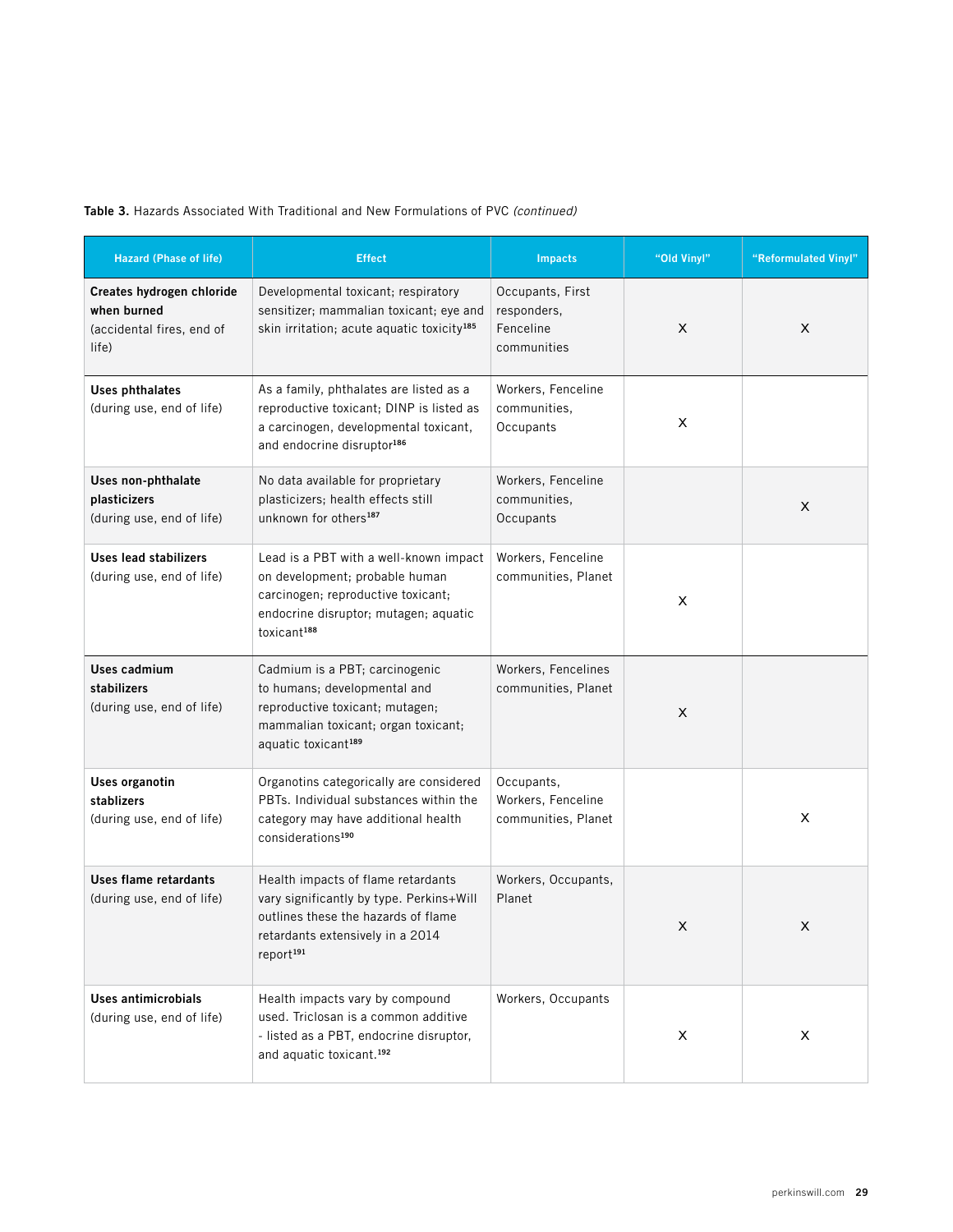#### <span id="page-29-0"></span>**C. AVOIDING HAZARDS THROUGH MATERIAL SELECTION**

Many healthier material options exist for the products that owners, architects, and designers have traditionally looked to PVC to fulfill. **Table 4** outlines common materials that can be used in place of PVC in the most common applications.

#### **Table 4.** Substitute Materials for Common PVC Building Components and Interior Finishes**<sup>v</sup>**

| <b>Primary Uses</b>         | <b>Alternative Material</b>                                                  | <b>Description</b>                                                                                                                                                                                                                                                                                                                                                     |
|-----------------------------|------------------------------------------------------------------------------|------------------------------------------------------------------------------------------------------------------------------------------------------------------------------------------------------------------------------------------------------------------------------------------------------------------------------------------------------------------------|
| Pipes & Plumbing            | Cast Iron<br>Concrete<br>Copper<br><b>HDPE</b><br><b>PEX</b><br>Polyproylene | Depending on the plumbing application, a variety of materials can be used to<br>construct pipes for hot and cold potable water, as well as waste pipe and sanitary<br>drains.                                                                                                                                                                                          |
| <b>Window Frames</b>        | Aluminum<br>Wood                                                             | Wooden and aluminum window frames are readily available in a variety of colors.                                                                                                                                                                                                                                                                                        |
| <b>Resilient Flooring</b>   | Cork<br>Linoleum<br>Rubber                                                   | Cork and linoleum both source their primary ingredients from plants and natural<br>minerals. Be sure to select a cork floor made without a PVC backing. While rubber<br>flooring is based on styrene-butadiene chemistry and has a number of concerns,<br>a 2009 evaluation of resilient flooring still indicated it as a preferred option over<br>PVC. <sup>193</sup> |
| <b>Carpet Backing</b>       | Polyvinyl Butyral (PVB)                                                      | Unlike similarly sounding polyvinyl chloride, polyvinyl butyral is not a chlorinated<br>plastic and therefore avoids many of the lifecycle hazards associated with chlorine.<br>PVB is a polymer primarily used in automotive safety glass, and can be recycled<br>into carpet backings.                                                                               |
| Wallcoverings               | <b>Textiles</b><br>Polyethylene                                              | Fabrics offer an alternative to PVC wallcoverings. Xorel, made by Carnegie Fabrics,<br>features a polyethylene fabric made from sugar cane rather than petroleum.                                                                                                                                                                                                      |
| <b>Wall Protection</b>      | Aluminum<br><b>Bio-based Polymers</b><br>Stainless Steel                     | Metal sheeting and plates offer a simple alternative to wall protection, while some<br>corn-derived polymers are also entering the market.                                                                                                                                                                                                                             |
| Window Blinds and<br>Shades | <b>Textiles</b><br>Polyethylene                                              | When specifying fabric shades, avoid stain resistant, anti-static, or other surface<br>treatments that may introduce unwanted hazards.                                                                                                                                                                                                                                 |

v Alternative materials identified in Table 4 were selected based on Healthy Building Network's review of individual products and materials commonly used in these products, September 2015.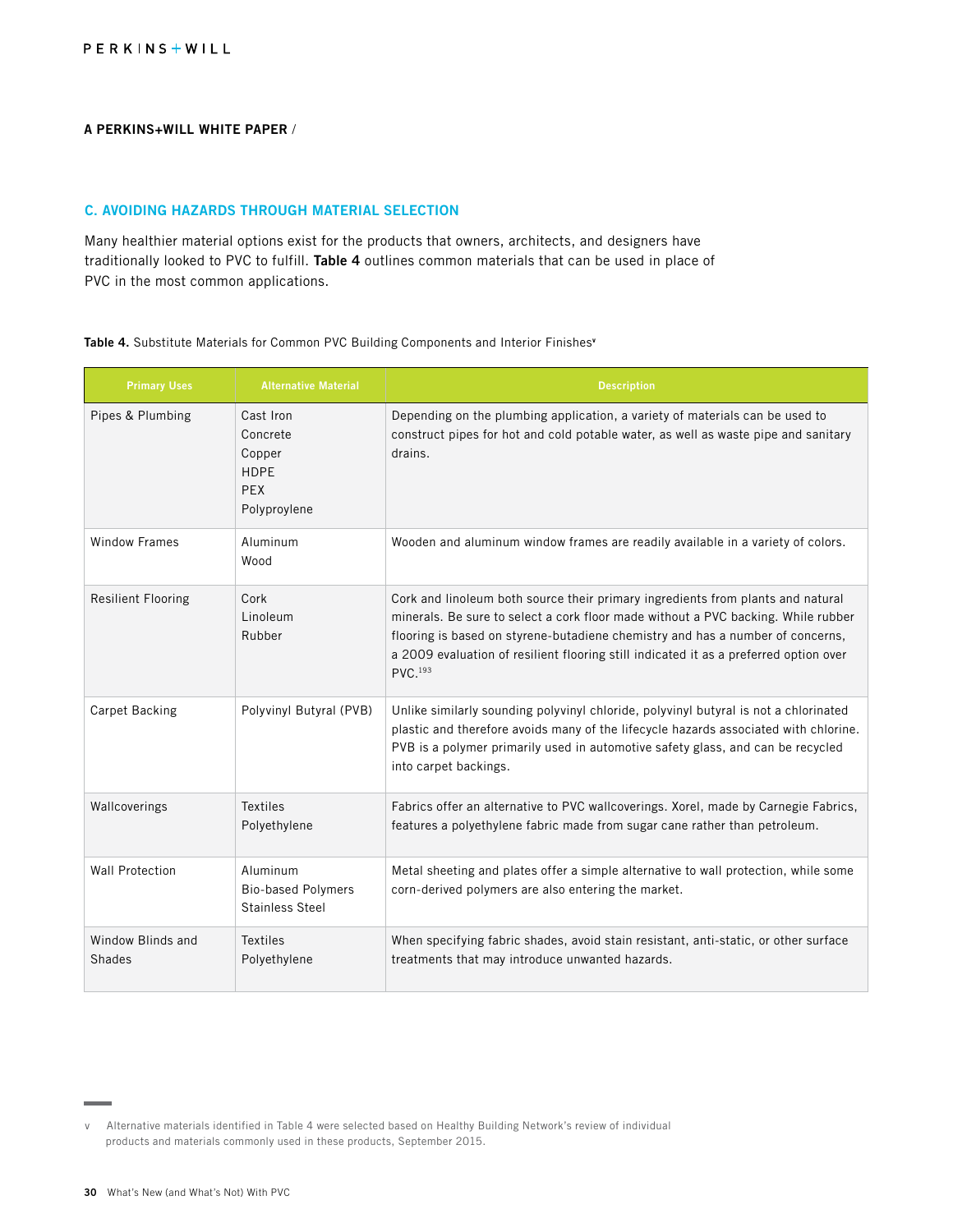As noted previously, all materials create some form of environmental and human health footprint, based on their raw materials, manufacturing processes, and incorporated ingredients. While this paper focuses on PVC and materials that can be used in its place for various functions in a building project, readers should be aware of unintentional trade-offs that may exist when selecting alternatives. When looking to replace a vinyl window treatment with a fabric one, for example, care should be taken to understand whether the fabric has been treated with any topical chemicals (stain resistant or anti-static treatment, etc.) which might introduce other problematic substances into the built space.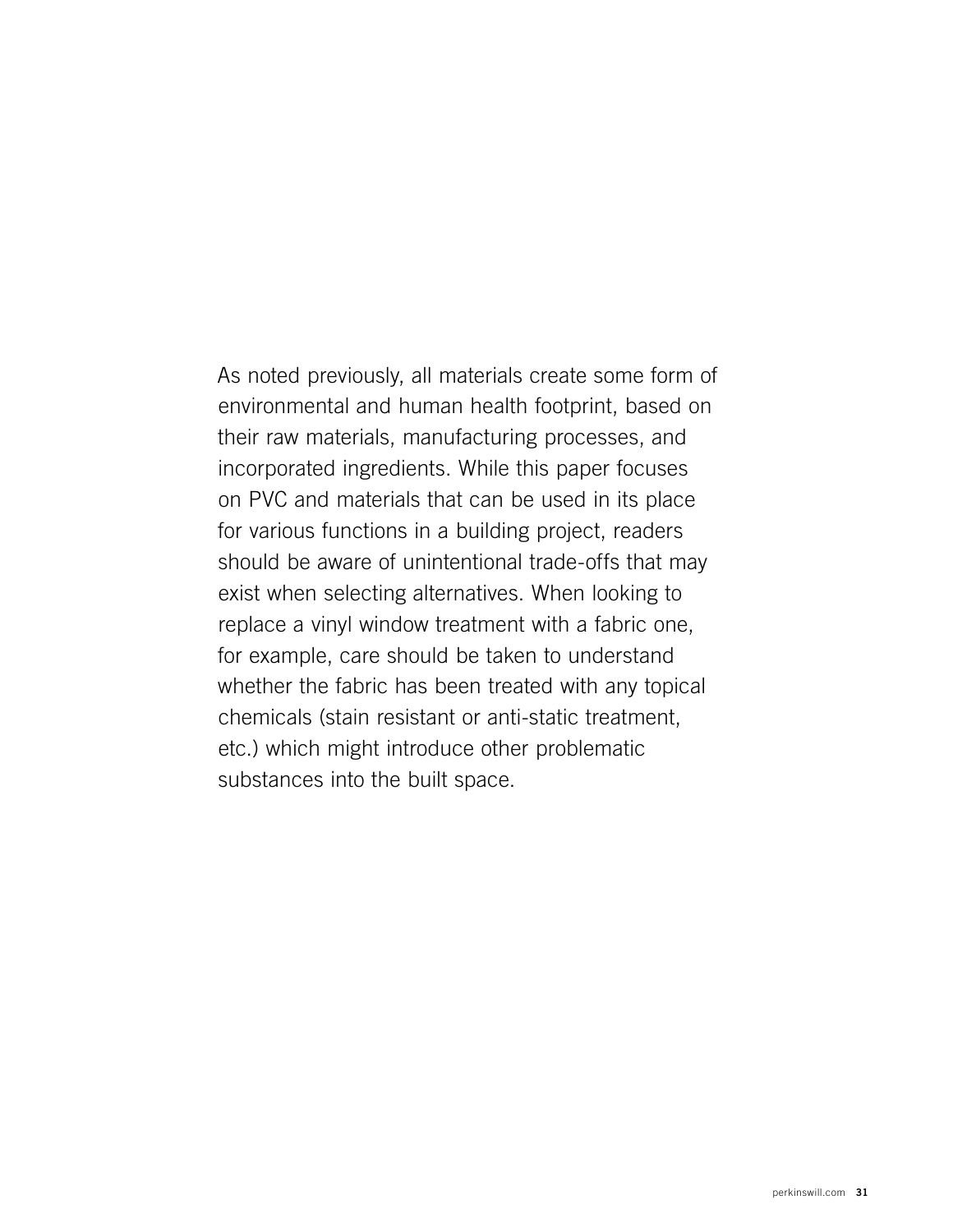### <span id="page-31-0"></span>Conclusion

Perkins+Will first put PVC on its Precautionary List in 2008 because the weight of the evidence at that time suggested precaution, and market evidence suggested that in virtually every product category there were materials available that were superior from an environmental and human health perspective.

In light of recent industry shifts away from mercury cell production of chlorine, and heavy metal and phthalate additives, the authors of this paper have reexamined the issues and maintain the previous conclusion that, while improvements in product chemistry are real, the evidence suggests a continued precautionary approach. The fundamental hazards inherent in the chemistry of the material cannot be resolved: PVC remains a plastic based on chlorine chemistry. It will always require vinyl chloride monomer, produce dioxins during synthesis, accidental fires during use and in landfill disposal, and it will continue to present a hazard to building occupants, fire fighters, other first responders, and the local community during fires.

Is PVC necessary? The market suggests that for many applications of PVC, healthier alternative materials exist. In some instances, these alternatives may cost more, may have potential performance differences, and may have other environmental or health impacts, all of which become part of the decision-making that underpins the design.

**At the end of the day, architects have a duty to advise their clients at least generally on attributes, effects, life-cycle performance, available alternatives, and costs associated with the use of building materials they specify. As a firm, Perkins+Will believes that the precautionary principle is an important tool that must be used in advising its clients. Therefore, even without scientific certainty, if competent evidence suggests adverse human health or environmental impacts may be associated with a certain substance, and a building material contains that substance or may release that substance during its useful life—the client should be made aware of that fact and other alternative materials may be presented for consideration.**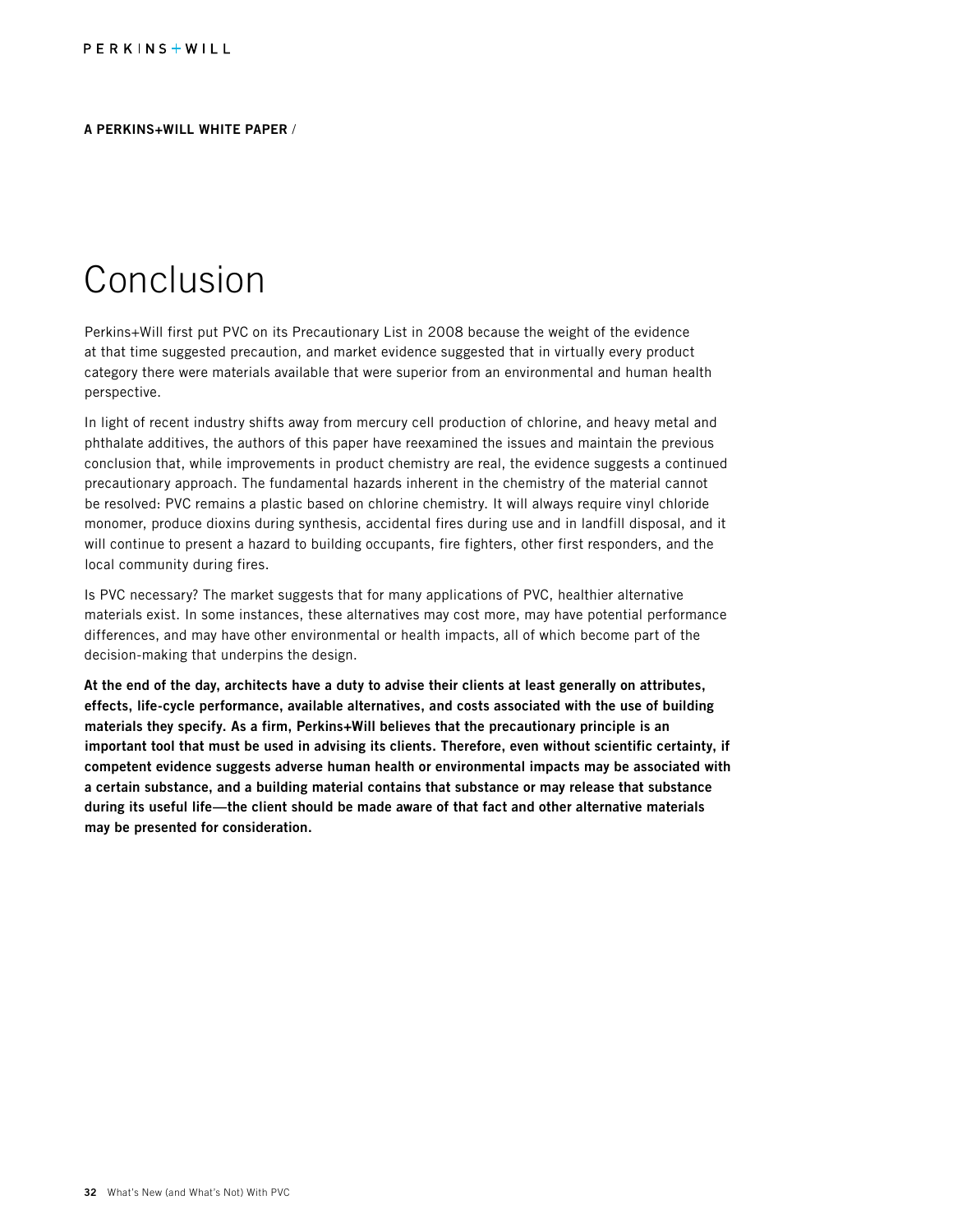Perkins+Will recognizes that there is much work to be done to both improve scientific understanding and to reduce the toxicity of the material economy that exists today, and applauds the PVC manufacturers who have examined stabilizers and plasticizers and have reformulated to reduce those hazards, and those who are attempting to minimize the recycled feedstock hazards.

A precautionary approach supports PVC remaining on the Precautionary List, and this topic will undoubtedly continue to be revisited as the manufacturing processes shift and other alternatives continue to be developed. This paper serves to inform dialogue and a greater call to action within Perkins+Will, and the design community at large to consider the life cycle human and ecological impacts of our material choices. These are complex issues that invite continued discourse and review that can only benefit from transparent reporting by manufacturers about their products. Perkins+Will remains committed to transparency in understanding and supports informed decision-making alongside the dedicated manufacturers, owners, and consultants who share our commitment to build a healthier environment and world.

Perkins+Will remains committed to open sharing of information, requesting transparency in materials reporting by manufacturers, and supports informed decision-making alongside the dedicated manufacturers, owners, and consultants who share our commitment to build a healthier environment and world.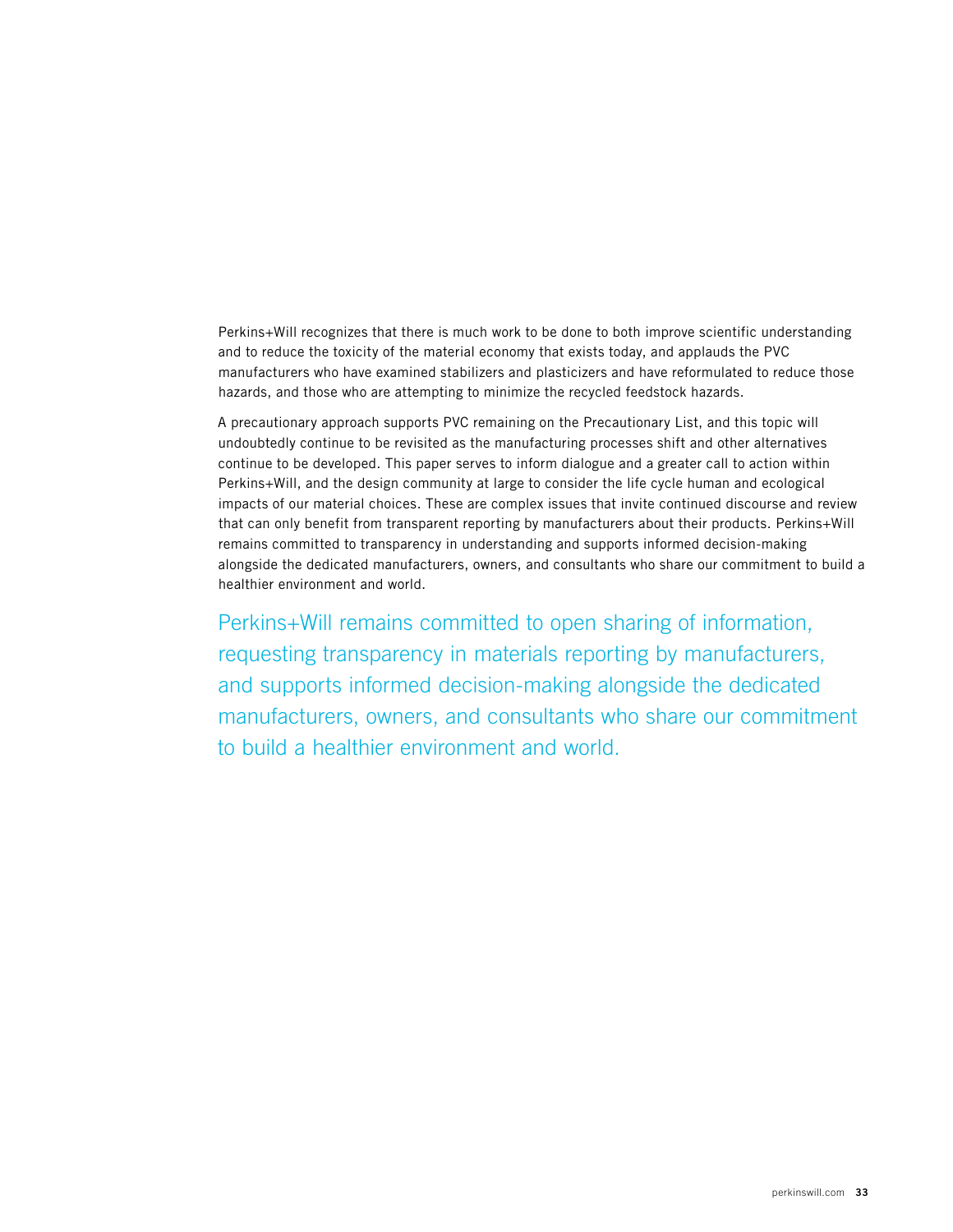## **Endnotes**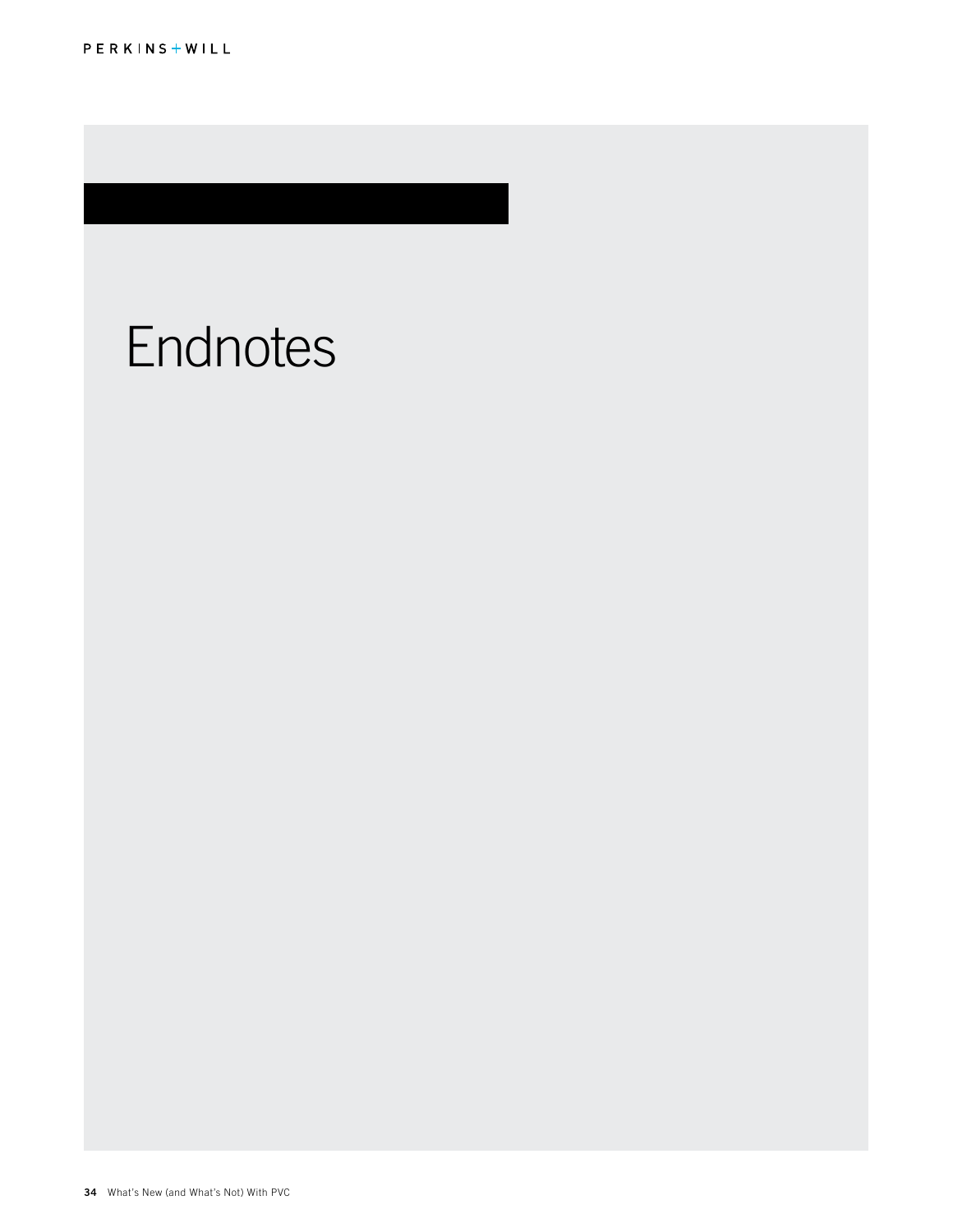## <span id="page-34-0"></span>**Endnotes**

- **1** Delilah Lithner, Ake Larsson and Goran Dave, "Environmental and Health Hazard Ranking and Assessment of Plastic Polymers Based on Chemical Composition," Science of the Total Environment 409, no. 18 (August 2011), [http://www.sciencedirect.com/science/article/pii/](http://www.sciencedirect.com/science/article/pii/S0048969711004268) [S0048969711004268](http://www.sciencedirect.com/science/article/pii/S0048969711004268) (accessed October 7, 2015).
- **2** Viktor Guttman, "Halogen Element," Encyclopedia Britannica online, accessed October 29, 2015, [http://www.britannica.com/science/](http://www.britannica.com/science/halogen-element  ) [halogen-element](http://www.britannica.com/science/halogen-element  )
- **3** J. H. Dwyer and D. Flesch-Janys, "Agent Orange in Vietnam," American Journal of Public Health, 85, no. 4 (1995): 476–478. Excerpted in American Journal of Public Health: October 2014, Vol. 104, No. 10, (1857-1860); accessed October 13, 2015, [http://ajph.](http://ajph.aphapublications.org/doi/abs/10.2105/AJPH.2014.104101857?journalCode=ajph) [aphapublications.org/doi/abs/10.2105/AJPH.2014.104101857?jour](http://ajph.aphapublications.org/doi/abs/10.2105/AJPH.2014.104101857?journalCode=ajph) [nalCode=ajph](http://ajph.aphapublications.org/doi/abs/10.2105/AJPH.2014.104101857?journalCode=ajph)
- **4** US EPA, "DDT A Brief History and Status," [epa.gov,](epa.gov) accessed October 13, 2015, [http://www2.epa.gov/ingredients-used-pesticide]( http://www2.epa.gov/ingredients-used-pesticide-products/ddt-brief-history-and-status )[products/ddt-brief-history-and-status]( http://www2.epa.gov/ingredients-used-pesticide-products/ddt-brief-history-and-status )
- **5** US EPA, "Learn About Dioxin," [epa.gov,](epa.gov) accessed October 13, 2015, [http://www2.epa.gov/dioxin/learn-about-dioxin.](http://www2.epa.gov/dioxin/learn-about-dioxin)
- **6** Agency for Toxic Substances Control & Disease Registry, "ToxFAQs for Polychlorinated Biphenyls (PCBs)," [astdr.cdc.gov,](astdr.cdc.gov) accessed October 13, 2015,<http://www.atsdr.cdc.gov/toxfaqs/tf.asp?id=140&tid=26.> US National Library of Medicine, "Chlorofluorocarbons (CFCs)," [toxtown.nlm.nih.gov,](toxtown.nlm.nih.gov) accessed October 13, 2015, [http://toxtown.nlm.](http://toxtown.nlm.nih.gov/text_version/chemicals.php?id=9.) [nih.gov/text\\_version/chemicals.php?id=9.](http://toxtown.nlm.nih.gov/text_version/chemicals.php?id=9.)
- **7** US National Library of Medicine, "Chlorofluorocarbons (CFCs)," [toxtown.nlm.nih.gov,](toxtown.nlm.nih.gov) accessed October 13, 2015, [http://toxtown.nlm.](http://toxtown.nlm.nih.gov/text_version/chemicals.php?id=9.) [nih.gov/text\\_version/chemicals.php?id=9.](http://toxtown.nlm.nih.gov/text_version/chemicals.php?id=9.)
- **8** Karlsson, M.; Julander, A.; van Bavel, B.; Hardell, L. Levels of brominated flame retardants in blood in relation to levels in household air and dust. Environment International 2007, 33, 62–69.
- **9** "Buildings and Their Impact on the Environment: A Statistical Summary." EPA. 22 Apr. 2009. Web. Accessed 10-02-14. <http://www.epa.gov/greenbuilding/pubs/gbstats.pdf>cited in Perkins+Will, Healthy Environments: Strategies for Avoiding Flame Retardants in the Built Environment (2014). Available [http://](http://transparency.perkinswill.com/Content/Whitepapers/PerkinsWill_FlameRertardantAlternatives.pdf) [transparency.perkinswill.com/Content/Whitepapers/PerkinsWill\\_](http://transparency.perkinswill.com/Content/Whitepapers/PerkinsWill_FlameRertardantAlternatives.pdf) [FlameRertardantAlternatives.pdf](http://transparency.perkinswill.com/Content/Whitepapers/PerkinsWill_FlameRertardantAlternatives.pdf)
- **10** The International Agency for Research on Cancer of the World Health Organization, "Agents Classified by the IARC Monographs, Volumes 1–114," accessed October 13, 2015, [http://monographs.iarc.fr/ENG/](http://monographs.iarc.fr/ENG/Classification/List_of_Classifications_Vol1-114.pdf) [Classification/List\\_of\\_Classifications\\_Vol1-114.pdf.](http://monographs.iarc.fr/ENG/Classification/List_of_Classifications_Vol1-114.pdf)
- **11** World Health Organization, "Dioxins And Their Effects on Human Health,"<who.int>, accessed October 13, 2015, [http://www.who.int/](http://www.who.int/mediacentre/factsheets/fs225/en) [mediacentre/factsheets/fs225/en](http://www.who.int/mediacentre/factsheets/fs225/en)/
- **12** See sourcing and citations for Figures 2 and 3 below. Data provided to the EPA Toxics Release Inventory from a series of PVC manufacturing plants and their suppliers was analyzed by Healthy Building Network in 2015.
- **13** In a 2007 study of dioxin formation from waste incineration, researchers found combustion of PVC waste responsible for the highest amounts of polychlorinated dibenzo dioxins (PCDDs), polychlorinated dibenzo furans (PCDFs) and polychlorinated biphenyls (PCBs) found in the study. See T Shibamoto, A Yasuhara and Katami T, "Dioxin Formation From Waste Incineration," Reviews of Environmental Contamination and Toxicology (2007):1-41, accessed October 13, 2015, <http://www.ncbi.nlm.nih.gov/pubmed/17432330>
- **14** Joe Thornton, Environmental Impacts of Polyvinyl Chloride Building Materials, 2002, [http://www.healthybuilding.net/uploads/files/](http://www.healthybuilding.net/uploads/files/environmental-impacts-of-polyvinyl-chloride-building-materials.pdf) [environmental-impacts-of-polyvinyl-chloride-building-materials.pdf](http://www.healthybuilding.net/uploads/files/environmental-impacts-of-polyvinyl-chloride-building-materials.pdf)
- **15** R.A. Rudel et al, "Identification of selected hormonally active agents and animal mammary carcinogens in commercial and residential air and dust samples," Journal of Air and Waste Management Association 51, no. 4 (2001): accessed October 22, 2015, [http://www.ncbi.nlm.](http://www.ncbi.nlm.nih.gov/pubmed/11321907) [nih.gov/pubmed/11321907](http://www.ncbi.nlm.nih.gov/pubmed/11321907).
- **16** Ed Perratore, "Can your floor make you sick? Consumer Reports tests phthalates in vinyl floors to assess the risk," Consumer Reports, August 6, 2015, [http://www.consumerreports.org/cro/news/2015/08/](http://www.consumerreports.org/cro/news/2015/08/can-your-floor-make-you-sick/index.htm) [can-your-floor-make-you-sick/index.htm](http://www.consumerreports.org/cro/news/2015/08/can-your-floor-make-you-sick/index.htm)
- **17** Geraint Roberts, "PVC: a unique story," Global Business Briefing, April 2014. Accessed via Chemical Watch, November 10, 2015: [https://chemicalwatch.com/19166/pvc-a-unique-story](https://chemicalwatch.com/19166/pvc-a-unique-story )
- **18** "Clean Vinyl Technology: A New Generation in Vinyl Wallcovering," [lentex-corp.com,](lentex-corp.com)<http://www.lentexcorp.com/aboutcvt>(accessed October 7 2015).
- **19** Introducing Biovinyl: Sustainable Flexibility, product data sheet, 2012, http://www.biovinyl.com/images\_biovinyl/Introducing [BioVinyl\\_-\\_Sustainable\\_Flexibility\\_-\\_April%202012.pdf](http://www.biovinyl.com/images_biovinyl/Introducing_BioVinyl_-_Sustainable_Flexibility_-_April%202012.pdf )
- **20** Joe Thornton, Environmental Impacts of Polyvinyl Chloride Building Materials, 2002, [http://www.healthybuilding.net/uploads/files/](http://www.healthybuilding.net/uploads/files/environmental-impacts-of-polyvinyl-chloride-building-materials.pdf) [environmental-impacts-of-polyvinyl-chloride-building-materials.pdf](http://www.healthybuilding.net/uploads/files/environmental-impacts-of-polyvinyl-chloride-building-materials.pdf)
- **21** Tom Lent, "USGBC: PVC is Not a Healthy Building Material," The Signal (blog), Healthy Building Network, March 9, 2007, [http://www.](http://www.healthybuilding.net/news/2007/03/09/usgbc-pvc-is-not-a-healthy-building-material ) [healthybuilding.net/news/2007/03/09/usgbc-pvc-is-not-a-healthy](http://www.healthybuilding.net/news/2007/03/09/usgbc-pvc-is-not-a-healthy-building-material )[building-material](http://www.healthybuilding.net/news/2007/03/09/usgbc-pvc-is-not-a-healthy-building-material )
- **22** The Vinyl Institute, "Uses of Vinyl,"<vinylinfo.org>, [http://vinylinfo.org/](http://vinylinfo.org/uses-of-vinyl/ ) [uses-of-vinyl/](http://vinylinfo.org/uses-of-vinyl/ ) accessed October 2015.
- **23** Percents calculated from American Chemistry Council Resin Review, 2008 and 2014 editions. Available [http://store.americanchemistry.](http://store.americanchemistry.com/The-Resin-Review-2014-electronic-version ) [com/The-Resin-Review-2014-electronic-version](http://store.americanchemistry.com/The-Resin-Review-2014-electronic-version )
- **24** "What is PVC?" [pvc.org,](pvc.org) accessed October 2015, [http://www.pvc.org/](http://www.pvc.org/en/p/what-is-pvc.) [en/p/what-is-pvc.](http://www.pvc.org/en/p/what-is-pvc.)
- **25** "About Vinyl," The Vinyl Institute, accessed October 7 2015, [http://]( http://vinylinfo.org/vinyl-info/about-vinyl ) [vinylinfo.org/vinyl-info/about-vinyl]( http://vinylinfo.org/vinyl-info/about-vinyl )
- **26** "About Vinyl," The Vinyl Institute, accessed October 7 2015, [http://]( http://vinylinfo.org/vinyl-info/about-vinyl ) [vinylinfo.org/vinyl-info/about-vinyl]( http://vinylinfo.org/vinyl-info/about-vinyl )
- **27** See for example, Tobias Johnson, "Dioxins and PVC," no date, accessed November 3, 2015,
- **28** See Sarah Lott, Phthalate-Free Plasticizers in PVC, September 2014, [http://www.healthybuilding.net/uploads/files/phthalate-free](http://www.healthybuilding.net/uploads/files/phthalate-free-plasticizers-in-pvc.pdf)[plasticizers-in-pvc.pdf](http://www.healthybuilding.net/uploads/files/phthalate-free-plasticizers-in-pvc.pdf).
- **29** "About Vinyl," The Vinyl Institute, accessed October 7 2015, [http://]( http://vinylinfo.org/vinyl-info/about-vinyl ) [vinylinfo.org/vinyl-info/about-vinyl]( http://vinylinfo.org/vinyl-info/about-vinyl )
- **30** "Mercury Reduction in the Chlor-alkali Sector,"<UNEP.org>, [http://](http://www.unep.org/chemicalsandwaste/Default.aspx?tabid=3560) [www.unep.org/chemicalsandwaste/Default.aspx?tabid=3560](http://www.unep.org/chemicalsandwaste/Default.aspx?tabid=3560)
- **31** "Chlorine/Sodium Hydroxide (Chlor-Alkali)," [ihs.com,](ihs.com) last updated December 2014, [https://www.ihs.com/products/chlorine-sodium](https://www.ihs.com/products/chlorine-sodium-chemical-economics-handbook.html)[chemical-economics-handbook.html](https://www.ihs.com/products/chlorine-sodium-chemical-economics-handbook.html)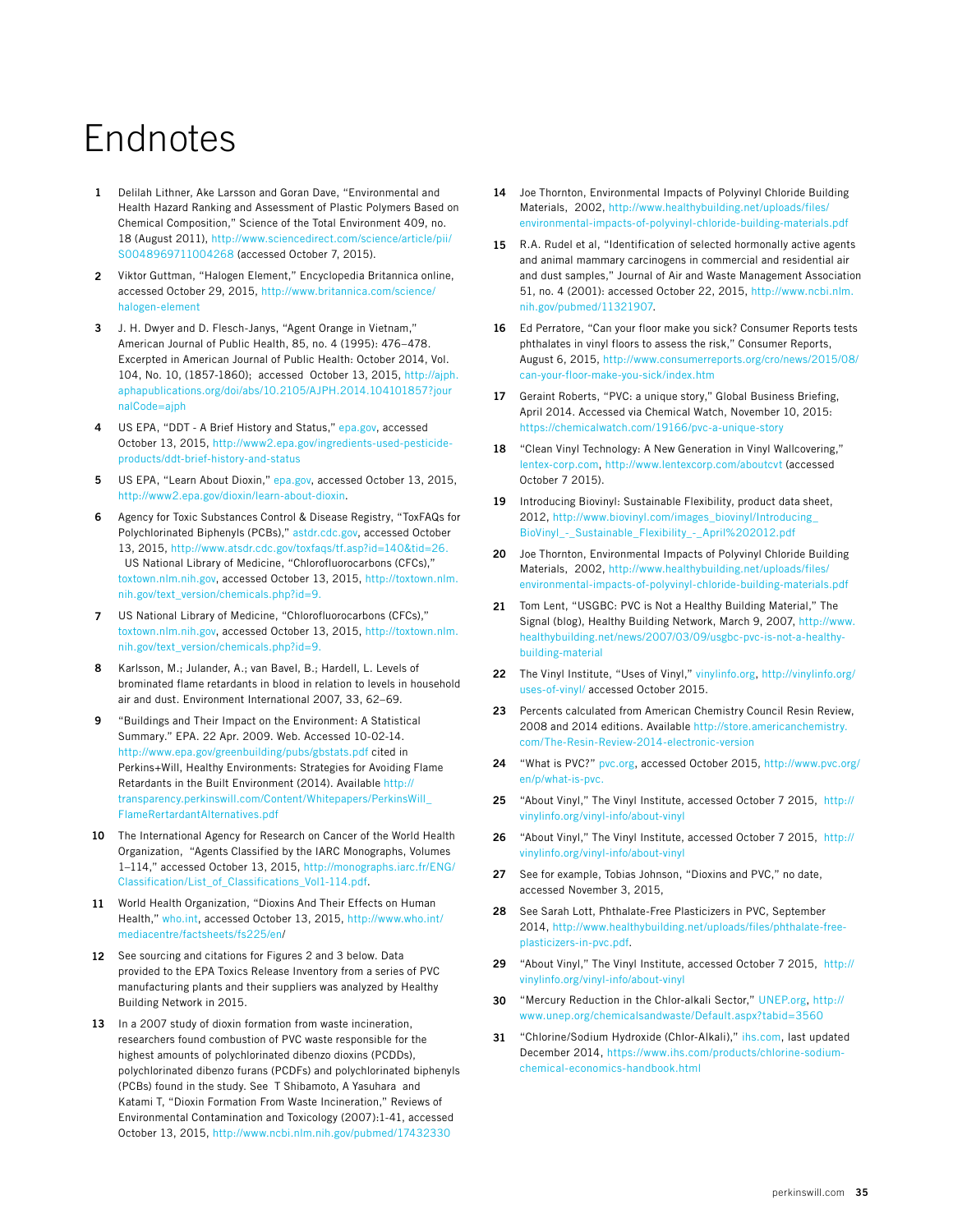- **32** "Chlorine/Sodium Hydroxide (Chlor-Alkali)," [ihs.com,](ihs.com) last updated December 2014, [https://www.ihs.com/products/chlorine-sodium](https://www.ihs.com/products/chlorine-sodium-chemical-economics-handbook.html)[chemical-economics-handbook.html;](https://www.ihs.com/products/chlorine-sodium-chemical-economics-handbook.html) US EPA, Priority Chemicals, last updated May 6, 2015, [http://www3.epa.gov/epawaste/hazard/](http://www3.epa.gov/epawaste/hazard/wastemin/priority.htm) [wastemin/priority.htm](http://www3.epa.gov/epawaste/hazard/wastemin/priority.htm)
- **33** European Chemical Agency, "List of Restrictions," accessed October 14, 2015, [http://echa.europa.eu/en/addressing-chemicals-of](http://echa.europa.eu/en/addressing-chemicals-of-concern/restrictions/list-of-restrictions  )[concern/restrictions/list-of-restrictions](http://echa.europa.eu/en/addressing-chemicals-of-concern/restrictions/list-of-restrictions  )
- **34** State of California Environmental Protection Agency. Safe Drinking Water and Toxic Enforcement Act of 1986 – Chemicals Known to the State to Cause Cancer or Reproductive Toxicity (August 25, 2015), accessed October 14, 2015, [http://www.oehha.ca.gov/prop65/](http://www.oehha.ca.gov/prop65/prop65_list/files/P65single082515.pdf) [prop65\\_list/files/P65single082515.pdf](http://www.oehha.ca.gov/prop65/prop65_list/files/P65single082515.pdf)
- **35** The Endocrine Disruptor Exchange, "TED\_X List of Potential Endocrine Disruptors," accessed October 14, 2015, [http://www.](http://www.endocrinedisruption.org/endocrine-disruption/tedx-list-of-potential-endocrine-disruptors/overview) [endocrinedisruption.org/endocrine-disruption/tedx-list-of-potential](http://www.endocrinedisruption.org/endocrine-disruption/tedx-list-of-potential-endocrine-disruptors/overview)[endocrine-disruptors/overview](http://www.endocrinedisruption.org/endocrine-disruption/tedx-list-of-potential-endocrine-disruptors/overview)
- **36** IHS Chemical Market Advisory Service, "China Chlor-Alkali/PVC," (no date). Accessed October 23, 2015, [https://www.ihs.com/pdf/China\\_Chlor-](https://www.ihs.com/pdf/China_Chlor-Alkali_159112110913044932.pdf)[Alkali\\_159112110913044932.pdf](https://www.ihs.com/pdf/China_Chlor-Alkali_159112110913044932.pdf)
- **37** See for example, "Tarkett strengthens its commercial and industrial footprint in China," press release, Tarkett, accessed October 29, 2015, [http://www.tarkett.com/en/content/tarkett-strengthens](http://www.tarkett.com/en/content/tarkett-strengthens-its-commercial-and-industrial-footprint-china#)[its-commercial-and-industrial-footprint-china#;](http://www.tarkett.com/en/content/tarkett-strengthens-its-commercial-and-industrial-footprint-china#) Brittany Walsh, "Armstrong Expands US Production, Names New Exec Team," Floor Covering Weekly, published online Dec. 4, 2015, accessed October 29, 2015, [http://www.floorcoveringweekly.com/Main/Articles/](http://www.floorcoveringweekly.com/Main/Articles/Armstrong_expands_US_production_names_new_exec_team_5085.aspx) [Armstrong\\_expands\\_US\\_production\\_names\\_new\\_exec\\_team\\_5085.](http://www.floorcoveringweekly.com/Main/Articles/Armstrong_expands_US_production_names_new_exec_team_5085.aspx) [aspx](http://www.floorcoveringweekly.com/Main/Articles/Armstrong_expands_US_production_names_new_exec_team_5085.aspx)
- **38** "About Vinyl," The Vinyl Institute, accessed October 7 2015, [http://](http://vinylinfo.org/vinyl-info/about-vinyl ) [vinylinfo.org/vinyl-info/about-vinyl](http://vinylinfo.org/vinyl-info/about-vinyl )
- **39** "About Vinyl," The Vinyl Institute, accessed October 7 2015, [http://]( http://vinylinfo.org/vinyl-info/about-vinyl ) [vinylinfo.org/vinyl-info/about-vinyl]( http://vinylinfo.org/vinyl-info/about-vinyl )
- **40** International Agency for Research on Cancer (IARC), IARC Monographs On The Evaluation of Carcinogenic Risks To Humans, vols. 1-113, accessed October 2015, [http://monographs.iarc.fr/ENG/](http://monographs.iarc.fr/ENG/Classification/latest_classif.php) [Classification/latest\\_classif.php](http://monographs.iarc.fr/ENG/Classification/latest_classif.php)
- **41** Bill Moyers, Trade Secrets, online video, 2012, [https://vimeo.](https://vimeo.com/33284393) [com/33284393](https://vimeo.com/33284393)
- **42** SFT (Norwegian State Pollution Control Authority). 1993. Input of Organohalogens to the Convention Area from the PVC Industry. Submission to the Oslo and Paris Commissions, Oslo, November. [Cited in Joe Thornton, Environmental Impacts of Polyvinyl Chloride Building Materials, 2002, [https://healthybuilding.net/uploads/files/environmental](https://healthybuilding.net/uploads/files/environmental-impacts-of-polyvinyl-chloride-building-materials.pdf)[impacts-of-polyvinyl-chloride-building-materials.pdf](https://healthybuilding.net/uploads/files/environmental-impacts-of-polyvinyl-chloride-building-materials.pdf)]]
- **43** World Health Organization, "Dioxins And Their Effects on Human Health," [who.int,](who.int) accessed October 13, 2015, [http://www.who.int/](http://www.who.int/mediacentre/factsheets/fs225/en) [mediacentre/factsheets/fs225/en/](http://www.who.int/mediacentre/factsheets/fs225/en)
- **44** "About Vinyl," The Vinyl Institute, accessed October 7 2015, [http://]( http://vinylinfo.org/vinyl-info/about-vinyl ) [vinylinfo.org/vinyl-info/about-vinyl]( http://vinylinfo.org/vinyl-info/about-vinyl )
- **45** "About Vinyl," The Vinyl Institute, accessed October 7 2015, [http://]( http://vinylinfo.org/vinyl-info/about-vinyl ) [vinylinfo.org/vinyl-info/about-vinyl]( http://vinylinfo.org/vinyl-info/about-vinyl )
- **46** "Trade Secrets: A Moyers Report: Program Transcript," PBS, [http://](http://www.pbs.org/tradesecrets/transcript.html) [www.pbs.org/tradesecrets/transcript.html](http://www.pbs.org/tradesecrets/transcript.html)
- **47** State of Delaware Department of Natural Resources and Environmental Control, "Notice of Administrative Penalty Assessment and Secretary's Order," memorandum, November 20, 2012, [http://www.dnrec.delaware.gov/Info/Documents/]( http://www.dnrec.delaware.gov/Info/Documents/Secretary%27s%20Order%20No.%202012-A-0038.pdf) [Secretary%27s%20Order%20No.%202012-A-0038.pdf]( http://www.dnrec.delaware.gov/Info/Documents/Secretary%27s%20Order%20No.%202012-A-0038.pdf)
- **48** "10 Hot Topics,"<vinylinfo.org>, accessed October 8, 2015, [http://](http://vinylinfo.org/hot-topics/10-hot-topics/) [vinylinfo.org/hot-topics/10-hot-topics/.](http://vinylinfo.org/hot-topics/10-hot-topics/)
- **49** "The Vinyl Institute Recognizes Top Companies for Safety & Environmental Excellence,"<vinylinfo.org>, accessed October 8, 2015, [http://vinylinfo.org/the-vinyl-institute-recognizes-top-companies-for](http://vinylinfo.org/the-vinyl-institute-recognizes-top-companies-for-safety-environmental-excellence/ )[safety-environmental-excellence/](http://vinylinfo.org/the-vinyl-institute-recognizes-top-companies-for-safety-environmental-excellence/ )
- **50** "Canadians Say 'Oui' to Vinyl,"<vinylinfo.org>, accessed October 8, 2015, [http://vinylinfo.org/canadians-say-oui-to-vinyl/](http://vinylinfo.org/canadians-say-oui-to-vinyl/   )
- **51** "Three Aspects of Sustainability: Useful Shorthand for Understanding a Complex Idea," [vinylinfo.org,](vinylinfo.org) accessed October 8, 2015[, http://vinylinfo.org/news/three-aspects-of-sustainability]( http://vinylinfo.org/news/three-aspects-of-sustainability-useful-shorthand-for-understanding-a-complex-idea/ )[useful-shorthand-for-understanding-a-complex-idea/]( http://vinylinfo.org/news/three-aspects-of-sustainability-useful-shorthand-for-understanding-a-complex-idea/ )
- **52** Graph created based on data presented in The Resin Review, American Chemistry Council, 2008 and 2015 eds
- **53** "About TRI and Dioxin," [dioxinfacts.org,](dioxinfacts.org) accessed October 9, 2015, [http://dioxinfacts.org/tri\\_dioxin\\_data/tri\\_dioxin/index.html](http://dioxinfacts.org/tri_dioxin_data/tri_dioxin/index.html)
- **54** Richard Krock and George Middleton, The Role of PVC Resins in Sustainable Designs, no date. Accessed October 9, 2015, [http://](http://vinylinfo.org/wp-content/uploads/2013/11/Krock-Vinyl-Institute-The-Role-of-PVC-Resins-in-Sustainable-Design-SPE-Format-05-06-13-v7.pdf) [vinylinfo.org/wp-content/uploads/2013/11/Krock-Vinyl-Institute-](http://vinylinfo.org/wp-content/uploads/2013/11/Krock-Vinyl-Institute-The-Role-of-PVC-Resins-in-Sustainable-Design-SPE-Format-05-06-13-v7.pdf)[The-Role-of-PVC-Resins-in-Sustainable-Design-SPE-Format-05-06-](http://vinylinfo.org/wp-content/uploads/2013/11/Krock-Vinyl-Institute-The-Role-of-PVC-Resins-in-Sustainable-Design-SPE-Format-05-06-13-v7.pdf)  $13-v7$ .pdf
- **55** National Emission Standards for Hazardous Air Pollutants for Polyvinyl Chloride and Copolymers Production Area Sources Wastewater Limit Withdrawal, Federal Register, (2015): [http://www.](http://www.gpo.gov/fdsys/pkg/FR-2015-02-04/pdf/2015-01922.pdf) [gpo.gov/fdsys/pkg/FR-2015-02-04/pdf/2015-01922.pdf](http://www.gpo.gov/fdsys/pkg/FR-2015-02-04/pdf/2015-01922.pdf)
- **56** "Air Pollution from PVC Plastics Plant Challenged,<earthjustice.org>, October 3, 20003. Accessed October 9, 2015, [http://earthjustice.](http://earthjustice.org/news/press/2003/air) [org/news/press/2003/air-](http://earthjustice.org/news/press/2003/air)pollution-from-pvc-plastics-plantschallenged
- **57** "Gulf Coast Communities Praise EPA Plan to Limit PVC Plant Pollution," <earthjustice.org>, November 5, 2009, accessed October 9, 2015[, http://earthjustice.org/news/press/2009/gulf-coast]( http://earthjustice.org/news/press/2009/gulf-coast-communities-praise-epa-plan-to-limit-pvc-plant-pollution)[communities-praise-epa-plan-to-limit-pvc-plant-pollution.]( http://earthjustice.org/news/press/2009/gulf-coast-communities-praise-epa-plan-to-limit-pvc-plant-pollution)
- **58** US EPA, Fact Sheet: Proposed Air Toxics Standards for Polyvinyl Chloride and Copolymers (PVC) Production, (no date). Accessed October 14, 2015, [http://www3.epa.gov/ttn/oarpg/t3/fact\\_sheets/](http://www3.epa.gov/ttn/oarpg/t3/fact_sheets/pvcpropfs20110415.pdf) [pvcpropfs20110415.pdf](http://www3.epa.gov/ttn/oarpg/t3/fact_sheets/pvcpropfs20110415.pdf)
- **59** 40 CFR Part 63 National Emission Standards for Hazardous Air Pollutants for Polyvinyl Chloride and Copolymers Production, Federal Register, vol. 77, no. 74, (April 17, 2012), accessed October 9, 2015, [http://www.gpo.gov/fdsys/pkg/FR-2012-04-17/html/2012-](http://www.gpo.gov/fdsys/pkg/FR-2012-04-17/html/2012-6421.htm) [6421.htm](http://www.gpo.gov/fdsys/pkg/FR-2012-04-17/html/2012-6421.htm).
- **60** National Emission Standards for Hazardous Air Pollutants for Polyvinyl Chloride and Copolymers Production Area Sources Wastewater Limit Withdrawal, Federal Register, (2015): [http://www.](http://www.gpo.gov/fdsys/pkg/FR-2015-02-04/pdf/2015-01922.pdf) [gpo.gov/fdsys/pkg/FR-2015-02-04/pdf/2015-01922.pdf](http://www.gpo.gov/fdsys/pkg/FR-2015-02-04/pdf/2015-01922.pdf)
- **61** 40 CFR Part 63 National Emission Standards for Hazardous Air Pollutants for Polyvinyl Chloride and Copolymers Production, Federal Register, vol. 77, no. 74, (April 17, 2012), accessed October 9, 2015, [http://www.gpo.gov/fdsys/pkg/FR-2012-04-17/](http://www.gpo.gov/fdsys/pkg/FR-2012-04-17/html/2012-6421.htm) [html/2012-6421.htm.](http://www.gpo.gov/fdsys/pkg/FR-2012-04-17/html/2012-6421.htm)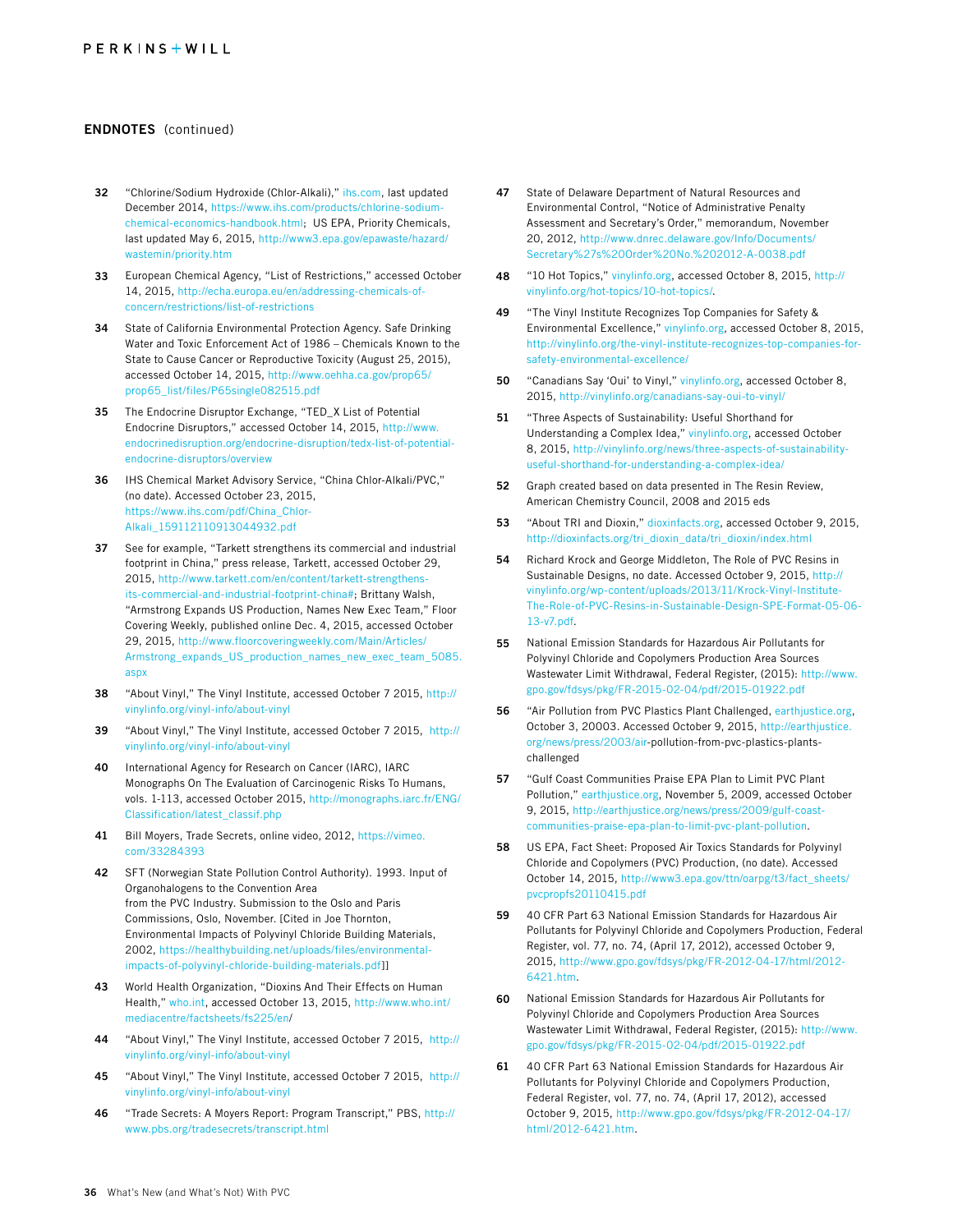- **62** National Emission Standards for Hazardous Air Pollutants for Polyvinyl Chloride and Copolymers Production Area Sources Wastewater Limit Withdrawal, Federal Register, (2015): [http://www.](http://www.gpo.gov/fdsys/pkg/FR-2015-02-04/pdf/2015-01922.pdf) [gpo.gov/fdsys/pkg/FR-2015-02-04/pdf/2015-01922.pdf](http://www.gpo.gov/fdsys/pkg/FR-2015-02-04/pdf/2015-01922.pdf)
- **63** US Environmental Protection Agency, "Chlorine and Chlorinated Hydrocarbon Data Collection and Analysis Summary," (February 2012), accessed October 9, 2015, [http://water.epa.gov/scitech/](http://water.epa.gov/scitech/wastetech/guide/cch/upload/cchreport.pdf) [wastetech/guide/cch/upload/cchreport.pdf](http://water.epa.gov/scitech/wastetech/guide/cch/upload/cchreport.pdf)
- **64** "Environmental Protection Agency Public Hearing on Proposed Rule for National Emissions Standards For Hazardous Air Pollutants For Polyvinyl Chloride and Copolymer Production," Public Hearing, Houston, TX, June 7, 2011, accessed October 9, 2015, [http://www.](http://www.regulations.gov/contentStreamer?documentId=EPA-HQ-OAR-2002-0037-0130&disposition=attachment&contentType=pdf) [regulations.gov/contentStreamer?documentId=EPA-HQ-OAR-2002-](http://www.regulations.gov/contentStreamer?documentId=EPA-HQ-OAR-2002-0037-0130&disposition=attachment&contentType=pdf) [0037-0130&disposition=attachment&contentType=pdf](http://www.regulations.gov/contentStreamer?documentId=EPA-HQ-OAR-2002-0037-0130&disposition=attachment&contentType=pdf)
- **65** US EPA, "Priority Chemicals," last updated May 6, 2015, [http://](http://www3.epa.gov/epawaste/hazard/wastemin/priority.htm) [www3.epa.gov/epawaste/hazard/wastemin/priority.htm](http://www3.epa.gov/epawaste/hazard/wastemin/priority.htm)
- **66** US Department of Health and Human Services. 1998. Toxicological Profile for Chlorinated Dibenzo-p-Dioxins, 1998. [http://www.atsdr.](http://www.atsdr.cdc.gov/toxprofiles/tp.asp?id=366&tid=63) [cdc.gov/toxprofiles/tp.asp?id=366&tid=63](http://www.atsdr.cdc.gov/toxprofiles/tp.asp?id=366&tid=63)
- **67** Occupational Safety and Health Administration, "Regulation (Standards-29CFR Table of Contents), Title: Vinyl Chloride," accessed November 3, 2015, [https://www.osha.gov/pls/oshaweb/](https://www.osha.gov/pls/oshaweb/owadisp.show_document?p_table=STANDARDS&p_id=10021) [owadisp.show\\_document?p\\_table=STANDARDS&p\\_id=10021](https://www.osha.gov/pls/oshaweb/owadisp.show_document?p_table=STANDARDS&p_id=10021)
- **68** Lewis M. Branscomb et al, "Rail Transportation of Toxic Inhalation Hazards," John F. Kennedy School of Government, Harvard University (2001), accessed October 13, 2015, [http://](http://www.hks.harvard.edu/m-rcbg/rpp/Working%20papers/Rail%20Transportation%20of%20TIH.pdf) [www.hks.harvard.edu/m-rcbg/rpp/Working%20papers/Rail%20](http://www.hks.harvard.edu/m-rcbg/rpp/Working%20papers/Rail%20Transportation%20of%20TIH.pdf) [Transportation%20of%20TIH.pdf.](http://www.hks.harvard.edu/m-rcbg/rpp/Working%20papers/Rail%20Transportation%20of%20TIH.pdf)
- **69** Rebecca Forand, "Residents remain angry about Paulsboro train derailment and vinyl chloride leak," South Jersey Times, December 11, 2012, [http://www.nj.com/gloucester-county/index.ssf/2012/12/](http://www.nj.com/gloucester-county/index.ssf/2012/12/paulsboro_residents_remain_ang.html) [paulsboro\\_residents\\_remain\\_ang.html](http://www.nj.com/gloucester-county/index.ssf/2012/12/paulsboro_residents_remain_ang.html)
- **70** Tukker A., J.L.B. eGroot, and P. van de Hofstadt. 1995. PVC in Europe: Environmental Concerns, Measures and Markets. Apeldoorn, Netherlands: TNO Policy Research Group. [Cited in Joe Thornton, Environmental Impacts of Polyvinyl Chloride Building Materials, 2002, [http://www.healthybuilding.net/uploads/](http://www.healthybuilding.net/uploads/files/environmental-impacts-of-polyvinyl-chloride-building-materials.pdf) [files/environmental-impacts-of-polyvinyl-chloride-building-materials.](http://www.healthybuilding.net/uploads/files/environmental-impacts-of-polyvinyl-chloride-building-materials.pdf) [pdf](http://www.healthybuilding.net/uploads/files/environmental-impacts-of-polyvinyl-chloride-building-materials.pdf) ]
- **71** Delilah Lithner, Ake Larsson and Goran Dave, "Environmental and Health Hazard Ranking and Assessment of Plastic Polymers Based on Chemical Composition," Science of the Total Environment 409, no. 18 (August 2011), [http://www.sciencedirect.com/science/article/](http://www.sciencedirect.com/science/article/pii/S0048969711004268) [pii/S0048969711004268](http://www.sciencedirect.com/science/article/pii/S0048969711004268)
- **72** See Table 4 for further sourcing on the health hazards of these metals.
- **73** PVC Europe, "Stabilisers,"<pvc.org>, accessed October 14, 2015 <http://www.pvc.org/en/p/stabilisers>
- **74** "About Vinyl," The Vinyl Institute [http://vinylinfo.org/vinyl-info/](http://vinylinfo.org/vinyl-info/about-vinyl) [about-vinyl](http://vinylinfo.org/vinyl-info/about-vinyl) (accessed October 7 2015).
- 75 Centers for Disease Control, "Phthalates," [cdc.gov,](cdc.gov) accessed October 14, 2015, [http://www.cdc.gov/biomonitoring/phthalates\\_](http://www.cdc.gov/biomonitoring/phthalates_factsheet.html) [factsheet.html](http://www.cdc.gov/biomonitoring/phthalates_factsheet.html)
- **76** Perkins+Will, "Transparency," Perkins+Will, last updated 2015, <http://transparency.perkinswill.com/Home/PrecautionaryList>
- **77** Asthma- Irritant, Sensitizer CHE Toxicant and Disease search, accessed October 14, 2015, [http://www.healthandenvironment.org/](http://www.healthandenvironment.org/tddb/disease/?itemid=663) [tddb/disease/?itemid=663](http://www.healthandenvironment.org/tddb/disease/?itemid=663)
- **78** PVC Europe, "Plasticising," [pvc.org,](pvc.org) accessed October 14, 2015, <http://www.pvc.org/en/p/plasticising>
- **79** IB PVC Membranes, material safety data sheet, March 4, 2014, [http://ibroof.com/sites/default/files/IB%20PVC%20]( http://ibroof.com/sites/default/files/IB%20PVC%20MEMBRANES%20MSDS%20-%2003.04.14_10.pdf ) [MEMBRANES%20MSDS%20-%2003.04.14\\_10.pdf]( http://ibroof.com/sites/default/files/IB%20PVC%20MEMBRANES%20MSDS%20-%2003.04.14_10.pdf )
- **80** "Oxea Receives European Product Leadership Award For Its Phthalate-Free Plasticizer Product Range" News release: Oberhausen, Germany, March 19, 2015, accessed October 14, 2015 [http://www.oxea-chemicals.com/uploads/tx\\_nfoxcnews/150319\\_](http://www.oxea-chemicals.com/uploads/tx_nfoxcnews/150319_EN_OXEA_Product_Leadership_Award_01.pdf) [EN\\_OXEA\\_Product\\_Leadership\\_Award\\_01.pdf](http://www.oxea-chemicals.com/uploads/tx_nfoxcnews/150319_EN_OXEA_Product_Leadership_Award_01.pdf)
- **81** Sarah Lott, Phthalate-Free Plasticizers in PVC, September 2014, [http://www.healthybuilding.net/uploads/files/phthalate-free](http://www.healthybuilding.net/uploads/files/phthalate-free-plasticizers-in-pvc.pdf)[plasticizers-in-pvc.pdf.](http://www.healthybuilding.net/uploads/files/phthalate-free-plasticizers-in-pvc.pdf)
- **82** European Council for Plasticizers and Intermediates, "Orthophthalates," accessed October 14, 2015, [http://www.](http://www.plasticisers.org/en_GB/plasticisers/Orthophtalates) [plasticisers.org/en\\_GB/plasticisers/Orthophtalates](http://www.plasticisers.org/en_GB/plasticisers/Orthophtalates)
- **83** European Council for Plasticizers and Intermediates, "Orthophthalates," accessed October 14, 2015, [http://www.](http://www.plasticisers.org/en_GB/plasticisers/Orthophtalates) [plasticisers.org/en\\_GB/plasticisers/Orthophtalates](http://www.plasticisers.org/en_GB/plasticisers/Orthophtalates)
- **84** See for example, Agency for Toxics Substances and Disease Registry, "Public Health Statement on Di(2-ethylhexyl)phthalate (DEHP)," September 2002, accessed October 14, 2015, [http://](http://www.atsdr.cdc.gov/toxprofiles/tp9-c1-b.pdf) [www.atsdr.cdc.gov/toxprofiles/tp9-c1-b.pdf;](http://www.atsdr.cdc.gov/toxprofiles/tp9-c1-b.pdf) Memorandum from Michael A Babich, Chemist, Devision of Health Sciences, to Mary Ann Danello, Associate Executive Director of Health Sciences, US Consumer Product Safety Commission (April 7, 2010) "Toxicity Review of Diisononyl Phthalate (DINP), accessed October 14, 2015, <https://www.cpsc.gov/PageFiles/126539/toxicityDINP.pdf>.
- **85** Amy Westervelt, "Phthalates are everywhere, and the health risks are worrying. How bad are they really?" The Guardian, February 10 2015, [http://www.theguardian.com/lifeandstyle/2015/feb/10/](http://www.theguardian.com/lifeandstyle/2015/feb/10/phthalates-plastics-chemicals-research-analysis) [phthalates-plastics-chemicals-research-analysis](http://www.theguardian.com/lifeandstyle/2015/feb/10/phthalates-plastics-chemicals-research-analysis)
- **86** See for example: State of California Environmental Protection Agency. Safe Drinking Water and Toxic Enforcement Act of 1986 – Chemicals Known to the State to Cause Cancer or Reproductive Toxicity, August 25, 2015, accessed October 14, 2015, [http://www.](http://www.oehha.ca.gov/prop65/prop65_list/files/P65single082515.pdf) [oehha.ca.gov/prop65/prop65\\_list/files/P65single082515.pdf](http://www.oehha.ca.gov/prop65/prop65_list/files/P65single082515.pdf);
- **87** European Chemicals Agency, "Candidate List of substances of very high concern for Authorisation: Substance Details: Bis (2-ethylhexyl) phthalate (DEHP)," last updated June 15, 2015, [http://echa.europa.](http://echa.europa.eu/candidate-list-table/-/substance-rev/2298/term) [eu/candidate-list-table/-/substance-rev/2298/term](http://echa.europa.eu/candidate-list-table/-/substance-rev/2298/term)
- **88** State of California Environmental Protection Agency. Safe Drinking Water and Toxic Enforcement Act of 1986 – Chemicals Known to the State to Cause Cancer or Reproductive Toxicity (August 25, 2015), accessed October 14, 2015, [http://www.oehha.ca.gov/prop65/](http://www.oehha.ca.gov/prop65/prop65_list/files/P65single082515.pdf) [prop65\\_list/files/P65single082515.pdf.](http://www.oehha.ca.gov/prop65/prop65_list/files/P65single082515.pdf)
- **89** ChemSec, SIN List, last updated September 2015, [http://sinlist.](http://sinlist.chemsec.org) [chemsec.org/](http://sinlist.chemsec.org)
- **90** Amy Westervelt, "Phthalates are everywhere, and the health risks are worrying. How bad are they really?" The Guardian, February 10 2015, [http://www.theguardian.com/lifeandstyle/2015/feb/10/](http://www.theguardian.com/lifeandstyle/2015/feb/10/phthalates-plastics-chemicals-research-analysis ) [phthalates-plastics-chemicals-research-analysis](http://www.theguardian.com/lifeandstyle/2015/feb/10/phthalates-plastics-chemicals-research-analysis )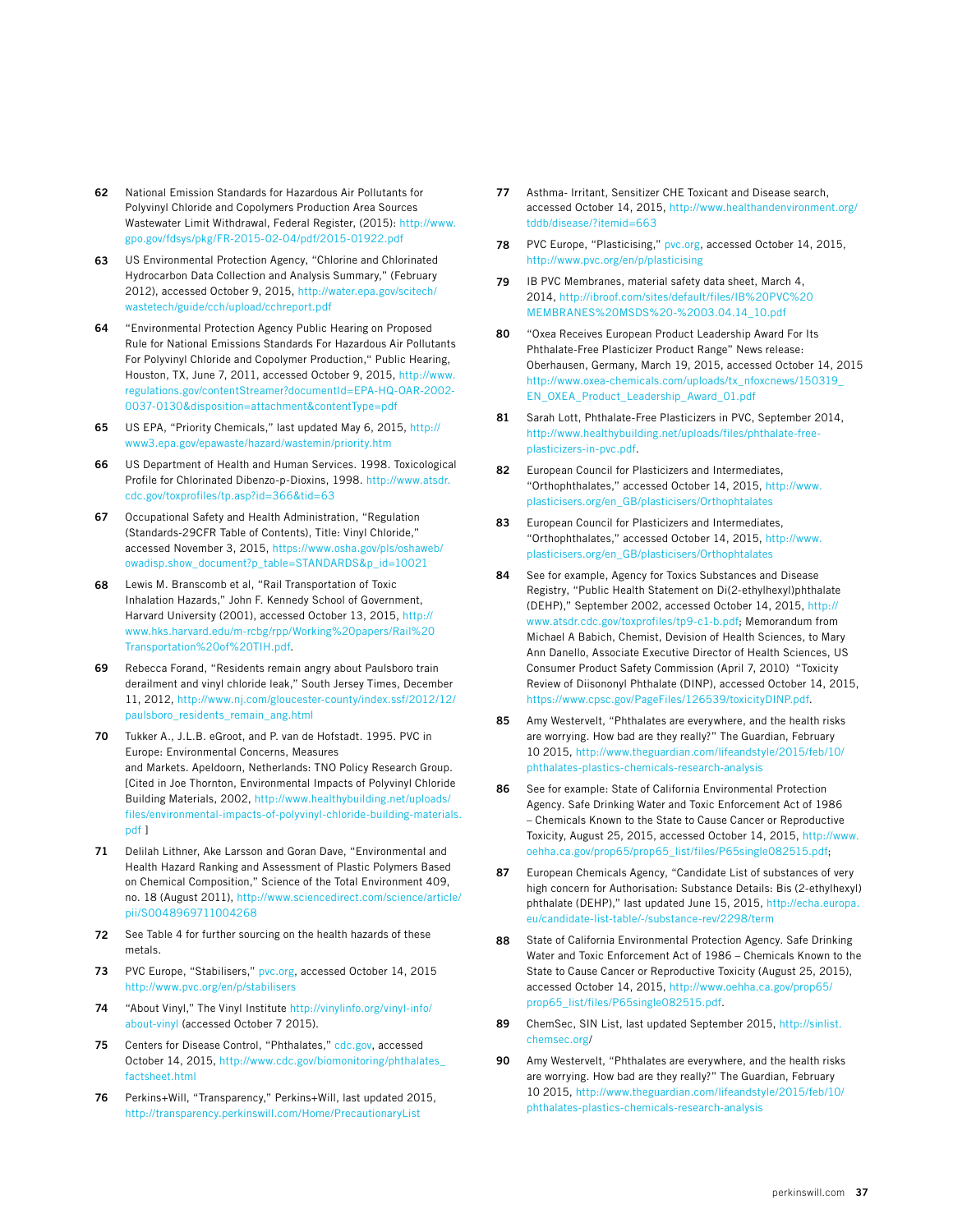- **91** Suzanne H. Reuben, Reducing Environmental Cancer Risk: What Can We Do Now?, April 2010, [http://deainfo.nci.nih.gov/advisory/pcp/](http://deainfo.nci.nih.gov/advisory/pcp/annualReports/pcp08-09rpt/PCP_Report_08-09_508.pdf) [annualReports/pcp08-09rpt/PCP\\_Report\\_08-09\\_508.pdf](http://deainfo.nci.nih.gov/advisory/pcp/annualReports/pcp08-09rpt/PCP_Report_08-09_508.pdf)
- **92** Sarah Lott, Phthalate-Free Plasticizers in PVC, September 2014, [http://www.healthybuilding.net/uploads/files/phthalate-free](http://www.healthybuilding.net/uploads/files/phthalate-free-plasticizers-in-pvc.pdf)[plasticizers-in-pvc.pdf.](http://www.healthybuilding.net/uploads/files/phthalate-free-plasticizers-in-pvc.pdf)
- **93** See for example, Regine Nagorka et al, "Diisononyl 1,2-cyclohexanedicarboxylic acid (DINCH) and Di(2-ethylhexyl) terephthalate (DEHT) in indoor dust samples: Concentration and analytical problems" International Journal of Hygiene and Environmental Health 214, (2011): 26-35. Accessed October 2015, <http://www.ncbi.nlm.nih.gov/pubmed/20851676>
- **94** Sarah Lott, Phthalate-Free Plasticizers in PVC, September 2014, [http://www.healthybuilding.net/uploads/files/phthalate-free](http://www.healthybuilding.net/uploads/files/phthalate-free-plasticizers-in-pvc.pdf)[plasticizers-in-pvc.pdf.](http://www.healthybuilding.net/uploads/files/phthalate-free-plasticizers-in-pvc.pdf)
- **95** Eastman Chemical Company, "Eastman 168 Non-Phthalate Plasticizer," accessed October 14, 2015, [http://www.eastman.com/](http://www.eastman.com/Products/Pages/ProductHome.aspx?Product=71072819.) [Products/Pages/ProductHome.aspx?Product=71072819.](http://www.eastman.com/Products/Pages/ProductHome.aspx?Product=71072819.)
- **96** GreenScreen® for Safer Chemicals is a methodology developed by Clean Production Action. See [http://www.greenscreenchemicals.org/](http://www.greenscreenchemicals.org/method/full-greenscreen-method) [method/full-greenscreen-method](http://www.greenscreenchemicals.org/method/full-greenscreen-method) for a full description
- **97** Sarah Lott, Phthalate-Free Plasticizers in PVC, September 2014, [http://www.healthybuilding.net/uploads/files/phthalate-free](http://www.healthybuilding.net/uploads/files/phthalate-free-plasticizers-in-pvc.pdf)[plasticizers-in-pvc.pdf.](http://www.healthybuilding.net/uploads/files/phthalate-free-plasticizers-in-pvc.pdf)
- **98** Le Zang, Jianchang Li, and , Xuejia Ding, "Research of the properties of flame-retardant flexible PVC,"American Journal of Materials Research, 2014; 1(1): 20-25 Published online April 10, 2014 [\(http://www.aascit.org/journal/](http://www.aascit.org/journal/ajmr) [ajmr](http://www.aascit.org/journal/ajmr)). Accessed October 14, 2015 at [http://article.aascit.org/file/](http://article.aascit.org/file/pdf/9160725.pdf) [pdf/9160725.pdf](http://article.aascit.org/file/pdf/9160725.pdf).
- **99** Agency for Toxic Substances Control & Disease Registry, "ToxFAQs for Polychlorinated Biphenyls (PCBs)," <astdr.cdc.gov>, accessed October 13, 2015, [http://www.atsdr.cdc.gov/toxfaqs/](http://www.atsdr.cdc.gov/toxfaqs/tf.asp?id=140&tid=26.) [tf.asp?id=140&tid=26.](http://www.atsdr.cdc.gov/toxfaqs/tf.asp?id=140&tid=26.)
- **100** California Environmental Protection Agency (CA EPA), Health Concerns and Environmental Issues with PVC-Containing Building Materials in Green Buildings. October 2006. [https://pharosproject.](https://pharosproject.net/uploads/files/sources/1/92a1942b929687784f14c705de323cec0fcfb7ea.pdf) [net/uploads/files/sources/1/92a1942b929687784f14c705de323c](https://pharosproject.net/uploads/files/sources/1/92a1942b929687784f14c705de323cec0fcfb7ea.pdf) [ec0fcfb7ea.pdf](https://pharosproject.net/uploads/files/sources/1/92a1942b929687784f14c705de323cec0fcfb7ea.pdf)
- **101** California Environmental Contaminant Biomonitoring Program (CECBP) Scientific Guidance Panel (SGP), "Brominated and Chlorinated Organic Chemical Compounds Used As Flame Retardants" (meeting materials, December 4-5 2008). Accessed October 2015, [http://oehha.ca.gov/multimedia/biomon/](http://oehha.ca.gov/multimedia/biomon/pdf/120408flamedoc.pdf) [pdf/120408flamedoc.pdf](http://oehha.ca.gov/multimedia/biomon/pdf/120408flamedoc.pdf).
- **102** For example, "Products in Polymer Applications," [http://www.](http://www.sanitized.com/index.php?id=741&L=2) [sanitized.com/index.php?id=741&L=2](http://www.sanitized.com/index.php?id=741&L=2)
- **103** Danish Ministry of the Environment. 2014. Hazardous Substances in Plastics: Survey of Chemical Substances in Consumer Products, No. 132, 2014, [http://www2.mst.dk/Udgiv/](http://www2.mst.dk/Udgiv/publications/2014/12/978-87-93283-31-2.pdf) [publications/2014/12/978-87-93283-31-2.pdf](http://www2.mst.dk/Udgiv/publications/2014/12/978-87-93283-31-2.pdf)
- **104** Janet Kielhorn et al, "Vinyl Chloride: Still a Cause for Concern," Environmental Health Perspectives 108, no. 7 (2000): 580, accessed October 22, 2015, [http://](http://www.ncbi.nlm.nih.gov/pmc/articles/PMC1638183/pdf/envhper00308-0041.pdf) [www.ncbi.nlm.nih.gov/pmc/articles/PMC1638183/pdf/](http://www.ncbi.nlm.nih.gov/pmc/articles/PMC1638183/pdf/envhper00308-0041.pdf) [envhper00308-0041.pdf.](http://www.ncbi.nlm.nih.gov/pmc/articles/PMC1638183/pdf/envhper00308-0041.pdf)
- **105** Executive Order 12898 of February 11, 1994, Federal Actions To Address Environmental Justice in Minority Populations and Low-Income Populations, Federal Register, title 3 (1994): [http://www.](http://www.archives.gov/federal-register/executive-orders/pdf/12898.pdf) [archives.gov/federal-register/executive-orders/pdf/12898.pdf](http://www.archives.gov/federal-register/executive-orders/pdf/12898.pdf)
- **106** Denny Larson, "Reforming Chemical Policy Starts at the Fenceline in Environmental Justice Communities," Environmental Health Policy Institute (blog), Physicians for Social Responsibility, October 8, 2011, [http://www.psr.org/environment-and-health/environmental](http://www.psr.org/environment-and-health/environmental-health-policy-institute/responses/reforming-chemical-policy-starts-at-the-fenceline.html?referrer=https://www.google.com/ )[health-policy-institute/responses/reforming-chemical-policy-starts](http://www.psr.org/environment-and-health/environmental-health-policy-institute/responses/reforming-chemical-policy-starts-at-the-fenceline.html?referrer=https://www.google.com/ )[at-the-fenceline.html?referrer=https://www.google.com/](http://www.psr.org/environment-and-health/environmental-health-policy-institute/responses/reforming-chemical-policy-starts-at-the-fenceline.html?referrer=https://www.google.com/ )
- **107** The Corporate Examiner, "Mossville, LA, 'Cancer Capitol'," [http://](http://www.iccr.org/sites/default/files/2013MossvilleCancerCapitol.pdf) [www.iccr.org/sites/default/files/2013MossvilleCancerCapitol.pdf](http://www.iccr.org/sites/default/files/2013MossvilleCancerCapitol.pdf)
- **108** US Department of Health and Human Services. 2006. Health Consultation - Follow-Up Exposure Investigation, 2006, [http://www.atsdr.cdc.gov/HAC/pha/CalcasieuEstuary/](http://www.atsdr.cdc.gov/HAC/pha/CalcasieuEstuary/CalcasieuEstuaryHC031306.pdf) [CalcasieuEstuaryHC031306.pdf](http://www.atsdr.cdc.gov/HAC/pha/CalcasieuEstuary/CalcasieuEstuaryHC031306.pdf)
- **109** "Canadians Say 'Oui' to Vinyl,"<vinylinfo.org>, accessed October 8, 2015, [http://vinylinfo.org/canadians-say-oui-to-vinyl/]( http://vinylinfo.org/canadians-say-oui-to-vinyl/   )
- **110** Mossville Environmental Action Now, Wilma Subra/The Subra Company, and Advocates for Environmental Human Rights, Industrial Sources of Dioxin Poisoning in Mossville, Louisiana: A Report Based on the Government's Own Data, July 2007. [https://loe.org/images/](https://loe.org/images/content/100423/mossville.pdf) [content/100423/mossville.pdf](https://loe.org/images/content/100423/mossville.pdf)
- **111** Mossville Environmental Action Now, Wilma Subra/The Subra Company, and Advocates for Environmental Human Rights. Industrial Sources of Dioxin Poisoning in Mossville, Louisiana: A Report Based on the Government's Own Data, July 2007. [https://loe.org/images/](https://loe.org/images/content/100423/mossville.pdf) [content/100423/mossville.pdf](https://loe.org/images/content/100423/mossville.pdf)
- **112** TRI Envirofacts Report for Georgial Gulf Lake Charles LLC (TRI ID 70669GRGGL1600V), TRI database search, accessed October 7, 2015, [http://oaspub.epa.gov/enviro/tris\\_control\\_v2.tris\\_print?tris\\_](http://oaspub.epa.gov/enviro/tris_control_v2.tris_print?tris_id=70669GRGGL1600V&pPrev=1) [id=70669GRGGL1600V&pPrev=1](http://oaspub.epa.gov/enviro/tris_control_v2.tris_print?tris_id=70669GRGGL1600V&pPrev=1)
- **113** TRI Facility Profile Report for Sasol Chemicals LLC Lake Charles Chemical Complex (TRI ID 70669VSTCHOLDSP), TRI database search, accessed October 8, 2015, [http://iaspub.epa.gov/triexplorer/](http://iaspub.epa.gov/triexplorer/release_fac_profile?tri=70669VSTCHOLDSP&FLD=&FLD=RELLBY&FLD=TSFDSP&TRILIB=TRIQ1&OFFDISPD=&OTHDISPD=&ONDISPD=&OTHOFFD=&year=2014.) [release\\_fac\\_profile?tri=70669VSTCHOLDSP&FLD=&FLD=RELLBY&](http://iaspub.epa.gov/triexplorer/release_fac_profile?tri=70669VSTCHOLDSP&FLD=&FLD=RELLBY&FLD=TSFDSP&TRILIB=TRIQ1&OFFDISPD=&OTHDISPD=&ONDISPD=&OTHOFFD=&year=2014.) [FLD=TSFDSP&TRILIB=TRIQ1&OFFDISPD=&OTHDISPD=&ONDISP](http://iaspub.epa.gov/triexplorer/release_fac_profile?tri=70669VSTCHOLDSP&FLD=&FLD=RELLBY&FLD=TSFDSP&TRILIB=TRIQ1&OFFDISPD=&OTHDISPD=&ONDISPD=&OTHOFFD=&year=2014.) [D=&OTHOFFD=&year=2014.](http://iaspub.epa.gov/triexplorer/release_fac_profile?tri=70669VSTCHOLDSP&FLD=&FLD=RELLBY&FLD=TSFDSP&TRILIB=TRIQ1&OFFDISPD=&OTHDISPD=&ONDISPD=&OTHOFFD=&year=2014.)
- **114** Katherine Sayer, "Closing Costs," <nola.com>, [http://www.nola.com/](http://www.nola.com/business/mossville/read.html) [business/mossville/read.html](http://www.nola.com/business/mossville/read.html)
- **115** Monique Harden, Wilma Subra, & Dorothy Felix, "How Building Products Contribute To A Sustainable Louisiana" (presentation, GreenBuild Conference and Expo, New Orleans, LA, October 22-24, 2014), October 23, 2014, [http://www.eventscribe.com/2014/](http://www.eventscribe.com/2014/greenbuild/aaPresentationToBuy.asp) [greenbuild/aaPresentationToBuy.asp#](http://www.eventscribe.com/2014/greenbuild/aaPresentationToBuy.asp)
- **116** Jim Vallette et. al., Post-Consumer Polyvinyl Chloride in Building Products, July 2015, [http://healthybuilding.net/uploads/files/post](http://healthybuilding.net/uploads/files/post-consumer-polyvinyl-chloride-pvc-report.pdf)[consumer-polyvinyl-chloride-pvc-report.pdf](http://healthybuilding.net/uploads/files/post-consumer-polyvinyl-chloride-pvc-report.pdf)
- **117** "New Study Finds Toxic Chemicals Widespread in Vinyl Flooring," press release, Ecology Center, accessed October 2015, [http://www.](http://www.ecocenter.org/healthy-stuff/reports/vinyl-floor-tiles/press_release) [ecocenter.org/healthy-stuff/reports/vinyl-floor-tiles/press\\_release](http://www.ecocenter.org/healthy-stuff/reports/vinyl-floor-tiles/press_release)
- **118** Jim Vallette et. al., Post-Consumer Polyvinyl Chloride in Building Products, July 2015, [http://healthybuilding.net/uploads/files/post](http://healthybuilding.net/uploads/files/post-consumer-polyvinyl-chloride-pvc-report.pdf)[consumer-polyvinyl-chloride-pvc-report.pdf](http://healthybuilding.net/uploads/files/post-consumer-polyvinyl-chloride-pvc-report.pdf)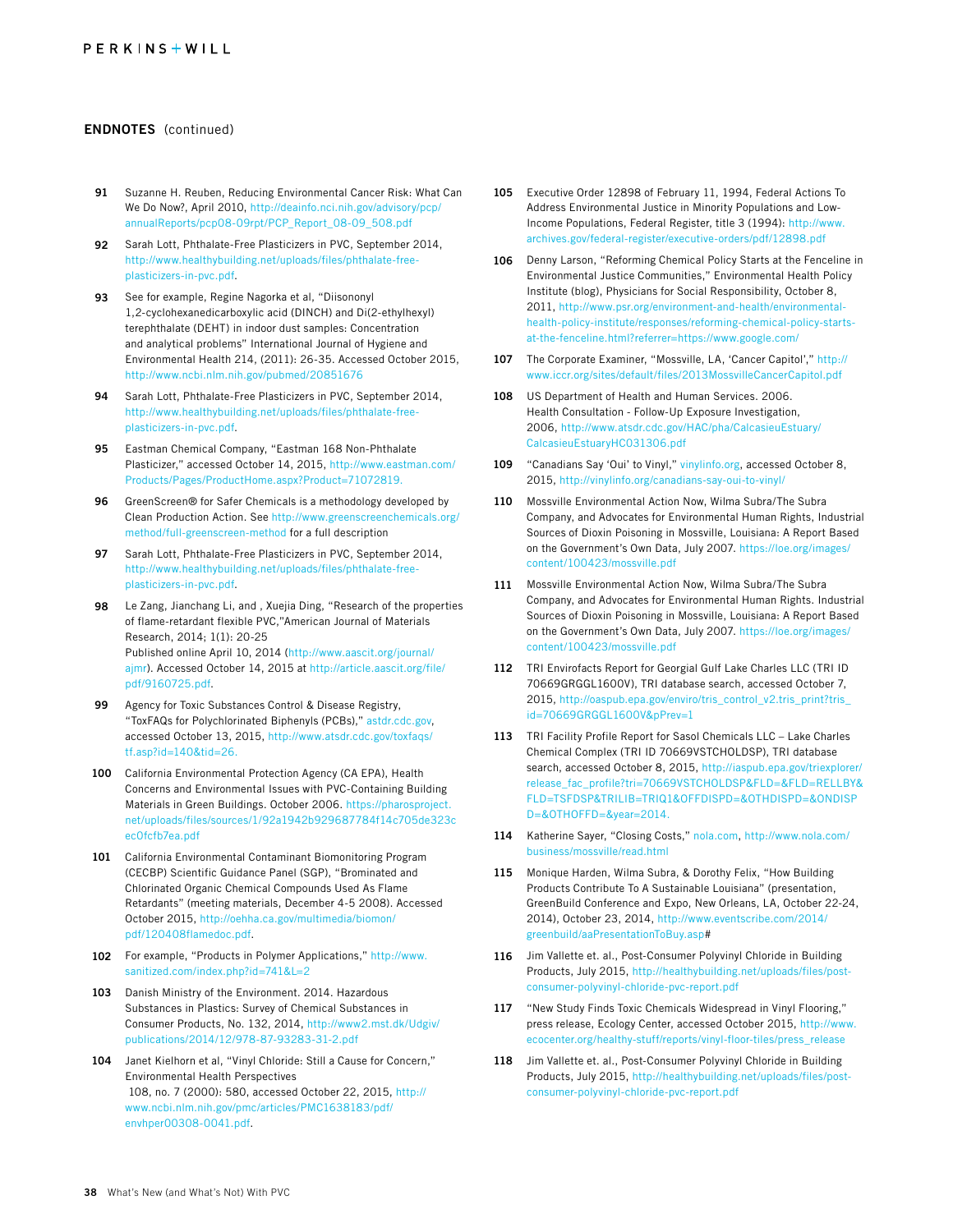- **119** The Ecology Center, 2015, previously unpublished test results. Discussed in Jim Vallette et. al., Post-Consumer Polyvinyl Chloride in Building Products, July 2015, [http://healthybuilding.net/uploads/](http://healthybuilding.net/uploads/files/post-consumer-polyvinyl-chloride-pvc-report.pdfhttp) [files/post-consumer-polyvinyl-chloride-pvc-report.pdfhttp:](http://healthybuilding.net/uploads/files/post-consumer-polyvinyl-chloride-pvc-report.pdfhttp)// [healthybuilding.net/uploads/files/post-consumer-polyvinyl-chloride](healthybuilding.net/uploads/files/post-consumer-polyvinyl-chloride-pvc-report.pdf)[pvc-report.pdf](healthybuilding.net/uploads/files/post-consumer-polyvinyl-chloride-pvc-report.pdf) (see esp Table 1).
- **120** Hansen, E., Nilsson, N. & Vium, K.,Hazardous substances in plastics: Survey of chemical substances in consumer products No. 132, 2014. Danish Ministry of the Environment, Environmental Protection Agency. December 17, 2014. [http://www2.mst.dk/Udgiv/](http://www2.mst.dk/Udgiv/publications/2014/12/978-87-93283-31-2.pdf) [publications/2014/12/978-87-93283-31-2.pdf](http://www2.mst.dk/Udgiv/publications/2014/12/978-87-93283-31-2.pdf)
- **121** Tanya Tillett, "Phthalates and Childhood Asthma: Revealing an Association through Urinary Biomarkers, Environmental Health Perspectives online. Accessed October 14, 2015, [http://ehp.niehs.](http://ehp.niehs.nih.gov/121-a59/ ) [nih.gov/121-a59/](http://ehp.niehs.nih.gov/121-a59/ )
- **122** Ed Perratore, "Can your floor make you sick? Consumer Reports tests phthalates in vinyl floors to assess the risk," Consumer Reports, August 6, 2015, [http://www.consumerreports.org/cro/](http://www.consumerreports.org/cro/news/2015/08/can-your-floor-make-you-sick/index.htm) [news/2015/08/can-your-floor-make-you-sick/index.htm](http://www.consumerreports.org/cro/news/2015/08/can-your-floor-make-you-sick/index.htm)
- **123** G Tranfo et al, "Infertile couples have higher exposure to phthalates," Environmental Health News, February 22, 2012, [http://](http://www.environmentalhealthnews.org/ehs/newscience/2012/01/2012-0206-infertile-couples-higher-phthalates ) [www.environmentalhealthnews.org/ehs/newscience/2012/01/2012-](http://www.environmentalhealthnews.org/ehs/newscience/2012/01/2012-0206-infertile-couples-higher-phthalates ) [0206-infertile-couples-higher-phthalates](http://www.environmentalhealthnews.org/ehs/newscience/2012/01/2012-0206-infertile-couples-higher-phthalates )
- **124** Shin Hye Kim and Mi Jung Park, "Phthalate exposure and childhood obesity," Annals of Pediatric Endocrinology and Metabolism. 2014 Jun; 19(2): 69–75. Published online 2014 Jun 30. doi: [10.6065/](http://10.6065/apem.2014.19.2.69) [apem.2014.19.2.69](http://10.6065/apem.2014.19.2.69)
- **125** David Templeton, " Evidence points to link between phthalates, male sexual development," Pittsburgh Post Gazette, March 5, 2015, [http://www.post-gazette.com/news/science/2015/03/05/](http://www.post-gazette.com/news/science/2015/03/05/Evidence-points-to-link-between-phthalates-and-birth-defects/stories/201503050196) [Evidence-points-to-link-between-phthalates-and-birth-defects/](http://www.post-gazette.com/news/science/2015/03/05/Evidence-points-to-link-between-phthalates-and-birth-defects/stories/201503050196) [stories/201503050196](http://www.post-gazette.com/news/science/2015/03/05/Evidence-points-to-link-between-phthalates-and-birth-defects/stories/201503050196)
- **126** Ed Perratore, "Can your floor make you sick? Consumer Reports tests phthalates in vinyl floors to assess the risk," Consumer Reports, August 6, 2015, [http://www.consumerreports.org/cro/](http://www.consumerreports.org/cro/news/2015/08/can-your-floor-make-you-sick/index.htm) [news/2015/08/can-your-floor-make-you-sick/index.htm](http://www.consumerreports.org/cro/news/2015/08/can-your-floor-make-you-sick/index.htm)
- **127** "Results of Phthalate Testing for Surface Layers of Vinyl Floor Tiles," Ecology Center, last updated April 22, 2015, [http://www.ecocenter.](http://www.ecocenter.org/sites/default/files/TilePhthalateResults_0.pdf) [org/sites/default/files/TilePhthalateResults\\_0.pdf](http://www.ecocenter.org/sites/default/files/TilePhthalateResults_0.pdf)
- **128** "New Study Finds Toxic Chemicals Widespread in Vinyl Flooring," press release, Ecology Center, accessed October 2015, [http://www.](http://www.ecocenter.org/healthy-stuff/reports/vinyl-floor-tiles/press_release) [ecocenter.org/healthy-stuff/reports/vinyl-floor-tiles/press\\_release](http://www.ecocenter.org/healthy-stuff/reports/vinyl-floor-tiles/press_release)
- **129** Health Canada, "Lead Hazard Posed by PVC Mini-Blinds," press release, June 25, 1996, [http://list.uvm.edu/cgi-bin/](http://list.uvm.edu/cgi-bin/wa?A3=ind9607D&L=MEDLIB-L&E=0&P=43703&B=--&T=text%2Fplain) [wa?A3=ind9607D&L=MEDLIB-L&E=0&P=43703&B=--](http://list.uvm.edu/cgi-bin/wa?A3=ind9607D&L=MEDLIB-L&E=0&P=43703&B=--&T=text%2Fplain) [&T=text%2Fplain](http://list.uvm.edu/cgi-bin/wa?A3=ind9607D&L=MEDLIB-L&E=0&P=43703&B=--&T=text%2Fplain)
- **130** "Imported, Plastic Mini-Blinds Identified as Potential Source of Lead Poisoning," press release, North Carolina Department of Environmental Quality, March 5, 1996, [http://www.enr.state.nc.us/](http://www.enr.state.nc.us/newsrels/lead.htm) [newsrels/lead.htm](http://www.enr.state.nc.us/newsrels/lead.htm)
- **131** Health Canada, "Lead Hazard Posed by PVC Mini-Blinds," press release, June 25, 1996, [http://list.uvm.edu/cgi-bin/](http://list.uvm.edu/cgi-bin/wa?A3=ind9607D&L=MEDLIB-L&E=0&P=43703&B=--&T=text%2Fplain) [wa?A3=ind9607D&L=MEDLIB-L&E=0&P=43703&B=--](http://list.uvm.edu/cgi-bin/wa?A3=ind9607D&L=MEDLIB-L&E=0&P=43703&B=--&T=text%2Fplain) [&T=text%2Fplain](http://list.uvm.edu/cgi-bin/wa?A3=ind9607D&L=MEDLIB-L&E=0&P=43703&B=--&T=text%2Fplain)
- **132** Health Canada, "Lead Hazard Posed by PVC Mini-Blinds," press release, June 25, 1996, [http://list.uvm.edu/cgi-bin/](http://list.uvm.edu/cgi-bin/wa?A3=ind9607D&L=MEDLIB-L&E=0&P=43703&B=--&T=text%2Fplain) [wa?A3=ind9607D&L=MEDLIB-L&E=0&P=43703&B=--](http://list.uvm.edu/cgi-bin/wa?A3=ind9607D&L=MEDLIB-L&E=0&P=43703&B=--&T=text%2Fplain) [&T=text%2Fplain](http://list.uvm.edu/cgi-bin/wa?A3=ind9607D&L=MEDLIB-L&E=0&P=43703&B=--&T=text%2Fplain)
- **133** Nick Gromicko, "PVC Health Hazards," International Association of Certified Home Inspectors online, accessed October 14, 2015, <http://www.nachi.org/pvc-health-hazards.htm>
- **134** "About Vinyl," The Vinyl Institute [http://vinylinfo.org/vinyl-info/](http://vinylinfo.org/vinyl-info/about-vinyl ) [about-vinyl](http://vinylinfo.org/vinyl-info/about-vinyl ) (accessed October 7 2015).
- **135** Nick Gromicko, "PVC Health Hazards," International Association of Certified Home Inspectors online, accessed October 14, 2015, <http://www.nachi.org/pvc-health-hazards.htm>
- **136** Sandra Steingraber, Update on the Environmental Health Impacts of Polyvinyl Chloride (PVC) as a Building Material: Evidence from 2000-2004, April 2, 2004, [http://healthybuilding.net/uploads/files/](http://healthybuilding.net/uploads/files/update-on-the-environmental-health-impacts-of-polyvinyl-chloride-pvc-as-a-building-material-evidence-from-2000-2004.pdf) [update-on-the-environmental-health-impacts-of-polyvinyl-chloride](http://healthybuilding.net/uploads/files/update-on-the-environmental-health-impacts-of-polyvinyl-chloride-pvc-as-a-building-material-evidence-from-2000-2004.pdf)[pvc-as-a-building-material-evidence-from-2000-2004.pdf](http://healthybuilding.net/uploads/files/update-on-the-environmental-health-impacts-of-polyvinyl-chloride-pvc-as-a-building-material-evidence-from-2000-2004.pdf)
- **137** "Public Health Victory Celebrated as Boston City Council Passes Dioxin Resolution," PRNewsWire, October 29, 2003, [http://www.](http://www.prnewswire.com/news-releases/public-health-victory-celebrated-as-boston-city-council-passes-dioxin-resolution-72776677.html) [prnewswire.com/news-releases/public-health-victory-celebrated-as](http://www.prnewswire.com/news-releases/public-health-victory-celebrated-as-boston-city-council-passes-dioxin-resolution-72776677.html)[boston-city-council-passes-dioxin-resolution-72776677.html](http://www.prnewswire.com/news-releases/public-health-victory-celebrated-as-boston-city-council-passes-dioxin-resolution-72776677.html)
- **138** "FFs Express Concern Over NY Governor Pataki's Veto of Ban on PVC Pipe," IAFF Firefighters, December 21, 2004, [http://www.iaff.](http://www.iaff.org/06News/04News/122104pvc.html) [org/06News/04News/122104pvc.html](http://www.iaff.org/06News/04News/122104pvc.html)
- **139** Richard M. Duffy, letter to Concord, MA school board, April 14, 1998, [http://www.usgbc.org/Docs/LEED\\_tsac/PVC/CMPBS-](http://www.usgbc.org/Docs/LEED_tsac/PVC/CMPBS-Rebuttal%20Attach%203-Fire.pdf)[Rebuttal%20Attach%203-Fire.pdf](http://www.usgbc.org/Docs/LEED_tsac/PVC/CMPBS-Rebuttal%20Attach%203-Fire.pdf), p. 7
- **140** Joe Thornton, Environmental Impacts of Polyvinyl Chloride Building Materials, 2002, [http://www.healthybuilding.net/uploads/files/](http://www.healthybuilding.net/uploads/files/environmental-impacts-of-polyvinyl-chloride-building-materials.pdf) [environmental-impacts-of-polyvinyl-chloride-building-materials.pdf](http://www.healthybuilding.net/uploads/files/environmental-impacts-of-polyvinyl-chloride-building-materials.pdf)
- **141** Worldwatch Institute,"POPs Culture," [worldwatch.org,](worldwatch.org) accessed October 8, 2015,<http://www.worldwatch.org/node/485>
- **142** T Shibamoto, A Yasuhara and Katami T, "Dioxin Formation From Waste Incineration," Reviews of Environmental Contamination and Toxicology (2007):1-41, accessed October 13, 2015, [http://www.](http://www.ncbi.nlm.nih.gov/pubmed/17432330) [ncbi.nlm.nih.gov/pubmed/17432330.](http://www.ncbi.nlm.nih.gov/pubmed/17432330)
- **143** Khizbullia, F., I. Muslymova, I. Khasanova, L. Chernova, and J. Abdraschitov. 1998, Evaluation of polychlorinated dibenzodioxins and dibenzofurans emissions from vinylchloride-monomer production. Organohalogen Compounds 26:225–229. [Cited in Joe Thornton, Environmental Impacts of Polyvinyl Chloride Building Materials, 2002, [http://www.healthybuilding.net/uploads/files/](http://www.healthybuilding.net/uploads/files/environmental-impacts-of-polyvinyl-chloride-building-materials.pdf) [environmental-impacts-of-polyvinyl-chloride-building-materials.pdf](http://www.healthybuilding.net/uploads/files/environmental-impacts-of-polyvinyl-chloride-building-materials.pdf)]
- **144** "PVC incineration/dioxins,"<PVC.org>, accessed October 2015, [http://](http://www.pvc.org/en/p/pvc-incineration-dioxins ) [www.pvc.org/en/p/pvc-incineration-dioxins](http://www.pvc.org/en/p/pvc-incineration-dioxins )
- **145** US EPA, Characterization of Building-Related Construction and Demolition Debris In The United States, June 1998, [http://www3.](http://www3.epa.gov/epawaste/hazard/generation/sqg/cd-rpt.pdf) [epa.gov/epawaste/hazard/generation/sqg/cd-rpt.pdf](http://www3.epa.gov/epawaste/hazard/generation/sqg/cd-rpt.pdf)
- **146** TriData Corporation, Landfill Fires: Their Magnitude, Characterization, and Mitigation, May 2002, [http://www.usfa.fema.](http://www.usfa.fema.gov/downloads/pdf/publications/fa-225.pdf) [gov/downloads/pdf/publications/fa-225.pdf](http://www.usfa.fema.gov/downloads/pdf/publications/fa-225.pdf)
- **147** T Shibamoto, A Yasuhara and Katami T, "Dioxin Formation From Waste Incineration," Reviews of Environmental Contamination and Toxicology (2007):1-41. [http://www.ncbi.nlm.nih.gov/](http://www.ncbi.nlm.nih.gov/pubmed/17432330) [pubmed/17432330](http://www.ncbi.nlm.nih.gov/pubmed/17432330)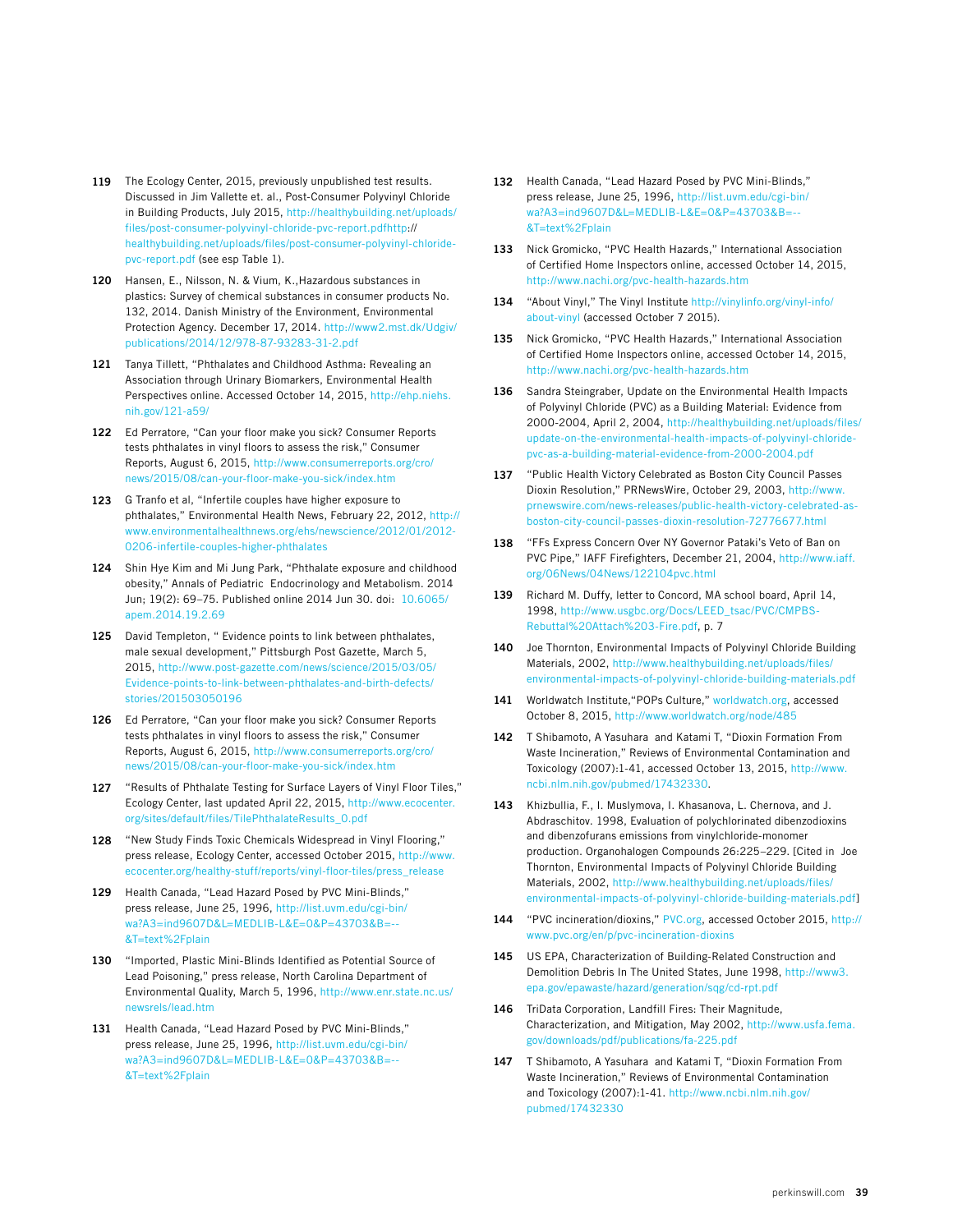- **148** TriData Corporation, Landfill Fires: Their Magnitude, Characterization, and Mitigation, May 2002, [http://www.usfa.fema.](http://www.usfa.fema.gov/downloads/pdf/publications/fa-225.pdf) [gov/downloads/pdf/publications/fa-225.pdf](http://www.usfa.fema.gov/downloads/pdf/publications/fa-225.pdf)
- **149** Stockholm Convention on Persistent Organic Pollutants, Toolkit for Identification and Quantification of Releases of Dioxins, Furans and Other Unintentional POPs under Article 5 of the Stockholm Convention, Source Group 6 Open Burning Processes, January 2013, [http://toolkit.pops.int/Publish/Main/II\\_061\\_OpenBurning.](http://toolkit.pops.int/Publish/Main/II_061_OpenBurning.html?panel=1#SpryAccordion1) [html?panel=1#SpryAccordion1](http://toolkit.pops.int/Publish/Main/II_061_OpenBurning.html?panel=1#SpryAccordion1)
- **150** US EPA, An Inventory of Sources and Environmental Releases of Dioxin-Like Compounds in the U.S. for the Years 1987, 1995, and 2000 (Final, Nov 2006), accessed October 2015, <http://cfpub.epa.gov/ncea/dioxin/recordisplay.cfm?deid=159286>
- **151** Peter Anderson, Message in a Bottle: The Impacts of PVC on Plastics Recycling, June 16, 2004, [http://www.grrn.org/assets/pdfs/pvc/](http://www.grrn.org/assets/pdfs/pvc/PVCBottleRecyclingReport06162004.pdf) [PVCBottleRecyclingReport06162004.pdf](http://www.grrn.org/assets/pdfs/pvc/PVCBottleRecyclingReport06162004.pdf)
- **152** Greenpeace, "PVC Waste,"<greenpeace.org> (June 2003), accessed October 14, 2015, [http://www.greenpeace.org/international/en/](http://www.greenpeace.org/international/en/campaigns/detox/polyvinyl-chloride/pvc-waste/ ) [campaigns/detox/polyvinyl-chloride/pvc-waste/](http://www.greenpeace.org/international/en/campaigns/detox/polyvinyl-chloride/pvc-waste/ )
- **153** US EPA, "Recycling," (no date), accessed October 14, 2015, [http://](http://www3.epa.gov/climatechange/wycd/waste/downloads/recycling-chapter10-28-10.pdf) [www3.epa.gov/climatechange/wycd/waste/downloads/recycling](http://www3.epa.gov/climatechange/wycd/waste/downloads/recycling-chapter10-28-10.pdf)[chapter10-28-10.pdf](http://www3.epa.gov/climatechange/wycd/waste/downloads/recycling-chapter10-28-10.pdf)
- **154** Peter Anderson, Message in a Bottle: The Impacts of PVC on Plastics Recycling, June 16, 2004, [http://www.grrn.org/assets/pdfs/pvc/](http://www.grrn.org/assets/pdfs/pvc/PVCBottleRecyclingReport06162004.pdf) [PVCBottleRecyclingReport06162004.pdf](http://www.grrn.org/assets/pdfs/pvc/PVCBottleRecyclingReport06162004.pdf)
- **155** An analysis by EPA based on 2010 data cited a recovery rate for PVC in municipal waste of 0% [US Environmental Protection Agency, WARM Version 12: Plastics [excerpt], February 2012, accessed October 14, 2015, [http://www.epa.gov/climatechange/wycd/waste/](http://www.epa.gov/climatechange/wycd/waste/downloads/Plastics.pdf) [downloads/Plastics.pdf\]](http://www.epa.gov/climatechange/wycd/waste/downloads/Plastics.pdf); A 2011 analysis by Green Building Advisor based on production data from the Vinyl Institute concludes that approximately 0.33% of PVC used in building products is recycled. [Gibson, S. (August 25, 2011). "Job-Site Recycling: PVC" Blog post]. Green Building Advisor. Retrieved January 2015 from [http://www.](http://www.greenbuildingadvisor.com/blogs/dept/green-buildingblog/job-site-recycling-pvc) [greenbuildingadvisor.com/blogs/dept/green-buildingblog/job-site](http://www.greenbuildingadvisor.com/blogs/dept/green-buildingblog/job-site-recycling-pvc)[recycling-pvc\]](http://www.greenbuildingadvisor.com/blogs/dept/green-buildingblog/job-site-recycling-pvc)
- **156** European Commission,"Green Paper: Environmental Issues of PVC," July 26, 2000, accessed October 22, 2015, [http://ec.europa.eu/](http://ec.europa.eu/environment/waste/pvc/pdf/en.pdf) [environment/waste/pvc/pdf/en.pdf.](http://ec.europa.eu/environment/waste/pvc/pdf/en.pdf)
- **157** See for example The Ecology Center, 2015, previously unpublished test results. Discussed in Jim Vallette et. al., Post-Consumer Polyvinyl Chloride in Building Products, July 2015, [http://](http://healthybuilding.net/uploads/files/post-consumer-polyvinyl-chloride-pvc-report.pdf) [healthybuilding.net/uploads/files/post-consumer-polyvinyl-chloride](http://healthybuilding.net/uploads/files/post-consumer-polyvinyl-chloride-pvc-report.pdf)[pvc-report.pdf](http://healthybuilding.net/uploads/files/post-consumer-polyvinyl-chloride-pvc-report.pdf) (see esp. Table 1).
- **158** Jim Vallette et. al., Post-Consumer Polyvinyl Chloride in Building Products, July 2015, [http://healthybuilding.net/uploads/files/post](http://healthybuilding.net/uploads/files/post-consumer-polyvinyl-chloride-pvc-report.pdf)[consumer-polyvinyl-chloride-pvc-report.pdf](http://healthybuilding.net/uploads/files/post-consumer-polyvinyl-chloride-pvc-report.pdf)
- **159** Electronics Take Back Coalition, "Responsible Recycling Vs Global Dumping," accessed October 26, 2015, [http://www.](http://www.electronicstakeback.com/global-e-waste-dumping/  ) [electronicstakeback.com/global-e-waste-dumping/](http://www.electronicstakeback.com/global-e-waste-dumping/  )
- **160** Joe Thornton, Environmental Impacts of Polyvinyl Chloride Building Materials, 2002, [http://www.healthybuilding.net/uploads/files/](http://www.healthybuilding.net/uploads/files/environmental-impacts-of-polyvinyl-chloride-building-materials.pdf) [environmental-impacts-of-polyvinyl-chloride-building-materials.pdf](http://www.healthybuilding.net/uploads/files/environmental-impacts-of-polyvinyl-chloride-building-materials.pdf)
- **161** As presented in Jim Vallette et. al., Post-Consumer Polyvinyl Chloride in Building Products, July 2015, [http://healthybuilding.net/](http://healthybuilding.net/uploads/files/post-consumer-polyvinyl-chloride-pvc-report.pdf) [uploads/files/post-consumer-polyvinyl-chloride-pvc-report.pdf](http://healthybuilding.net/uploads/files/post-consumer-polyvinyl-chloride-pvc-report.pdf)
- **162** European Stabiliser Producers Association, Replacement of lead stabilisers in PVC, July 18, 2014, [http://www.stabilisers.eu/uploads/](http://www.stabilisers.eu/uploads/News/ELSA_Updated%20Pb%20substitution_20140718.pdf ) [News/ELSA\\_Updated%20Pb%20substitution\\_20140718.pdf](http://www.stabilisers.eu/uploads/News/ELSA_Updated%20Pb%20substitution_20140718.pdf )
- **163** PVC Europe, "Stabilisers,"<pvc.org>, accessed October 14, 2015 <http://www.pvc.org/en/p/stabilisers>
- **164** OSPAR Commission, Chemicals For Priority Action, accessed October 2015[, http://www.ospar.org/work-areas/hasec/chemicals/]( http://www.ospar.org/work-areas/hasec/chemicals/priority-action ) [priority-action]( http://www.ospar.org/work-areas/hasec/chemicals/priority-action )
- **165** Agency for Toxics Substances and Disease Registry, "Public Health Statement on Di(2-ethylhexyl)phthalate (DEHP)," September 2002, accessed October 14, 2015, [http://www.atsdr.cdc.gov/toxprofiles/](http://www.atsdr.cdc.gov/toxprofiles/tp9-c1-b.pdf) [tp9-c1-b.pdf](http://www.atsdr.cdc.gov/toxprofiles/tp9-c1-b.pdf); Memorandum from Michael A Babich, Chemist, Devision of Health Sciences, to Mary Ann Danello, Associate Executive Director of Health Sciences, US Consumer Product Safety Commission, "Toxicity Review of Diisononyl Phthalate (DINP)," April 7, 2010, [https://www.cpsc.gov/PageFiles/126539/toxicityDINP.pdf.](https://www.cpsc.gov/PageFiles/126539/toxicityDINP.pdf)
- **166** Sarah Lott, Phthalate-Free Plasticizers in PVC, September 2014, [http://www.healthybuilding.net/uploads/files/phthalate-free](http://www.healthybuilding.net/uploads/files/phthalate-free-plasticizers-in-pvc.pdf)[plasticizers-in-pvc.pdf.](http://www.healthybuilding.net/uploads/files/phthalate-free-plasticizers-in-pvc.pdf)
- **167** See discussion in Sarah Lott, Phthalate-Free Plasticizers in PVC, September 2014, [http://www.healthybuilding.net/uploads/files/](http://www.healthybuilding.net/uploads/files/phthalate-free-plasticizers-in-pvc.pdf) [phthalate-free-plasticizers-in-pvc.pdf.](http://www.healthybuilding.net/uploads/files/phthalate-free-plasticizers-in-pvc.pdf)
- **168** Rachel Abrams, "Home Depot Says It Will Phase Out Chemical Used in Vinyl Flooring," New York Times, April 22, 2015, [http://www.](http://www.nytimes.com/2015/04/23/business/home-depot-says-it-will-phase-out-chemical-used-in-vinyl-flooring.html?_r=1) [nytimes.com/2015/04/23/business/home-depot-says-it-will-phase](http://www.nytimes.com/2015/04/23/business/home-depot-says-it-will-phase-out-chemical-used-in-vinyl-flooring.html?_r=1)[out-chemical-used-in-vinyl-flooring.html?\\_r=1](http://www.nytimes.com/2015/04/23/business/home-depot-says-it-will-phase-out-chemical-used-in-vinyl-flooring.html?_r=1)
- **169** Tony Iallonardo, "Lowe's to eliminate toxic phthalates in flooring by end of 2015," Safer Chemicals, May 7, 2015, [http://saferchemicals.](http://saferchemicals.org/newsroom/lowes) [org/newsroom/lowes](http://saferchemicals.org/newsroom/lowes)-to-eliminate-toxic-phthalates-in-flooring-byend-of-2015/
- **170** Tony Iallonardo, "Menards joins Home Depot and Lowes in eliminating toxic phthalates in flooring," Safer Chemicals, July 9, 2015, [http://saferchemicals.org/newsroom/menards-](http://saferchemicals.org/newsroom/menards)joins-homedepot-and-lowes-in-eliminating-toxic-phthalates-in-flooring/
- **171** Tarkett's policy is currently unpublished. Healthy Building Network describes the details of their policy as documented through personal communication and unpublished materials provided by the company in Jim Vallette et. al., Post-Consumer Polyvinyl Chloride in Building Products, July 2015, [http://healthybuilding.net/uploads/files/post](http://healthybuilding.net/uploads/files/post-consumer-polyvinyl-chloride-pvc-report.pdf)[consumer-polyvinyl-chloride-pvc-report.pdf](http://healthybuilding.net/uploads/files/post-consumer-polyvinyl-chloride-pvc-report.pdf)
- **172** Tarkett's policy is currently unpublished. Healthy Building Network describes the details of their policy as documented through personal communication and unpublished materials provided by the company in Jim Vallette et. al., Post-Consumer Polyvinyl Chloride in Building Products, July 2015, [http://healthybuilding.net/uploads/files/post](http://healthybuilding.net/uploads/files/post-consumer-polyvinyl-chloride-pvc-report.pdf)[consumer-polyvinyl-chloride-pvc-report.pdf](http://healthybuilding.net/uploads/files/post-consumer-polyvinyl-chloride-pvc-report.pdf)
- **173** Armstrong Commercial Floring, "VCT Recycling Program," accessed April 2015, [http://www.armstrong.com/commflooringna/floor](http://www.armstrong.com/commflooringna/floor-recycling-program.html)[recycling-program.html#](http://www.armstrong.com/commflooringna/floor-recycling-program.html)
- **174** Note that Home Depot has not issued a press release about their change in policy, however, the Safer Chemicals, Healthy Families campaign who worked with the retailer on the policy has. See "New Study Finds Toxic Chemicals Widespread in Vinyl Flooring," press release, Ecology Center, accessed October 2015, [http://www.](http://www.ecocenter.org/healthy-stuff/reports/vinyl-floor-tiles/press_release) [ecocenter.org/healthy-stuff/reports/vinyl-floor-tiles/press\\_release](http://www.ecocenter.org/healthy-stuff/reports/vinyl-floor-tiles/press_release)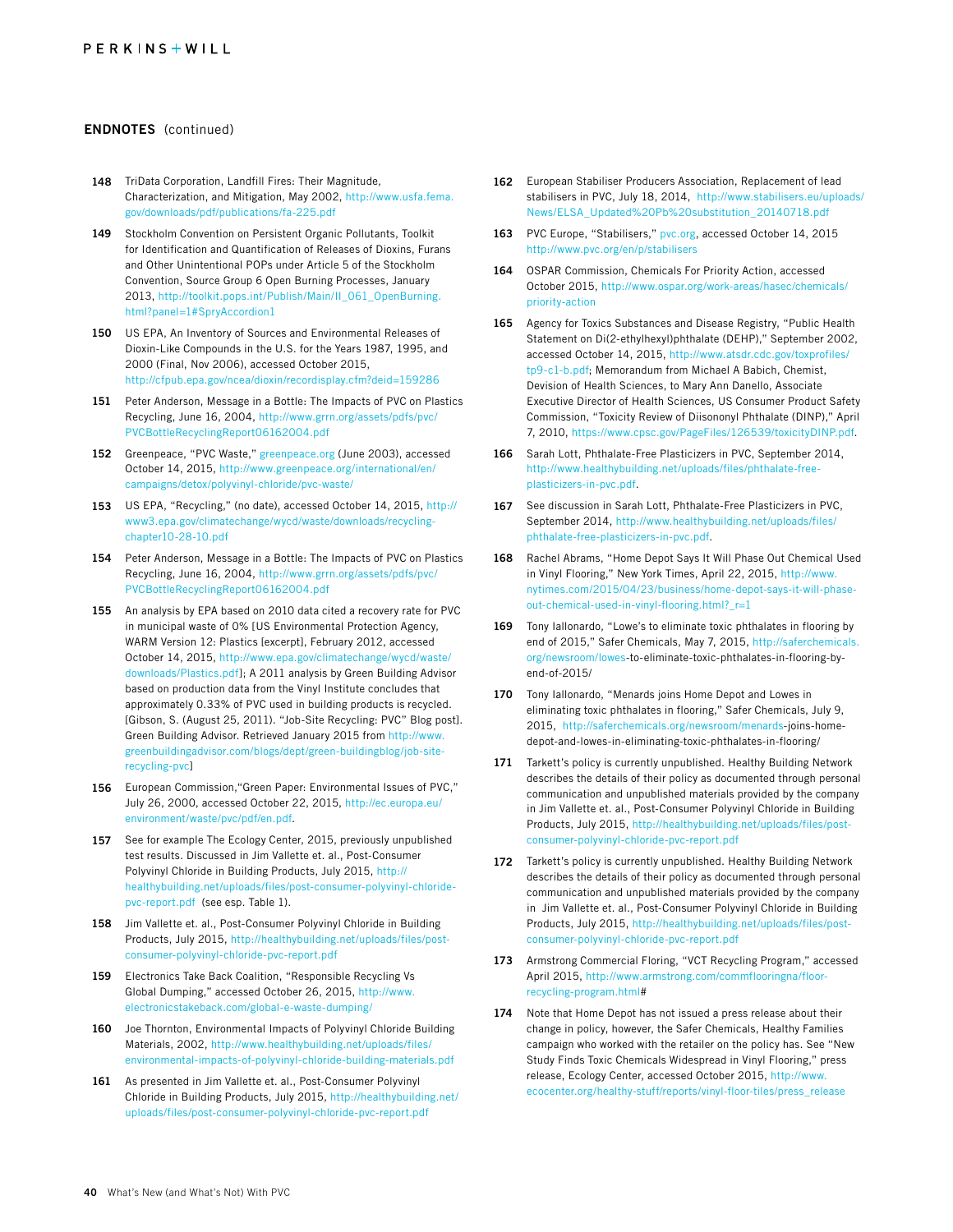- **175** Press release: "Lowe's To Eliminate Toxic Phthalates In Flooring By End Of 2015, According To Safer Chemicals, Healthy Families." May 7, 2015 (Washington), accessed October 15, 2015, [http://www.](http://www.prnewswire.com/news-releases/lowes-to-eliminate-toxic-phthalates-in-flooring-by-end-of-2015-according-to-safer-chemicals-healthy-families-300079156.html) [prnewswire.com/news-releases/lowes-to-eliminate-toxic-phthalates](http://www.prnewswire.com/news-releases/lowes-to-eliminate-toxic-phthalates-in-flooring-by-end-of-2015-according-to-safer-chemicals-healthy-families-300079156.html)[in-flooring-by-end-of-2015-according-to-safer-chemicals-healthy](http://www.prnewswire.com/news-releases/lowes-to-eliminate-toxic-phthalates-in-flooring-by-end-of-2015-according-to-safer-chemicals-healthy-families-300079156.html)[families-300079156.html](http://www.prnewswire.com/news-releases/lowes-to-eliminate-toxic-phthalates-in-flooring-by-end-of-2015-according-to-safer-chemicals-healthy-families-300079156.html)
- **176** Lee Bergquist, "Menards joins other retailers in dropping products with toxic chemical," Journal Sentinal, July 8, 2015. Accessed October 15, 2015, [http://www.jsonline.com/news/statepolitics/](http://www.jsonline.com/news/statepolitics/menards-joins-other-retailers-in-dropping-products-with-toxic-chemical-b99534246z1-312660041.html) [menards-joins-other-retailers-in-dropping-products-with-toxic](http://www.jsonline.com/news/statepolitics/menards-joins-other-retailers-in-dropping-products-with-toxic-chemical-b99534246z1-312660041.html)[chemical-b99534246z1-312660041.html](http://www.jsonline.com/news/statepolitics/menards-joins-other-retailers-in-dropping-products-with-toxic-chemical-b99534246z1-312660041.html)
- **177** Tarkett's policy is currently unpublished. Healthy Building Network describes the details of their policy as documented through personal communication and unpublished materials provided by the company in Jim Vallette et. al., Post-Consumer Polyvinyl Chloride in Building Products, July 2015, [http://healthybuilding.net/uploads/files/post](http://healthybuilding.net/uploads/files/post-consumer-polyvinyl-chloride-pvc-report.pdf)[consumer-polyvinyl-chloride-pvc-report.pdf](http://healthybuilding.net/uploads/files/post-consumer-polyvinyl-chloride-pvc-report.pdf)
- **178** Armstrong, Floor Recycling Program: Closed-Loop Recycling Process For Greater Sustainability, 2015, [http://www.armstrong.com/](http://www.armstrong.com/common/c2002/content/files/71475.pdf) [common/c2002/content/files/71475.pdf](http://www.armstrong.com/common/c2002/content/files/71475.pdf)
- **179** Interface Carpet, "Interface is closing the carpet recycling loop," Interface, accessed October 2015, [http://www.interface.com/US/](http://www.interface.com/US/en-US/about/modular-carpet-tile/ReEntry-20) [en-US/about/modular-carpet-tile/ReEntry-20](http://www.interface.com/US/en-US/about/modular-carpet-tile/ReEntry-20)
- **180** [Chlorine] Aquatic toxicant: European Chemicals Agency (ECHA), C&L [Classification and Labeling] Inventory, accessed October 2015, [http://echa.europa.eu/web/guest/information-on-chemicals/](http://echa.europa.eu/web/guest/information-on-chemicals/cl-inventory-database ) [cl-inventory-database](http://echa.europa.eu/web/guest/information-on-chemicals/cl-inventory-database )

Developmental toxicant: Commission for the Investigation of Health Hazards of Chemical Compounds in the Work Area (MAK Commission), List of MAK and BAT Values 2015, September 12, 2015, [http://onlinelibrary.wiley.com/](http://onlinelibrary.wiley.com/book/10.1002/9783527695539) [book/10.1002/9783527695539](http://onlinelibrary.wiley.com/book/10.1002/9783527695539)

Respiratory sensitizer/Asthmagen: Association of Occupational and Environmental Clinics (AOEC), AOEC Exposure Codes, accessed October 2015, [http://www.aoec.org/content/tools\\_1\\_2.htm](http://www.aoec.org/content/tools_1_2.htm) Mammalian toxicant: European Chemicals Agency (ECHA), C&L [Classification and Labeling] Inventory, accessed October 2015, [http://echa.europa.eu/web/guest/information-on-chemicals/cl](http://echa.europa.eu/web/guest/information-on-chemicals/cl-inventory-database )[inventory-database](http://echa.europa.eu/web/guest/information-on-chemicals/cl-inventory-database ) 

**181** [EDC] Carcinogen: Commission for the Investigation of Health Hazards of Chemical Compounds in the Work Area (MAK Commission), List of MAK and BAT Values 2015, September 12, 2015, [http://onlinelibrary.wiley.com/](http://onlinelibrary.wiley.com/book/10.1002/9783527695539) [book/10.1002/9783527695539](http://onlinelibrary.wiley.com/book/10.1002/9783527695539), see esp. Part III Gene mutation: New Zealand Environmental Protection Authority, Chemical Classification and Information Database (CCID), accessed October 2015, [http://www.epa.govt.nz/search-databases/Pages/](http://www.epa.govt.nz/search-databases/Pages/HSNO-CCID.aspx) [HSNO-CCID.aspx](http://www.epa.govt.nz/search-databases/Pages/HSNO-CCID.aspx)

Flammable: European Chemicals Agency (ECHA), C&L [Classification and Labeling] Inventory, accessed October 2015, [http://echa.europa.](http://echa.europa.eu/web/guest/information-on-chemicals/cl-inventory-database ) [eu/web/guest/information-on-chemicals/cl-inventory-database](http://echa.europa.eu/web/guest/information-on-chemicals/cl-inventory-database ) 

**182** [VCM] Carcinogen: International Agency for Research on Cancer (IARC), IARC Monographs On The Evaluation of Carcinogenic Risks To Humans, vols. 1-113, accessed October 2015, [http://](http://monographs.iarc.fr/ENG/Classification/latest_classif.php) [monographs.iarc.fr/ENG/Classification/latest\\_classif.php](http://monographs.iarc.fr/ENG/Classification/latest_classif.php) Mutagen: Japan Ministry of Economy, Trade, and Industry and Ministry Of The Environment, "GHS Classification Result: Chloroethylene," in GHS Classification Results by Inter-Ministerial Committee on GHS, accessed October 2015, [http://www.safe.nite.](http://www.safe.nite.go.jp/english/ghs/06-imcg-0112e.html) [go.jp/english/ghs/06-imcg-0112e.html](http://www.safe.nite.go.jp/english/ghs/06-imcg-0112e.html)

Reproductive toxicant: Japan Ministry of Economy, Trade, and Industry and Ministry Of The Environment, "GHS Classification Result: Chloroethylene," in GHS Classification Results by Inter-Ministerial Committee on GHS, accessed October 2015, [http://www.](http://www.safe.nite.go.jp/english/ghs/06-imcg-0112e.html) [safe.nite.go.jp/english/ghs/06-imcg-0112e.html](http://www.safe.nite.go.jp/english/ghs/06-imcg-0112e.html)

Mammalian toxicant: Japan Ministry of Economy, Trade, and Industry and Ministry Of The Environment, "GHS Classification Result: Chloroethylene," in GHS Classification Results by Inter-Ministerial Committee on GHS, accessed October 2015, [http://www.safe.nite.](http://www.safe.nite.go.jp/english/ghs/06-imcg-0112e.html) [go.jp/english/ghs/06-imcg-0112e.html](http://www.safe.nite.go.jp/english/ghs/06-imcg-0112e.html)

Organ toxicant: New Zealand Environmental Protection Authority, Chemical Classification and Information Database (CCID), accessed October 2015, [http://www.epa.govt.nz/search-databases/Pages/](http://www.epa.govt.nz/search-databases/Pages/HSNO-CCID.aspx) [HSNO-CCID.aspx](http://www.epa.govt.nz/search-databases/Pages/HSNO-CCID.aspx)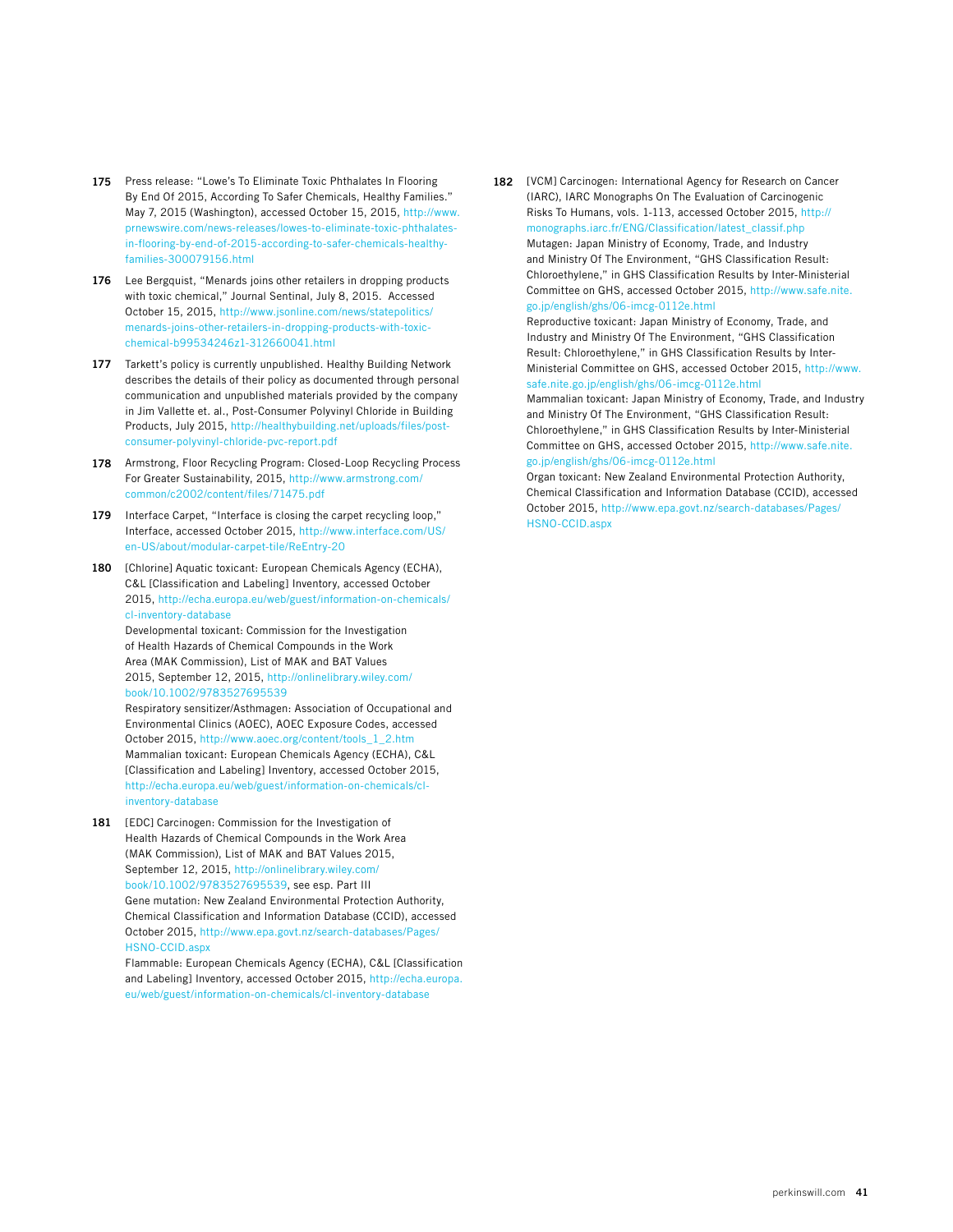**183** [MERCURY] PBT: US EPA, Priority Chemicals, last updated May 6, 2015, [http://](http://www3.epa.gov/epawaste/hazard/wastemin/priority.htm) [www3.epa.gov/epawaste/hazard/wastemin/priority.htm](http://www3.epa.gov/epawaste/hazard/wastemin/priority.htm) Developmental toxicant: State of California Environmental Protection Agency. Safe Drinking Water and Toxic Enforcement Act of 1986 – Chemicals Known to the State to Cause Cancer or Reproductive Toxicity (August 25, 2015), accessed October 14, 2015, [http://www.](http://www.oehha.ca.gov/prop65/prop65_list/files/P65single082515.pdf) [oehha.ca.gov/prop65/prop65\\_list/files/P65single082515.pdf](http://www.oehha.ca.gov/prop65/prop65_list/files/P65single082515.pdf). Reproductive toxicant: European Chemical Agency, "List of Restrictions," accessed October 14, 2015[, http://echa.europa.eu/en/]( http://echa.europa.eu/en/addressing-chemicals-of-concern/restrictions/list-of-restrictions) [addressing-chemicals-of-concern/restrictions/list-of-restrictions]( http://echa.europa.eu/en/addressing-chemicals-of-concern/restrictions/list-of-restrictions) Potential carcinogen: Commission for the Investigation of Health Hazards of Chemical Compounds in the Work Area (MAK Commission), List of MAK and BAT Values 2015, September 12, 2015, [http://onlinelibrary.wiley.com/](http://onlinelibrary.wiley.com/book/10.1002/9783527695539) [book/10.1002/9783527695539](http://onlinelibrary.wiley.com/book/10.1002/9783527695539)

Endocrine disruptor: The Endocrine Disruptor Exchange, TED\_X List of Potential Endocrine Disruptors, accessed October 2015, [http://](http://www.endocrinedisruption.org/endocrine-disruption/tedx-list-of-potential-endocrine-disruptors/overview) [www.endocrinedisruption.org/endocrine-disruption/tedx-list-of](http://www.endocrinedisruption.org/endocrine-disruption/tedx-list-of-potential-endocrine-disruptors/overview)[potential-endocrine-disruptors/overview](http://www.endocrinedisruption.org/endocrine-disruption/tedx-list-of-potential-endocrine-disruptors/overview).

Mammalian toxicant: European Chemicals Agency (ECHA), C&L [Classification and Labeling] Inventory, accessed October 2015, [http://echa.europa.eu/web/guest/information-on-chemicals/cl](http://echa.europa.eu/web/guest/information-on-chemicals/cl-inventory-database)[inventory-database](http://echa.europa.eu/web/guest/information-on-chemicals/cl-inventory-database)

Organ toxicant: European Chemicals Agency (ECHA), C&L [Classification and Labeling] Inventory, accessed October 2015, [http://echa.europa.eu/web/guest/information-on-chemicals/cl](http://echa.europa.eu/web/guest/information-on-chemicals/cl-inventory-database  )[inventory-database](http://echa.europa.eu/web/guest/information-on-chemicals/cl-inventory-database  ) 

Skin sensitizer: Commission for the Investigation of Health Hazards of Chemical Compounds in the Work Area (MAK Commission), List of MAK and BAT Values 2015, September 12, 2015, [http://](http://onlinelibrary.wiley.com/book/10.1002/9783527695539) [onlinelibrary.wiley.com/book/10.1002/9783527695539](http://onlinelibrary.wiley.com/book/10.1002/9783527695539)

Aquatic toxicant: European Chemicals Agency (ECHA), C&L [Classification and Labeling] Inventory, accessed October 2015, <http://echa.europa.eu/web/guest/information-on-chemicals/cl>inventory-database

Terrestrial toxicant: New Zealand Environmental Protection Authority, Chemical Classification and Information Database (CCID), accessed October 2015, [http://www.epa.govt.nz/search-databases/](http://www.epa.govt.nz/search-databases/Pages/HSNO-CCID.aspx) [Pages/HSNO-CCID.aspx](http://www.epa.govt.nz/search-databases/Pages/HSNO-CCID.aspx)

Repro tox: European Chemical Agency, "List of Restrictions," accessed October 14, 2015, [http://echa.europa.eu/en/addressing](http://echa.europa.eu/en/addressing-chemicals-of-concern/restrictions/list-of-restrictions )[chemicals-of-concern/restrictions/list-of-restrictions](http://echa.europa.eu/en/addressing-chemicals-of-concern/restrictions/list-of-restrictions ) 

**184** [DIOXIN] PBTs: US EPA, Priority Chemicals, last updated May 6, 2015, <http://www3.epa.gov/epawaste/hazard/wastemin/priority.htm> Reproductive toxicants: Japan Ministry of Economy, Trade, and Industry and Ministry Of The Environment, "GHS Classification Result: Dioxin," in GHS Classification Results by Inter-Ministerial Committee on GHS, accessed October 2015, [http://www.safe.nite.](http://www.safe.nite.go.jp/english/ghs/06-imcg-0423e.html) [go.jp/english/ghs/06-imcg-0423e.html](http://www.safe.nite.go.jp/english/ghs/06-imcg-0423e.html)

Mutagen: Japan Ministry of Economy, Trade, and Industry and Ministry Of The Environment, "GHS Classification Result: Dioxin," in GHS Classification Results by Inter-Ministerial Committee on GHS, accessed October 2015, [http://www.safe.nite.go.jp/english/ghs/06](http://www.safe.nite.go.jp/english/ghs/06-imcg-0423e.html) [imcg-0423e.html](http://www.safe.nite.go.jp/english/ghs/06-imcg-0423e.html)

Mammalian toxicants: Japan Ministry of Economy, Trade, and Industry and Ministry Of The Environment, "GHS Classification Result: Dioxin," in GHS Classification Results by Inter-Ministerial Committee on GHS, accessed October 2015, [http://www.safe.nite.](http://www.safe.nite.go.jp/english/ghs/06-imcg-0423e.html) [go.jp/english/ghs/06-imcg-0423e.html](http://www.safe.nite.go.jp/english/ghs/06-imcg-0423e.html)

Aquatic toxicant: Japan Ministry of Economy, Trade, and Industry and Ministry Of The Environment, "GHS Classification Result: Dioxin," in GHS Classification Results by Inter-Ministerial Committee on GHS, accessed October 2015, [http://www.safe.nite.go.jp/english/](http://www.safe.nite.go.jp/english/ghs/06-imcg-0423e.html) [ghs/06-imcg-0423e.html](http://www.safe.nite.go.jp/english/ghs/06-imcg-0423e.html)

Carcinogenicity: TCDD, for or example: International Agency for Research on Cancer (IARC), IARC Monographs On The Evaluation of Carcinogenic Risks To Humans, vols. 1-113, accessed October 2015, [http://monographs.iarc.fr/ENG/Classification/latest\\_classif.php](http://monographs.iarc.fr/ENG/Classification/latest_classif.php)

**185** [HYDROGEN CHLORIDE] Developmental toxicant: Commission for the Investigation of Health Hazards of Chemical Compounds in the Work Area (MAK Commission), List of MAK and BAT Values 2015, September 12, 2015, [http://onlinelibrary.wiley.com/](http://onlinelibrary.wiley.com/book/10.1002/9783527695539) [book/10.1002/9783527695539](http://onlinelibrary.wiley.com/book/10.1002/9783527695539)

Respiratory sensitizer: Association of Occupational and Environmental Clinics (AOEC), AOEC Exposure Codes, accessed October 2015, [http://www.aoec.org/content/tools\\_1\\_2.htm](http://www.aoec.org/content/tools_1_2.htm) Mammalian toxicant: European Chemicals Agency (ECHA), C&L [Classification and Labeling] Inventory, accessed October 2015, [http://echa.europa.eu/web/guest/information-on-chemicals/cl](http://echa.europa.eu/web/guest/information-on-chemicals/cl-inventory-database  )[inventory-database](http://echa.europa.eu/web/guest/information-on-chemicals/cl-inventory-database  ) 

Eye and skin irritation: New Zealand Environmental Protection Authority, Chemical Classification and Information Database (CCID), accessed October 2015, [http://www.epa.govt.nz/search-databases/](http://www.epa.govt.nz/search-databases/Pages/HSNO-CCID.aspx) [Pages/HSNO-CCID.aspx](http://www.epa.govt.nz/search-databases/Pages/HSNO-CCID.aspx) and European Chemicals Agency (ECHA), C&L [Classification and Labeling] Inventory, accessed October 2015, [http://echa.europa.eu/web/guest/information-on-chemicals/]( http://echa.europa.eu/web/guest/information-on-chemicals/cl-inventory-database ) [cl-inventory-database]( http://echa.europa.eu/web/guest/information-on-chemicals/cl-inventory-database ) 

Acute aquatic toxicity: European Chemicals Agency (ECHA), C&L [Classification and Labeling] Inventory, accessed October 2015, [http://echa.europa.eu/web/guest/information-on-chemicals/cl](http://echa.europa.eu/web/guest/information-on-chemicals/cl-inventory-database  )[inventory-database](http://echa.europa.eu/web/guest/information-on-chemicals/cl-inventory-database  ) 

**186** [DINP] Carcinogen: California Office of Environmental Health Hazard Assessment (OEHHA), Current Proposition 65 List, last updated August 25, 2015, [http://www.oehha.ca.gov/prop65/prop65\\_list/](http://www.oehha.ca.gov/prop65/prop65_list/Newlist.html) [Newlist.html](http://www.oehha.ca.gov/prop65/prop65_list/Newlist.html)

Endocrine disruptor: ChemSec, SIN List, last updated September 2015, <http://sinlist.chemsec.org>/

Cancer: California Office of Environmental Health Hazard Assessment (OEHHA), Current Proposition 65 List, last updated August 25, 2015, [http://www.oehha.ca.gov/prop65/prop65\\_list/](http://www.oehha.ca.gov/prop65/prop65_list/Newlist.html) [Newlist.html](http://www.oehha.ca.gov/prop65/prop65_list/Newlist.html)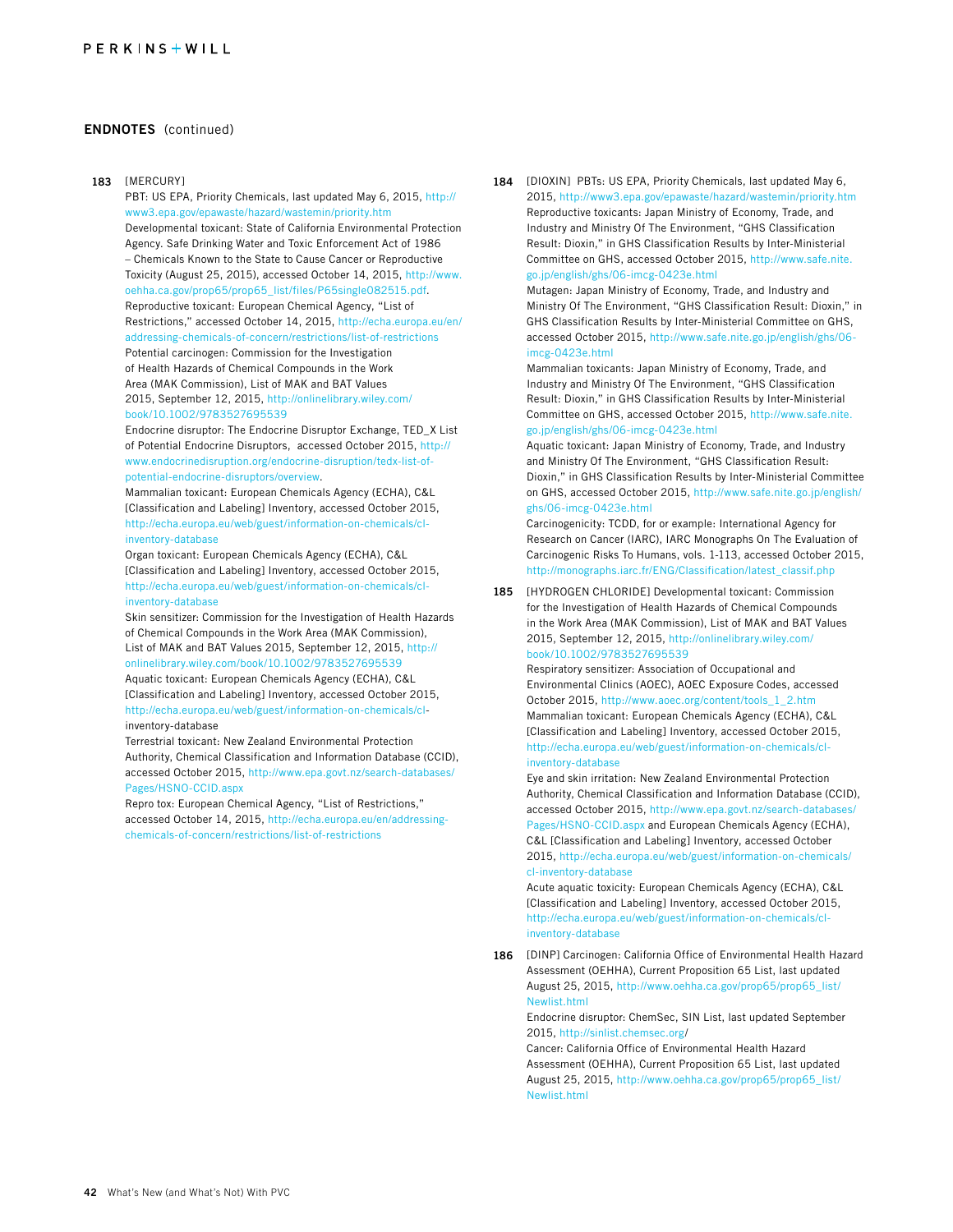- **187** See discussion in Sarah Lott, Phthalate-Free Plasticizers in PVC, September 2014, [http://www.healthybuilding.net/uploads/files/](http://www.healthybuilding.net/uploads/files/phthalate-free-plasticizers-in-pvc.pdf) [phthalate-free-plasticizers-in-pvc.pdf.](http://www.healthybuilding.net/uploads/files/phthalate-free-plasticizers-in-pvc.pdf)
- **188** [Lead] Development: California Office of Environmental Health Hazard Assessment (OEHHA), Current Proposition 65 List, last updated August 25, 2015, [http://www.oehha.ca.gov/prop65/](http://www.oehha.ca.gov/prop65/prop65_list/Newlist.html) [prop65\\_list/Newlist.html](http://www.oehha.ca.gov/prop65/prop65_list/Newlist.html)

Carcinogen: US Department of Health and Human Services, National Toxicology Program, Report On Carcinogens, October 7, 2015, [http://](http://ntp.niehs.nih.gov/pubhealth/roc/index.html) [ntp.niehs.nih.gov/pubhealth/roc/index.html](http://ntp.niehs.nih.gov/pubhealth/roc/index.html) Reproductive toxicant: California Office of Environmental Health Hazard Assessment (OEHHA), Current Proposition 65 List, last

updated August 25, 2015, [http://www.oehha.ca.gov/prop65/](http://www.oehha.ca.gov/prop65/prop65_list/Newlist.html) [prop65\\_list/Newlist.html](http://www.oehha.ca.gov/prop65/prop65_list/Newlist.html)

Endocrine disruptor: The Endocrine Disruptor Exchange, TED\_X List of Potential Endocrine Disruptors, accessed October 2015, [http://](http://www.endocrinedisruption.org/endocrine-disruption/tedx-list-of-potential-endocrine-disruptors/overview) [www.endocrinedisruption.org/endocrine-disruption/tedx-list-of](http://www.endocrinedisruption.org/endocrine-disruption/tedx-list-of-potential-endocrine-disruptors/overview)[potential-endocrine-disruptors/overview](http://www.endocrinedisruption.org/endocrine-disruption/tedx-list-of-potential-endocrine-disruptors/overview)

Mutagen: Commission for the Investigation of Health Hazards of Chemical Compounds in the Work Area (MAK Commission), List of MAK and BAT Values 2015, September 12, 2015, [http://](http://onlinelibrary.wiley.com/book/10.1002/9783527695539) [onlinelibrary.wiley.com/book/10.1002/9783527695539](http://onlinelibrary.wiley.com/book/10.1002/9783527695539) Aquatic toxicant: European Chemicals Agency (ECHA), C&L [Classification and Labeling] Inventory, accessed October 2015, [http://echa.europa.eu/web/guest/information-on-chemicals/cl](http://echa.europa.eu/web/guest/information-on-chemicals/cl-inventory-database )[inventory-database](http://echa.europa.eu/web/guest/information-on-chemicals/cl-inventory-database ) 

**189** [Cadmium]Carcinogen: International Agency for Research on Cancer (IARC), IARC Monographs On The Evaluation of Carcinogenic Risks To Humans, vols. 1-113, accessed October 2015, [http://](http://monographs.iarc.fr/ENG/Classification/latest_classif.php) [monographs.iarc.fr/ENG/Classification/latest\\_classif.php](http://monographs.iarc.fr/ENG/Classification/latest_classif.php) Developmental: California Office of Environmental Health Hazard Assessment (OEHHA), Current Proposition 65 List, last updated August 25, 2015, [http://www.oehha.ca.gov/prop65/prop65\\_list/](http://www.oehha.ca.gov/prop65/prop65_list/Newlist.html) [Newlist.html](http://www.oehha.ca.gov/prop65/prop65_list/Newlist.html)

Reproductive toxicant: California Office of Environmental Health Hazard Assessment (OEHHA), Current Proposition 65 List, last updated August 25, 2015, [http://www.oehha.ca.gov/prop65/](http://www.oehha.ca.gov/prop65/prop65_list/Newlist.html) [prop65\\_list/Newlist.html](http://www.oehha.ca.gov/prop65/prop65_list/Newlist.html)

Mutagen: European Chemicals Agency (ECHA), C&L [Classification and Labeling] Inventory, accessed October 2015, [http://echa.europa.](http://echa.europa.eu/web/guest/information-on-chemicals/cl) [eu/web/guest/information-on-chemicals/cl-](http://echa.europa.eu/web/guest/information-on-chemicals/cl)inventory-database Mammalian toxicant: European Chemicals Agency (ECHA), C&L [Classification and Labeling] Inventory, accessed October 2015, [http://echa.europa.eu/web/guest/information-on-chemicals/cl](http://echa.europa.eu/web/guest/information-on-chemicals/cl-inventory-database )[inventory-database](http://echa.europa.eu/web/guest/information-on-chemicals/cl-inventory-database ) 

Organ toxicant: European Chemicals Agency (ECHA), C&L [Classification and Labeling] Inventory, accessed October 2015, [http://echa.europa.eu/web/guest/information-on-chemicals/cl](http://echa.europa.eu/web/guest/information-on-chemicals/cl-inventory-database )[inventory-database](http://echa.europa.eu/web/guest/information-on-chemicals/cl-inventory-database ) 

Aquatic toxicant: European Chemicals Agency (ECHA), C&L [Classification and Labeling] Inventory, accessed October 2015, [http://echa.europa.eu/web/guest/information-on-chemicals/cl](http://echa.europa.eu/web/guest/information-on-chemicals/cl-inventory-database )[inventory-database](http://echa.europa.eu/web/guest/information-on-chemicals/cl-inventory-database ) 

- **190** OSPAR Commission, Chemicals For Priority Action, accessed October 2015, [http://www.ospar.org/work-areas/hasec/chemicals/](http://www.ospar.org/work-areas/hasec/chemicals/priority) [priority](http://www.ospar.org/work-areas/hasec/chemicals/priority)-action
- **191** Perkins+Will, "Precautionary List," [transparency.perkinswill.com,](transparency.perkinswill.com) accessed October 13, 2015, [http://transparency.perkinswill.com/](http://transparency.perkinswill.com/Home/PrecautionaryList) [Home/PrecautionaryList](http://transparency.perkinswill.com/Home/PrecautionaryList)
- **192** [Triclosan] PBT: Oregon Department of Environmental Quality, Senate Bill 737 Development of a Priority Persistent Pollutant List (P³L) for Oregon, by Neil Mullane et. al., October 2009, [http://www.](http://www.deq.state.or.us/wq/SB737/docs/P3LReportFinal.pdf) [deq.state.or.us/wq/SB737/docs/P3LReportFinal.pdf](http://www.deq.state.or.us/wq/SB737/docs/P3LReportFinal.pdf) Endocrine disruptor: ChemSec, SIN List, last updated September 2015, <http://sinlist.chemsec.org>/ Aquatic toxicant: European Chemicals Agency (ECHA), C&L [Classification and Labeling] Inventory, accessed October 2015, [http://echa.europa.eu/web/guest/information-on-chemicals/cl](http://echa.europa.eu/web/guest/information-on-chemicals/cl-inventory-database )[inventory-database](http://echa.europa.eu/web/guest/information-on-chemicals/cl-inventory-database )
- **193** Healthy Building Network, "Resilient Flooring & Chemical Hazards," (2009), [http://www.healthybuilding.net/uploads/files/resilient](http://www.healthybuilding.net/uploads/files/resilient-flooring-chemical-hazards-a-comparative-analysis-of-vinyl-and-other-alternatives-for-health-care.pdf)[flooring-chemical-hazards-a-comparative-analysis-of-vinyl-and](http://www.healthybuilding.net/uploads/files/resilient-flooring-chemical-hazards-a-comparative-analysis-of-vinyl-and-other-alternatives-for-health-care.pdf)[other-alternatives-for-health-care.pdf](http://www.healthybuilding.net/uploads/files/resilient-flooring-chemical-hazards-a-comparative-analysis-of-vinyl-and-other-alternatives-for-health-care.pdf).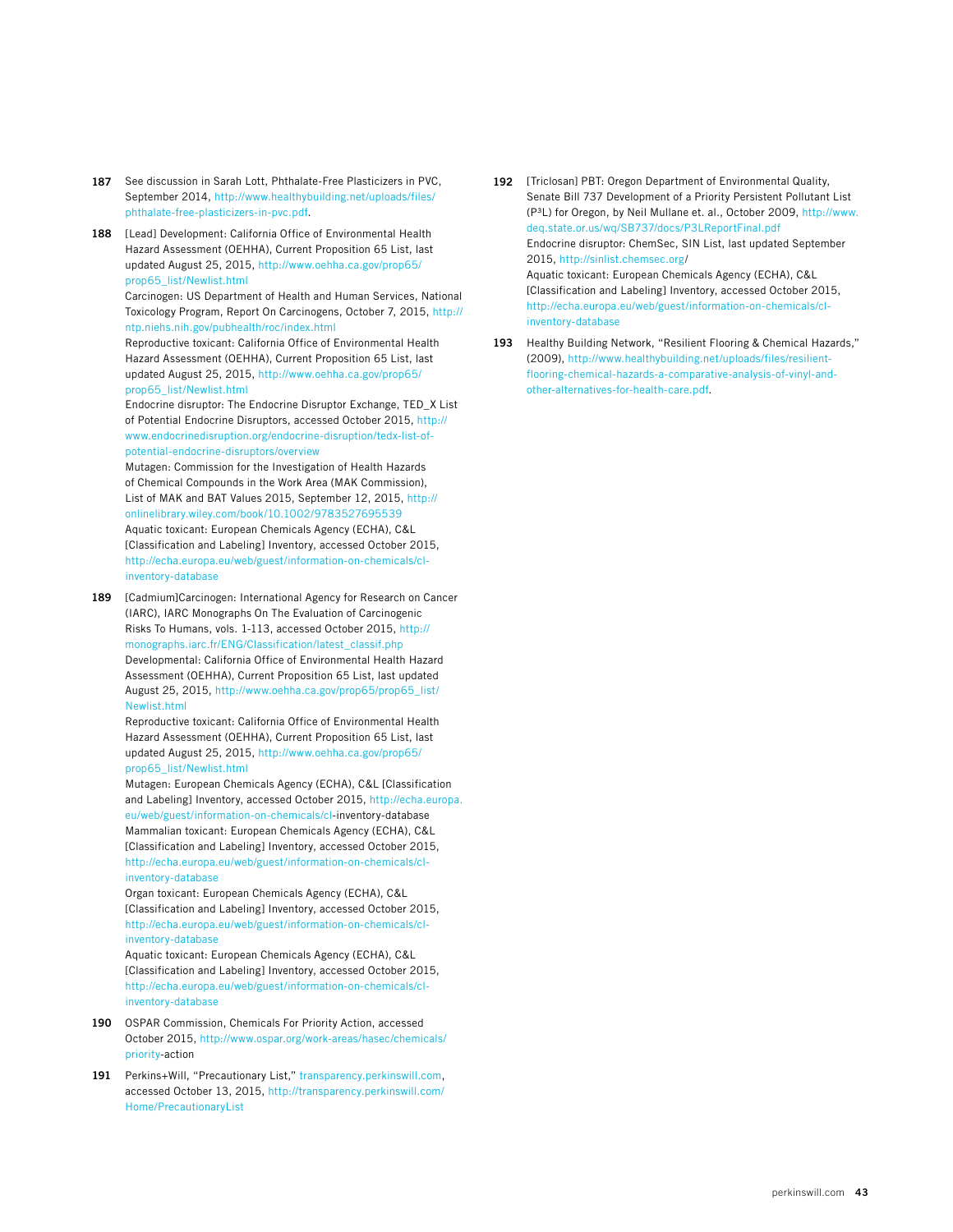# <span id="page-43-0"></span>**Appendix A** Additional Resources for Further Reading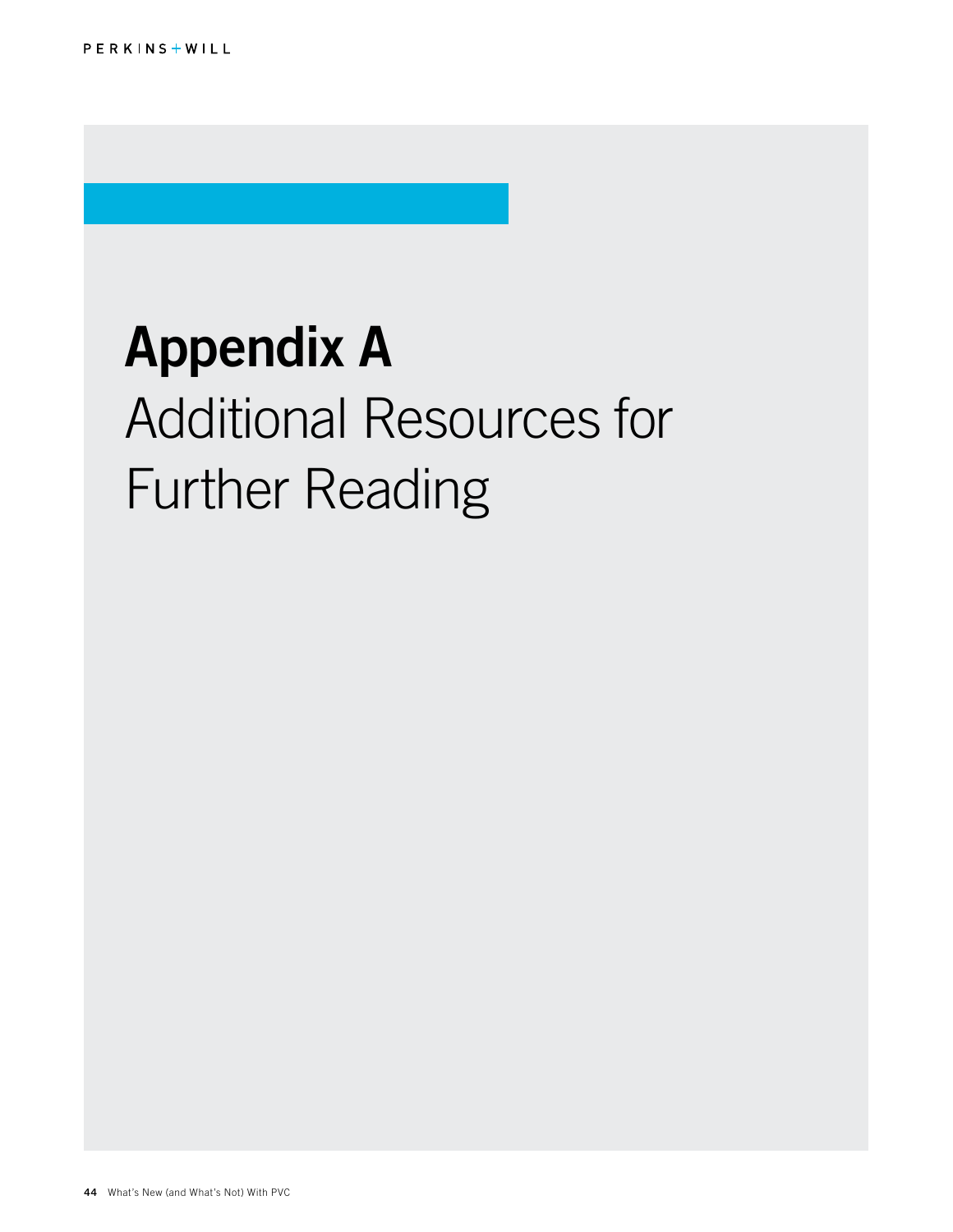## **Appendix A** Additional Resources for Further Reading

#### **THE FOLLOWING PUBLICATIONS PROVIDE ADDITIONAL CONTEXT AND DISCUSSION OF PVC:**

Post-Consumer Polyvinyl Chloride in Building Products, Healthy Building Network (2015) <http://healthybuilding.net/uploads/files/post-consumer-polyvinyl-chloride-pvc-report.pdf>

Phthalate-Free Plasticizers in PVC, Healthy Building Network (2014) [http://www.healthybuilding.net/content/phthalate-report](http://www.healthybuilding.net/content/phthalate-report ) 

Resilient Flooring & Chemical Hazards: A Comparative Analysis of Vinyl and Other Alternatives for Health Care, Healthy Building Network (2009)

[https://www.healthybuilding.net/uploads/files/resilient-flooring-chemical-hazards-a-comparative-analysis-of-vinyl-and-other](https://www.healthybuilding.net/uploads/files/resilient-flooring-chemical-hazards-a-comparative-analysis-of-vinyl-and-other-alternatives-for-health-care.pdf)[alternatives-for-health-care.pdf](https://www.healthybuilding.net/uploads/files/resilient-flooring-chemical-hazards-a-comparative-analysis-of-vinyl-and-other-alternatives-for-health-care.pdf)

Sorting out the Vinyls - When is Vinyl Not PVC?, Healthy Building Network (2005) [http://www.healthybuilding.net/uploads/files/sorting-out-the-vinyls-when-is-vinyl-not-pvc.pdf](http://www.healthybuilding.net/uploads/files/sorting-out-the-vinyls-when-is-vinyl-not-pvc.pdf ) 

Environmental Impacts of Polyvinyl Chloride Building Materials, Healthy Building Network (2002) <https://healthybuilding.net/uploads/files/environmental-impacts-of-polyvinyl-chloride-building-materials.pdf>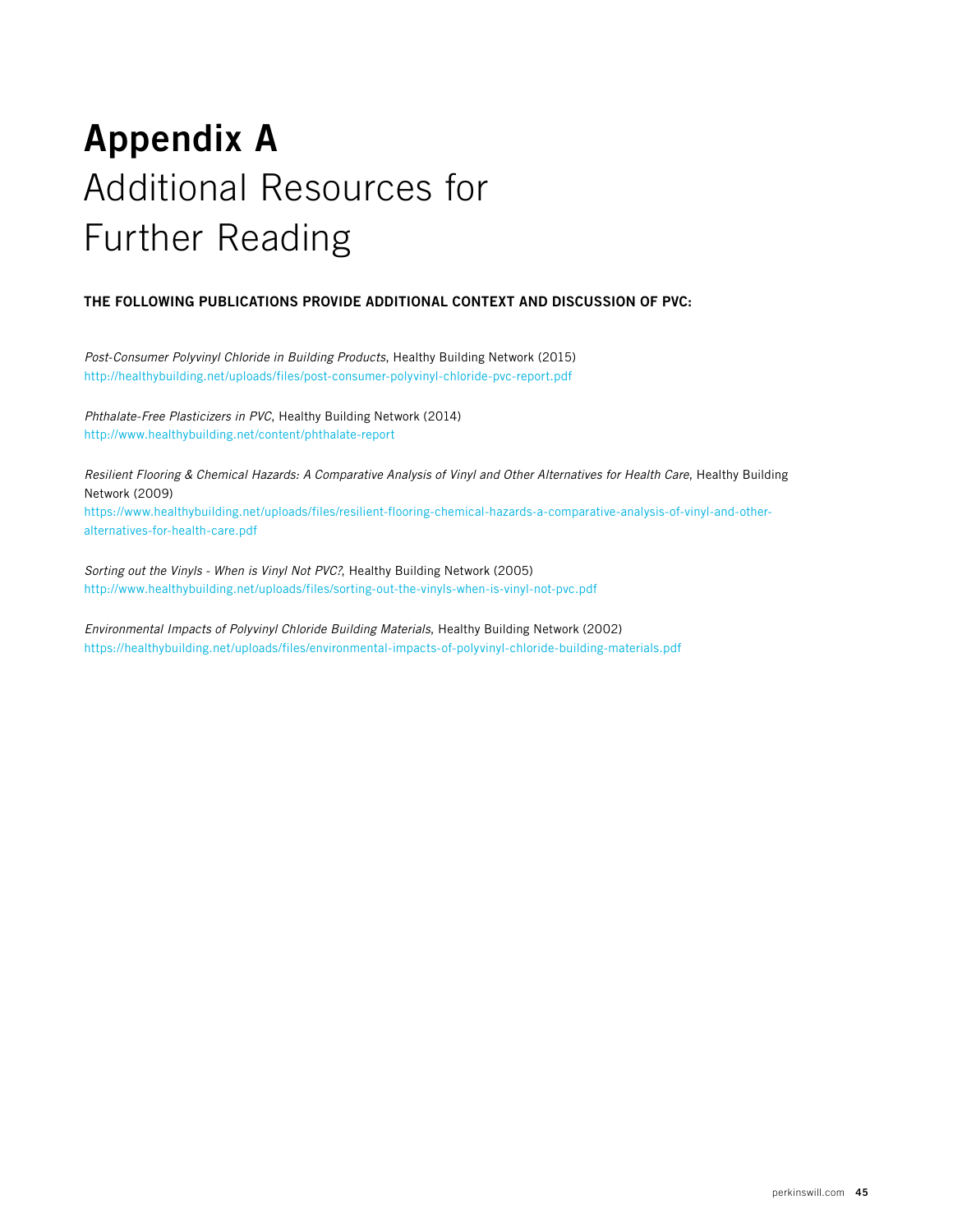# <span id="page-45-0"></span>**Appendix B** Substances of Concern in Recycled PVC Feedstock

#### **ACRONYMS**

PBT = Persistent Bioaccumulative Toxicant

SVHC = "Substances of Very High Concern" that are banned in the European Union, under REACH, unless authorized. W&C - Wire & Cable.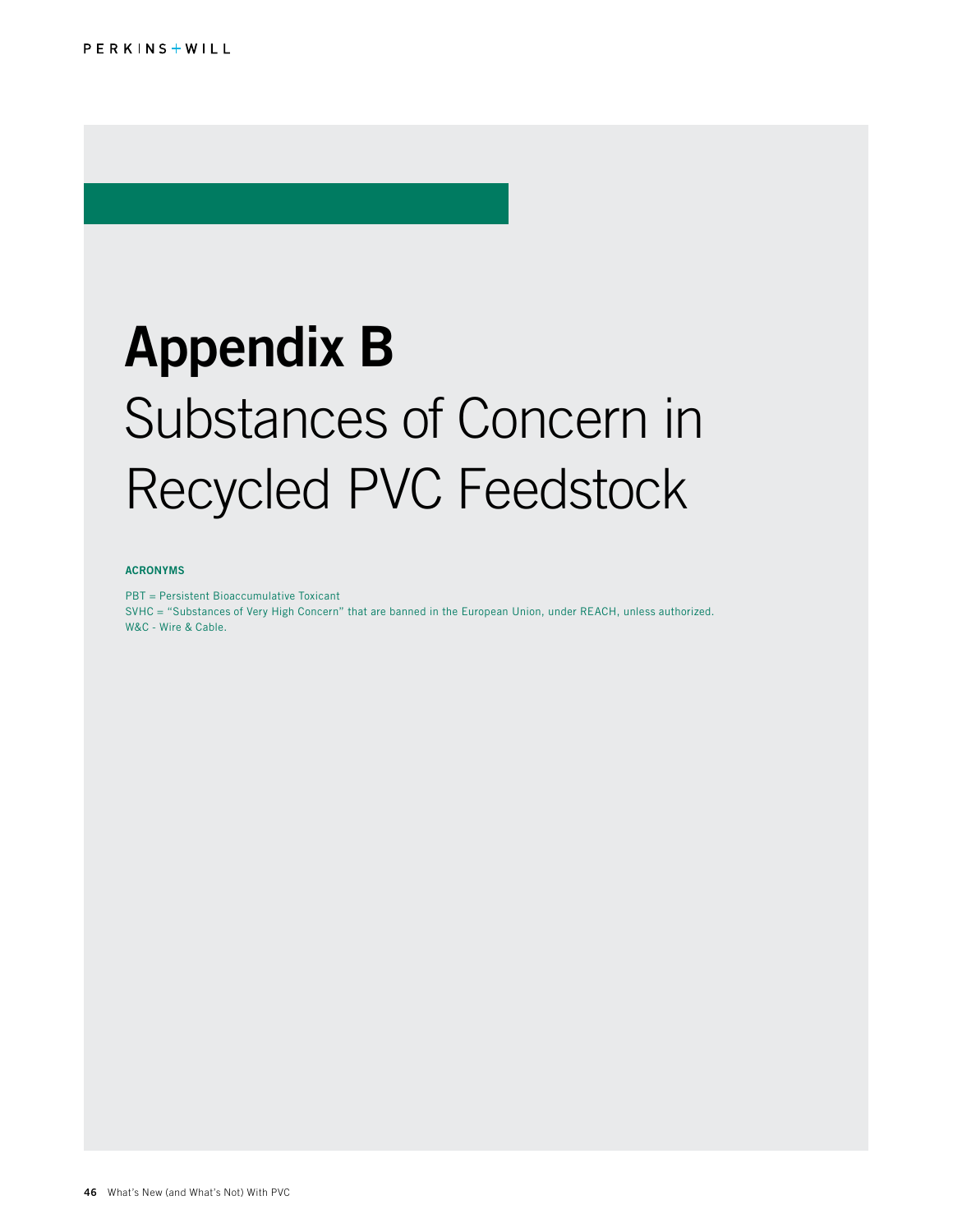#### **APPENDIX B:** SUBSTANCES OF CONCERN IN RECYCLED PVC FEEDSTOCK

| Chemical (CAS RN)                                                       | Hazards                                                                                                                 | Function                                                                                          | <b>Notes</b>                                                                                                                                                                                                                                                                                                                                                                                                                                                                                                                                                                                                                                                                       |
|-------------------------------------------------------------------------|-------------------------------------------------------------------------------------------------------------------------|---------------------------------------------------------------------------------------------------|------------------------------------------------------------------------------------------------------------------------------------------------------------------------------------------------------------------------------------------------------------------------------------------------------------------------------------------------------------------------------------------------------------------------------------------------------------------------------------------------------------------------------------------------------------------------------------------------------------------------------------------------------------------------------------|
|                                                                         |                                                                                                                         | <b>BIOCIDES</b>                                                                                   |                                                                                                                                                                                                                                                                                                                                                                                                                                                                                                                                                                                                                                                                                    |
| 10,10' - oxybisphenox-<br>arsine (OBPA) (58-36-6)                       | PBT; Known human<br>carcinogen; Developmental<br>neurotoxicant                                                          | antimicrobial in<br>plasticized PVC                                                               | See Hansen, 2014.                                                                                                                                                                                                                                                                                                                                                                                                                                                                                                                                                                                                                                                                  |
| Diuron (330-54-1)                                                       | Known to cause cancer                                                                                                   | biocide in roofing<br>membrane                                                                    | See Pharos Project, 2012                                                                                                                                                                                                                                                                                                                                                                                                                                                                                                                                                                                                                                                           |
| Triclosan (3380-34-5)                                                   | PBT; Endocrine disruptor                                                                                                | antimicrobial in carpet<br>backing                                                                | "Should be assumed to migrate (from the product during use) but<br>fairly slow Judged to stay in the plastic by mechanical recyclying"<br>(Hansen, 2014)                                                                                                                                                                                                                                                                                                                                                                                                                                                                                                                           |
|                                                                         |                                                                                                                         | <b>FLAME RETARDANTS</b>                                                                           |                                                                                                                                                                                                                                                                                                                                                                                                                                                                                                                                                                                                                                                                                    |
| Antimony trioxide<br>$(1309-64-4)$                                      | Known to cause cancer<br>and reproductive toxicity                                                                      | Flame retardant in<br>plasticized PVC                                                             | "Plasticized PVC products contain flammable plasticizers and must<br>be flame retarded. They contain a high enough chlorine content so<br>that an additional halogen is usually not necessary, and in these<br>cases 1% to 10% antimony oxide by weight is used" (US Antimony<br>Corporation, 2013)                                                                                                                                                                                                                                                                                                                                                                                |
| Bis (2-ethylhexyl)<br>tetrabromophthalate<br>(TBPH) (26040-51-7)        | PBT; Developmental<br>toxicant; Endocrine<br>distruptor                                                                 | Flame retardant;<br>plasticizer                                                                   | "In addition to its uses as a flame retardant, TBPH is also marketed<br>as a plasticizer for flexible polyvinylchloride and for use in wire and<br>cable insulation, film and sheeting, carpet backing, coated fabrics,<br>wall coverings and adhesives (OEHHA, 2008)                                                                                                                                                                                                                                                                                                                                                                                                              |
| Polychlorinated biphenyls<br>(PCBs) (compound group)                    | PBT; Cancer;<br>Developmental toxicant;<br>Endocrine disruptor                                                          | legacy contaminant;<br>formerly used as flame<br>retardant in PVC<br>wire and cable<br>insulation | Largely phased out by 1978. "There may be a potential risk of<br>exposure to PCBs in recycled-content PVC products that may<br>contain PCBs as contaminants from old PVC coated wires or<br>electrical components used as recycling feedstock. However, this<br>occurrence has not been documented or quantified. This theoretical<br>risk can be essentially eliminated by sampling and testing for PCBs<br>in recycled PVC feed stock. Testing for PCBs in recycling efforts,<br>especially those dealing with electrical wiring, is in some cases<br>routine." (California EPA, 2006)                                                                                           |
|                                                                         |                                                                                                                         | <b>PLASTICIZERS</b>                                                                               |                                                                                                                                                                                                                                                                                                                                                                                                                                                                                                                                                                                                                                                                                    |
| Benzyl butyl phthalate<br>(BBP) (85-68-7)                               | SVHC; Clear evidence of<br>adverse developmental<br>toxicant effects; Toxic to<br>reproduction; Endocrine<br>disruptor. | common<br>plasticizers                                                                            | 41% of BBP use is in vinyl flooring. (Hansen, 2014)                                                                                                                                                                                                                                                                                                                                                                                                                                                                                                                                                                                                                                |
| Di-2(ethylhexyl)<br>terephthalate) (DEHP<br>$(117-81-7)$                | SVHC; Clear evidence of<br>adverse developmental<br>toxicant effects; Toxic to<br>reproduction; Endocrine<br>disruptor. | common<br>plasticizers                                                                            | "DEHP has for many years been one of the dominant plasticisers for<br>flexible PVC and used in almost all kind of products made of flexible<br>PVC." (Hansen, 2014)                                                                                                                                                                                                                                                                                                                                                                                                                                                                                                                |
| Dialkyl(C7-11-branched<br>and linear) phthalate<br>(DHNUP) (68515-42-4) | Developmental and<br>Reproductive toxicant                                                                              | plasticizer in W&C<br>insulation                                                                  | See Hansen, 2014.                                                                                                                                                                                                                                                                                                                                                                                                                                                                                                                                                                                                                                                                  |
| Dibutyl phthalate<br>$(84-74-2)$                                        | SVHC; Reproductive and<br>developmental toxicant                                                                        | plasticizer                                                                                       | "DBP has for many years been one of the dominant plasticisers<br>for flexible PVC and used in many products made of flexible PVC."<br>(Hansen, 2014)                                                                                                                                                                                                                                                                                                                                                                                                                                                                                                                               |
| Diisononyl phthalate<br>(DINP) (28553-12-0 /<br>68515-48-0)             | Known to cause cancer                                                                                                   | plasticizer, often<br>replacing DEHP                                                              | "All types of phthalate plasticisers will migrate from the soft PVC as<br>they are not chemically bound and as they are fairly low molecular<br>weight plasticisers Will migrate. Release rates by migration are<br>probably in the range of 0.1-1% per year or below (estimate based<br>on [ECB 2008]). Given sufficient time, a significant part of the<br>substance will probably be released by leaching to the surface<br>followed by evaporation or removal by washing. Tear and wear will<br>also take place but be of minor importance. Judged to stay in the<br>plastic by mechanical recycling. By feedstock [chemical] recycling<br>will be decomposed." (Hansen, 2014) |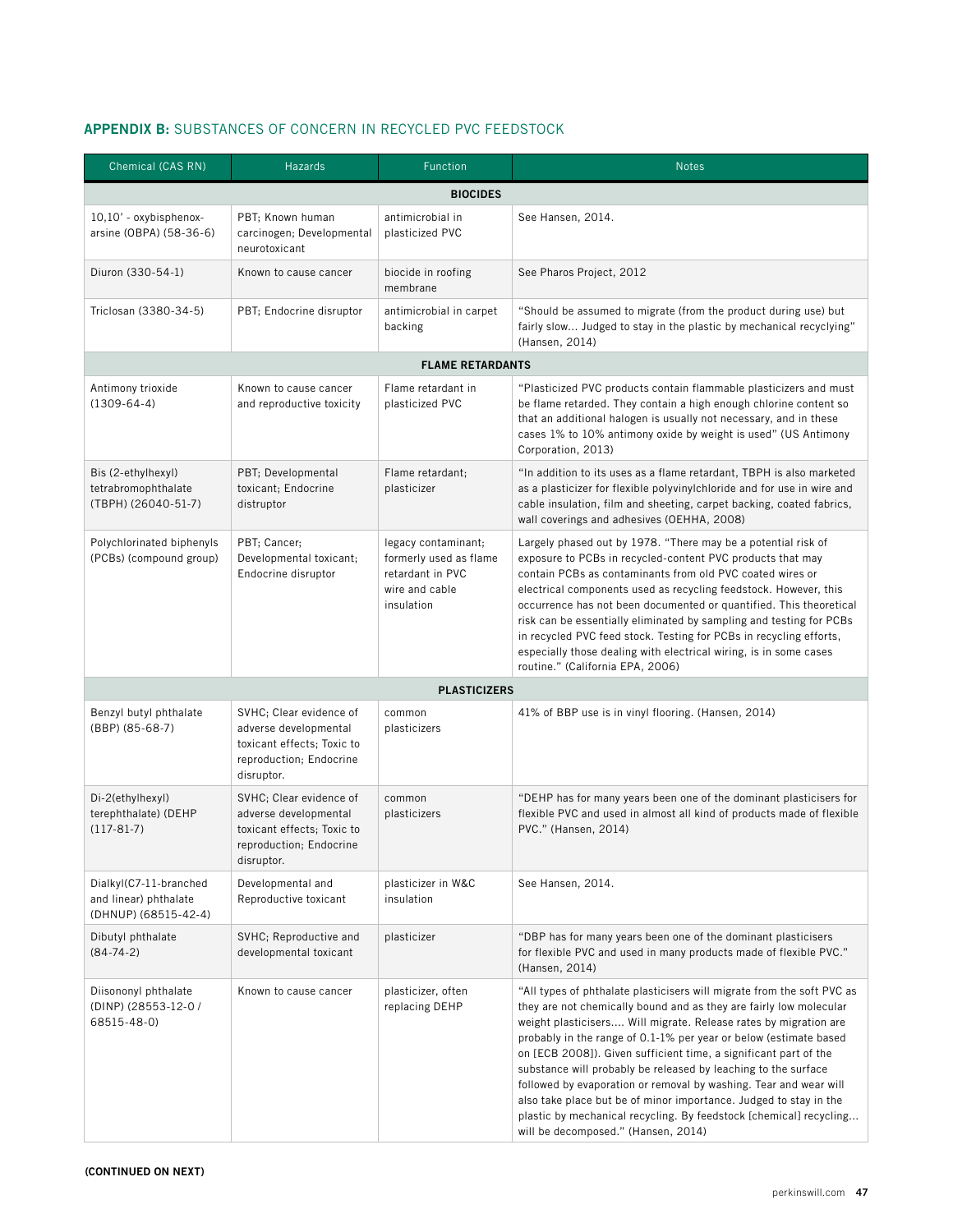#### **APPENDIX B:** SUBSTANCES OF CONCERN IN RECYCLED PVC FEEDSTOCK (continued)

| Chemical (CAS RN)                                                                                  | <b>Hazards</b>                                                                 | Function                                                                               | <b>Notes</b>                                                                                                                                                                                                                                                                                                                                                                                                                                                                                                                                                                                                                                                                                                                                                                                                                                                                                                                                                                                                        |
|----------------------------------------------------------------------------------------------------|--------------------------------------------------------------------------------|----------------------------------------------------------------------------------------|---------------------------------------------------------------------------------------------------------------------------------------------------------------------------------------------------------------------------------------------------------------------------------------------------------------------------------------------------------------------------------------------------------------------------------------------------------------------------------------------------------------------------------------------------------------------------------------------------------------------------------------------------------------------------------------------------------------------------------------------------------------------------------------------------------------------------------------------------------------------------------------------------------------------------------------------------------------------------------------------------------------------|
|                                                                                                    |                                                                                | <b>STABILIZERS</b>                                                                     |                                                                                                                                                                                                                                                                                                                                                                                                                                                                                                                                                                                                                                                                                                                                                                                                                                                                                                                                                                                                                     |
| Cadmium and cadmium<br>compounds (7440-43-9)                                                       | PBT; Carcinogen;<br>Developmental and<br>Reproductive Toxicant                 | legacy UV stabilizer,<br>widely used in rigid PVC                                      | "Cadmium was the dominating UV-stabilizer in PVC-windows<br>and doors up to the end of the 1980s Used mainly for outdoor<br>purposes After that time it was in Denmark replaced by lead<br>stabilizers (again replaced by other stabilizers about the year 2000).<br>Solid bound in plastics, release by wear and tear." Unlikely<br>potential for consumer exposure due to low concentrations in<br>the plastic. Will remain in plastic through mechanical recycling.<br>(Hansen, 2014)                                                                                                                                                                                                                                                                                                                                                                                                                                                                                                                            |
| Dibasic lead phthalate<br>$(17976 - 43 - 1)$                                                       | PBT; Reproductive and<br>developmental toxicant                                | heat stabilizer                                                                        | Present in cable up to 1% by weight. (US EPA, 2008)                                                                                                                                                                                                                                                                                                                                                                                                                                                                                                                                                                                                                                                                                                                                                                                                                                                                                                                                                                 |
| Lead and lead compounds,<br>including tribasic lead<br>sulfate (multiple, including<br>12202-17-4) | SVHC; PBT; Cancer;<br>Developmental<br>neurotoxicant;<br>reproductive toxicant | stabilizers; pigments,<br>in PVC roofing<br>membranes, W&C,<br>pipes, windows & doors. | "Lead stabilisers are dominantly used for (PVC) pipes, gutters,<br>outdoor products inclusive of windows and doors (and) electrical<br>cables and wires PVC producers in EU expect total substitution<br>in 2015." (Hansen, 2014) Scientists have found that rigid PVC<br>products are much less likely to release stabilizers than their flexible<br>(i.e., plasticized), counterparts Metal-based stabilizers are not<br>readily absorbed through the skin so casual dermal contact with<br>building material surfaces is not expected to be a significant route<br>of exposure. Metal-based stabilizers can, however, be absorbed once<br>ingested, primarily by mouth or secondarily through hand-to-mouth<br>contact, or when inhaled as particles. Circumstances where children<br>have been exposed to lead-based stabilizers from contact with aged,<br>higher lead content, imported mini-blinds have been documented."<br>(California EPA, 2006) Present in cable up to 1.8% by weight. (US<br>EPA, 2008) |
| Nonylphenol phosphite<br>$(3:1)$ (TNPP)<br>$(26523 - 78 - 4)$                                      | PBT, Developmental and<br>Reproductive Toxicant;<br>Endocrine disruptor        | stabilizer; secondary<br>antioxidant, in vinyl<br>floorings                            | Used in PVC shower curtains, floorings and wall coverings. Release<br>potential and consumer exposure are "possible, but likely to be low."<br>Will decompose in chemical recycling process, "assumed to remain"<br>through mechanical recycling. (Hansen, 2014)                                                                                                                                                                                                                                                                                                                                                                                                                                                                                                                                                                                                                                                                                                                                                    |

#### **ACRONYMS**

PBT = Persistent Bioaccumulative Toxicant

SVHC = "Substances of Very High Concern" that are banned in the European Union, under REACH, unless authorized.

W&C - Wire & Cable.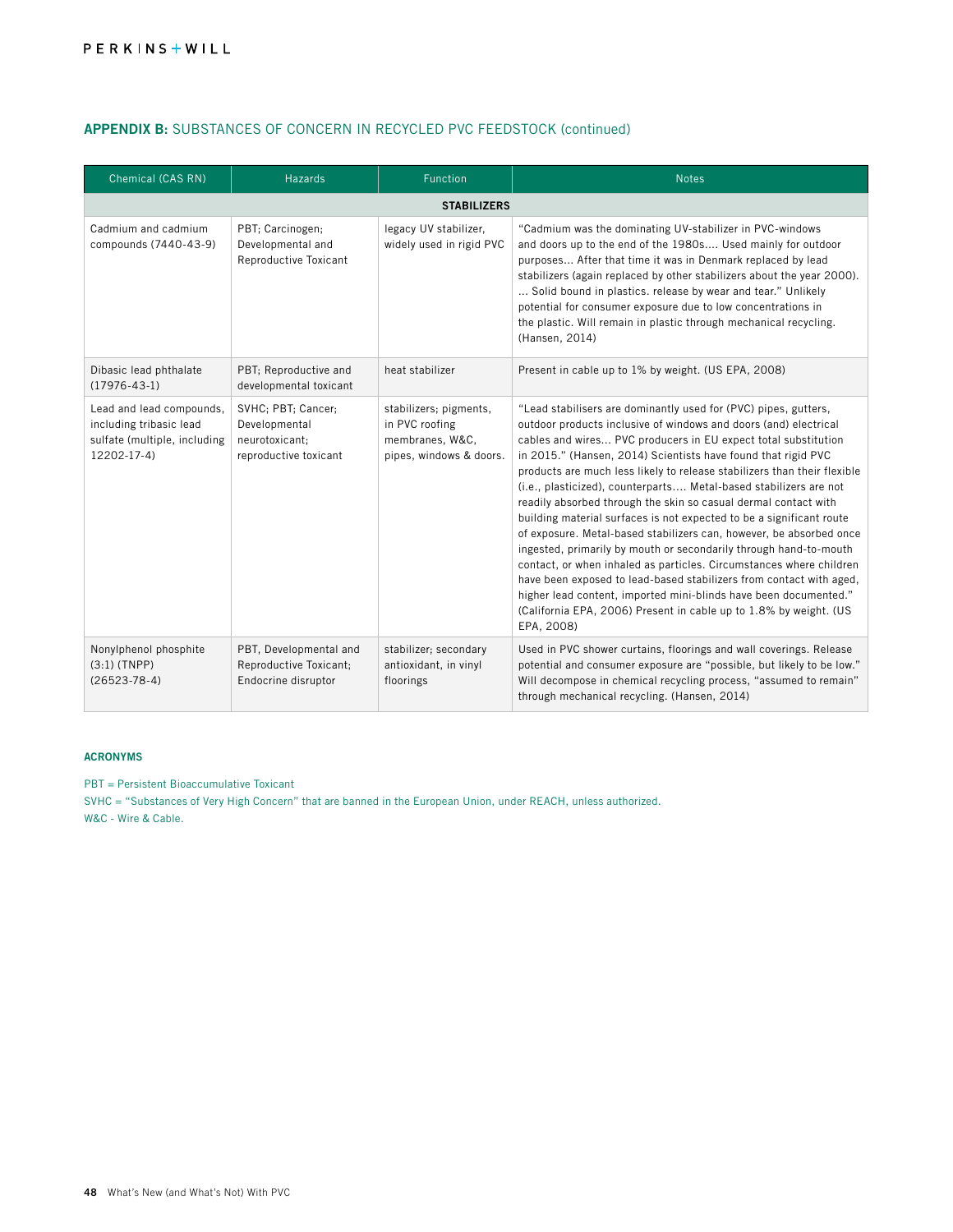## Sources for Substances of Concern in Recycled PVC Feedstock

Hansen, E., Nilsson, N. & Vium, K. Hazardous substances in plastics: Survey of chemical substances in consumer products No. 132, 2014. Danish Ministry of the Environment, Environmental Protection Agency. December 17, 2014. <http://www2.mst.dk/Udgiv/publications/2014/12/978-87-93283-31-2.pdf>

"Common Ingredients: Roofing Membrane Biocides." Pharos Project. Last updated March 30, 2012. <https://www.pharosproject.net/material/show/2000263>

United States Antimony Corporation. Uses and Formulations. 2013. [http://www.usantimony.com/2013\\_uses\\_formulations.htm](http://www.usantimony.com/2013_uses_formulations.htm ) 

Office of Environmental Health Hazard Assessment (OEHHA). Brominated and Chlorinated Organic Chemical Compounds Used As Flame Retardants. December 2008. [http://oehha.ca.gov/multimedia/biomon/pdf/120408flamedoc.pdf](http://oehha.ca.gov/multimedia/biomon/pdf/120408flamedoc.pdf ) 

California Environmental Protection Agency (CA EPA). Health Concerns and Environmental Issues with PVC-Containing Building Materials in Green Buildings. California Integrated Waste Management Board. October 2006. <http://www.calrecycle.ca.gov/Publications/Documents/GreenBuilding%5C43106016.pdf>

US Environmental Protection Agency. Wire and Cable Insulation and Jacketing: Life-Cycle Assessments for Selected Applications. June 2008.

[http://www2.epa.gov/sites/production/files/2014-01/documents/wire\\_lca\\_full.pdf](http://www2.epa.gov/sites/production/files/2014-01/documents/wire_lca_full.pdf)

Kiddoo, D. B. (2007). "Cable Component Material Innovations for Stringent Fire Safety and Environmental Compliance Requirements." In Proceedings of the 56th International Wire and Cable Symposium. [http://www2.dupont.com/Cabling\\_Solutions/en\\_US/assets/downloads/wirecable\\_symposium\\_112007.pdf](http://www2.dupont.com/Cabling_Solutions/en_US/assets/downloads/wirecable_symposium_112007.pdf)

Green Chemistry & Commerce Council (GC3). Chemical Hazard Assessments of Alternative Plasticizers for Wire & Cable Applications. June 2013

[http://greenchemistryandcommerce.org/assets/media/images/Publications/Pilot%20Project%20Full%20Report%20](http://greenchemistryandcommerce.org/assets/media/images/Publications/Pilot%20Project%20Full%20Report%20Oct%202%20-%20final.pdf) [Oct%202%20-%20final.pdf](http://greenchemistryandcommerce.org/assets/media/images/Publications/Pilot%20Project%20Full%20Report%20Oct%202%20-%20final.pdf)

Table reproduced from Jim Vallette et. al., Post-Consumer Polyvinyl Chloride in Building Products, July 2015, <http://healthybuilding.net/uploads/files/post-consumer-polyvinyl-chloride-pvc-report.pdf>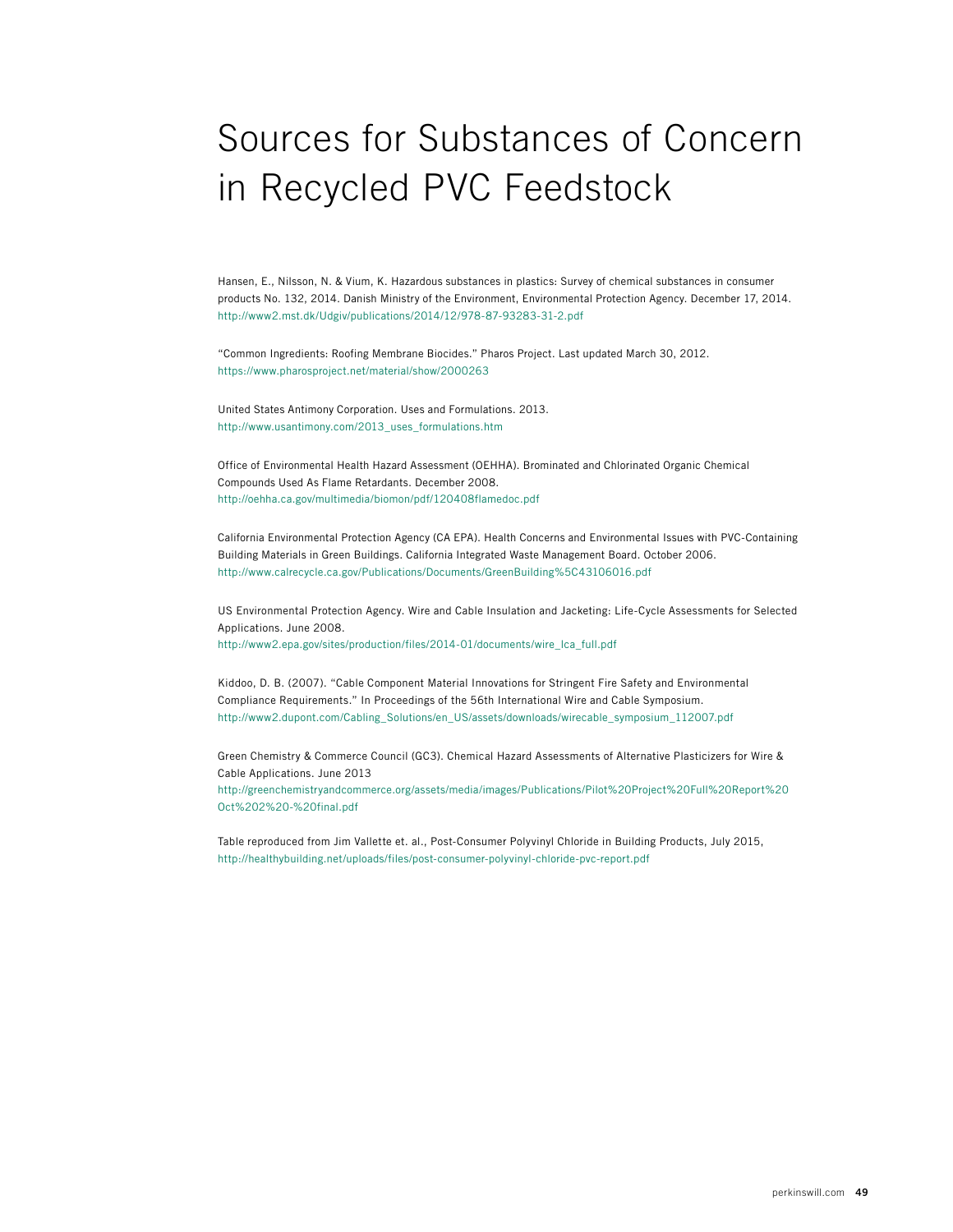# <span id="page-49-0"></span>**Appendix C** TRI Data: PVC Facilities Reporting Dioxin Releases (2000-2014)

**SOURCE:** Data compiled from EPA Toxics Release Inventory by Healthy Building Network, October 2015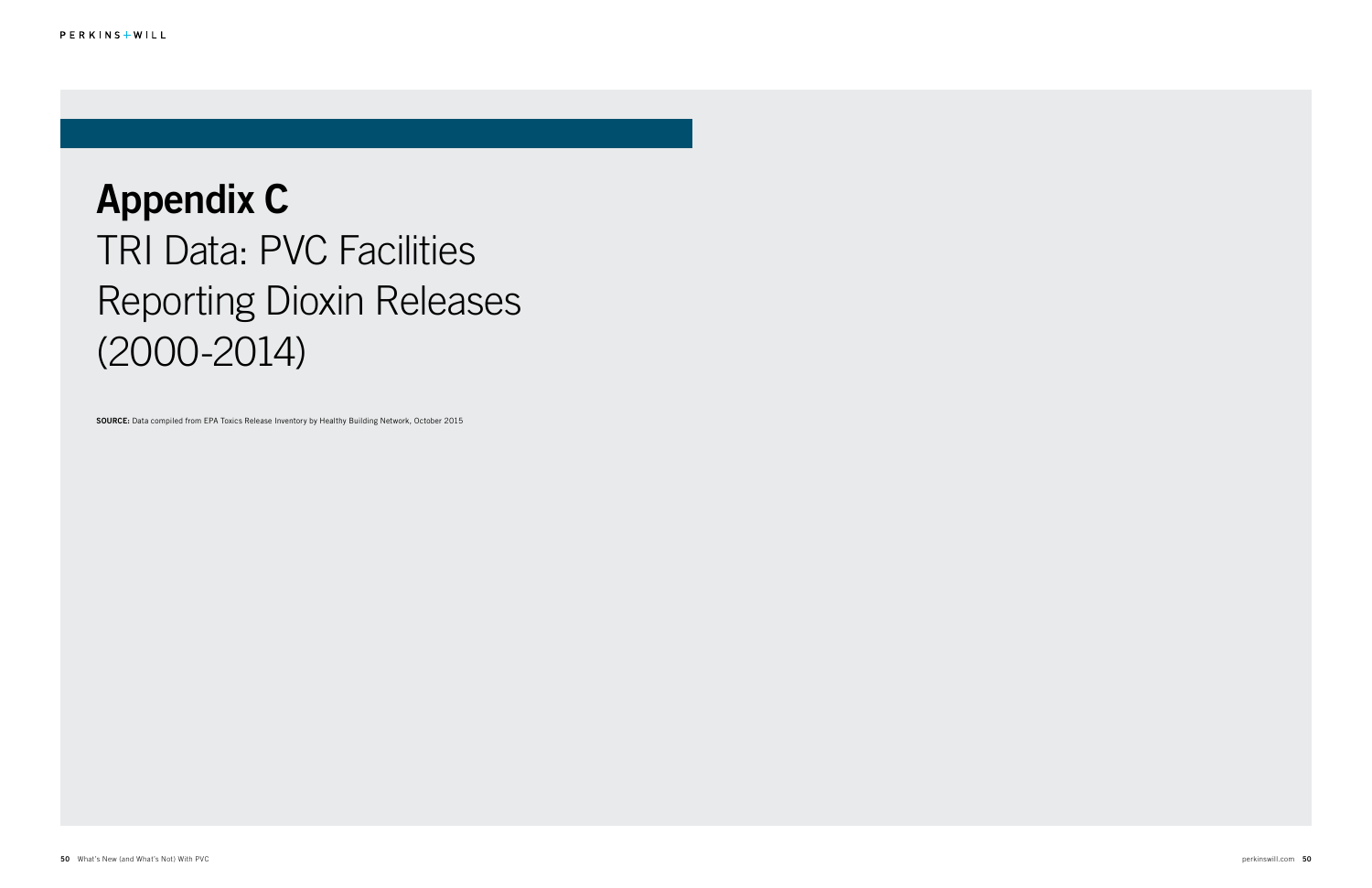| <b>Facility Name</b>                                       | <b>Parent Company</b>                      | Location         | <b>Type of Facility</b>          | <b>Dioxin Release Type</b>   | 2014                     | 2013       | 2012           | 2011         | 2010      | 2009           | 2008      | 2007       | 2006           | 2005           | 2004       | 2003      | 2002      | 2001      | 2000           |
|------------------------------------------------------------|--------------------------------------------|------------------|----------------------------------|------------------------------|--------------------------|------------|----------------|--------------|-----------|----------------|-----------|------------|----------------|----------------|------------|-----------|-----------|-----------|----------------|
| EAGLE US 2 LLC                                             | Axiall Corp                                | Lake Charles LA  | Integrated                       | Air Emissions                | 0.601                    | 0.777      | 0.525          | 0.523        | 0.532     | 0.521          | 0.273     | 0.55       | 1.14           | 1.14           | 1.33       | 1.33      | 1.33      | 1.33      | 1.3            |
| Georgia Gulf                                               | Axiall Corp.                               | Westlake LA      | "petrochemical<br>manufacturing" | Air Emissions                | 0.332                    | 0.289      | 0.626          | 0.502        | 0.285     | 0.309          | 0.226     | 0.52       | 0.48           | 0.48           | 0.48       | 0.48      | 0.48      | 0.48      | 0.48           |
| Oxy Vinyls La Porte<br><b>VCM Plant</b>                    | Occidental Chemical<br><b>Holding Corp</b> | La Porte TX      | Chlorinated HC (VCM)             | Air Emissions                | 0.075                    | 0.076      | 0.070          | 0.070        | 0.67      | 0.67           | 0.67      | 0.81       | 0.83           | 0.85           | 0.87       | 0.85      | 0.88      | 1.76      | 0.89           |
| Oxy Vinyls LP Deer Park<br>- VCM Plant                     | Occidental Chemical<br><b>Holding Corp</b> | Deer Park TX     | Chlorinated HC (VCM)             | Air Emissions                | 0.001                    | 0.002      | 0.005          | 0.05         | 0.049     | 0.057          | 0.07      | 0.09       | 0.11           | 0.099          | 0.15       | 2.682     | 52.1      | 51.4      | 51.9           |
| Occidental Chemical<br>Corp                                | Occidental Chemical<br><b>Holding Corp</b> | Convent LA       | Chlorine                         | Air Emissions                | 0.087                    | 0.000      | 0.005          | 0.003        | 0.008     | 0.025          | 0.030     | 0.008      | 0.006          | 0.029          | 0.036      | 0.030     | 0.008     | 0.003     | 0.008          |
| Sabic Innovative<br>Plastics                               |                                            | Mt. Vernon IN    | Chlorine                         | Air Emissions                | 0.261                    | 0.28       | 0.26           | 0.35         | 0.350     | 0.350          | 0.371     | 0.351      | 0.462          | 0.441          | 0.42       | 0.4       | 0.41      | 0.44      | 0.47           |
| Occidental Chemical                                        | Occidental Petroleum                       | Niagara Falls NY | Chlorine                         | Air Emissions                | 0.000                    | 0.000      | 0.000          | 0.000        | 0.000     | 0.000          | 0.000     | 0.000      | 0.000          | 0.001          | 0.001      | 0.001     | 0.012     | 0.015     | 0.032          |
| Formosa Baton Rouge                                        | Formosa Plastics Corp                      | Baton Rouge LA   | Integrated                       | Air Emissions                | 22.529                   | 22.000     | 23.733         | 19.138       | 18.762    | 16.759         | 16.059    | 15.696     | 26.637         | 25.186         | 16.395     | 52.000    | 60.000    | 58.000    | 61.000         |
| Westlake Vinyls                                            | <b>Westlake Chemical</b><br>Corp           | Calvert City KY  | Integrated                       | Air Emissions                | 0.718                    | 0.698      | 0.679          | 0.599        | 0.619     | 0.546          | 0.637     | 0.636      | 0.62           | 0.62           | 0.59       | 0.591     | 0.58      | 0.57      | 0.5            |
| Occidental Chemical<br>Holding Corp - Geismar<br>(OxyChem) | Occidental Chemical<br><b>Holding Corp</b> | Geismar LA       | Integrated                       | Air Emissions                | 0.032                    | 0.045      | 0.037          | 0.059        | 0.053     | 0.028          | 0.040     | 0.040      | 0.038          | 0.055          | 0.020      | 0.033     | 0.048     | 0.051     | 0.052          |
| Occidental Chemical                                        | Occidental Petroleum                       | Ingleside TX     | Integrated                       | Air Emissions                | 0.447                    | 0.478      | 0.569          | 0.565        | 0.184     | 0.252          | 0.232     | 0.167      | 0.1            | 0.1            | 0.1        | 0.12      | 30.1      | 94.4      | 99.7           |
| Axiall Corp.                                               | Axiall Corp.                               | Plaquemine LA    | Integrated                       | Air Emissions                | 1.934                    | 1.862      | 1.919          | 1.954        | 1.851     | 1.851          | 1.885     | 1.940      | 1.966          | 2.004          | 2.057      | 2.097     | 2.464     | 2.635     | 8.504          |
| Shintech Inc.                                              | C-K TECH INC                               | Plaquemine LA    | Integrated                       | Air Emissions                | 0.122                    | 0.050      | 1.182          | 0.003        | <b>NR</b> | <b>NR</b>      | NR        | <b>NR</b>  | <b>NR</b>      | NR.            | <b>NR</b>  | <b>NR</b> | NR        | <b>NR</b> | <b>NR</b>      |
| Formosa Plastics                                           | Formosa Plastics                           | Point Comfort TX | Integrated                       | Air Emissions                | 2.277                    | 2.313      | 2.283          | 2.152        | 2.100     | $\overline{2}$ | 1.913     | 2.107      | 1.982          | 1.958          | 1.919      | 1.623     | 1.660     | 1.470     | 1.610          |
| Occidental Chemical<br>Corp                                | Occidental Petroleum<br>Corp               | Wichita KS       | Integrated                       | Air Emissions                | <b>NR</b>                | <b>NR</b>  | <b>NR</b>      | <b>NR</b>    | <b>NR</b> | <b>NR</b>      | NR        | <b>NR</b>  | <b>NR</b>      | 14.15          | 57.01      | 57.01     | 61.66     | 17.268    | 17.243         |
| Dow Chemical                                               | THE DOW CHEMICAL<br>CO                     | Freeport TX      | Integrated                       | Air Emissions                | 6.7                      | 10.100     | 7.721          | 5.667        | 13.970    | 5.430          | 11.830    | 8          | 26             | 38.5           | 23.1       | 85.39     | 106.92    | 124.93    | 139.6          |
| Axiall Corp.                                               | <b>Axiall Corp</b>                         | Aberdeen MS      | <b>PVC</b>                       | Air Emissions                | 0.000                    | 0.000      | $\overline{O}$ | $\mathbf{0}$ | $\Omega$  | $\mathbf{0}$   | $\Omega$  | $\Omega$   | $\overline{0}$ | $\overline{0}$ | $\Omega$   | $\Omega$  | 0         | $\Omega$  | $\overline{O}$ |
| Formosa Plastics                                           | Formosa Plastics                           | Delaware City DE | <b>PVC</b>                       | Air Emissions                | 0.005                    | 0.005      | 0.005          | 0.005        | 0.005     | <b>NR</b>      | <b>NR</b> | <b>NR</b>  | <b>NR</b>      | <b>NR</b>      | 0.005      | 0.004     | 0.005     | 0.004     | 0.006          |
| Westlake Vinyls                                            | <b>Westlake Chemical</b><br>Corp           | Geismar LA       | <b>PVC &amp; Chlorinated HC</b>  | Air Emissions                | 7.950                    | 7.969      | 7.922          | 7.922        | 7.922     | 5.865          | 5.865     | <b>NR</b>  | 2.874          | 2.874          | 2.874      | 0.259     | 3.09      | 3.162     | 3.162          |
|                                                            |                                            |                  | <b>TOTAL</b>                     | Air Emissions                | 44.070                   | 46.945     | 47.544         | 39.563       | 47.360    | 34.664         | 40.102    | 30.916     | 63.245         | 88.487         | 107.357    | 204.900   | 321.747   | 357.918   | 386.457        |
| Formosa Plastics                                           | Formosa Plastics                           | Point Comfort TX | Integrated                       | Underground Injection        | $\overline{\mathsf{NR}}$ | <b>NR</b>  | <b>NR</b>      | <b>NR</b>    | <b>NR</b> | <b>NR</b>      | <b>NR</b> | <b>NR</b>  | <b>NR</b>      | <b>NR</b>      | <b>NR</b>  | <b>NR</b> | <b>NR</b> | <b>NR</b> | <b>NR</b>      |
| Occidental Chemical<br>Corp                                | Occidental Petroleum<br>Corp               | Wichita KS       | Integrated                       | Underground Injection        | NR                       | ${\sf NR}$ | <b>NR</b>      | ${\sf NR}$   | <b>NR</b> | <b>NR</b>      | <b>NR</b> | <b>NR</b>  | 20.06          | 113.22         | 443.2      | 442.68    | 424.561   | 63.751    | 283.787        |
| Dow Chemical                                               | THE DOW CHEMICAL<br>CO                     | Freeport TX      | Integrated                       | Underground Injection        | 64.72                    | 104.8      | 104.2          | 100.478      | 107.820   | 94.160         | 86.710    | 104        | 87             | 84.4           | 86.2       | 81        | 65        | 83.82     | 120.6          |
| Westlake Vinyls                                            | <b>Westlake Chemical</b><br>Corp           | Geismar LA       | PVC & Chlorinated HC             | Underground Injection        | NR                       | ${\sf NR}$ | <b>NR</b>      | <b>NR</b>    | <b>NR</b> | ${\sf NR}$     | <b>NR</b> | ${\sf NR}$ | <b>NR</b>      | <b>NR</b>      | ${\sf NR}$ | <b>NR</b> | <b>NR</b> | 0.040     | 0.135          |
|                                                            |                                            |                  | <b>TOTAL</b>                     | <b>Underground Injection</b> | 64.72                    | 104.8      | 104.2          | 100.478      | 107.820   | 94.160         | 86.710    | 104        | 107.06         | 197.62         | 529.4      | 523.68    | 489.561   | 147.611   | 404.522        |

#### **APPENDIX C:** TRI DATA: PVC FACILITIES REPORTING DIOXIN RELEASES (2000-2014)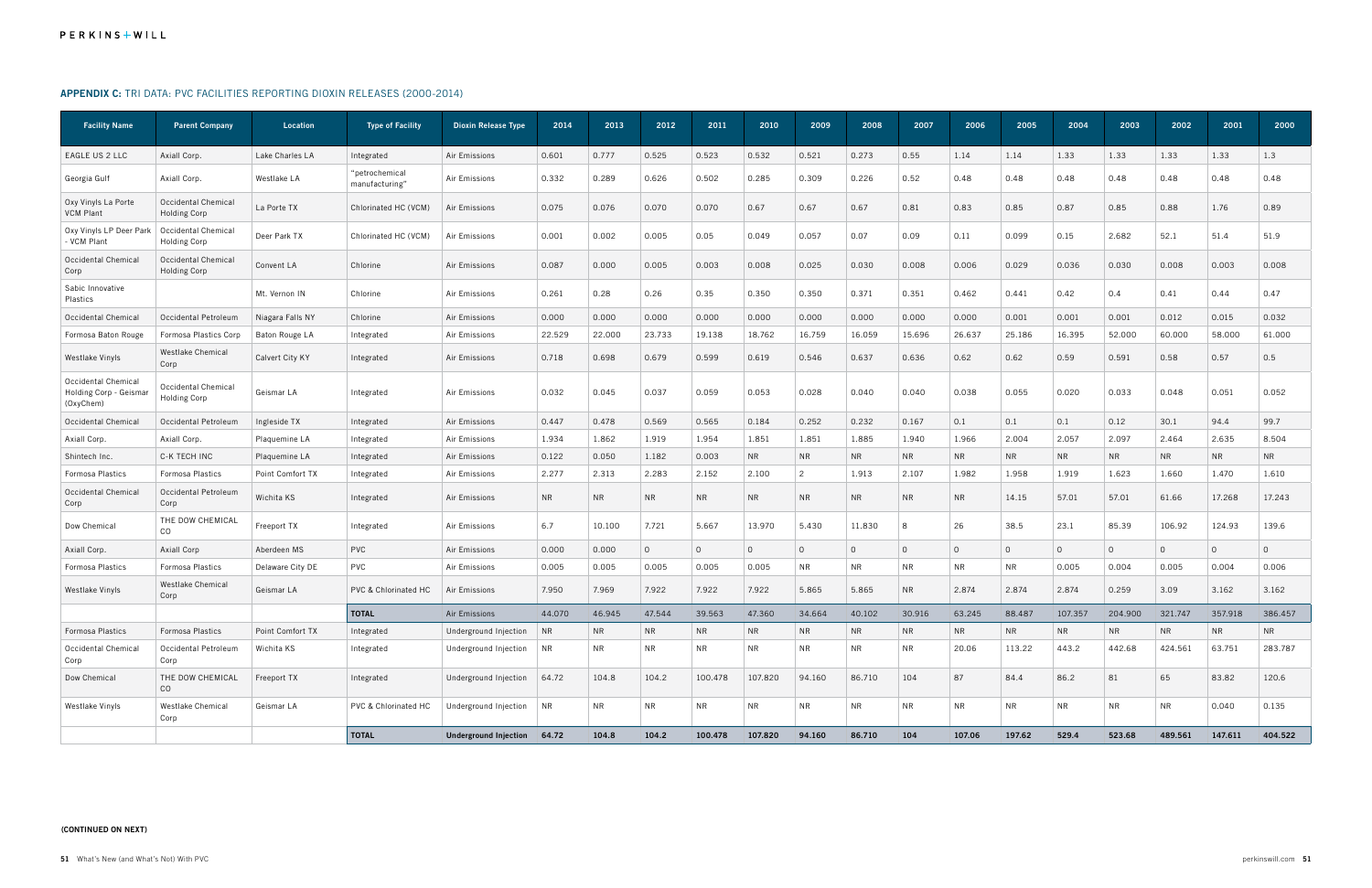#### **APPENDIX C:** TRI DATA: PVC FACILITIES REPORTING DIOXIN RELEASES (2000-2014) (continued)

| <b>Facility Name</b>                                       | <b>Parent Company</b>                      | Location         | <b>Type of Facility</b>          | <b>Dioxin Release Type</b>       | 2014      | 2013      | 2012      | 2011      | 2010                | 2009      | 2008      | 2007      | 2006           | 2005           | 2004         | 2003           | 2002                          | 2001           | 2000         |
|------------------------------------------------------------|--------------------------------------------|------------------|----------------------------------|----------------------------------|-----------|-----------|-----------|-----------|---------------------|-----------|-----------|-----------|----------------|----------------|--------------|----------------|-------------------------------|----------------|--------------|
| <b>EAGLE US 2 LLC</b>                                      | Axiall Corp.                               | Lake Charles LA  | Integrated                       | Transfer Off-Site to<br>Disposal | 114.733   | 117.725   | 96.948    | 111.854   | 131.243             | 114.324   | 113.480   | 135.91    | 128.165        | 127.594        | 107.6        | 98.25          | 104.5                         | 85.31          | 134          |
| Georgia Gulf                                               | Axiall Corp.                               | Westlake LA      | "petrochemical<br>manufacturing" | Transfer Off-Site to<br>Disposal | 0.101     | 0.728     | 0.289     | 0.627     | 3.362               | 0.934     | 52.084    | <b>NR</b> | <b>NR</b>      | <b>NR</b>      | 40.2         | 44.54          | <b>NR</b>                     | <b>NR</b>      | <b>NR</b>    |
| Oxy Vinyls La Porte<br><b>VCM Plant</b>                    | Occidental Chemical<br><b>Holding Corp</b> | La Porte TX      | Chlorinated HC (VCM)             | Transfer Off-Site to<br>Disposal | 32326.056 | 34548.036 | 22587.823 | 21285.997 | 3221.030            | 4112.71   | 4103.42   | 53623.56  | 7066.41        | 2148.28        | 5534.26      | 7191.56        | 6753.65                       | 13570.82       | 6381         |
| Oxy Vinyls LP Deer Park<br>- VCM Plant                     | Occidental Chemical<br><b>Holding Corp</b> | Deer Park TX     | Chlorinated HC (VCM)             | Transfer Off-Site to<br>Disposal | <b>NR</b> | <b>NR</b> | <b>NR</b> | <b>NR</b> | 0.000               | $\Omega$  | 0.000     | 23.42     | 0.14           | 32.98          | 0.03         | <b>NR</b>      | 20.1                          | 4.1            | 22.58        |
| Occidental Chemical<br>Corp                                | Occidental Chemical<br><b>Holding Corp</b> | Convent LA       | Chlorine                         | Transfer Off-Site to<br>Disposal | 2.210     | 2.972     | 1.555     | 2.633     | 2.163               | 2.101     | 1.943     | 2.5       | 2.3            | 0.293          | 1.635        | 1.279          | 1.284                         | 1.076          | 1.464        |
| Occidental Chemical<br>Corp                                | Occidental Chemical<br><b>Holding Corp</b> | Hahnville LA     | Chlorine                         | Transfer Off-Site to<br>Disposal | 1.270     | 1.059     | 1.593     | 1.394     | 1.404               | 3.267     | 3.3       | 34.02     | 2.92           | 3.69           | 3.51         | 3.36           | $\mathbf{3}$                  | 2.836          | 3.070        |
| Occidental Chemical<br>Corp                                | Occidental Petroleum                       | Mobile AL        | Chlorine                         | Transfer Off-Site to<br>Disposal |           |           |           |           |                     |           | 17.663    | 2.466     | 1.089          | 1.236          | 0.856        | 1.72           | 4.66                          | 12.661         | <b>NR</b>    |
| Occidental Chemical<br><b>Holding Corp</b>                 | Occidental Chemical<br><b>Holding Corp</b> | Muscle Shoals AL | Chlorine                         | Transfer Off-Site to<br>Disposal | <b>NR</b> | <b>NR</b> | <b>NR</b> | 0.83      | <b>NR</b>           | 0.648     | 24.479    | 5.3       | 6.64           | 3.32           | 1.9          | 12.45          | 1.55                          | 5.331          | $\mathsf{O}$ |
| Occidental Chemical                                        | Occidental Petroleum                       | Niagara Falls NY | Chlorine                         | Transfer Off-Site to<br>Disposal | 0.46      | 0.36      | 0.430     | 0.330     | 0.330               | 0.371     | 0.425     | 0.576     | 0.503          | 0.502          | 0.43         | 0.49           | 0.38                          | 0.044          | 0.47         |
| Formosa Baton Rouge                                        | Formosa Plastics Corp                      | Baton Rouge LA   | Integrated                       | Transfer Off-Site to<br>Disposal | 18.395    | 17.78     | 16.055    | 12.797    | <b>NR</b>           | <b>NR</b> | <b>NR</b> | <b>NR</b> | 11.7           | 11.6           | 22.3         | 532            | 600.000                       | 492.001        | 380.003      |
| Westlake Vinyls                                            | <b>Westlake Chemical</b><br>Corp           | Calvert City KY  | Integrated                       | Transfer Off-Site to<br>Disposal | 4348      | 5924.176  | 2858.919  | 2478.791  | 2702.800            | 2082.703  | 2283.101  | 2324      | 1363           | 2068           | 2262         | 2326.5         | 1528.8                        | 186.1          | <b>NR</b>    |
| Occidental Chemical<br>Holding Corp - Geismar<br>(OxyChem) | Occidental Chemical<br><b>Holding Corp</b> | Geismar LA       | Integrated                       | Transfer Off-Site to<br>Disposal | <b>NR</b> | <b>NR</b> | <b>NR</b> | <b>NR</b> | <b>NR</b>           | <b>NR</b> | <b>NR</b> | <b>NR</b> | <b>NR</b>      | <b>NR</b>      | <b>NR</b>    | <b>NR</b>      | <b>NR</b>                     | 2.322          | 16.139       |
| Occidental Chemical                                        | Occidental Petroleum                       | Ingleside TX     | Integrated                       | Transfer Off-Site to<br>Disposal | 273.631   | 378.999   | 330.741   | 366.356   | 242.106             | 227.179   | 293.692   | 287.933   | 338.3          | 248.1          | 381          | 478.7          | 378.2                         | 260            | 347.4        |
| Axiall Corp.                                               | Axiall Corp.                               | Plaquemine LA    | Integrated                       | Transfer Off-Site to<br>Disposal | 217.529   | 247.834   | 252.390   | 247.806   | 257.817             | 349.770   | 249.302   | 265.804   | 344.385        | 234.017        | 275.179      | 278.201        | 234.825                       | 429.667        | 215.750      |
| Formosa Plastics                                           | <b>Formosa Plastics</b>                    | Point Comfort TX | Integrated                       | Transfer Off-Site to<br>Disposal | <b>NR</b> | 123.317   | 110.559   | 121.942   | 102.261             | 96        | 94.799    | 100.566   | 94.993         | 112.951        | 120.930      | 161.339        | 126.193                       | 173.292        | 133.567      |
| Occidental Chemical<br>Corp                                | Occidental Petroleum<br>Corp               | Wichita KS       | Integrated                       | Transfer Off-Site to<br>Disposal | 0.016     | 0.008     | <b>NR</b> | <b>NR</b> | <b>NR</b>           | <b>NR</b> | <b>NR</b> | <b>NR</b> | 104.52         | 337.82         | <b>NR</b>    | <b>NR</b>      | <b>NR</b>                     | <b>NR</b>      | <b>NR</b>    |
| Formosa Plastics                                           | Formosa Plastics                           | Delaware City DE | <b>PVC</b>                       | Transfer Off-Site to<br>Disposal | 0.005     | 0.005     | 0.005     | 0.005     | 0.005               | <b>NR</b> | <b>NR</b> | <b>NR</b> | <b>NR</b>      | <b>NR</b>      | 0.074        | 0.052          | 0.055                         | 0.105          | 0.109        |
| OxyVinyls Deer Park<br>- Caustic                           | Occidental Chemical<br><b>Holding Corp</b> | Deer Park TX     | PVC & Chlorinated HC             | Transfer Off-Site to<br>Disposal | NR        | <b>NR</b> | <b>NR</b> | <b>NR</b> | <b>NR</b>           | <b>NR</b> | <b>NR</b> | <b>NR</b> | <b>NR</b>      | <b>NR</b>      | <b>NR</b>    | 0.092          | 1.69                          | 1.86           | 6.05         |
| Westlake Vinyls                                            | <b>Westlake Chemical</b><br>Corp           | Geismar LA       | <b>PVC &amp; Chlorinated HC</b>  | Transfer Off-Site to<br>Disposal | 251.992   | 260.758   | 91.478    | 100.262   | 132.706             | 2.464     | 64.535    | <b>NR</b> | 269.29         | 0.000          | 0.299        | 0.150          | 78.695                        | 214.075        | 32.426       |
| <b>ASHTA Chemicals</b>                                     | none                                       | Ashtabula OH     | Chlorine                         | Disp Non Metals                  | <b>NR</b> | <b>NR</b> | <b>NR</b> | 1.407     | 1.19                | 2.01      | 1.159     | 2         | $\overline{c}$ | $\overline{2}$ | $\mathbf{3}$ | $\mathbf{1}$   | $\mathbf{1}$                  | $\overline{2}$ | <b>NR</b>    |
| Dow Chemical                                               | THE DOW CHEMICAL<br>CO                     | Freeport TX      | Integrated                       | Other landfills                  | 4088.8    | 4567      | 5067.601  | 6543.430  | 6399.628            | 4562.800  | 2423.450  | 1808.6    | 2347.8         | 1710.2         | 2096.2       | 2808.5         | 2314.3                        | 4144           | $\circ$      |
| Dow Chemical                                               | THE DOW CHEMICAL<br>CO                     | Freeport TX      | Integrated                       | RCRA Subtitle C<br>Landfills     | 135.1     | 1024      | 88.29     | 725.190   | 121.843             | 92.840    | 330.440   | 543.3     | 6520.2         | 8252.6         | 3779.5       | 19010.2        | 8882.1                        | 9209.4         | 3855.6       |
| Occidental Chemical<br>Corp                                | Occidental Chemical<br><b>Holding Corp</b> | Hahnville LA     | Chlorine                         | Releases to Land                 | 0.701     | 2.61      | 10.87     | 0.688     | 0.688               | 0.688     | 0.2       | <b>NR</b> | <b>NR</b>      | <b>NR</b>      | <b>NR</b>    | <b>NR</b>      | <b>NR</b>                     | <b>NR</b>      | <b>NR</b>    |
| Axiall Corp.                                               | Axiall Corp.                               | Plaquemine LA    | Integrated                       | Releases to Land                 | <b>NR</b> | <b>NR</b> | NR        | <b>NR</b> | <b>NR</b>           | NR        | <b>NR</b> | <b>NR</b> | <b>NR</b>      | <b>NR</b>      | <b>NR</b>    | $\overline{0}$ | <b>NR</b>                     | 168.204        | 119.833      |
| Formosa Plastics                                           | Formosa Plastics                           | Point Comfort TX | Integrated                       | Releases to Land                 | <b>NR</b> | <b>NR</b> | <b>NR</b> | <b>NR</b> | <b>NR</b>           | <b>NR</b> | <b>NR</b> | <b>NR</b> | <b>NR</b>      | <b>NR</b>      | <b>NR</b>    | <b>NR</b>      | <b>NR</b>                     | <b>NR</b>      | <b>NR</b>    |
|                                                            |                                            |                  | <b>TOTAL</b>                     | Other transfers &<br>releases    |           | 47217.367 | 31515.546 | 32002.340 | 13320.576 11650.809 |           | 10057.471 | 59159.955 | 18604.356      | 15295.182      | 14630.903    |                | 32950.383 21034.983 28965.202 |                | 11649.461    |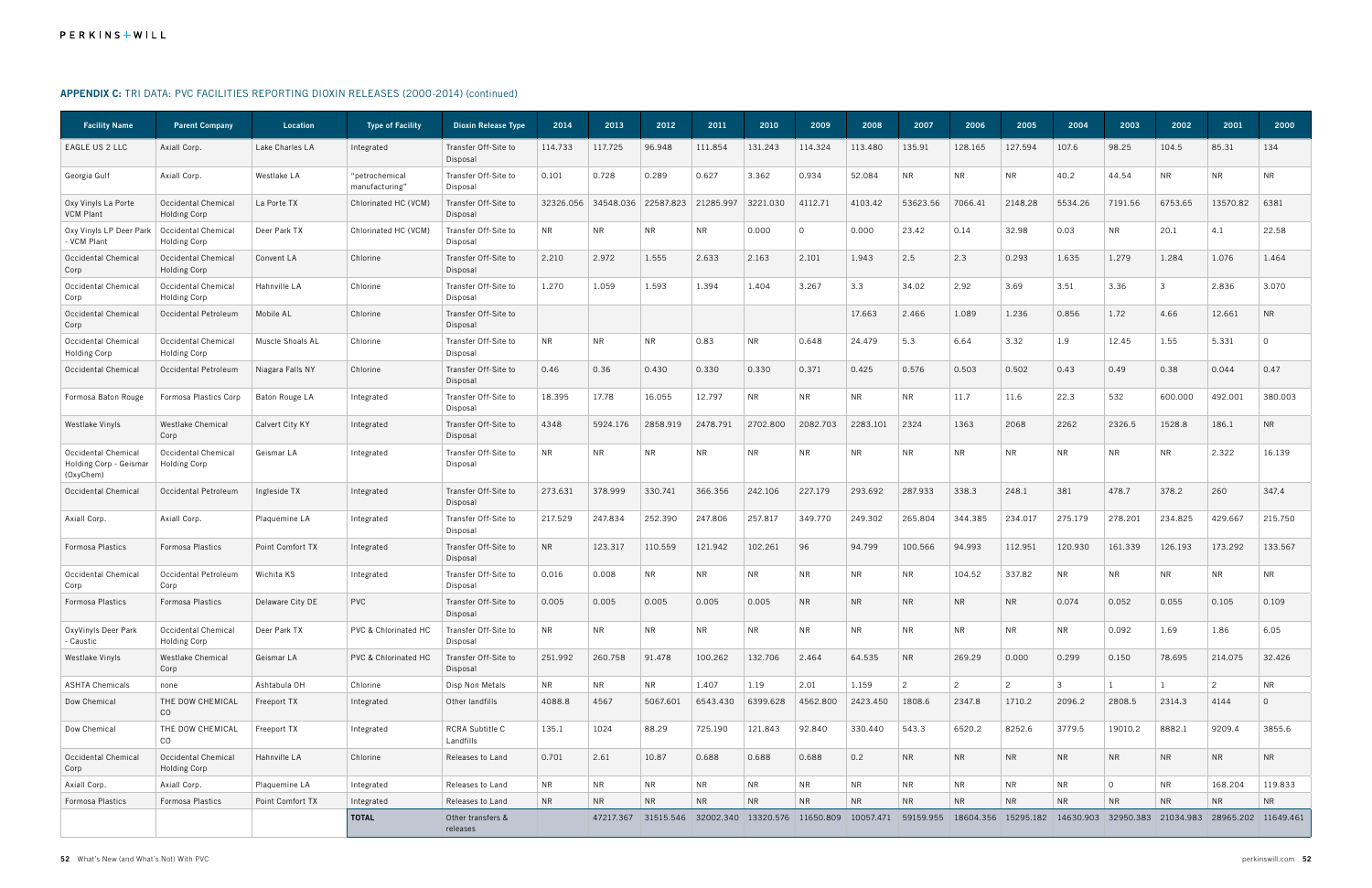# <span id="page-52-0"></span>**Appendix D** TRI Data: PVC Facilities Reporting TEQ Releases (2008-2014)

**SOURCE:** Data compiled from EPA Toxics Release Inventory by Healthy Building Network, October 2015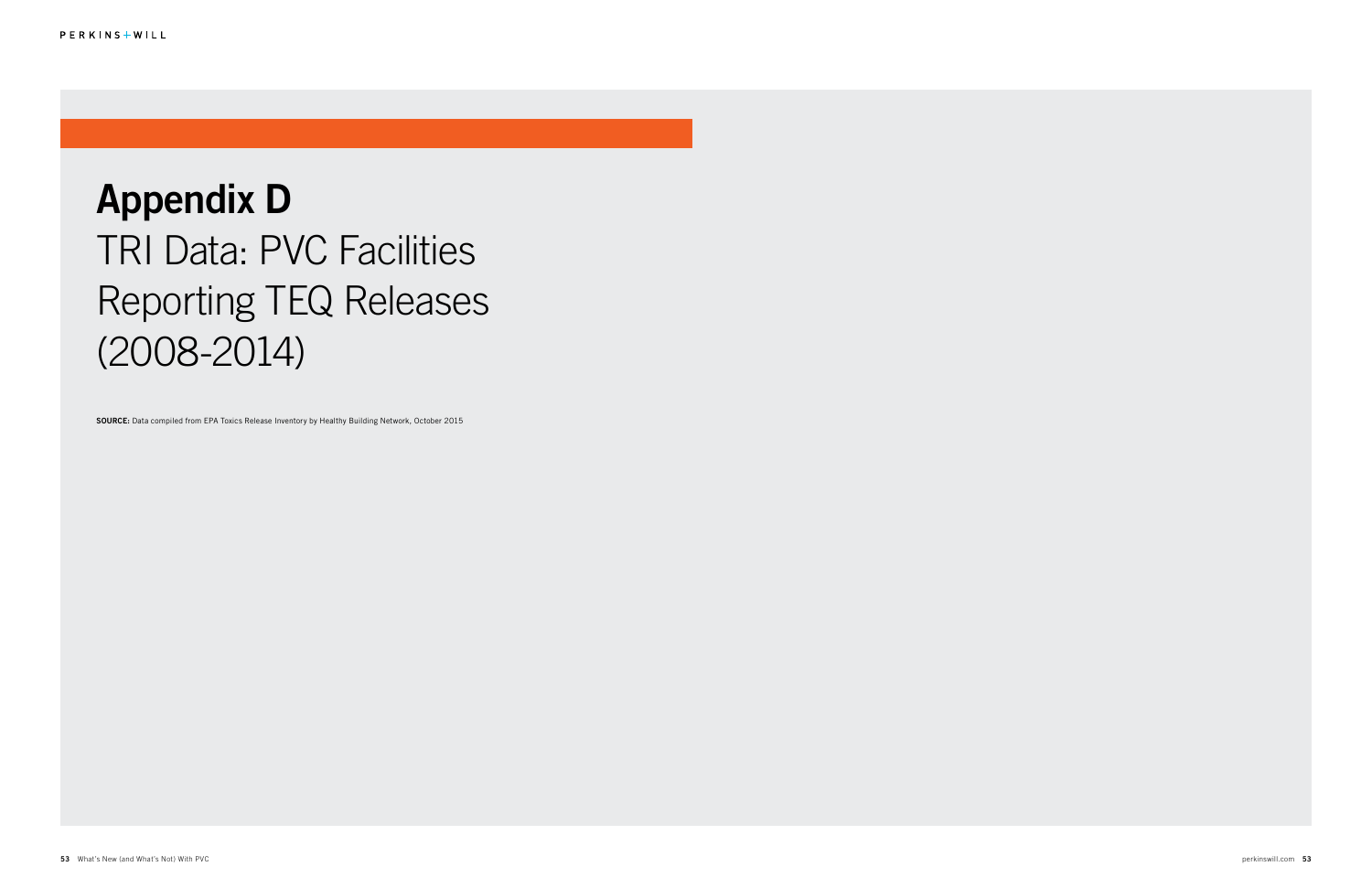| <b>Facility Name</b>                                  | <b>Parent Company</b>            | Location         | <b>Type of Facility</b>         | <b>Dioxin Release Type</b>          | 2014               | 2013           | 2012                | 2011           | 2010           | 2009           | 2008           |
|-------------------------------------------------------|----------------------------------|------------------|---------------------------------|-------------------------------------|--------------------|----------------|---------------------|----------------|----------------|----------------|----------------|
|                                                       |                                  |                  |                                 | <b>TOTAL RELEASES</b>               | 64.984             | 91.715         | 62.872              | 62.547         | 50.707         | 39.436         | 46.266         |
|                                                       |                                  |                  |                                 | 5Y AVE TOTAL 2010-2014              | 66.565             |                |                     |                |                |                |                |
| EAGLE US 2 LLC                                        | Axiall Corp.                     | Lake Charles LA  | Integrated                      | Total Off-site Disposal or Releases | 1.088              | 1.420          | 1.044               | 1.594          | 1.271          | 1.719          | 1.683          |
| <b>ASHTA Chemicals</b>                                | none                             | Ashtabula OH     | Chlorine                        | Total Off-site Disposal or Releases | $\overline{0}$     | $\overline{0}$ | $\mathbf 0$         | 0.095          | 0.080          | 0.135          | 0.079          |
| Axiall Corp.                                          | Axiall Corp                      | Aberdeen MS      | <b>PVC</b>                      | Total Off-site Disposal or Releases | $\mathbf 0$        | $\overline{0}$ | $\mathsf{O}$        | $\overline{0}$ | $\overline{0}$ | $\mathsf{O}$   | $\circ$        |
| Axiall Corp.                                          | Axiall Corp.                     | Plaquemine LA    | Integrated                      | Total Off-site Disposal or Releases | 1.289              | 1.454          | 1.486               | 1.460          | 1.512          | 2.043          | 1.462          |
| Dow Chemical                                          | THE DOW CHEMICAL CO              | Freeport TX      | Integrated                      | Total Off-site Disposal or Releases | $\overline{0}$     | $\overline{0}$ | $\mathsf{O}$        | $\overline{0}$ | $\overline{0}$ | $\overline{0}$ | $\overline{0}$ |
| Formosa Baton Rouge                                   | Formosa Plastics Corp            | Baton Rouge LA   | Integrated                      | Total Off-site Disposal or Releases | 0.176              | 0.171          | 0.154               | 0.122          | $\circ$        | $\mathsf{O}$   | $\overline{0}$ |
| <b>Formosa Plastics</b>                               | Formosa Plastics                 | Delaware City DE | PVC                             | Total Off-site Disposal or Releases | 0.000              | 0.000          | 0.000               | 0.000          | 0.000          | no data        | no data        |
| Formosa Plastics                                      | Formosa Plastics                 | Point Comfort TX | Integrated                      | Total Off-site Disposal or Releases | $\overline{0}$     | 0.552          | 0.495               | 0.546          | 0.458          | 0.428          | 0.425          |
| Georgia Gulf                                          | Axiall Corp.                     | Westlake LA      | "petrochemical manufacturing"   | Total Off-site Disposal or Releases | 0.002              | 0.011          | 0.004               | 0.010          | 0.052          | 0.014          | 0.830          |
| Occidental Chemical                                   | Occidental Petroleum             | Ingleside TX     | Integrated                      | Total Off-site Disposal or Releases | 1.669              | 2.188          | 1.935               | 2.386          | 1.630          | 1.488          | 1.342          |
| Occidental Chemical                                   | Occidental Petroleum             | Niagara Falls NY | Chlorine                        | Total Off-site Disposal or Releases | $\overline{0}$     | $\overline{0}$ | $\mathsf{O}$        | $\overline{0}$ | $\overline{0}$ | $\mathsf{O}$   | $\circ$        |
| Occidental Chemical Corp                              | Occidental Chemical Holding Corp | Convent LA       | Chlorine                        | Total Off-site Disposal or Releases | 0.110              | 0.149          | 0.079               | 0.131          | 0.108          | 0.105          | 0.097          |
| Occidental Chemical Corp                              | Occidental Chemical Holding Corp | Hahnville LA     | Chlorine                        | Total Off-site Disposal or Releases | 0.069              | 0.059          | 0.085               | 0.021          | 0.024          | 0.057          | 0.052          |
| Occidental Chemical Corp                              | Occidental Petroleum             | Mobile AL        | Chlorine                        | Total Off-site Disposal or Releases | no data            | no data        | no data             | no data        | no data        | no data        | 1.032          |
| Occidental Chemical Corp                              | Occidental Petroleum Corp        | Wichita KS       | Integrated                      | Total Off-site Disposal or Releases | 0.001              | 0.000          | $\circ$             | $\Omega$       | $\mathsf{O}$   | $\mathsf{O}$   | $\circ$        |
| Occidental Chemical Holding Corp                      | Occidental Chemical Holding Corp | Muscle Shoals AL | Chlorine                        | Total Off-site Disposal or Releases | $\overline{0}$     | $\overline{0}$ | $\mathbf 0$         | $\Omega$       | $\overline{0}$ | 0.036          | 1.369          |
| Occidental Chemical Holding Corp<br>Geismar (OxyChem) | Occidental Chemical Holding Corp | Geismar LA       | Integrated                      | Total Off-site Disposal or Releases | $\mathbf 0$        | $\overline{0}$ | $\mathbf 0$         | $\Omega$       | $\mathbf 0$    | $\mathsf{O}$   | 0              |
| Oxy Vinyls La Porte VCM Plant                         | Occidental Chemical Holding Corp | La Porte TX      | Chlorinated HC (VCM)            | Total Off-site Disposal or Releases | 28.336             | 0.424          | 15.483              | 0.438          | 1.824          | 2.183          | 0.539          |
| Oxy Vinyls La Porte VCM Plant                         | Occidental Chemical Holding Corp | La Porte TX      | Chlorinated HC (VCM)            | Total Off-site Disposal or Releases | 0.448              | 45.481         | 0.478               | 14.534         | 0.792          | 0.584          | 2.998          |
| Oxy Vinyls LP Deer Park - VCM Plant                   | Occidental Chemical Holding Corp | Deer Park TX     | Chlorinated HC (VCM)            | Total Off-site Disposal or Releases | $\overline{0}$     | 0.000          | 0.001               | $\mathbf 0$    | 0.000          | $\mathsf{O}$   | $\overline{O}$ |
| OxyVinyls Deer Park - Caustic                         | Occidental Chemical Holding Corp | Deer Park TX     | <b>PVC &amp; Chlorinated HC</b> | Total Off-site Disposal or Releases | no data, all years |                |                     |                |                |                |                |
| Sabic Innovative Plastics                             |                                  | Mt. Vernon IN    | Chlorine                        | Total Off-site Disposal or Releases | $\overline{0}$     | $\mathsf{O}$   | $\mathsf{O}\xspace$ | $\mathbf 0$    | $\overline{0}$ | $\mathsf{O}$   | $\mathbf 0$    |
| Shintech Inc.                                         | C-K TECH INC                     | Plaquemine LA    | Integrated                      | Total Off-site Disposal or Releases | $\circ$            | $\mathsf{O}$   | $\mathbf 0$         | $\mathbf 0$    | n/d            | n/d            | n/d            |
| Westlake Monomers                                     | Westlake Chemical Corp           | Calvert City KY  | Integrated                      | Total Off-site Disposal or Releases | n/d all years      |                |                     |                |                |                |                |
| Westlake Vinyls                                       | Westlake Chemical Corp           | Calvert City KY  | Integrated                      | Total Off-site Disposal or Releases | 8.010              | 10.914         | 19.698              | 17.079         | 18.622         | 14.350         | 15.730         |
| Westlake Vinyls                                       | Westlake Chemical Corp           | Geismar LA       | <b>PVC &amp; Chlorinated HC</b> | Total Off-site Disposal or Releases | 11.434             | 11.810         | 4.070               | 4.426          | 5.949          | 0.004          | $\overline{0}$ |
| <b>OVERALL (Off-site)</b>                             |                                  | <b>TOTAL</b>     |                                 | Total Off-site Disposal or Releases | 52.633             | 74.632         | 45.011              | 42.841         | 32.324         | 23.147         | 27.638         |

#### **APPENDIX D:** TRI DATA: PVC FACILITIES REPORTING TEQ RELEASES (2008-2014)

#### **(CONTINUED ON NEXT)**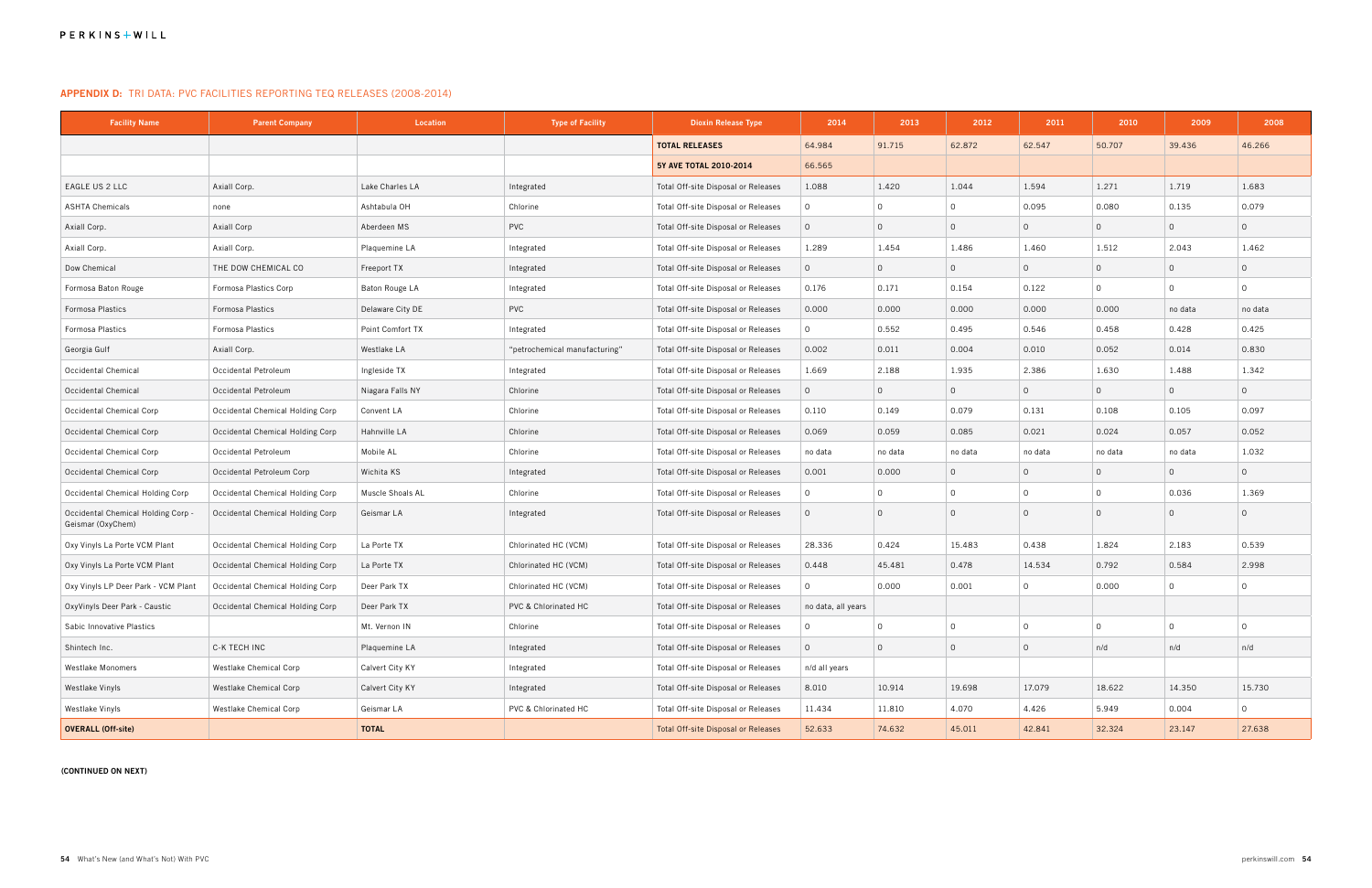| <b>Facility Name</b>                                  | <b>Parent Company</b>            | Location         | <b>Type of Facility</b>         | <b>Dioxin Release Type</b>         | 2014               | 2013           | 2012         | 2011           | 2010           | 2009           | 2008           |
|-------------------------------------------------------|----------------------------------|------------------|---------------------------------|------------------------------------|--------------------|----------------|--------------|----------------|----------------|----------------|----------------|
| EAGLE US 2 LLC                                        | Axiall Corp.                     | Lake Charles LA  | Integrated                      | Total On-Site Disposal or Releases | 0.330              | 0.498          | 0.324        | 0.320          | 0.300          | 0.308          | 0.361          |
| <b>ASHTA Chemicals</b>                                | none                             | Ashtabula OH     | Chlorine                        | Total On-Site Disposal or Releases | $\circ$            | $\mathsf{O}$   | $\mathbf 0$  | $\mathbf 0$    | $\overline{0}$ | $\mathsf{O}$   | $\overline{O}$ |
| Axiall Corp.                                          | <b>Axiall Corp</b>               | Aberdeen MS      | <b>PVC</b>                      | Total On-Site Disposal or Releases | $\overline{0}$     | 0.000          | $\mathbf 0$  | $\mathbf 0$    | $\overline{0}$ | $\overline{0}$ | $\overline{0}$ |
| Axiall Corp.                                          | Axiall Corp.                     | Plaquemine LA    | Integrated                      | Total On-Site Disposal or Releases | 0.099              | 0.101          | 0.098        | 0.098          | 0.092          | 0.090          | 0.096          |
| Dow Chemical                                          | THE DOW CHEMICAL CO              | Freeport TX      | Integrated                      | Total On-Site Disposal or Releases | 10.249             | 14.443         | 14.277       | 17.516         | 16.113         | 13.598         | 16.046         |
| Formosa Baton Rouge                                   | Formosa Plastics Corp            | Baton Rouge LA   | Integrated                      | Total On-Site Disposal or Releases | 0.906              | 0.902          | 1.801        | 0.746          | 0.732          | 0.657          | 0.635          |
| Formosa Plastics                                      | Formosa Plastics                 | Delaware City DE | <b>PVC</b>                      | Total On-Site Disposal or Releases | 0.000              | 0.000          | 0.000        | 0.000          | 0.000          | no data        | no data        |
| Formosa Plastics                                      | Formosa Plastics                 | Point Comfort TX | Integrated                      | Total On-Site Disposal or Releases | 0.124              | 0.126          | 0.125        | 0.118          | 0.114          | 0.539          | 0.317          |
| Georgia Gulf                                          | Axiall Corp.                     | Westlake LA      | "petrochemical manufacturing"   | Total On-Site Disposal or Releases | 0.014              | 0.012          | 0.022        | 0.018          | 0.013          | 0.013          | 0.011          |
| Occidental Chemical                                   | Occidental Petroleum             | Ingleside TX     | Integrated                      | Total On-Site Disposal or Releases | 0.042              | 0.042          | 0.043        | 0.052          | 0.048          | 0.054          | 0.041          |
| Occidental Chemical                                   | Occidental Petroleum             | Niagara Falls NY | Chlorine                        | Total On-Site Disposal or Releases | 0.002              | 0.002          | 0.001        | 0.002          | 0.001          | 0.002          | $\overline{0}$ |
| Occidental Chemical Corp                              | Occidental Chemical Holding Corp | Convent LA       | Chlorine                        | Total On-Site Disposal or Releases | 0.009              | 0.009          | 0.008        | 0.006          | 0.089          | 0.093          | 0.096          |
| Occidental Chemical Corp                              | Occidental Chemical Holding Corp | Hahnville LA     | Chlorine                        | Total On-Site Disposal or Releases | 0.193              | 0.566          | 0.805        | 0.486          | 0.512          | 0.640          | 0.743          |
| Occidental Chemical Corp                              | Occidental Petroleum             | Mobile AL        | Chlorine                        | Total On-Site Disposal or Releases | no data            | no data        | no data      | no data        | no data        | no data        | 0.002          |
| Occidental Chemical Corp                              | Occidental Petroleum Corp        | Wichita KS       | Integrated                      | Total On-Site Disposal or Releases | $\overline{0}$     | $\overline{0}$ | $\mathbf{0}$ | $\overline{0}$ | $\overline{0}$ | $\overline{0}$ | $\overline{0}$ |
| Occidental Chemical Holding Corp                      | Occidental Chemical Holding Corp | Muscle Shoals AL | Chlorine                        | Total On-Site Disposal or Releases | 0.003              | 0.003          | 0.003        | 0.003          | 0.003          | 0.003          | 0.003          |
| Occidental Chemical Holding Corp<br>Geismar (OxyChem) | Occidental Chemical Holding Corp | Geismar LA       | Integrated                      | Total On-Site Disposal or Releases | 0.001              | 0.002          | 0.002        | 0.003          | 0.002          | 0.001          | 0.002          |
| Oxy Vinyls La Porte VCM Plant                         | Occidental Chemical Holding Corp | La Porte TX      | Chlorinated HC (VCM)            | Total On-Site Disposal or Releases | 0.035              | 0.076          | 0.021        | 0.075          | 0.029          | 0.031          | 0.077          |
| Oxy Vinyls La Porte VCM Plant                         | Occidental Chemical Holding Corp | La Porte TX      | Chlorinated HC (VCM)            | Total On-Site Disposal or Releases | 0.074              | 0.036          | 0.077        | 0.013          | 0.094          | 0.085          | 0.026          |
| Oxy Vinyls LP Deer Park - VCM Plant                   | Occidental Chemical Holding Corp | Deer Park TX     | Chlorinated HC (VCM)            | Total On-Site Disposal or Releases | 0.000              | 0.002          | 0.005        | 0.002          | 0.002          | 0.003          | 0.003          |
| OxyVinyls Deer Park - Caustic                         | Occidental Chemical Holding Corp | Deer Park TX     | <b>PVC &amp; Chlorinated HC</b> | Total On-Site Disposal or Releases | no data, all years |                |              |                |                |                |                |
| Sabic Innovative Plastics                             |                                  | Mt. Vernon IN    | Chlorine                        | Total On-Site Disposal or Releases | 0.010              | 0.010          | 0.010        | 0.013          | 0.013          | 0.013          | 0.013          |
| Shintech Inc.                                         | C-K TECH INC                     | Plaquemine LA    | Integrated                      | Total On-Site Disposal or Releases | 0.025              | 0.010          | $\mathsf O$  | 0.001          | n/d            | n/d            | n/d            |
| Westlake Monomers                                     | Westlake Chemical Corp           | Calvert City KY  | Integrated                      | Total On-Site Disposal or Releases | n/d all years      |                |              |                |                |                |                |
| Westlake Vinyls                                       | Westlake Chemical Corp           | Calvert City KY  | Integrated                      | Total On-Site Disposal or Releases | 0.053              | 0.057          | 0.054        | 0.050          | 0.043          | 0.043          | 0.040          |
| Westlake Vinyls                                       | Westlake Chemical Corp           | Geismar LA       | PVC & Chlorinated HC            | Total On-Site Disposal or Releases | 0.184              | 0.185          | 0.183        | 0.183          | 0.183          | 0.117          | 0.117          |
| OVERALL - On-site                                     |                                  | Total            |                                 | Total On-Site Disposal or Releases | 12.352             | 17.083         | 17.860       | 19.705         | 18.383         | 16.289         | 18.628         |

#### **APPENDIX D:** TRI DATA: PVC FACILITIES REPORTING TEQ RELEASES (2008-2014) (continued(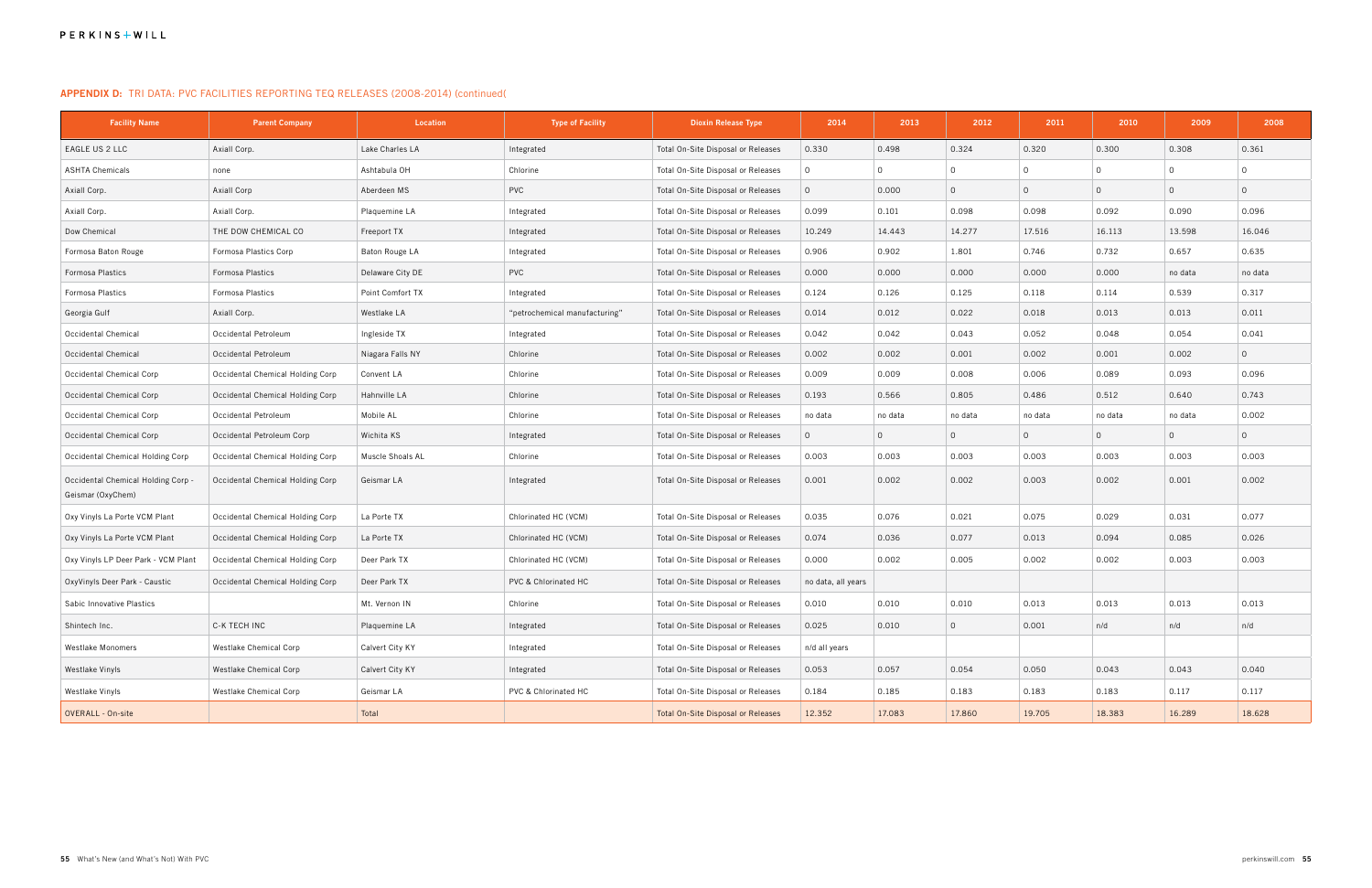# <span id="page-55-0"></span>**Appendix E** TRI Data: PVC Facilities Reporting Vinyl Chloride Monomer Releases (2000-2014)

**SOURCE:** Data compiled from EPA Toxics Release Inventory by Healthy Building Network, October 2015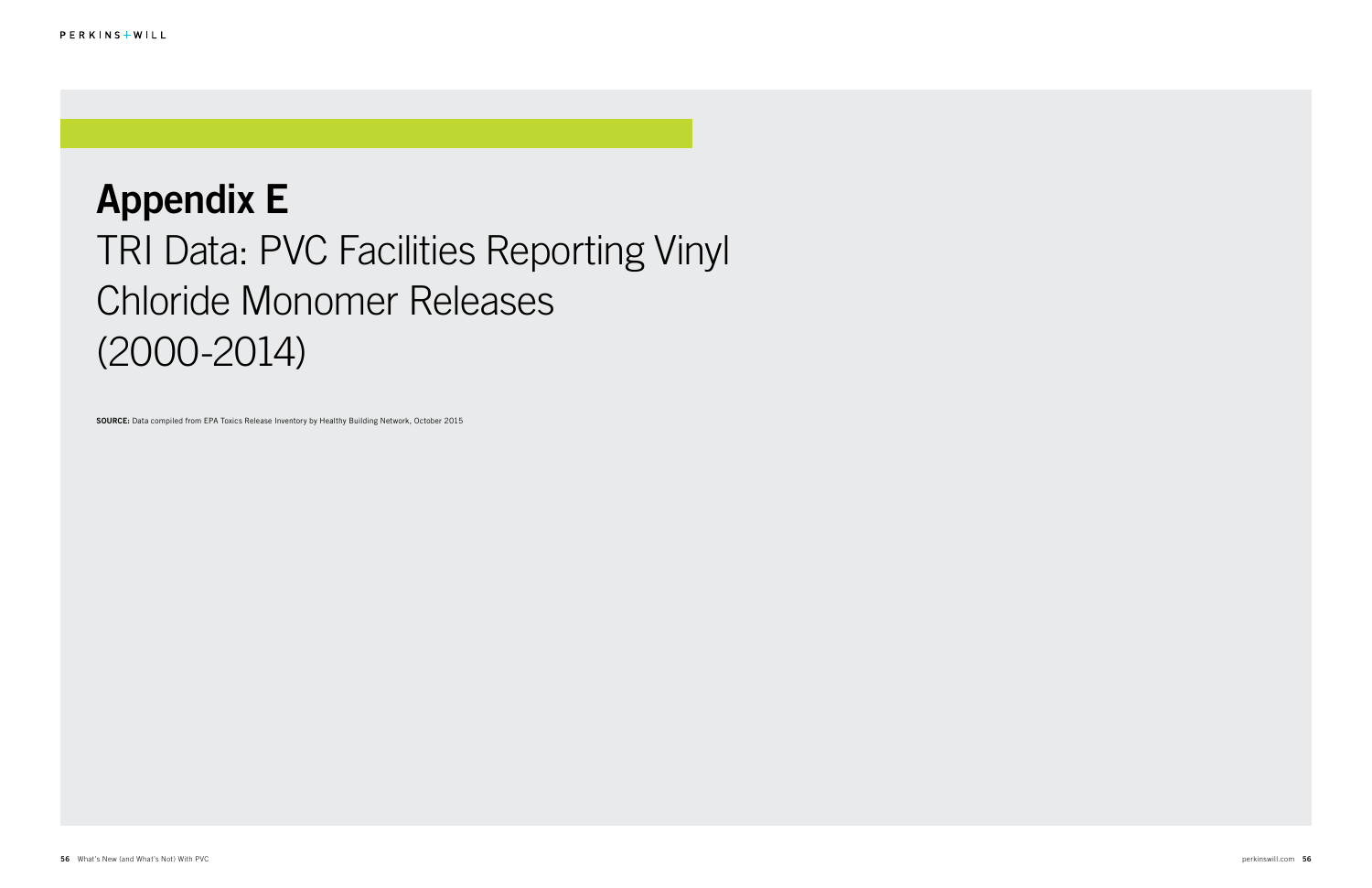| <b>Facility Name</b>                          | <b>Parent Company</b>                                 | Location             | <b>Type of Facility</b>          | <b>VCM Release Type</b> | 2014      | 2013      | 2012      | 2011      | 2010      | 2009    | 2008         | 2007    | 2006      | 2005           | 2004           | 2003           | 2002           | 2001           | 2000           |
|-----------------------------------------------|-------------------------------------------------------|----------------------|----------------------------------|-------------------------|-----------|-----------|-----------|-----------|-----------|---------|--------------|---------|-----------|----------------|----------------|----------------|----------------|----------------|----------------|
| Axiall Corp.                                  | <b>Axiall Corp</b>                                    | Aberdeen MS          | <b>PVC</b>                       | Air Fug                 | 11560     | 4929      | 4915      | 5156      | 5178      | 4942    | 5055         | 36609   | 5863      | 5078           | 5264           | 5292           | 4873           | 4807           | 4927           |
| Georgia Gulf                                  | Axiall Corp.                                          | Westlake LA          | "petrochemical<br>manufacturing' | Air Fugitive            | 2918      | 1447      | 5765      | 5569      | 7319      | 4804    | 4291         | 4525    | 18482     | 5768           | 8424           | 3356           | 2196           | 968            | 5290           |
| EAGLE US 2 LLC                                | Axiall Corp.                                          | Lake Charles LA      | Integrated                       | Air Fug                 | 6000      | 15000     | 27000     | 9100      | 16000     | 6300    | 1700         | 2700    | 2600      | 1100           | 1505           | 6200           | 920            | 13000          | 1900           |
| Axiall Corp.                                  | Axiall Corp.                                          | Plaquemine LA        | Integrated                       | Air Fug                 | 11283     | 13795     | 11666     | 10615     | 12000     | 12000   | 12000        | 11000   | 10846     | 9670           | 7584           | 9596           | 8578           | 17000          | 6400           |
| <b>Colorite Specialty Resins</b>              | <b>Colorite Specialty Resins</b>                      | <b>Burlington NJ</b> | <b>PVC</b>                       | Air Fug                 | 249       | 5251      | 7967      | 5100      | 7495      | 6883    | 7300         | 4141    | 2866      | 3096           | 3351           | 7266           | 2831           | 3694           | 2231           |
| Union Carbide                                 | Dow Chemical                                          | Texas City TX        | PVC                              | Air Fug                 | <b>NR</b> | <b>NR</b> | <b>NR</b> | <b>NR</b> | <b>NR</b> | 795     | 901          | 888     | 4908      | 10254          | 4064           | 4082           | 4063           | 8000           | 11363          |
| Dow Chemical                                  | Dow Chemical                                          | Freeport TX          | Integrated                       | Air Fug                 | 1749      | 1291      | 2134      | 3753      | 13124     | 7771    | 9552         | 3564    | 4679      | 3700           | 9135           | 7486           | 3569           | 5547           | 3400           |
| Formosa Plastics                              | Formosa Plastics                                      | Point Comfort TX     | Integrated                       | Air Fug                 | 7590      | 5170      | 5697      | 12525     | 5984      | 7320    | 6079.89      | 2571.8  | 147100.68 | 73070.87       | 73141.61       | 62025.76       | 2858           | 4206           | 3304           |
| Formosa Plastics                              | Formosa Plastics                                      | <b>Illiopolis IL</b> | VCM, PVC                         | Air Fug                 |           |           |           |           |           |         |              |         |           |                | 64949          | 10726          | 2262           | 11379          | 17562          |
| Axiall Corp.                                  | <b>Axiall Corp</b>                                    | Aberdeen MS          | <b>PVC</b>                       | Air Stack               | 5224      | 14189     | 19044     | 13336     | 13922     | 20081   | 12520        | 15717   | 18217     | 25567          | 32846          | 24980          | 23196          | 23089          | 24243          |
| EAGLE US 2 LLC                                | Axiall Corp.                                          | Lake Charles LA      | Integrated                       | Air Stack               | 100       | 160       | 1200      | 300       | 2300      | 850     | 700          | 260     | 540       | 180            | 350            | 320            | 350            | 410            | 580            |
| Axiall Corp.                                  | Axiall Corp.                                          | Plaquemine LA        | Integrated                       | Air Stack               | 5116      | 8073      | 7229      | 8274      | 18000     | 8200    | 5400         | 8300    | 5238      | 6383           | 6053           | 74805          | 21766          | 11000          | 14000          |
| Georgia Gulf                                  | Axiall Corp.                                          | Westlake LA          | "petrochemical<br>manufacturing' | Air Stack               | 27        | 26        | 20        | 70        | 47        | 76      | 49           | 280     | 440       | 917            | 115            | 104            | 107            | 100            | 182            |
| Shintech Inc.                                 | C-K TECH INC                                          | Addis LA             | <b>PVC</b>                       | Air Stack               | 31665     | 36333     | 37000     | 5700      | 4600      | 4000    | 6200         | 11000   | 8500      | 10696          | 18917          | 14064          | 10816          | 5900           | 1143           |
| Shintech Inc.                                 | C-K TECH INC                                          | Plaquemine LA        | Integrated                       | Air Stack               | 45225     | 44210     | 46000     | 19000     | 12000     | 9414    | 7900         | NR      | NR        | <b>NR</b>      | <b>NR</b>      | <b>NR</b>      | <b>NR</b>      | <b>NR</b>      | <b>NR</b>      |
| Dow Chemical                                  | Dow Chemical                                          | Freeport TX          | Integrated                       | Air Stack               | 563       | 665       | 631       | 643       | 643       | 543     | 656          | 8       | 11        | 15000          | 752            | 1449           | 382            | 2342           | 730            |
| Union Carbide                                 | Dow Chemical                                          | Texas City TX        | <b>PVC</b>                       | Air Stack               | <b>NR</b> | <b>NR</b> | <b>NR</b> | <b>NR</b> | <b>NR</b> | 3       | $\mathbf{3}$ | 18      | 7         | 136            | 4142           | 35             | 804            | 1837           | 652            |
| Formosa Plastics                              | Formosa Plastics                                      | Illiopolis IL        | VCM, PVC                         | Air Stack               |           |           |           |           |           |         |              |         |           |                | 7817           | 24399          | 28820          | 30383          | 45611          |
| Formosa Plastics                              | <b>Formosa Plastics</b>                               | Point Comfort TX     | Integrated                       | Air Stack               | 25854     | 17506     | 9226      | 9316      | 2371      | 2423    | 2357.57      | 4169.4  | 2577      | 3330.75        | 5635.8         | 4408.22        | 5921.3         | 4220           | 4300           |
| Formosa Plastics                              | Formosa Plastics                                      | Delaware City DE     | <b>PVC</b>                       | Air Fug                 | 2253      | 2070      | 2520      | 2644      | 2795      | 2640    | 3120         | 2660    | 2104      | 6322           | 4669           | 3248           | 2674           | 2750           | 2680           |
| Formosa Plastics                              | <b>Formosa Plastics</b>                               | Delaware City DE     | <b>PVC</b>                       | Air Stack               | 47009     | 45207     | 56740     | 54920     | 53360     | 41160   | 46940        | 34800   | 36438     | 65267          | 64099          | 59541          | 100645         | 94967          | 111363         |
| Formosa Baton Rouge                           | Formosa Plastics Corp                                 | Baton Rouge LA       | Integrated                       | Air Fug                 | 10298     | 11149     | 12800     | 10829     | 12411     | 12376   | 10300        | 16000   | 14000     | 5700           | 6700           | 14000          | 10000          | 8000           | 4600           |
| Formosa Baton Rouge                           | Formosa Plastics Corp                                 | Baton Rouge LA       | Integrated                       | Air Stack               | 5022      | 4372      | 5040      | 4690      | 4381      | 3963    | 2700         | 2800    | 3100      | 1500           | 2300           | 290            | 590            | 290            | 1600           |
| <b>Mexichem Specialty Resins</b>              | <b>Mexichem Specialty Resins</b>                      | Henry IL             | <b>PVC</b>                       | Air Fug                 | 2100      | 2520      | 1200      | 6440      | 1200      | 1200    | 1200         | 10300   | 1200      | 1200           | 1300           | 2700           | 1300           | 1700           | 3400           |
| <b>Mexichem Specialty Resins</b>              | <b>Mexichem Specialty Resins</b>                      | Henry IL             | <b>PVC</b>                       | Air Stack               | 18566     | 19780     | 21500     | 18900     | 20400     | 15000   | 20700        | 24200   | 25100     | 26100          | 25100          | 19200          | 32000          | 30000          | 34000          |
| <b>Mexichem Specialty Resins</b>              | <b>Mexichem Specialty Resins</b>                      | Pedricktown NJ       | <b>PVC</b>                       | Air Fug                 | 1830      | 1216      | 776       | 1176      | 975       | 1707    | 1729         | 2316    | 2904      | 3571           | 3222           | 2578           | 2579           | 2959           | 4906           |
|                                               | Mexichem Specialty Resins   Mexichem Specialty Resins | Pedricktown NJ       | <b>PVC</b>                       | Air Stack               | 14444     | 13357     | 13131     | 16363     | 11665     | 7601    | 8739         | 10933   | 11859     | 15506          | 15718          | 12960          | 13638          | 14480          | 18141          |
| Shintech Inc.                                 | No US Parent                                          | Freeport TX          | PVC                              | Air Stack               | 686       | 4607      | 5288      | 4318.8    | 9835      | 10856   | 10014        | 13654   | 17300     | 18800          | 18800          | 17400          | 16600          | 22922          | 24220          |
| Oxy Vinyls LP Deer Park -<br><b>VCM Plant</b> | Occidental Chemical<br><b>Holding Corp</b>            | Deer Park TX         | VCM                              | Air Fug                 | 4337.52   | 457.13    | 3881      | 4722.86   | 5541.8    | 2381.53 | 2145.59      | 1487.35 | 2964      | 12556          | 7748           | 11525          | 11289          | 11133          | 8821           |
| Oxy Vinyls LP Deer Park -<br><b>VCM Plant</b> | Occidental Chemical<br><b>Holding Corp</b>            | Deer Park TX         | VCM                              | Air Stack               | 96.29     | 1552.37   | 69        | 1397.58   | 166.41    | 106.28  | 452.9        | 37.33   | 45        | $\overline{4}$ | $\overline{c}$ | $\overline{0}$ | $\overline{0}$ | $\overline{0}$ | $\overline{0}$ |
| OxyVinyls                                     | Occidental Chemical<br><b>Holding Corp</b>            | Pedricktown NJ       | PVC                              | Air Fug                 | 1300      | 941       | 931       | 711       | 734       | 796     | 1379         | 1188    | 861       | 1417           | 1201           | 1775           | 943            | 1353           | 1914           |
| OxyVinyls                                     | Occidental Chemical<br>Holding Corp                   | Pedricktown NJ       | PVC                              | Air Stack               | 1310      | 1996      | 825       | 742       | 1197      | 1181    | 1465         | 1905    | 1439      | 1906           | 2375           | 2219           | 2369           | 3741           | 3849           |
| OxyVinyls Deer Park<br>- Caustic              | Occidental Chemical<br><b>Holding Corp</b>            | Deer Park TX         | <b>PVC &amp; Chlorinated HC</b>  | Air Fug                 | 9502      | 7320      | 6326      | 5956      | 7313      | 4525    | 2192         | 4204    | 3616      | 2038           | 2921           | 7139           | 11852          | 15397          | 24068          |
| OxyVinyls Deer Park<br>- Caustic              | Occidental Chemical<br><b>Holding Corp</b>            | Deer Park TX         | PVC & Chlorinated HC             | Air Stack               | 877       | 288       | 380       | 374       | 466       | 334     | 333          | 507     | 934       | 2884           | 1388           | 1709           | 1498           | 1561           | 1234           |

#### **APPENDIX E:** TRI DATA: PVC FACILITIES REPORTING VINYL CHLORIDE MONOMER RELEASES (2000-2014)

#### **(CONTINUED ON NEXT)**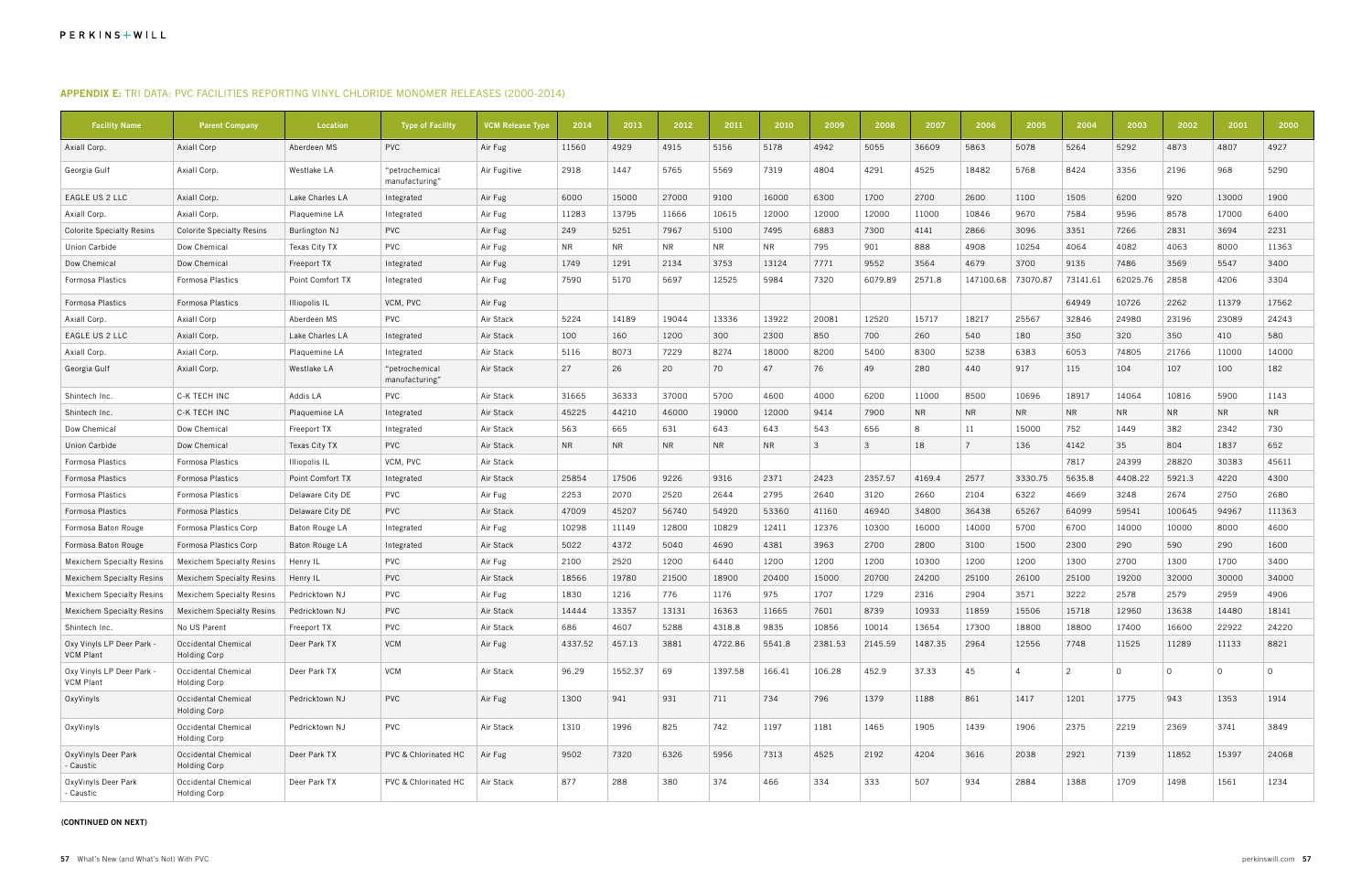| <b>Facility Name</b>                                       | <b>Parent Company</b>                      | Location             | <b>Type of Facility</b> | <b>VCM Release Type</b> | 2014      | 2013                                                                | 2012      | 2011      | 2010      | 2009             | 2008      | 2007      | 2006      | 2005              | 2004               | 2003      | 2002      | 2001           | 2000       |
|------------------------------------------------------------|--------------------------------------------|----------------------|-------------------------|-------------------------|-----------|---------------------------------------------------------------------|-----------|-----------|-----------|------------------|-----------|-----------|-----------|-------------------|--------------------|-----------|-----------|----------------|------------|
| Occidental Chemical<br>Holding Corp - Geismar<br>(OxyChem) | Occidental Chemical<br><b>Holding Corp</b> | Geismar LA           | Integrated              | Air Fug                 | 91.3      | 99.39                                                               | 121.11    | 252.25    | 56.77     | 126.14           | 128       | 119       | 54        | 63                | 14                 | 41        | 760       | 80             | 173        |
| Occidental Chemical<br>Holding Corp - Geismar<br>(OxyChem) | Occidental Chemical<br><b>Holding Corp</b> | Geismar LA           | Integrated              | Air Stack               | 1434.91   | 505                                                                 | 794.6     | 567.01    | 964.08    | 107.24           | 100       | 270       | 26        | 304               | 225                | 7212      | 1294      | 25             | 81         |
| Occidental Chemical                                        | Occidental Petroleum                       | Ingleside TX         | Integrated              | Air Fug                 | 2394      | 2117                                                                | 1505      | 805       | 891       | 3547             | 1684      | 2211      | 2006      | 845               | 1091               | 2576      | 3069      | 1825           | 1655       |
| Occidental Chemical                                        | Occidental Petroleum                       | Ingleside TX         | Integrated              | Air Stack               | 2044      | 2027                                                                | 2697      | 10666     | 2169      | 2102             | 2429      | 2898      | 2844      | 76                | 27                 | 88        | 75        | 250            | 350        |
| OxyVinyls La Porte VCM<br>Plant                            | Occidental Petroleum                       | La Porte TX          | Chlorinated HC          | Air Fug                 | 4137      | 4034                                                                | 4548      | 6535      | 7081      | 1752             | 4384      | 6200      | 9400      | 14600             | 9500               | 6354      | 8343      | 9183           | 8515       |
| OxyVinyls La Porte VCM<br>Plant                            | Occidental Petroleum                       | La Porte TX          | Chlorinated HC          | Air Stack               | 3163      | 2786                                                                | 3049      | 2975      | 3158      | 2434             | 2923      | 4100      | 4000      | 2890              | 3582               | 3236      | 4816      | 5775           | 12228      |
| OxyVinyls                                                  | Occidental Petroleum                       | Louisville KY        | <b>PVC</b>              | Air Fug                 |           |                                                                     |           |           |           |                  | 50        | 259       | 234       | 834.87            | 1105.8             | 927.3     | 1189.3    | 1320           | 1188       |
| OxyVinyls                                                  | Occidental Petroleum                       | Louisville KY        | <b>PVC</b>              | Air Stack               |           |                                                                     |           |           |           |                  | 76        | 576       | 587       | 491.66            | 619                | 383.7     | 748.7     | 1011           | 1241       |
| Occidental Chemical Corp                                   | Occidental Petroleum Corp                  | Wichita KS           | Integrated              | Air Stack               | <b>NR</b> | <b>NR</b>                                                           | <b>NR</b> | <b>NR</b> | <b>NR</b> | <b>NR</b>        | <b>NR</b> | <b>NR</b> | <b>NR</b> | <b>NR</b>         | <b>NR</b>          | <b>NR</b> | 13        | $\overline{2}$ | 20         |
| Polyone Corp.                                              | POLYONE CORP                               | Louisville KY        | <b>PVC</b>              | Air Fug                 | <b>NR</b> | <b>NR</b>                                                           | <b>NR</b> | <b>NR</b> | <b>NR</b> | <b>NR</b>        | <b>NR</b> | <b>NR</b> | <b>NR</b> | <b>NR</b>         | <b>NR</b>          | <b>NR</b> | <b>NR</b> | <b>NR</b>      | ${\sf NR}$ |
| Polyone Corp.                                              | POLYONE CORP                               | Louisville KY        | <b>PVC</b>              | Air Stack               | <b>NR</b> | <b>NR</b>                                                           | <b>NR</b> | <b>NR</b> | NR        | <b>NR</b>        | <b>NR</b> | <b>NR</b> | <b>NR</b> | <b>NR</b>         | <b>NR</b>          | <b>NR</b> | <b>NR</b> | <b>NR</b>      | <b>NR</b>  |
| <b>Certainteed Corp</b>                                    | SAINT-GOBAIN CORP                          | Westlake LA          | PVC                     | Air Fug                 | 250       | 600                                                                 | 530       | 940       | 1400      | 640              | 1500      | 1000      | 370       | 1100              | 1100               | 2200      | 1500      | 1200           | 750        |
| <b>Certainteed Corp</b>                                    | SAINT-GOBAIN CORP                          | Westlake LA          | <b>PVC</b>              | Air Stack               | 550       | 900                                                                 | 1300      | 1600      | 1900      | 1300             | 2000      | 1500      | 720       | 800               | 1100               | 900       | 1100      | 1000           | 750        |
| Shintech Inc.                                              | Shintech                                   | Addis LA             | <b>PVC</b>              | Air Fug                 | 18828     | 15252                                                               | 6900      | 4900      | 4900      | 4900             | 4900      | 4900      | 4900      | 6833              | 6852               | 3592      | 3592      | 3592           | 250        |
| Shintech Inc.                                              | Shintech                                   | Freeport TX          | <b>PVC</b>              | Air Fug                 | 9794      | 12491                                                               | 4449      | 4542.688  | 4110      | 3548             | 3660      | 3519      | 3200      | 2200              | 2200               | 2800      | 2700      | 5251           | 4380       |
| Shintech Inc.                                              | Shintech                                   | Plaquemine LA        | Integrated              | Air Fug                 | 20055     | 20080                                                               | 27000     | 24000     | 18000     | 18354            | 19000     | <b>NR</b> | <b>NR</b> | <b>NR</b>         | <b>NR</b>          | <b>NR</b> | <b>NR</b> | <b>NR</b>      | <b>NR</b>  |
| Westlake PVC Corp                                          | Westlake Chemical Corp                     | Calvert City KY      | <b>PVC</b>              | Air Fug                 | 31682     | 19936                                                               | 25042     | 31872     | 25042     | 21628            | 24036     | 24036     | 26014     | 33264             | 33232              | 7370      | 6475      | 6475           | 6475       |
| Westlake Vinyls                                            | Westlake Chemical Corp                     | Calvert City KY      | Integrated              | Air Fug                 | 91180     | 15675                                                               | 15700     | 28000     | 16000     | 15000            | 15000     | 15000     | 15100     | 20000             | 16000              | 15000     | 16000     | 15000          | <b>NR</b>  |
| <b>Westlake Monomers</b>                                   | Westlake Chemical Corp                     | Calvert City KY      | Integrated              | Air Fug                 |           |                                                                     |           |           |           |                  |           |           |           |                   |                    |           |           |                | 14800      |
| <b>Westlake Monomers</b>                                   | Westlake Chemical Corp                     | Calvert City KY      | Integrated              | Air Stack               |           |                                                                     |           |           |           |                  |           |           |           |                   |                    |           |           |                | 900        |
| Westlake Vinyls                                            | Westlake Chemical Corp                     | Calvert City KY      | Integrated              | Air Stack               | 750       | 750                                                                 | 812       | 740       | 730       | 1000             | 810       | 800       | 800       | 1000              | 750                | 690       | 1000      | 3800           | <b>NR</b>  |
| Westlake PVC Corp                                          | Westlake Chemical Corp                     | Calvert City KY      | <b>PVC</b>              | Air Stack               | 9043      | 10207                                                               | 14590     | 11339     | 24145     | 14708            | 5813      | 3857      | 5193      | 5475              | 6098               | 17104     | 19887     | 14650          | 18271      |
| Westlake Vinyls                                            | Westlake Chemical Corp                     | Geismar LA           | PVC & Chlorinated HC    | Air Fug                 | 1200      | 1900                                                                | 1300      | 1567      | 2038      | 2227             | 2626      | <b>NR</b> | 4700      | 4700              | 215                | <b>NR</b> | 3603      | 2712           | 3847       |
| Westlake Vinyls                                            | Westlake Chemical Corp                     | Geismar LA           | PVC & Chlorinated HC    | Air Stack               | 59000     | 35000                                                               | 48000     | 52247     | 57928     | 46935            | 64826     | <b>NR</b> | 48455     | 25805             | 4653               | <b>NR</b> | 5678      | 24612          | 44683      |
| <b>Colorite Specialty Resins</b>                           |                                            | <b>Burlington NJ</b> | <b>PVC</b>              | Air Stack               | 678       | 5819                                                                | 7495      | 8341      | 8795      | 8995             | 5652      | 6850      | 5046      | 3661              | 4756               | 4882      | 6786      | 6310           | 5738       |
|                                                            |                                            |                      | <b>TOTAL</b>            | <b>Air Fugitive</b>     |           | 267963.21 159782.39 173363.71 198960.948 188283.85 155343.38 165587 |           |           |           |                  |           | 84711     | 139638    | 131770.53 99803.8 |                    | 86423     | 104348    | 124772         | 155446     |
|                                                            |                                            |                      | <b>TOTAL</b>            | <b>Air Stack</b>        |           | 534616.42 317568.78 345902.42 397179.896 375370.7                   |           |           |           | 309505.76 329709 |           | 167517    | 277837    |                   | 261635.06 197232.6 | 170627    | 206327    | 245803         | 307043     |

#### **APPENDIX E:** TRI DATA: PVC FACILITIES REPORTING VINYL CHLORIDE MONOMER RELEASES (2000-2014) (continued)

**(CONTINUED ON NEXT)**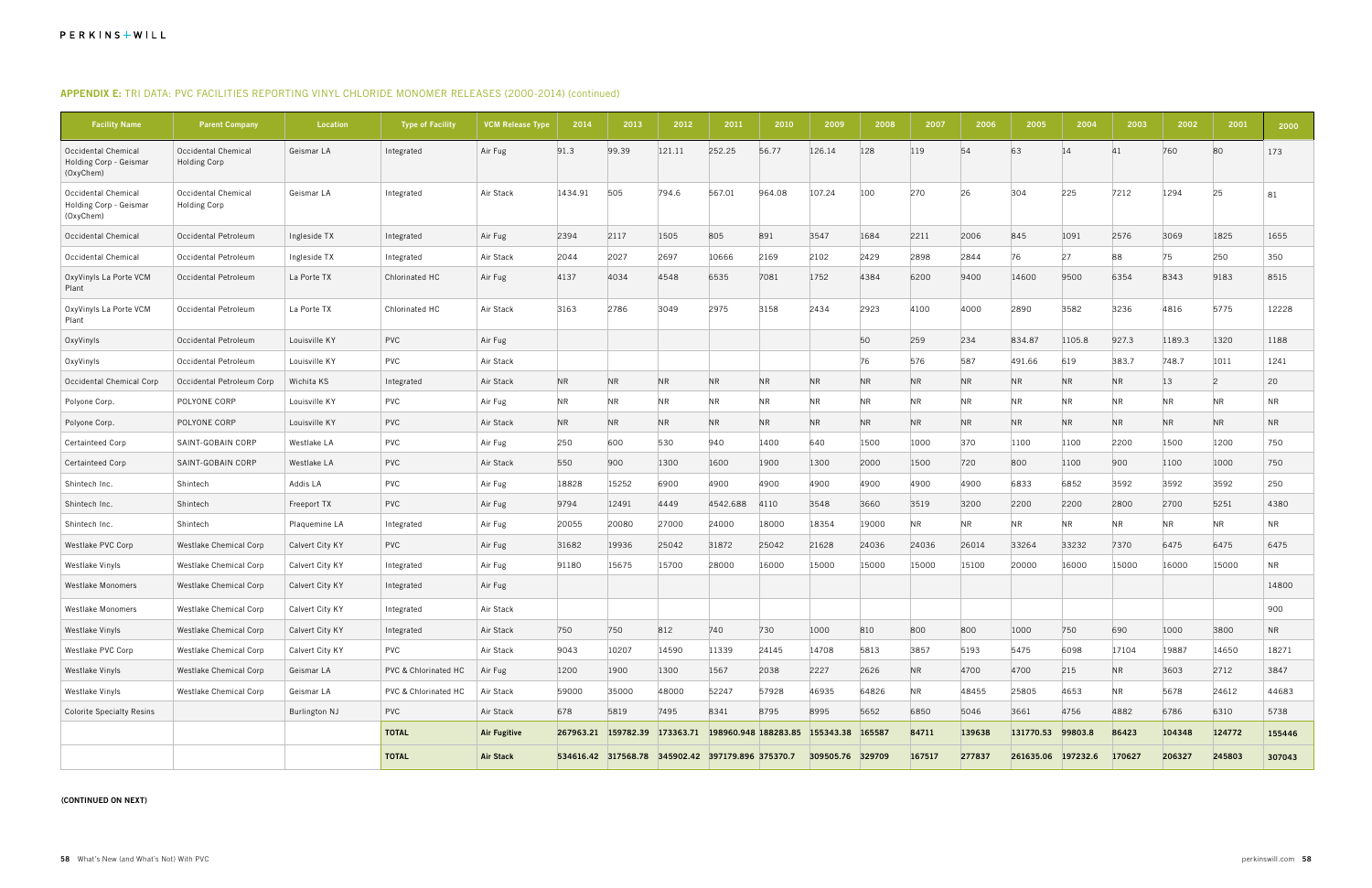| <b>Facility Name</b>                                       | <b>Parent Company</b>                      | Location             | <b>Type of Facility</b>         | <b>VCM Release Type</b>     | 2014           | 2013           | 2012           | 2011           | 2010           | 2009           | 2008           | 2007           | 2006           | 2005           | 2004           | 2003           | 2002           | 2001           | 2000           |
|------------------------------------------------------------|--------------------------------------------|----------------------|---------------------------------|-----------------------------|----------------|----------------|----------------|----------------|----------------|----------------|----------------|----------------|----------------|----------------|----------------|----------------|----------------|----------------|----------------|
| EAGLE US 2 LLC                                             | Axiall Corp.                               | Lake Charles LA      | Integrated                      |                             | <b>NR</b>      | <b>NR</b>      | <b>NR</b>      | <b>NR</b>      | <b>NR</b>      | <b>NR</b>      | <b>NR</b>      | <b>NR</b>      | <b>NR</b>      | <b>NR</b>      | <b>NR</b>      | 16             | 38             | <b>NR</b>      | <b>NR</b>      |
| OxyVinyls La Porte VCM<br>Plant                            | Occidental Petroleum                       | La Porte TX          | Chlorinated HC                  | Disp Non Metals             | <b>NR</b>      | <b>NR</b>      | <b>NR</b>      | <b>NR</b>      | <b>NR</b>      | <b>NR</b>      | 38             | <b>NR</b>      | <b>NR</b>      | <b>NR</b>      | <b>NR</b>      | <b>NR</b>      | <b>NR</b>      | 125            | $\mathbf{1}$   |
| Axiall Corp.                                               | Axiall Corp.                               | Plaquemine LA        | Integrated                      | Disp Non Metals             | $\overline{0}$ | $\overline{0}$ | $\mathbf{1}$   | 1              | $\mathbf{1}$   | $\overline{0}$ | $\overline{0}$ | $\overline{0}$ | $\overline{0}$ | 1              | $\mathbf 0$    | $\circ$        | $\overline{4}$ | 6              | $\overline{7}$ |
| Formosa Plastics                                           | Formosa Plastics                           | Point Comfort TX     | Integrated                      | Disp Non Metals             | 0.07           | 3.78           | <b>NR</b>      | <b>NR</b>      | <b>NR</b>      | <b>NR</b>      | <b>NR</b>      | <b>NR</b>      | <b>NR</b>      | <b>NR</b>      | <b>NR</b>      | <b>NR</b>      | <b>NR</b>      | <b>NR</b>      | ${\sf NR}$     |
| Occidental Chemical                                        | Occidental Petroleum                       | Ingleside TX         | Integrated                      | Disp Non Metals             | -1             | $\mathbf{3}$   | $\overline{c}$ | 1              | 0.2            | 0.15           | $\mathbf{1}$   | $\overline{0}$ | $\mathbf 0$    | $\mathbf{0}$   | <b>NR</b>      | <b>NR</b>      | <b>NR</b>      | <b>NR</b>      | <b>NR</b>      |
| Westlake Vinyls                                            | Westlake Chemical Corp                     | Calvert City KY      | Integrated                      | Disp Non Metals             | <b>NR</b>      | <b>NR</b>      | <b>NR</b>      | <b>NR</b>      | $\mathbf{1}$   | <b>NR</b>      | <b>NR</b>      | <b>NR</b>      | <b>NR</b>      | <b>NR</b>      | <b>NR</b>      | 28             | <b>NR</b>      | <b>NR</b>      | <b>NR</b>      |
| Union Carbide                                              | Dow Chemical                               | Texas City TX        | PVC                             | Disp Non Metals             | <b>NR</b>      | <b>NR</b>      | <b>NR</b>      | <b>NR</b>      | <b>NR</b>      | <b>NR</b>      | <b>NR</b>      | <b>NR</b>      | <b>NR</b>      | <b>NR</b>      | <b>NR</b>      | <b>NR</b>      | <b>NR</b>      | <b>NR</b>      | $\overline{0}$ |
| Formosa Plastics                                           | Formosa Plastics                           | Delaware City DE     | PVC                             | Disp Non Metals             | 44.46          | 26.85          | 16.2           | 126.6          | 8.54           | <b>NR</b>      | <b>NR</b>      | <b>NR</b>      | <b>NR</b>      | <b>NR</b>      | <b>NR</b>      | <b>NR</b>      | <b>NR</b>      | <b>NR</b>      | <b>NR</b>      |
| <b>Mexichem Specialty Resins</b>                           | <b>Mexichem Specialty Resins</b>           | Pedricktown NJ       | <b>PVC</b>                      | Disp Non Metals             | 27             | 27             | 27             | 27             | 27             | 27             | 27             | 27             | 27             | 27             | 27             | 26             | 26             | 27             | 17             |
| Shintech Inc.                                              | No US Parent                               | Freeport TX          | PVC                             | Disp Non Metals             | <b>NR</b>      | $\circ$        | $\mathsf{O}$   | <b>NR</b>      | 5              | <b>NR</b>      | <b>NR</b>      | <b>NR</b>      | <b>NR</b>      | <b>NR</b>      | <b>NR</b>      | <b>NR</b>      | <b>NR</b>      | <b>NR</b>      | <b>NR</b>      |
| Polyone Corp.                                              | POLYONE CORP                               | Louisville KY        | PVC                             | Disp Non Metals             | <b>NR</b>      | <b>NR</b>      | <b>NR</b>      | <b>NR</b>      | <b>NR</b>      | <b>NR</b>      | <b>NR</b>      | <b>NR</b>      | <b>NR</b>      | <b>NR</b>      | <b>NR</b>      | <b>NR</b>      | <b>NR</b>      | <b>NR</b>      | <b>NR</b>      |
| <b>Certainteed Corp</b>                                    | SAINT-GOBAIN CORP                          | Westlake LA          | PVC                             | Disp Non Metals             | <b>NR</b>      | <b>NR</b>      | <b>NR</b>      | <b>NR</b>      | <b>NR</b>      | <b>NR</b>      | <b>NR</b>      | <b>NR</b>      | <b>NR</b>      | <b>NR</b>      | <b>NR</b>      | <b>NR</b>      | <b>NR</b>      | <b>NR</b>      | <b>NR</b>      |
| Westlake PVC Corp                                          | Westlake Chemical Corp                     | Calvert City KY      | PVC                             | Disp Non Metals             | <b>NR</b>      | <b>NR</b>      | <b>NR</b>      | <b>NR</b>      | <b>NR</b>      | <b>NR</b>      | <b>NR</b>      | <b>NR</b>      | <b>NR</b>      | <b>NR</b>      | $\overline{4}$ | $\overline{7}$ | <b>NR</b>      | <b>NR</b>      | <b>NR</b>      |
| <b>Colorite Specialty Resins</b>                           |                                            | <b>Burlington NJ</b> | <b>PVC</b>                      | Disp Non Metals             | 32             | 54             | 32             | 47             | 10             | 36             | 45             | 13             | 5              | 5              | 105            | 32             | 35             | 29             | 36             |
| OxyVinyls Deer Park<br>- Caustic                           | Occidental Chemical<br><b>Holding Corp</b> | Deer Park TX         | <b>PVC &amp; Chlorinated HC</b> | Disp Non Metals             | <b>NR</b>      | <b>NR</b>      | <b>NR</b>      | 6034           | <b>NR</b>      | <b>NR</b>      | <b>NR</b>      | <b>NR</b>      | <b>NR</b>      | <b>NR</b>      | <b>NR</b>      | <b>NR</b>      | $\mathbf{1}$   | $\overline{c}$ | 1              |
| Westlake Vinyls                                            | Westlake Chemical Corp                     | Geismar LA           | <b>PVC &amp; Chlorinated HC</b> | Disp Non Metals             | $\overline{0}$ | $\circ$        | $\mathsf{O}$   | <b>NR</b>      | <b>NR</b>      | <b>NR</b>      | <b>NR</b>      | <b>NR</b>      | <b>NR</b>      | <b>NR</b>      | <b>NR</b>      | <b>NR</b>      | <b>NR</b>      | 36             | 74             |
| Oxy Vinyls LP Deer Park -<br><b>VCM Plant</b>              | Occidental Chemical<br><b>Holding Corp</b> | Deer Park TX         | <b>VCM</b>                      | Disp Non Metals             | <b>NR</b>      | <b>NR</b>      | <b>NR</b>      | <b>NR</b>      | <b>NR</b>      | <b>NR</b>      | <b>NR</b>      | <b>NR</b>      | <b>NR</b>      | 7              | <b>NR</b>      | <b>NR</b>      | <b>NR</b>      | 12             | $\mathbf{1}$   |
| Formosa Plastics                                           | Formosa Plastics                           | <b>Illiopolis IL</b> | VCM, PVC                        | Disp Non Metals             |                |                |                |                |                |                |                |                |                |                | 11.1           | 5.4            | 6              | 272            | 505            |
| Dow Chemical                                               | Dow Chemical                               | Freeport TX          | Integrated                      | Incineration                |                | $\overline{0}$ | $\overline{0}$ | $\overline{0}$ | $\mathbf 0$    | 8              | 18             | 1459           | 64             |                |                |                |                |                |                |
| Formosa Plastics                                           | Formosa Plastics                           | Delaware City DE     | PVC                             | Landf8795                   | ${\sf NR}$     | <b>NR</b>      | <b>NR</b>      | <b>NR</b>      | <b>NR</b>      | <b>NR</b>      | <b>NR</b>      | <b>NR</b>      | <b>NR</b>      | <b>NR</b>      | <b>NR</b>      | <b>NR</b>      | <b>NR</b>      | <b>NR</b>      | <b>NR</b>      |
| Occidental Chemical<br>Holding Corp - Geismar<br>(OxyChem) | Occidental Chemical<br><b>Holding Corp</b> | Geismar LA           | Integrated                      | Oth Disp                    | $\overline{0}$ | $\overline{0}$ | $\mathbf{0}$   | $\Omega$       | $\overline{0}$ | $\mathbf 0$    | $\mathbf 0$    | $\mathbf{0}$   | <b>NR</b>      | 0.007          | $\overline{0}$ | $\mathbf 0$    | $\mathbf 0$    | $\Omega$       | <b>NR</b>      |
| Occidental Chemical<br>Holding Corp - Geismar<br>(OxyChem) | Occidental Chemical<br>Holding Corp        | Geismar LA           | Integrated                      | Other Disp                  | $\mathbf 0$    | $\Omega$       | $\Omega$       | $\Omega$       | $\Omega$       | $\Omega$       | $\Omega$       | $\Omega$       | $\overline{0}$ | NR             | 0.007          | $\overline{0}$ | $\Omega$       |                |                |
| Dow Chemical                                               | Dow Chemical                               | Freeport TX          | Integrated                      | Other landfills             | 12             | $\mathbf{1}$   | $\overline{0}$ |                |                |                |                |                |                |                |                |                |                |                |                |
| Dow Chemical                                               | Dow Chemical                               | Freeport TX          | Integrated                      | RCRAlandfills               | 15             | $\overline{0}$ | $\mathbf{1}$   | $\overline{0}$ | $\mathbf 0$    | $\overline{0}$ | $\mathbf{1}$   | $\overline{0}$ |                |                |                | 8              |                |                |                |
| Formosa Plastics                                           | Formosa Plastics                           | Delaware City DE     | <b>PVC</b>                      | Surf Imp                    | N <sub>R</sub> | <b>NR</b>      | N <sub>R</sub> | <b>NR</b>      | <b>NR</b>      | <b>NR</b>      | <b>NR</b>      | <b>NR</b>      | <b>NR</b>      | <b>NR</b>      | <b>NR</b>      | <b>NR</b>      | <b>NR</b>      | <b>NR</b>      | <b>NR</b>      |
| Dow Chemical                                               | Dow Chemical                               | Freeport TX          | Integrated                      | Surface Water<br>Discharges | $\overline{c}$ | $\mathbf{3}$   | 9              | $7^{\circ}$    | $\overline{9}$ | 9              | 6              | $\overline{c}$ | $\overline{0}$ | $\overline{0}$ | 31             | $\overline{0}$ | 2              | $\overline{0}$ | 33             |
| Occidental Chemical Corp                                   | Occidental Petroleum Corp                  | Wichita KS           | Integrated                      | Unlnj I                     | <b>NR</b>      | <b>NR</b>      | <b>NR</b>      | <b>NR</b>      | <b>NR</b>      | <b>NR</b>      | <b>NR</b>      | <b>NR</b>      | <b>NR</b>      | <b>NR</b>      | 426            | 38             | 12             | 19             | 62             |
| Westlake Vinyls                                            | Westlake Chemical Corp                     | Geismar LA           | PVC & Chlorinated HC            | UNINJ I                     | ${\sf NR}$     | <b>NR</b>      | <b>NR</b>      | <b>NR</b>      | <b>NR</b>      | <b>NR</b>      | <b>NR</b>      | <b>NR</b>      | <b>NR</b>      | <b>NR</b>      | <b>NR</b>      | <b>NR</b>      | <b>NR</b>      | $\overline{0}$ | $\mathbf{1}$   |
| Westlake Vinyls                                            | Westlake Chemical Corp                     | Geismar LA           | <b>PVC &amp; Chlorinated HC</b> | <b>UNINJ8795</b>            | <b>NR</b>      | <b>NR</b>      | <b>NR</b>      | <b>NR</b>      | <b>NR</b>      | <b>NR</b>      | <b>NR</b>      | <b>NR</b>      | <b>NR</b>      | <b>NR</b>      | <b>NR</b>      | <b>NR</b>      | <b>NR</b>      | <b>NR</b>      | <b>NR</b>      |
| CONTINUED ON NEVER                                         |                                            |                      | <b>TOTAL</b>                    | <b>Other Disposal</b>       | 133.53         | 118.63         | 88.2           | 6243.6         | 61.74          | 80.15          | 136            | 1501           | 96             | 40.007         | 604.107        | 144.4          | 86             | 528            | 738            |

**(CONTINUED ON NEXT)**

#### **APPENDIX E:** TRI DATA: PVC FACILITIES REPORTING VINYL CHLORIDE MONOMER RELEASES (2000-2014) (continued)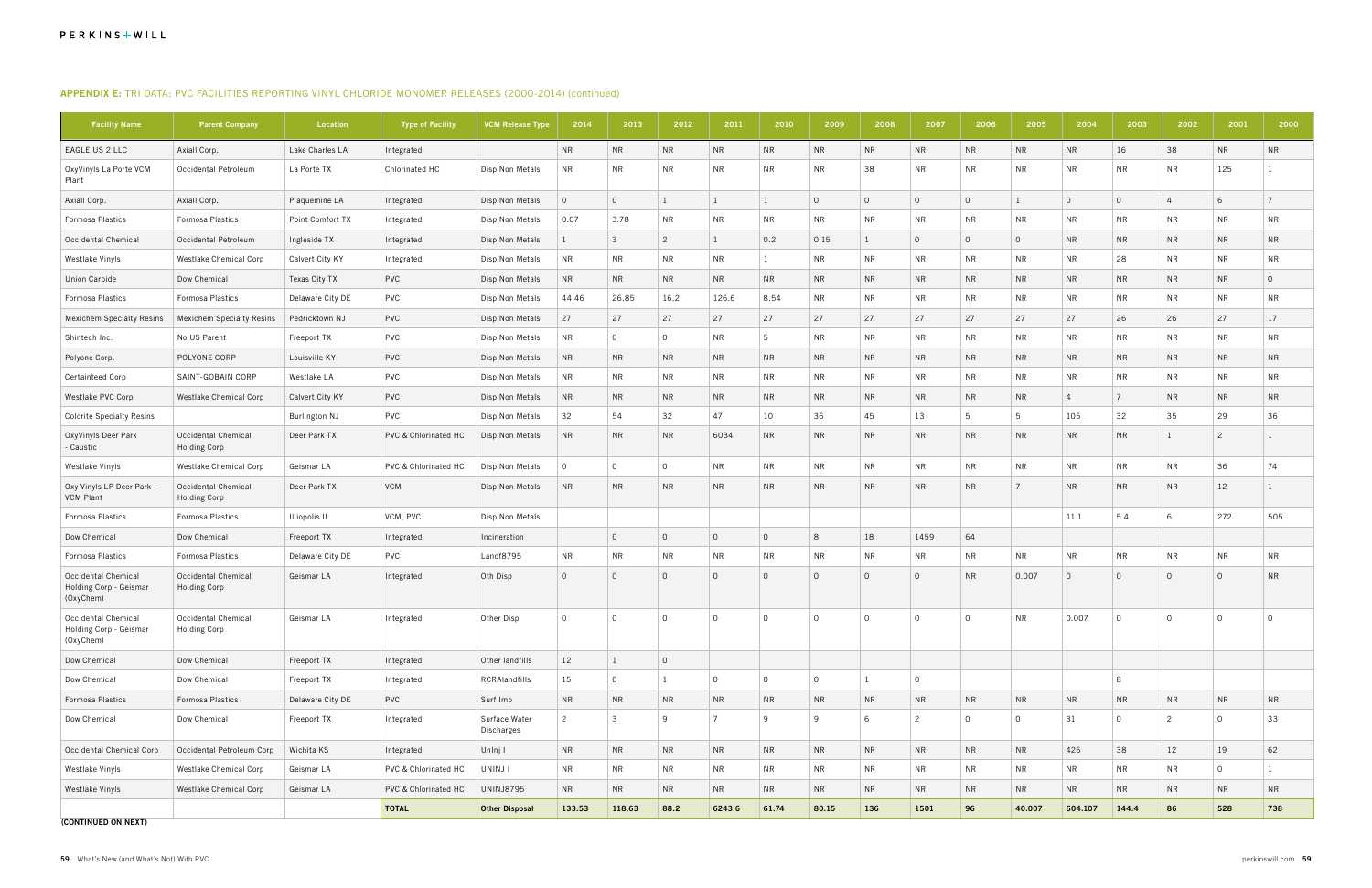| <b>Facility Name</b>                                       | <b>Parent Company</b>                      | Location             | <b>Type of facility</b> | <b>VCM Release Type</b> | 2014           | 2013           | 2012           | 2011           | 2010           | 2009        | 2008           | 2007           | 2006           | 2005           | 2004           | 2003           | 2002           | 2001           | 2000           |
|------------------------------------------------------------|--------------------------------------------|----------------------|-------------------------|-------------------------|----------------|----------------|----------------|----------------|----------------|-------------|----------------|----------------|----------------|----------------|----------------|----------------|----------------|----------------|----------------|
| EAGLE US 2 LLC                                             | Axiall Corp.                               | Lake Charles LA      | Integrated              | Water                   | 2              | <b>NR</b>      | $\overline{0}$ | 2              | 2              | 2           | $\overline{4}$ | $\circ$        | 34             | 18             | $\overline{0}$ | $\overline{0}$ | $\overline{0}$ | $\overline{4}$ | 52             |
| OxyVinyls La Porte VCM<br>Plant                            | Occidental Petroleum                       | La Porte TX          | Chlorinated HC          | Water                   | $\mathbf{3}$   | 1.73           | $\mathbf{3}$   | 3.2            | 3.6            | 3.2         | $\mathbf{3}$   | $\mathbf{3}$   | $\overline{3}$ | $\Omega$       | $\mathbf{1}$   |                | $\mathbf 0$    | $\mathbf 0$    | $\mathbf 0$    |
| Axiall Corp.                                               | Axiall Corp.                               | Plaquemine LA        | Integrated              | Water                   | $\overline{0}$ | $\overline{0}$ | $\overline{0}$ | $\overline{0}$ | $\overline{0}$ | $\circ$     | $\circ$        | $\overline{c}$ | $\overline{0}$ | $\overline{0}$ | $\overline{0}$ | $\overline{0}$ | $\overline{0}$ | $\overline{0}$ | $\overline{0}$ |
| Formosa Plastics                                           | Formosa Plastics                           | Point Comfort TX     | Integrated              | Water                   | <b>NR</b>      |                | <b>NR</b>      | <b>NR</b>      | <b>NR</b>      | <b>NR</b>   | <b>NR</b>      | <b>NR</b>      | <b>NR</b>      | <b>NR</b>      | <b>NR</b>      | <b>NR</b>      | <b>NR</b>      | <b>NR</b>      | <b>NR</b>      |
| Formosa Baton Rouge                                        | Formosa Plastics Corp                      | Baton Rouge LA       | Integrated              | Water                   | $\overline{0}$ | <b>NR</b>      | <b>NR</b>      | <b>NR</b>      | $\overline{0}$ | $\circ$     | $\overline{0}$ | 19             | $\overline{0}$ | $\overline{0}$ | $\overline{0}$ | $\overline{0}$ | $\overline{0}$ | $\overline{0}$ | $\overline{0}$ |
| Occidental Chemical<br>Holding Corp - Geismar<br>(OxyChem) | Occidental Chemical<br><b>Holding Corp</b> | Geismar LA           | Integrated              | Water                   | <b>NR</b>      | $\Omega$       | <b>NR</b>      | 3.4            | $\overline{0}$ | $\Omega$    | <b>NR</b>      | <b>NR</b>      | <b>NR</b>      | <b>NR</b>      | <b>NR</b>      | $\Omega$       | $\mathbf 0$    | $\Omega$       | $\mathbf 0$    |
| Occidental Chemical<br>Holding Corp - Geismar<br>(OxyChem) | Occidental Chemical<br><b>Holding Corp</b> | Geismar LA           | Integrated              | Water                   | <b>NR</b>      | $\Omega$       | <b>NR</b>      | 3.4            | $\overline{0}$ | $\Omega$    | <b>NR</b>      | <b>NR</b>      | <b>NR</b>      | <b>NR</b>      | <b>NR</b>      | $\Omega$       | $\Omega$       | $\Omega$       | $\Omega$       |
| Westlake Vinyls                                            | Westlake Chemical Corp                     | Calvert City KY      | Integrated              | Water                   | $10\,$         |                | $\mathsf{O}$   | 6              | $\overline{0}$ | $\mathbf 0$ | $\mathsf 0$    | $\mathbf 0$    | $\overline{3}$ | $\circ$        | $\overline{0}$ | $\overline{7}$ | $\overline{4}$ | $\mathsf{O}$   | <b>NR</b>      |
| Formosa Plastics                                           | Formosa Plastics                           | Delaware City DE     | PVC                     | Water                   | <b>NR</b>      | 4.2            | 12.43          | 12.33          | 5.3            | 3.58        | $\mathbf{3}$   | -5             | 12             | 14             | <b>NR</b>      | <b>NR</b>      | <b>NR</b>      | <b>NR</b>      | <b>NR</b>      |
| <b>Mexichem Specialty Resins</b>                           | <b>Mexichem Specialty Resins</b>           | Pedricktown NJ       | PVC                     | Water                   | 16             | 16             | 16             | 16             | 16             | 16          | 16             | 16             | 16             | 16             | 16             | 15             | $14$           | 14             | $14$           |
| Shintech Inc.                                              | No US Parent                               | Freeport TX          | <b>PVC</b>              | Water                   | $\overline{0}$ | $\circ$        | 5              | 6.1            | 5              | -5          | <b>NR</b>      | <b>NR</b>      | <b>NR</b>      | $\overline{0}$ | $\overline{0}$ | $\overline{0}$ | $\overline{0}$ | 34             | 34             |
| Certainteed Corp                                           | SAINT-GOBAIN CORP                          | Westlake LA          | PVC                     | Water                   |                | $\circ$        | $\mathbf 0$    | $\overline{0}$ | $\overline{0}$ |             | $\mathbf{1}$   | $\circ$        | $\circ$        | $\Omega$       | $\overline{0}$ | 5              | 5              | 5              | $\mathsf{O}$   |
| <b>Colorite Specialty Resins</b>                           |                                            | <b>Burlington NJ</b> | PVC                     | Water                   | 5              | 15             | 32             | 47             | 69             | 19          | 49             | 25             | 22             | 12             | 25             | 9              | 24             | $\mathsf{Q}$   | 24             |
| OxyVinyls Deer Park<br>- Caustic                           | Occidental Chemical<br><b>Holding Corp</b> | Deer Park TX         | PVC & Chlorinated HC    | Water                   | 6              | 2.7            | 3.45           | $\overline{2}$ | $\overline{0}$ | $\Omega$    | $\Omega$       | $\overline{c}$ | 0.5            | 1.65           | $\mathbf 0$    | $\Omega$       | $\overline{0}$ | $\Omega$       | $\overline{c}$ |
| Westlake Vinyls                                            | Westlake Chemical Corp                     | Geismar LA           | PVC & Chlorinated HC    | Water                   | $\overline{0}$ | $\overline{0}$ | $\overline{0}$ | $\overline{0}$ | $\overline{0}$ | $\circ$     | $\circ$        | <b>NR</b>      | $\mathbf{1}$   | $\overline{0}$ | $\mathbf{0}$   | <b>NR</b>      | $\overline{0}$ | $\overline{0}$ | $\mathbf 0$    |
| Formosa Plastics                                           | Formosa Plastics                           | <b>Illiopolis IL</b> | VCM, PVC                | Water                   |                |                |                |                |                |             |                |                |                |                | <b>NR</b>      | 5              | 14             | 14             | $17\,$         |
|                                                            |                                            |                      | <b>TOTAL</b>            | <b>Water Discharges</b> | 41             | 41.63          | 71.88          | 99.43          | 98.9           | 47.78       | 72             | 72             | 57.5           | 43.65          | 42             | 42             | 61             | 76             | 91             |

#### **APPENDIX E:** TRI DATA: PVC FACILITIES REPORTING VINYL CHLORIDE MONOMER RELEASES (2000-2014) (continued)